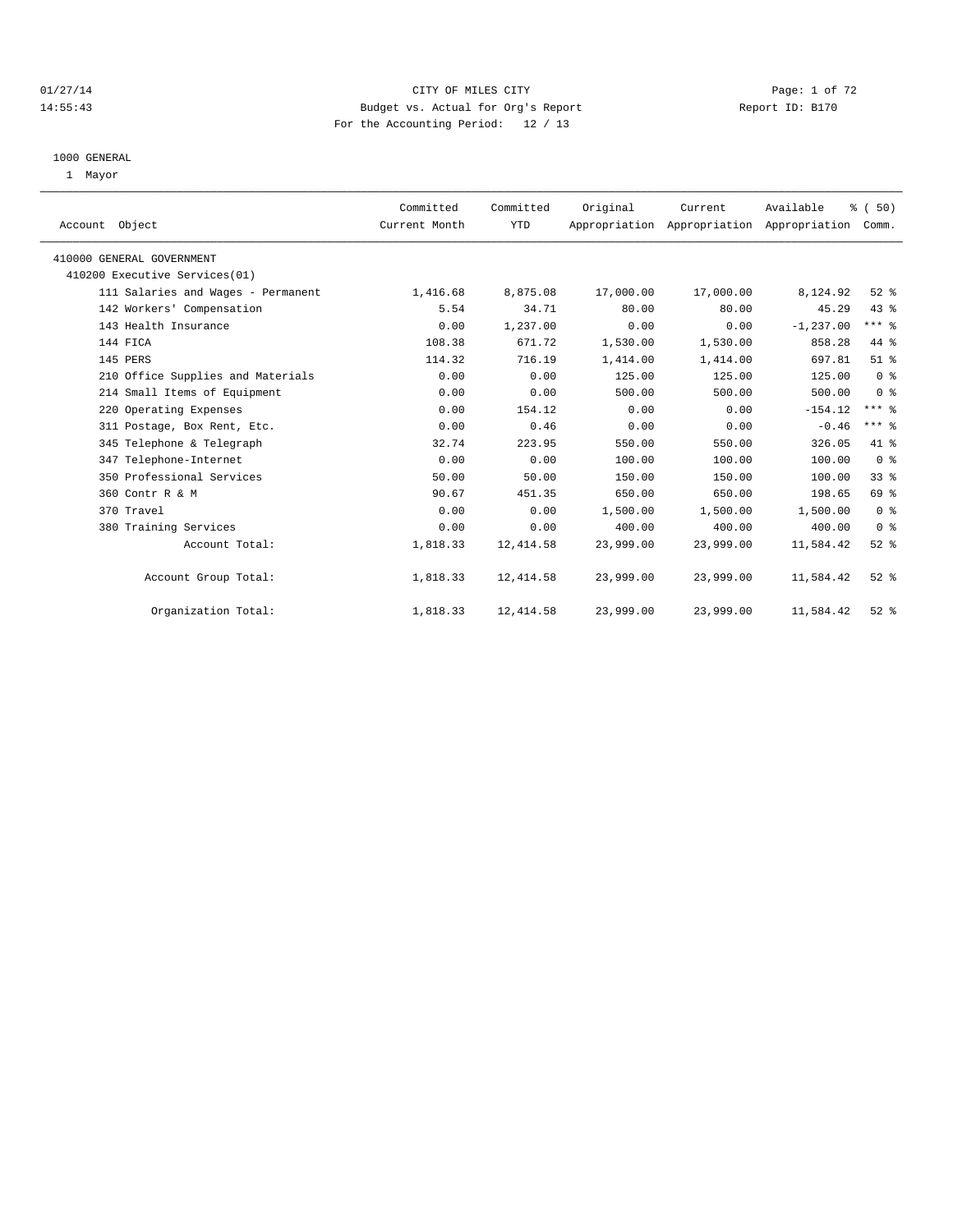## 01/27/14 Page: 2 of 72 14:55:43 Budget vs. Actual for Org's Report Report ID: B170 For the Accounting Period: 12 / 13

#### 1000 GENERAL

2 City Council

| Account Object                                                          | Committed<br>Current Month | Committed<br><b>YTD</b> | Original  | Current<br>Appropriation Appropriation Appropriation | Available       | % (50)<br>Comm. |
|-------------------------------------------------------------------------|----------------------------|-------------------------|-----------|------------------------------------------------------|-----------------|-----------------|
| 410000 GENERAL GOVERNMENT                                               |                            |                         |           |                                                      |                 |                 |
| 410100 Legislative Services(02)                                         |                            |                         |           |                                                      |                 |                 |
| 111 Salaries and Wages - Permanent                                      | 2,000.00                   | 12,000.00               | 24,000.00 | 24,000.00                                            | 12,000.00       | 50%             |
| 142 Workers' Compensation                                               | 7.84                       | 47.04                   | 94.00     | 94.00                                                | 46.96           | 50%             |
| 144 FICA                                                                | 152.96                     | 917.76                  | 1,836.00  | 1,836.00                                             | 918.24          | $50*$           |
| <b>145 PERS</b>                                                         | 60.54                      | 363.22                  | 636.00    | 636.00                                               | 272.78          | 57%             |
| 220 Operating Expenses                                                  | 0.00                       | 154.13                  | 0.00      | 0.00                                                 | $-154.13$       | $***$ $_{8}$    |
| 350 Professional Services                                               | $-5,000.00$                | 0.00                    | 0.00      | 0.00                                                 | 0.00            | 0 <sup>8</sup>  |
| 370 Travel                                                              | 0.00                       | 0.00                    | 500.00    | 500.00                                               | 500.00          | 0 <sup>8</sup>  |
| 380 Training Services                                                   | 0.00                       | 0.00                    | 500.00    | 500.00                                               | 500.00          | 0 <sup>8</sup>  |
| Account Total:                                                          | $-2,778.66$                | 13,482.15               | 27,566.00 | 27,566.00                                            | 14,083.85       | 49 %            |
| 410105 Safety Culture-Supplies                                          |                            |                         |           |                                                      |                 |                 |
| 230 Repair and Maintenance Supplies                                     | 0.00                       | 0.00                    | 1,000.00  | 1,000.00                                             | 1,000.00        | 0 <sup>8</sup>  |
| Account Total:                                                          | 0.00                       | 0.00                    | 1,000.00  | 1,000.00                                             | 1,000.00        | 0 <sup>8</sup>  |
| Account Group Total:                                                    | $-2,778.66$                | 13,482.15               | 28,566.00 | 28,566.00                                            | 15,083.85       | 47.8            |
| 470000 Housing and Community Development<br>470300 Ecomonic Development |                            |                         |           |                                                      |                 |                 |
| 350 Professional Services                                               | 5,000.00                   | 13,569.00               | 13,438.00 | 13,438.00                                            | $-131.00$       | $101$ %         |
| Account Total:                                                          | 5,000.00                   | 13,569.00               | 13,438.00 | 13,438.00                                            | $-131.00$       | $101$ %         |
| Account Group Total:                                                    | 5,000.00                   | 13,569.00               | 13,438.00 | 13,438.00                                            | $-131.00$ 101 % |                 |
| 520000 OTHER FINANCING USES                                             |                            |                         |           |                                                      |                 |                 |
| 521000 Interfund Operating Transfers Out                                |                            |                         |           |                                                      |                 |                 |
| 820 Transfers to Other Funds                                            | 0.00                       | 0.00                    | 46,000.00 | 46,000.00                                            | 46,000.00       | 0 <sup>8</sup>  |
| Account Total:                                                          | 0.00                       | 0.00                    | 46,000.00 | 46,000.00                                            | 46,000.00       | 0 <sup>8</sup>  |
| Account Group Total:                                                    | 0.00                       | 0.00                    | 46,000.00 | 46,000.00                                            | 46,000.00       | 0 <sup>8</sup>  |
| Organization Total:                                                     | 2,221.34                   | 27,051.15               | 88,004.00 | 88,004.00                                            | 60,952.85       | $31$ $%$        |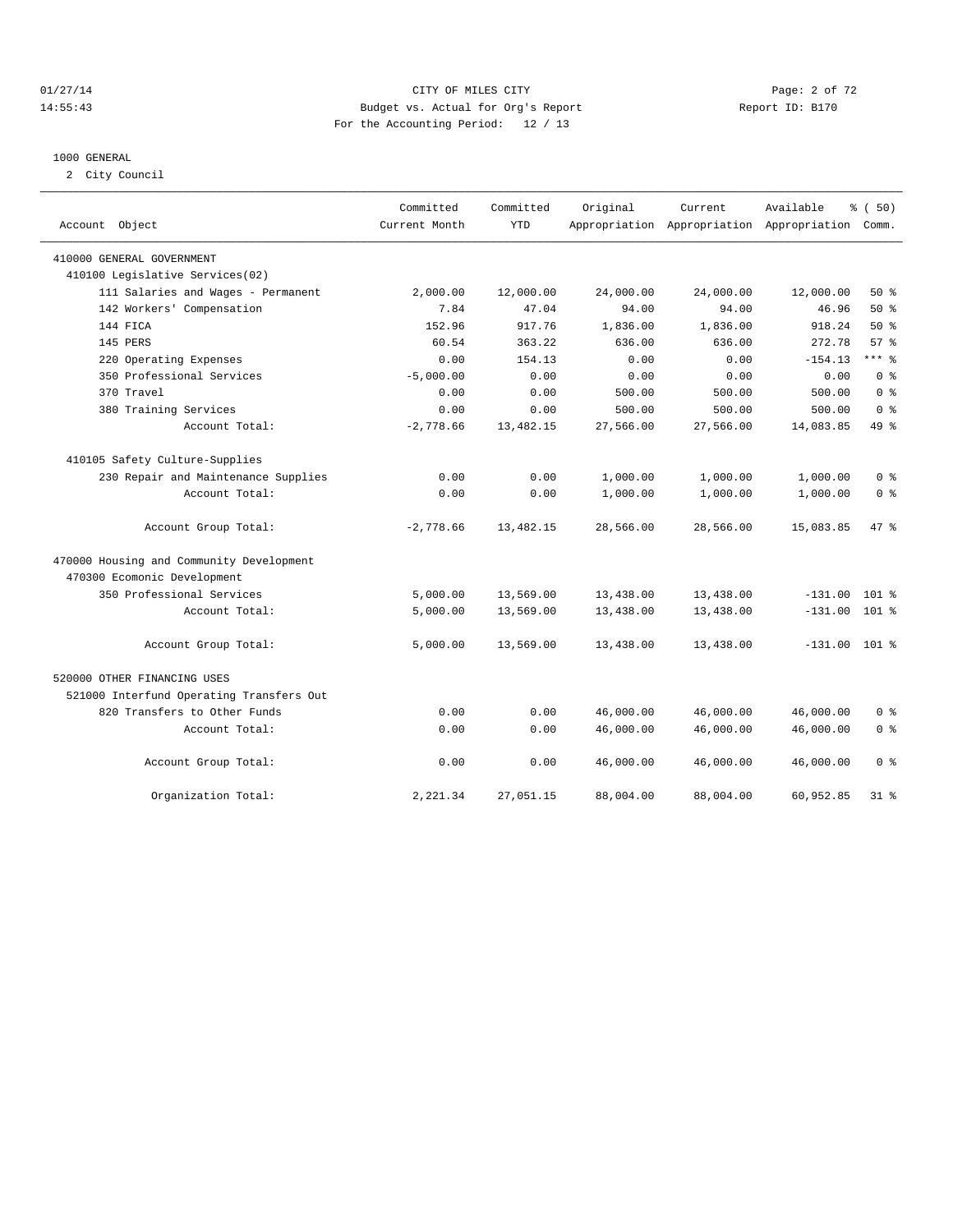## 01/27/14 Page: 3 of 72 14:55:43 Budget vs. Actual for Org's Report Report ID: B170 For the Accounting Period: 12 / 13

————————————————————————————————————————————————————————————————————————————————————————————————————————————————————————————————————

#### 1000 GENERAL

3 City Clerk

|                                            | Committed     | Committed    | Original   | Current    | Available                                       | % ( 50 )       |
|--------------------------------------------|---------------|--------------|------------|------------|-------------------------------------------------|----------------|
| Account Object                             | Current Month | <b>YTD</b>   |            |            | Appropriation Appropriation Appropriation Comm. |                |
| 410000 GENERAL GOVERNMENT                  |               |              |            |            |                                                 |                |
| 410500 Financial Services(03)              |               |              |            |            |                                                 |                |
| 111 Salaries and Wages - Permanent         | 8,381.95      | 51,271.03    | 109,195.00 | 109,195.00 | 57,923.97                                       | 47 %           |
| 121 OVERTIME-PERMANENT                     | 0.00          | 0.00         | 4,267.00   | 4,267.00   | 4,267.00                                        | 0 <sup>8</sup> |
| 131 VACATION                               | 324.48        | 2,134.75     | 5,847.00   | 5,847.00   | 3,712.25                                        | 37%            |
| 132 SICK LEAVE                             | 450.62        | 1,737.86     | 0.00       | 0.00       | $-1,737.86$                                     | $***$ 2        |
| 133 OTHER LEAVE PAY                        | 441.71        | 1,562.97     | 7,212.00   | 7,212.00   | 5,649.03                                        | $22$ $%$       |
| 141 Unemployment Insurance                 | 43.20         | 257.24       | 569.00     | 569.00     | 311.76                                          | 45%            |
| 142 Workers' Compensation                  | 87.96         | 521.70       | 1,148.00   | 1,148.00   | 626.30                                          | 45%            |
| 143 Health Insurance                       | 1,855.15      | 11,130.90    | 22,266.00  | 22,266.00  | 11, 135.10                                      | $50*$          |
| 144 FICA                                   | 733.88        | 4,369.92     | 9,678.00   | 9,678.00   | 5,308.08                                        | 45 %           |
| 145 PERS                                   | 774.60        | 4,576.16     | 10,116.00  | 10,116.00  | 5,539.84                                        | 45 %           |
| 196 CLOTHING ALLOTMENT                     | 0.00          | 450.00       | 450.00     | 450.00     | 0.00                                            | $100*$         |
| 210 Office Supplies and Materials          | 247.07        | 1,232.64     | 2,808.00   | 2,808.00   | 1,575.36                                        | 44 %           |
| 214 Small Items of Equipment               | 0.00          | 0.00         | 3,050.00   | 3,050.00   | 3,050.00                                        | 0 <sup>8</sup> |
| 220 Operating Expenses                     | 45.60         | 381.85       | 3,600.00   | 3,600.00   | 3,218.15                                        | $11$ %         |
| 230 Repair and Maintenance Supplies        | 0.00          | 0.00         | 200.00     | 200.00     | 200.00                                          | 0 <sup>8</sup> |
| 311 Postage, Box Rent, Etc.                | $-61.61$      | $-397.02$    | 3,600.00   | 3,600.00   | 3,997.02                                        | $-11$ %        |
| 320 Printing, Duplicating, Typing &        | 45.39         | 116.08       | 1,000.00   | 1,000.00   | 883.92                                          | $12*$          |
| 330 Publicity, Subscriptions & Dues        | 0.00          | 287.07       | 1,400.00   | 1,400.00   | 1,112.93                                        | $21$ %         |
| 334 Memberships, Registrations & Dues      | 0.00          | 2,858.00     | 3,400.00   | 3,400.00   | 542.00                                          | 84 %           |
| 345 Telephone & Telegraph                  | 54.27         | 367.59       | 750.00     | 750.00     | 382.41                                          | 49 %           |
| 347 Telephone-Internet                     | 19.52         | 119.47       | 250.00     | 250.00     | 130.53                                          | 48 %           |
| 350 Professional Services                  | 200.00        | 23,076.85    | 35,000.00  | 35,000.00  | 11,923.15                                       | 66 %           |
| 360 Contr R & M                            | 408.00        | 10,481.36    | 8,000.00   | 8,000.00   | $-2,481.36$                                     | $131$ $%$      |
| 370 Travel                                 | 0.00          | 0.00         | 1,200.00   | 1,200.00   | 1,200.00                                        | 0 <sup>8</sup> |
| 380 Training Services                      | 409.00        | 409.00       | 1,000.00   | 1,000.00   | 591.00                                          | 41 %           |
| 382 Books                                  | 0.00          | 12.67        | 200.00     | 200.00     | 187.33                                          | 6 %            |
| 521 Surety Bonds for Officials & Employees | 0.00          | 983.00       | 983.00     | 983.00     | 0.00                                            | $100*$         |
| Account Total:                             | 14,460.79     | 117,941.09   | 237,189.00 | 237,189.00 | 119,247.91                                      | 50%            |
|                                            |               |              |            |            |                                                 |                |
| 411101 Labor Negotiations                  |               |              |            |            |                                                 |                |
| 350 Professional Services                  | 437.50        | 743.75       | 12,000.00  | 12,000.00  | 11,256.25                                       | 6 %            |
| Account Total:                             | 437.50        | 743.75       | 12,000.00  | 12,000.00  | 11,256.25                                       | 6 %            |
| Account Group Total:                       | 14,898.29     | 118,684.84   | 249,189.00 | 249,189.00 | 130,504.16                                      | 48 %           |
| 510000 MISCELLANEOUS                       |               |              |            |            |                                                 |                |
| 510330 Comprehensive Liability Insurance   |               |              |            |            |                                                 |                |
| 513 Liability                              | 0.00          | 63,584.37    | 63,584.00  | 63,584.00  |                                                 | $-0.37$ 100 %  |
| Account Total:                             | 0.00          | 63,584.37    | 63,584.00  | 63,584.00  |                                                 | $-0.37$ 100 %  |
|                                            |               |              |            |            |                                                 |                |
| Account Group Total:                       | 0.00          | 63,584.37    | 63,584.00  | 63,584.00  |                                                 | $-0.37$ 100 %  |
| Organization Total:                        | 14,898.29     | 182, 269. 21 | 312,773.00 | 312,773.00 | 130,503.79                                      | 58 %           |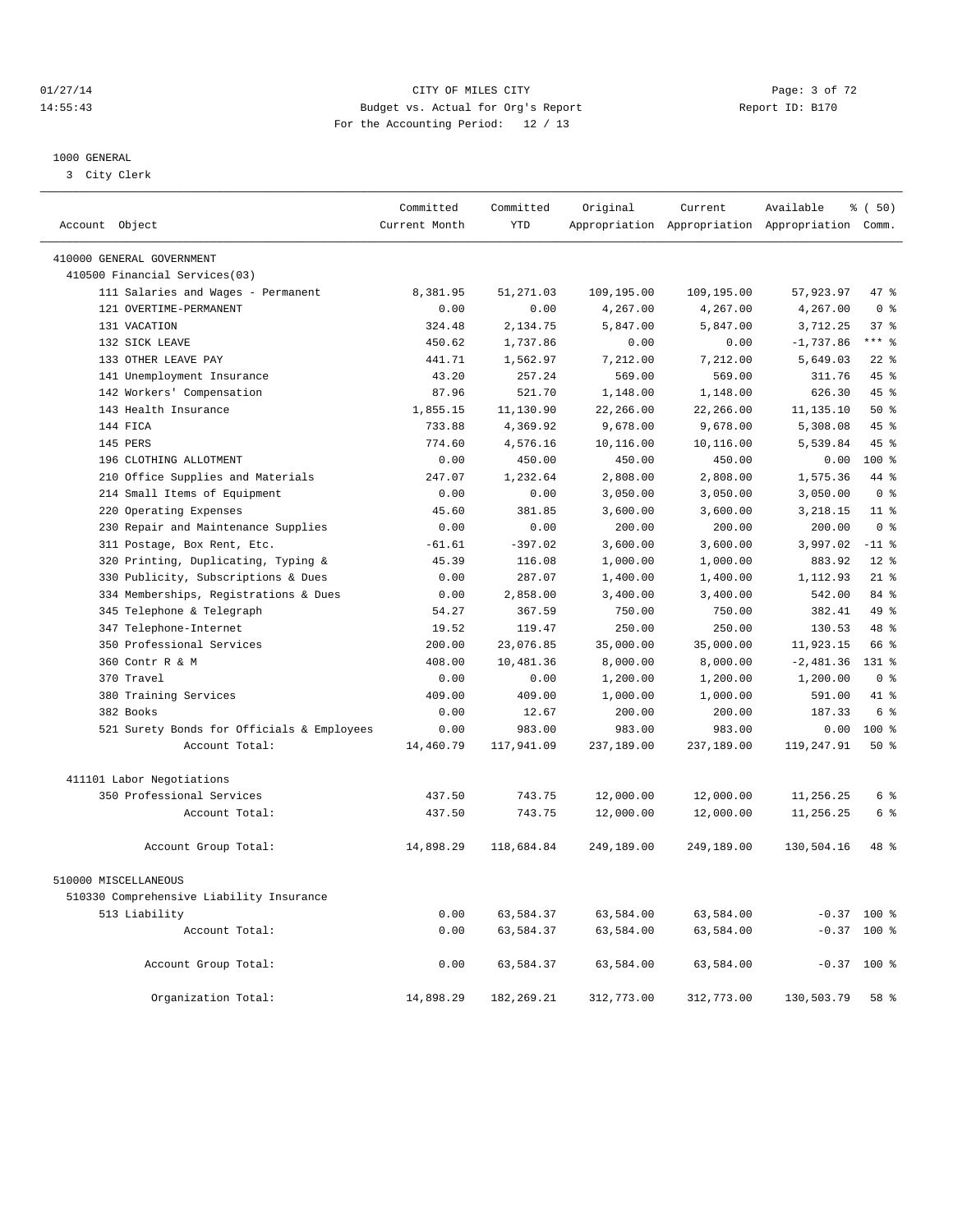#### 01/27/14 Page: 4 of 72 14:55:43 Budget vs. Actual for Org's Report Report ID: B170 For the Accounting Period: 12 / 13

# 1000 GENERAL

4 Attorney

| Account Object             |                                    | Committed<br>Current Month | Committed<br>YTD | Original   | Current<br>Appropriation Appropriation Appropriation | Available  | % (50)<br>Comm. |  |
|----------------------------|------------------------------------|----------------------------|------------------|------------|------------------------------------------------------|------------|-----------------|--|
|                            |                                    |                            |                  |            |                                                      |            |                 |  |
| 410000 GENERAL GOVERNMENT  |                                    |                            |                  |            |                                                      |            |                 |  |
| 411100 Legal Services (04) |                                    |                            |                  |            |                                                      |            |                 |  |
|                            | 111 Salaries and Wages - Permanent | 6,118.20                   | 41,072.11        | 78,098.00  | 78,098.00                                            | 37,025.89  | 53%             |  |
|                            | 141 Unemployment Insurance         | 27.53                      | 184.98           | 352.00     | 352.00                                               | 167.02     | 53%             |  |
|                            | 142 Workers' Compensation          | 172.21                     | 1,303.21         | 395.00     | 395.00                                               | $-908.21$  | 330 %           |  |
| 144 FICA                   |                                    | 468.03                     | 3,144.86         | 5,975.00   | 5,975.00                                             | 2,830.14   | 53%             |  |
| 145 PERS                   |                                    | 493.74                     | 3,314.56         | 6,303.00   | 6,303.00                                             | 2,988.44   | 53%             |  |
|                            | 196 CLOTHING ALLOTMENT             | 0.00                       | 37.50            | 56.00      | 56.00                                                | 18.50      | 67 <sup>8</sup> |  |
|                            | 210 Office Supplies and Materials  | 99.06                      | 624.18           | 250.00     | 250.00                                               | $-374.18$  | $250*$          |  |
|                            | 214 Small Items of Equipment       | 0.00                       | 0.00             | 200.00     | 200.00                                               | 200.00     | 0 <sup>8</sup>  |  |
|                            | 220 Operating Expenses             | 52.80                      | 293.50           | 300.00     | 300.00                                               | 6.50       | 98 %            |  |
|                            | 311 Postage, Box Rent, Etc.        | 29.42                      | 398.29           | 300.00     | 300.00                                               | $-98.29$   | 133 %           |  |
|                            | 345 Telephone & Telegraph          | 6.54                       | 65.88            | 120.00     | 120.00                                               | 54.12      | 55 %            |  |
|                            | 347 Telephone-Internet             | 0.00                       | 0.00             | 120.00     | 120.00                                               | 120.00     | 0 <sup>8</sup>  |  |
|                            | 350 Professional Services          | 200.00                     | 700.00           | 1,200.00   | 1,200.00                                             | 500.00     | 58 %            |  |
| 360 Contr R & M            |                                    | 0.00                       | 0.00             | 200.00     | 200.00                                               | 200.00     | 0 <sup>8</sup>  |  |
| 370 Travel                 |                                    | 0.00                       | 0.00             | 550.00     | 550.00                                               | 550.00     | 0 <sup>8</sup>  |  |
|                            | Account Total:                     | 7,667.53                   | 51,139.07        | 94,419.00  | 94,419.00                                            | 43, 279.93 | $54$ %          |  |
|                            | Account Group Total:               | 7,667.53                   | 51,139.07        | 94,419.00  | 94,419.00                                            | 43, 279.93 | $54$ $%$        |  |
|                            | Organization Total:                | 7,667.53                   | 51,139.07        | 94, 419.00 | 94, 419.00                                           | 43, 279.93 | 54 %            |  |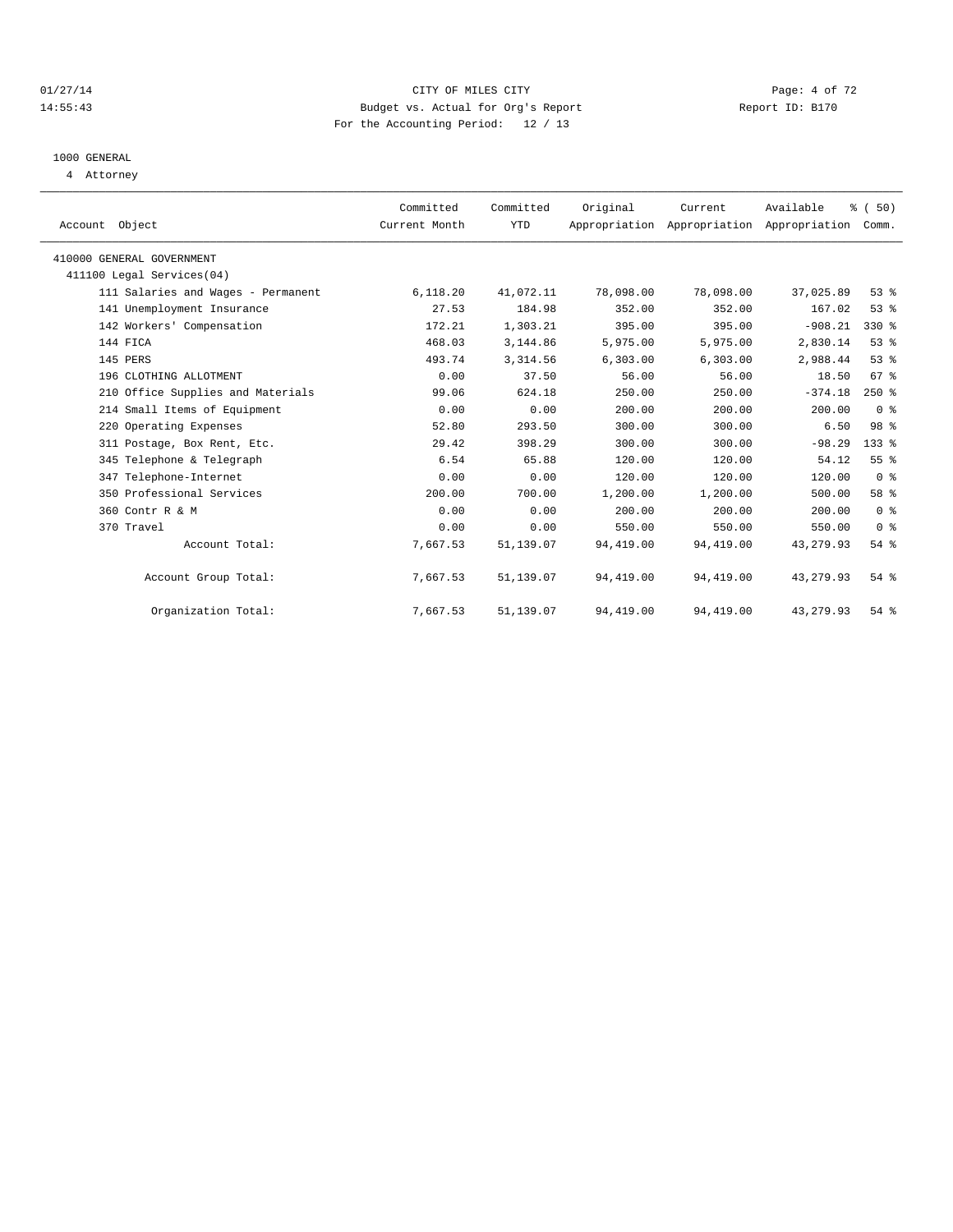#### 01/27/14 Page: 5 of 72 14:55:43 Budget vs. Actual for Org's Report Report ID: B170 For the Accounting Period: 12 / 13

————————————————————————————————————————————————————————————————————————————————————————————————————————————————————————————————————

#### 1000 GENERAL

5 Police

|                                            | Committed     | Committed   | Original     | Current      | Available                                       | $\frac{1}{6}$ (50) |
|--------------------------------------------|---------------|-------------|--------------|--------------|-------------------------------------------------|--------------------|
| Account Object                             | Current Month | <b>YTD</b>  |              |              | Appropriation Appropriation Appropriation Comm. |                    |
| 420000 PUBLIC SAFETY                       |               |             |              |              |                                                 |                    |
| 420140 Crime Control and Investigation(05) |               |             |              |              |                                                 |                    |
| 111 Salaries and Wages - Permanent         | 43, 354. 14   | 270, 293.95 | 619,418.00   | 619,418.00   | 349,124.05                                      | 44 %               |
| 121 OVERTIME-PERMANENT                     | 1,665.91      | 8,449.83    | 21,504.00    | 21,504.00    | 13,054.17                                       | 39 %               |
| 131 VACATION                               | 2,146.49      | 19,389.64   | 30,000.00    | 30,000.00    | 10,610.36                                       | 65 %               |
| 132 SICK LEAVE                             | 678.09        | 8,485.98    | 7,500.00     | 7,500.00     | $-985.98$                                       | $113*$             |
| 133 OTHER LEAVE PAY                        | 0.00          | 1,296.79    | 8,004.00     | 8,004.00     | 6,707.21                                        | 16 <sup>8</sup>    |
| 134 HOLIDAY PAY                            | 1,553.86      | 10,875.72   | 21,504.00    | 21,504.00    | 10,628.28                                       | $51$ %             |
| 141 Unemployment Insurance                 | 223.09        | 1,472.91    | 3,186.00     | 3,186.00     | 1,713.09                                        | 46 %               |
|                                            | 2,190.41      |             |              | 32,326.00    |                                                 |                    |
| 142 Workers' Compensation                  |               | 14, 273. 41 | 32,326.00    |              | 18,052.59                                       | 44 %               |
| 143 Health Insurance                       | 6,306.15      | 41,399.75   | 111,306.00   | 111,306.00   | 69,906.25                                       | 37%                |
| 144 FICA                                   | 707.90        | 4,961.59    | 13,631.00    | 13,631.00    | 8,669.41                                        | 36%                |
| 146 Police Pension                         | 6,487.84      | 40,771.83   | 94, 431.00   | 94,431.00    | 53,659.17                                       | 43 %               |
| 196 CLOTHING ALLOTMENT                     | 180.00        | 6, 210.00   | 12,960.00    | 12,960.00    | 6,750.00                                        | 48 %               |
| 210 Office Supplies and Materials          | 801.17        | 2,382.75    | 5,000.00     | 5,000.00     | 2,617.25                                        | 48 %               |
| 214 Small Items of Equipment               | 133.88        | 11,594.28   | 19,600.00    | 19,600.00    | 8,005.72                                        | 59 %               |
| 220 Operating Expenses                     | 388.57        | 7,242.20    | 13,125.00    | 13,125.00    | 5,882.80                                        | $55$ $%$           |
| 226 Clothing and Uniforms                  | 0.00          | 278.33      | 500.00       | 500.00       | 221.67                                          | 56 %               |
| 227 Firearm Supplies                       | 0.00          | 1,220.00    | 4,800.00     | 4,800.00     | 3,580.00                                        | $25$ $%$           |
| 230 Repair and Maintenance Supplies        | 875.95        | 3,062.31    | 6,000.00     | 6,000.00     | 2,937.69                                        | $51$ %             |
| 231 Gas, Oil, Diesel Fuel, Grease, etc.    | 2,549.00      | 16,100.83   | 32,000.00    | 32,000.00    | 15,899.17                                       | 50%                |
| 311 Postage, Box Rent, Etc.                | 78.49         | 386.16      | 600.00       | 600.00       | 213.84                                          | 64 %               |
| 330 Publicity, Subscriptions & Dues        | 0.00          | 0.00        | 300.00       | 300.00       | 300.00                                          | 0 <sup>8</sup>     |
| 334 Memberships, Registrations & Dues      | 400.00        | 517.00      | 1,800.00     | 1,800.00     | 1,283.00                                        | 29%                |
| 345 Telephone & Telegraph                  | 314.85        | 1,916.54    | 4,500.00     | 4,500.00     | 2,583.46                                        | $43$ $%$           |
| 346 Garbage Service                        | 43.00         | 258.00      | 500.00       | 500.00       | 242.00                                          | $52$ $%$           |
| 347 Telephone-Internet                     | 65.60         | 393.60      | 800.00       | 800.00       | 406.40                                          | 49 %               |
| 350 Professional Services                  | 1,863.00      | 4,645.75    | 9,000.00     | 9,000.00     | 4,354.25                                        | $52$ $%$           |
| 360 Contr R & M                            | 16.06         | 80.30       | 1,500.00     | 1,500.00     | 1,419.70                                        | 5 <sup>°</sup>     |
| 366 R&M Vehicles - Police/Animal Control   | 2,825.89      | 7,543.07    | 18,000.00    | 18,000.00    | 10,456.93                                       | 42 %               |
| 370 Travel                                 | 413.55        | 2,190.57    | 5,500.00     | 5,500.00     | 3,309.43                                        | 40 %               |
| 380 Training Services                      | 0.00          | 3,290.00    | 9,000.00     | 9,000.00     | 5,710.00                                        | 37%                |
| 381 BOOKS(POP&MILES) (correct)             | 0.00          | 0.00        | 500.00       | 500.00       | 500.00                                          | 0 <sup>8</sup>     |
| 512 Insurance on Vehicles & Equipment      | 0.00          | 1,474.59    | 1,475.00     | 1,475.00     | 0.41                                            | $100*$             |
| 700 Grants, Contributions & Indemnities    | 0.00          | 15,970.00   | 15,970.00    | 15,970.00    | 0.00                                            | $100$ %            |
| Account Total:                             | 76,262.89     | 508,427.68  | 1,126,240.00 | 1,126,240.00 | 617,812.32                                      | $45$ %             |
| 420142 Drug Enforcement                    |               |             |              |              |                                                 |                    |
| 111 Salaries and Wages - Permanent         | 11,833.94     | 49,692.70   | 45,263.00    | 45,263.00    | $-4,429.70$ 110 %                               |                    |
| 121 OVERTIME-PERMANENT                     | 911.86        | 4,144.05    | 1,274.00     | 1,274.00     | $-2,870.05$ 325 %                               |                    |
| 131 VACATION                               | 400.60        | 400.60      | 1,070.00     | 1,070.00     | 669.40                                          | 37%                |
| 132 SICK LEAVE                             | 0.00          | 0.00        | 700.00       | 700.00       | 700.00                                          | 0 <sup>8</sup>     |
| 133 OTHER LEAVE PAY                        | 0.00          | 0.00        | 531.00       | 531.00       | 531.00                                          | 0 <sup>8</sup>     |
| 134 HOLIDAY PAY                            | 1,194.96      | 3,998.28    | 212.00       | 212.00       | $-3,786.28$                                     | $***$ $_{8}$       |
| 141 Unemployment Insurance                 | 64.54         | 262.06      | 219.00       | 219.00       | $-43.06$ 120 %                                  |                    |
| 142 Workers' Compensation                  | 608.26        | 2,495.64    | 2,219.00     | 2,219.00     | $-276.64$ 112 %                                 |                    |
| 143 Health Insurance                       | 3,025.45      | 10,258.94   | 7,422.00     | 7,422.00     | $-2,836.94$ 138 %                               |                    |
| 144 FICA                                   | 206.53        | 842.54      | 705.00       | 705.00       | $-137.54$ 120 %                                 |                    |
| 146 Police Pension                         | 1,743.55      | 7,127.33    | 6,762.00     | 6,762.00     | $-365.33$ 105 %                                 |                    |
| 196 CLOTHING ALLOTMENT                     | 0.00          | 0.00        | 720.00       | 720.00       | 720.00                                          | 0 <sup>8</sup>     |
|                                            |               |             |              |              |                                                 |                    |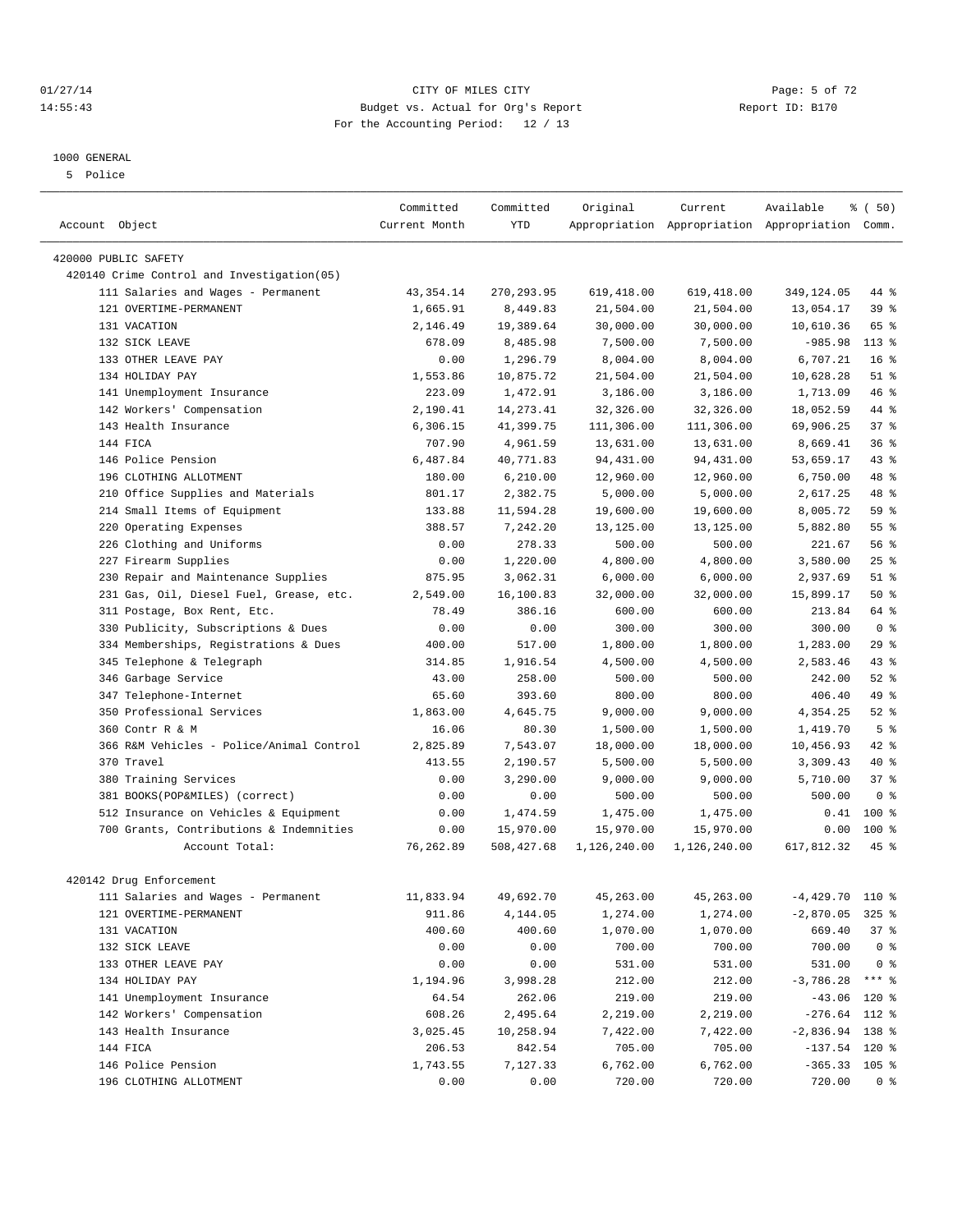#### 01/27/14 Page: 6 of 72 14:55:43 Budget vs. Actual for Org's Report Report ID: B170 For the Accounting Period: 12 / 13

#### 1000 GENERAL

5 Police

| Account Object                           | Committed<br>Current Month | Committed<br>YTD | Original     | Current      | Available<br>Appropriation Appropriation Appropriation Comm. | % ( 50)        |
|------------------------------------------|----------------------------|------------------|--------------|--------------|--------------------------------------------------------------|----------------|
| Account Total:                           | 19,989.69                  | 79,222.14        | 67,097.00    | 67,097.00    | $-12, 125.14$ 118 %                                          |                |
| 420144 School Resource Officer           |                            |                  |              |              |                                                              |                |
| 111 Salaries and Wages - Permanent       | 4,244.15                   | 16,953.04        | 29,463.00    | 29,463.00    | 12,509.96                                                    | 58 %           |
| 121 OVERTIME-PERMANENT                   | 0.00                       | 0.00             | 1,500.00     | 1,500.00     | 1,500.00                                                     | 0 <sup>8</sup> |
| 131 VACATION                             | 0.00                       | 0.00             | 3,976.00     | 3,976.00     | 3,976.00                                                     | 0 <sup>8</sup> |
| 132 SICK LEAVE                           | 0.00                       | 0.00             | 1,300.00     | 1,300.00     | 1,300.00                                                     | 0 <sup>8</sup> |
| 133 OTHER LEAVE PAY                      | 0.00                       | 0.00             | 2,500.00     | 2,500.00     | 2,500.00                                                     | 0 <sup>8</sup> |
| 134 HOLIDAY PAY                          | 0.00                       | 0.00             | 500.00       | 500.00       | 500.00                                                       | 0 <sup>8</sup> |
| 141 Unemployment Insurance               | 19.10                      | 76.30            | 177.00       | 177.00       | 100.70                                                       | 43 %           |
| 142 Workers' Compensation                | 191.44                     | 745.83           | 1,792.00     | 1,792.00     | 1,046.17                                                     | 42 %           |
| 143 Health Insurance                     | 618.50                     | 2,474.00         | 5,202.00     | 5,202.00     | 2,728.00                                                     | 48 %           |
| 144 FICA                                 | 60.08                      | 240.01           | 569.00       | 569.00       | 328.99                                                       | 42 %           |
| 146 Police Pension                       | 582.04                     | 2,251.00         | 5,236.00     | 5,236.00     | 2,985.00                                                     | 43 %           |
| Account Total:                           | 5,715.31                   | 22,740.18        | 52, 215.00   | 52, 215.00   | 29, 474.82                                                   | 44 %           |
| 420160 Communications-Dispatch           |                            |                  |              |              |                                                              |                |
| 111 Salaries and Wages - Permanent       | 22,889.00                  | 115,832.43       | 243,149.00   | 243,149.00   | 127, 316.57                                                  | 48 %           |
| 121 OVERTIME-PERMANENT                   | 164.14                     | 2,966.76         | 6,000.00     | 6,000.00     | 3,033.24                                                     | 49 %           |
| 131 VACATION                             | 1,246.95                   | 6,855.00         | 12,000.00    | 12,000.00    | 5,145.00                                                     | 57%            |
| 132 SICK LEAVE                           | 724.04                     | 3,761.61         | 4,500.00     | 4,500.00     | 738.39                                                       | 84 %           |
| 133 OTHER LEAVE PAY                      | 397.54                     | 988.87           | 3,500.00     | 3,500.00     | 2,511.13                                                     | $28$ %         |
| 134 HOLIDAY PAY                          | 1,011.40                   | 5,528.56         | 12,620.00    | 12,620.00    | 7,091.44                                                     | 44 %           |
| 141 Unemployment Insurance               | 118.94                     | 616.10           | 1,265.00     | 1,265.00     | 648.90                                                       | 49 %           |
| 142 Workers' Compensation                | 1,164.53                   | 6,000.38         | 12,929.00    | 12,929.00    | 6,928.62                                                     | 46 %           |
| 143 Health Insurance                     | 3,096.30                   | 18,577.80        | 44,532.00    | 44,532.00    | 25,954.20                                                    | 42 %           |
| 144 FICA                                 | 2,010.59                   | 10,405.40        | 21,509.00    | 21,509.00    | 11,103.60                                                    | 48 %           |
| 145 PERS                                 | 2,133.15                   | 10,969.88        | 20,676.00    | 20,676.00    | 9,706.12                                                     | 53%            |
| 196 CLOTHING ALLOTMENT                   | 0.00                       | 991.66           | 2,400.00     | 2,400.00     | 1,408.34                                                     | 41 %           |
| Office Supplies and Materials<br>210     | 175.14                     | 602.68           | 3,000.00     | 3,000.00     | 2,397.32                                                     | $20*$          |
| 214 Small Items of Equipment             | 0.00                       | 0.00             | 200.00       | 200.00       | 200.00                                                       | 0 <sup>8</sup> |
| 220 Operating Expenses                   | 299.00                     | 609.20           | 1,000.00     | 1,000.00     | 390.80                                                       | 61 %           |
| 226 Clothing and Uniforms                | 96.45                      | 96.45            | 100.00       | 100.00       | 3.55                                                         | 96%            |
| 231 Gas, Oil, Diesel Fuel, Grease, etc.  | 69.48                      | 565.87           | 500.00       | 500.00       | $-65.87$                                                     | $113$ %        |
| 311 Postage, Box Rent, Etc.              | 0.00                       | 0.00             | 75.00        | 75.00        | 75.00                                                        | 0 <sup>8</sup> |
| 320 Printing, Duplicating, Typing &      | 0.00                       | 0.00             | 100.00       | 100.00       | 100.00                                                       | 0 <sup>8</sup> |
| 330 Publicity, Subscriptions & Dues      | 0.00                       | 0.00             | 150.00       | 150.00       | 150.00                                                       | 0 <sup>8</sup> |
| 334 Memberships, Registrations & Dues    | 331.00                     | 331.00           | 400.00       | 400.00       | 69.00                                                        | 83%            |
| 345 Telephone & Telegraph                | 600.15                     | 3,278.33         | 4,000.00     | 4,000.00     | 721.67                                                       | 82 %           |
| 350 Professional Services                | 400.00                     | 400.00           | 500.00       | 500.00       | 100.00                                                       | 80 %           |
| 366 R&M Vehicles - Police/Animal Control | 500.00                     | 500.00           | 200.00       | 200.00       | $-300.00$                                                    | $250*$         |
| 370 Travel                               | 95.16                      | 1,133.90         | 1,000.00     | 1,000.00     | $-133.90$                                                    | $113*$         |
| 380 Training Services                    | 180.00                     | 180.00           | 1,000.00     | 1,000.00     | 820.00                                                       | 18 %           |
| Account Total:                           | 37,702.96                  | 191, 191.88      | 397,305.00   | 397,305.00   | 206, 113. 12                                                 | 48 %           |
| Account Group Total:                     | 139,670.85                 | 801,581.88       | 1,642,857.00 | 1,642,857.00 | 841, 275.12                                                  | 49 %           |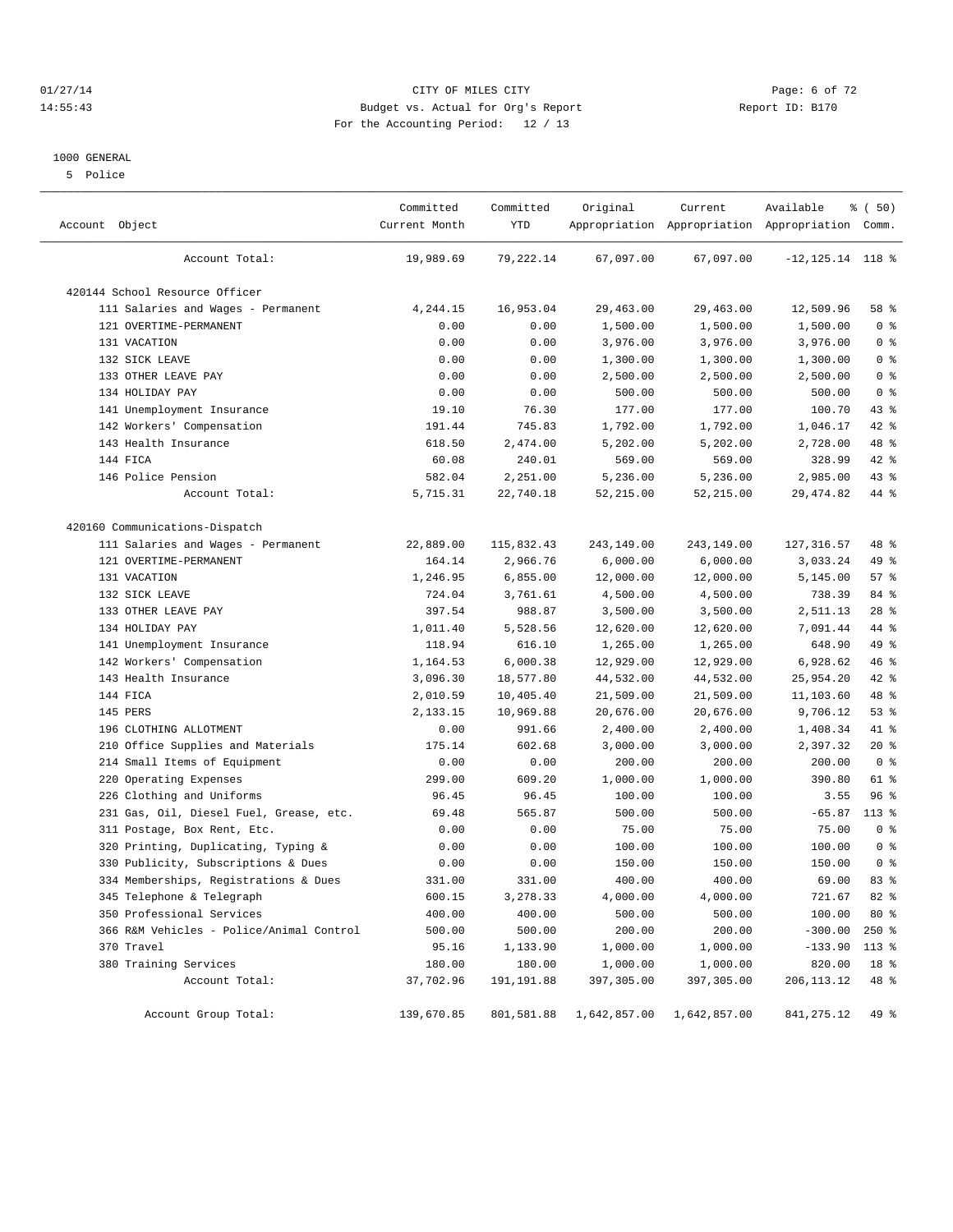## 01/27/14 Page: 7 of 72 14:55:43 Budget vs. Actual for Org's Report Report ID: B170 For the Accounting Period: 12 / 13

#### 1000 GENERAL

5 Police

| Object<br>Account                                         | Committed<br>Current Month | Committed<br>YTD | Original     | Current<br>Appropriation Appropriation | Available<br>Appropriation | % (50)<br>Comm. |
|-----------------------------------------------------------|----------------------------|------------------|--------------|----------------------------------------|----------------------------|-----------------|
| 490000 DEBT SERVICE<br>490500 Other Debt Service Payments |                            |                  |              |                                        |                            |                 |
| 610 Principal-Police Cars                                 | 0.00                       | 8,960.94         | 18,006.00    | 18,006.00                              | 9,045.06                   | $50*$           |
| 620 Interest-Police Cars                                  | 0.00                       | 134.60           | 227.00       | 227.00                                 | 92.40                      | 59 <sup>8</sup> |
| Account Total:                                            | 0.00                       | 9,095.54         | 18,233.00    | 18,233.00                              | 9,137.46                   | $50*$           |
| Account Group Total:                                      | 0.00                       | 9,095.54         | 18,233.00    | 18,233.00                              | 9,137.46                   | $50*$           |
| Organization Total:                                       | 139,670.85                 | 810,677.42       | 1,661,090.00 | 1,661,090.00                           | 850, 412.58                | $49*$           |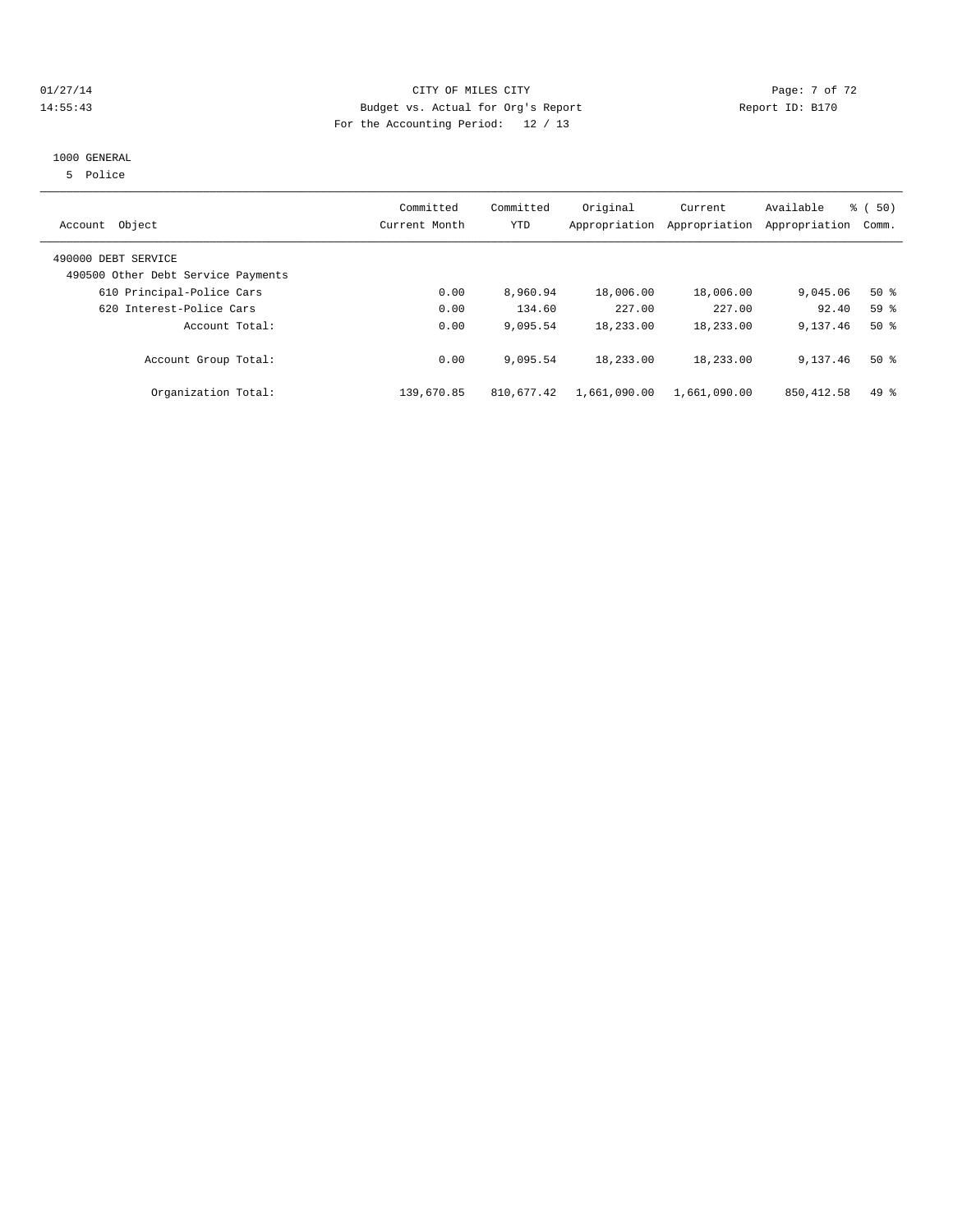#### 01/27/14 Page: 8 of 72 14:55:43 Budget vs. Actual for Org's Report Report ID: B170 For the Accounting Period: 12 / 13

#### 1000 GENERAL

6 Police Judge

| Account Object                        | Committed<br>Current Month | Committed<br><b>YTD</b> | Original   | Current<br>Appropriation Appropriation Appropriation Comm. | Available   | % (50)          |
|---------------------------------------|----------------------------|-------------------------|------------|------------------------------------------------------------|-------------|-----------------|
| 410000 GENERAL GOVERNMENT             |                            |                         |            |                                                            |             |                 |
| 410300 Judicial Services(06)          |                            |                         |            |                                                            |             |                 |
| 111 Salaries and Wages - Permanent    | 6,616.16                   | 40,696.84               | 92,725.00  | 92,725.00                                                  | 52,028.16   | 44 %            |
| 121 OVERTIME-PERMANENT                | 49.02                      | 49.02                   | 600.00     | 600.00                                                     | 550.98      | 8 %             |
| 131 VACATION                          | 332.20                     | 1,935.94                | 0.00       | 0.00                                                       | $-1,935.94$ | $***$ $-$       |
| 132 SICK LEAVE                        | 0.00                       | 990.48                  | 0.00       | 0.00                                                       | $-990.48$   | $***$ 8         |
| 141 Unemployment Insurance            | 23.98                      | 152.88                  | 300.00     | 300.00                                                     | 147.12      | $51$ $%$        |
| 142 Workers' Compensation             | 71.27                      | 438.16                  | 924.00     | 924.00                                                     | 485.84      | 47.8            |
| 143 Health Insurance                  | 1,236.30                   | 7,417.80                | 14,504.00  | 14,504.00                                                  | 7,086.20    | $51$ $%$        |
| 144 FICA                              | 530.42                     | 3,334.59                | 7,139.00   | 7,139.00                                                   | 3,804.41    | 47.8            |
| 145 PERS                              | 430.20                     | 2,717.39                | 6,598.00   | 6,598.00                                                   | 3,880.61    | 41 %            |
| 196 CLOTHING ALLOTMENT                | 0.00                       | 300.00                  | 300.00     | 300.00                                                     | 0.00        | $100*$          |
| 210 Office Supplies and Materials     | 0.00                       | 135.15                  | 1,800.00   | 1,800.00                                                   | 1,664.85    | 8 %             |
| 214 Small Items of Equipment          | 0.00                       | 6,013.00                | 1,000.00   | 1,000.00                                                   | $-5,013.00$ | 601 %           |
| 220 Operating Expenses                | 33.36                      | 182.20                  | 350.00     | 350.00                                                     | 167.80      | $52$ $%$        |
| 230 Repair and Maintenance Supplies   | 0.00                       | 40.00                   | 100.00     | 100.00                                                     | 60.00       | $40*$           |
| 311 Postage, Box Rent, Etc.           | 90.52                      | 1,087.24                | 1,200.00   | 1,200.00                                                   | 112.76      | $91$ $%$        |
| 330 Publicity, Subscriptions & Dues   | 0.00                       | 0.00                    | 800.00     | 800.00                                                     | 800.00      | 0 <sup>8</sup>  |
| 334 Memberships, Registrations & Dues | 0.00                       | 775.00                  | 1,500.00   | 1,500.00                                                   | 725.00      | $52$ $%$        |
| 345 Telephone & Telegraph             | 182.70                     | 917.77                  | 0.00       | 0.00                                                       | $-917.77$   | $***$ 2         |
| 347 Telephone-Internet                | 0.00                       | 109.15                  | 2,000.00   | 2,000.00                                                   | 1,890.85    | 5 <sup>8</sup>  |
| 350 Professional Services             | 404.99                     | 579.99                  | 500.00     | 500.00                                                     | $-79.99$    | $116$ %         |
| 360 Contr R & M                       | 0.00                       | 2,087.97                | 2,000.00   | 2,000.00                                                   | $-87.97$    | $104$ %         |
| 370 Travel                            | 0.00                       | 1,063.97                | 3,000.00   | 3,000.00                                                   | 1,936.03    | 35 <sup>8</sup> |
| 380 Training Services                 | 0.00                       | 0.00                    | 400.00     | 400.00                                                     | 400.00      | 0 <sup>8</sup>  |
| 382 Books                             | 0.00                       | 340.00                  | 800.00     | 800.00                                                     | 460.00      | $43$ %          |
| 394 Jury and Witness Fees             | 234.00                     | 174.00                  | 0.00       | 0.00                                                       | $-174.00$   | $***$ $_{8}$    |
| 533 Machinery and Equipment Rental    | 0.00                       | 70.09                   | 1,000.00   | 1,000.00                                                   | 929.91      | 7 <sup>°</sup>  |
| Account Total:                        | 10,235.12                  | 71,608.63               | 139,540.00 | 139,540.00                                                 | 67,931.37   | $51$ %          |
| Account Group Total:                  | 10,235.12                  | 71,608.63               | 139,540.00 | 139,540.00                                                 | 67,931.37   | $51$ $%$        |
| Organization Total:                   | 10,235.12                  | 71,608.63               | 139,540.00 | 139,540.00                                                 | 67,931.37   | 51 %            |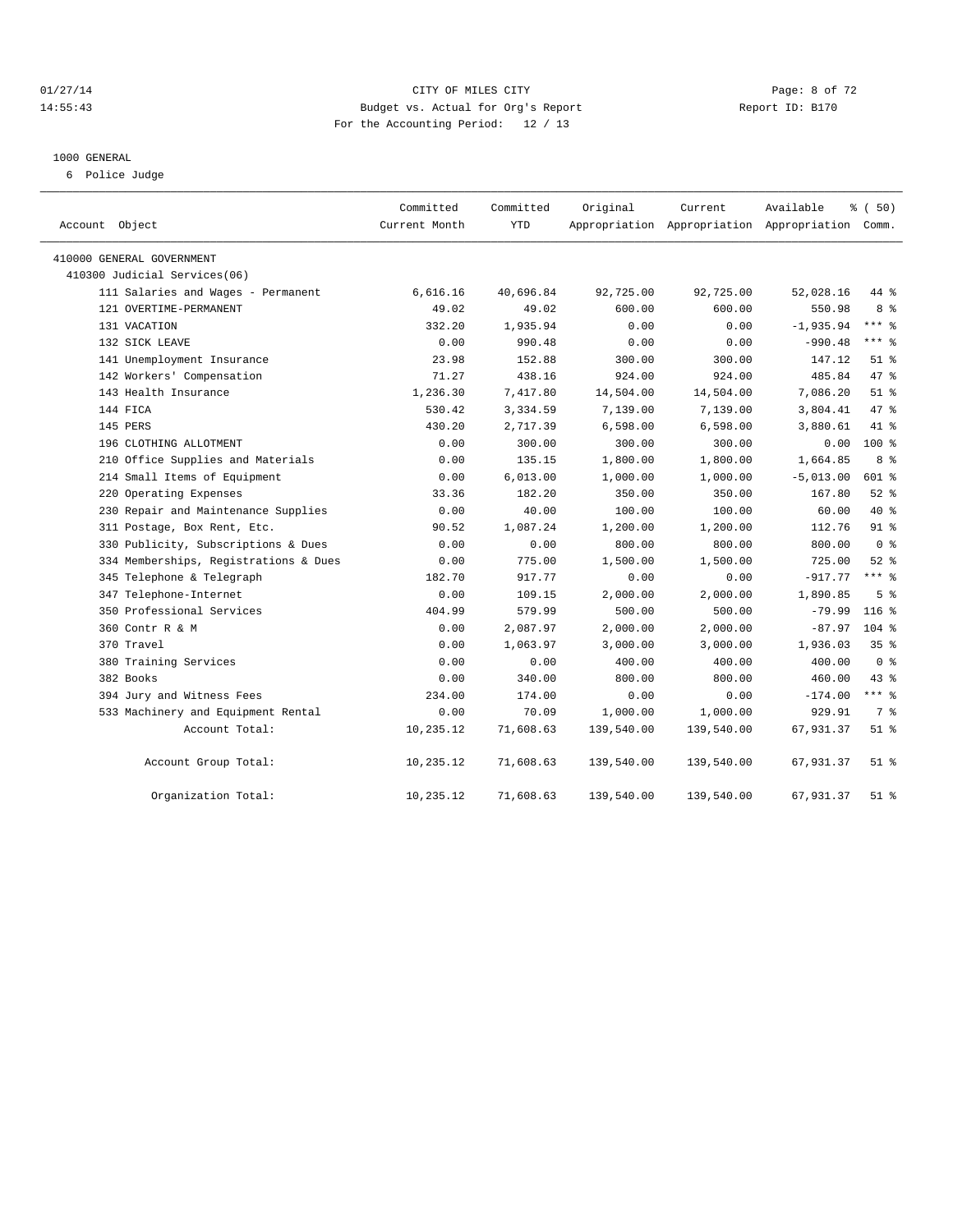#### 01/27/14 Page: 9 of 72 14:55:43 Budget vs. Actual for Org's Report Report ID: B170 For the Accounting Period: 12 / 13

————————————————————————————————————————————————————————————————————————————————————————————————————————————————————————————————————

#### 1000 GENERAL

7 Fire

|                                         | Committed     | Committed  | Original   | Current    | Available                                       | % (50)          |  |
|-----------------------------------------|---------------|------------|------------|------------|-------------------------------------------------|-----------------|--|
| Account Object                          | Current Month | YTD        |            |            | Appropriation Appropriation Appropriation Comm. |                 |  |
| 420000 PUBLIC SAFETY                    |               |            |            |            |                                                 |                 |  |
| 420460 Fire Suppression(07)             |               |            |            |            |                                                 |                 |  |
| 111 Salaries and Wages - Permanent      | 27,754.73     | 168,554.65 | 349,089.00 | 349,089.00 | 180,534.35                                      | 48 %            |  |
| 112 SALARIES AND WAGES - PART PAID      | 705.50        | 1,089.00   | 6,000.00   | 6,000.00   | 4,911.00                                        | 18 %            |  |
| 121 OVERTIME-PERMANENT                  | 3,257.06      | 16,511.87  | 23,000.00  | 23,000.00  | 6,488.13                                        | 72 %            |  |
| 131 VACATION                            | 137.90        | 12,355.07  | 15,550.00  | 15,550.00  | 3,194.93                                        | 79 %            |  |
| 132 SICK LEAVE                          | 626.81        | 11,010.31  | 15,000.00  | 15,000.00  | 3,989.69                                        | 73 %            |  |
| 133 OTHER LEAVE PAY                     | 0.00          | 12.74      | 3,000.00   | 3,000.00   | 2,987.26                                        | 0 <sup>8</sup>  |  |
| 134 HOLIDAY PAY                         | 758.52        | 3,839.62   | 8,500.00   | 8,500.00   | 4,660.38                                        | 45 %            |  |
| 141 Unemployment Insurance              | 149.64        | 960.29     | 1,559.00   | 1,559.00   | 598.71                                          | 62 %            |  |
| 142 Workers' Compensation               | 1,172.87      | 8,482.65   | 12,271.00  | 12,271.00  | 3,788.35                                        | 69 %            |  |
| 143 Health Insurance                    | 4,932.21      | 30,211.80  | 59,228.00  | 59,228.00  | 29,016.20                                       | $51$ %          |  |
| 144 FICA                                | 524.64        | 3,154.62   | 5,061.00   | 5,061.00   | 1,906.38                                        | 62 %            |  |
| 147 Firemen's Pension                   | 4,005.34      | 26, 352.46 | 50,129.00  | 50,129.00  | 23,776.54                                       | 53%             |  |
| 210 Office Supplies and Materials       | 5.80          | 19.80      | 900.00     | 900.00     | 880.20                                          | 2 <sup>8</sup>  |  |
| 211 Clothing Allotment                  | 1,845.00      | 4,035.88   | 7,900.00   | 7,900.00   | 3,864.12                                        | $51$ %          |  |
| 214 Small Items of Equipment            | 292.75        | 614.30     | 4,500.00   | 4,500.00   | 3,885.70                                        | $14*$           |  |
| 220 Operating Expenses                  | 255.51        | 1,384.92   | 3,500.00   | 3,500.00   | 2,115.08                                        | 40 %            |  |
| 226 Clothing and Uniforms               | 726.94        | 893.95     | 5,000.00   | 5,000.00   | 4,106.05                                        | 18 <sup>8</sup> |  |
| 230 Repair and Maintenance Supplies     | 266.89        | 1,523.18   | 5,000.00   | 5,000.00   | 3,476.82                                        | $30*$           |  |
| 231 Gas, Oil, Diesel Fuel, Grease, etc. | 656.10        | 3,508.12   | 6,000.00   | 6,000.00   | 2,491.88                                        | 58 %            |  |
| 241 Consumable Tools                    | 0.00          | 0.00       | 350.00     | 350.00     | 350.00                                          | 0 <sup>8</sup>  |  |
| 311 Postage, Box Rent, Etc.             | 0.00          | 0.00       | 150.00     | 150.00     | 150.00                                          | 0 <sup>8</sup>  |  |
| 320 Printing, Duplicating, Typing &     | 0.00          | 63.89      | 100.00     | 100.00     | 36.11                                           | 64 %            |  |
| 330 Publicity, Subscriptions & Dues     | 0.00          | 0.00       | 500.00     | 500.00     | 500.00                                          | 0 <sup>8</sup>  |  |
| 334 Memberships, Registrations & Dues   | 0.00          | 0.00       | 1,200.00   | 1,200.00   | 1,200.00                                        | 0 <sup>8</sup>  |  |
| 341 Electric Utility Services           | 252.24        | 1,826.70   | 3,300.00   | 3,300.00   | 1,473.30                                        | 55 %            |  |
| 342 Water Utility Services              | 31.51         | 183.21     | 450.00     | 450.00     | 266.79                                          | 41 %            |  |
| 343 Sewer Utility Services              | 19.50         | 107.56     | 300.00     | 300.00     | 192.44                                          | 36%             |  |
| 344 Gas Utility Service                 | 185.15        | 277.99     | 2,000.00   | 2,000.00   | 1,722.01                                        | $14*$           |  |
| 345 Telephone & Telegraph               | 333.88        | 1,629.22   | 3,000.00   | 3,000.00   | 1,370.78                                        | 54 %            |  |
| 346 Garbage Service                     | 0.00          | 493.42     | 900.00     | 900.00     | 406.58                                          | 55 %            |  |
| 347 Telephone-Internet                  | 135.60        | 720.36     | 1,000.00   | 1,000.00   | 279.64                                          | 72 %            |  |
| 350 Professional Services               | 399.00        | 2,927.44   | 5,500.00   | 5,500.00   | 2,572.56                                        | 53%             |  |
| 360 Contr R & M                         | 450.00        | 450.00     | 2,000.00   | 2,000.00   | 1,550.00                                        | $23$ $%$        |  |
| 364 R&M Vehicles - Fire/Amb             | 0.00          | 6,360.22   | 6,500.00   | 6,500.00   | 139.78                                          | 98 %            |  |
| 370 Travel                              | 0.00          | 1,268.72   | 2,500.00   | 2,500.00   | 1,231.28                                        | $51$ %          |  |
| 380 Training Services                   | 0.00          | 450.32     | 2,000.00   | 2,000.00   | 1,549.68                                        | $23$ $%$        |  |
| 382 Books                               | 0.00          | 115.63     | 1,500.00   | 1,500.00   | 1,384.37                                        | 8 <sup>8</sup>  |  |
| 400 BUILDING MATERIALS                  | 0.00          | 471.90     | 1,800.00   | 1,800.00   | 1,328.10                                        | $26$ %          |  |
| 511 Insurance on Buildings              | 0.00          | 1,723.07   | 1,723.00   | 1,723.00   |                                                 | $-0.07$ 100 %   |  |
| 512 Insurance on Vehicles & Equipment   | 0.00          | 5,343.05   | 5,343.00   | 5,343.00   |                                                 | $-0.05$ 100 %   |  |
| Account Total:                          | 49,881.09     | 318,927.93 | 623,303.00 | 623,303.00 | 304, 375.07                                     | $51$ %          |  |
|                                         |               |            |            |            |                                                 |                 |  |
| Account Group Total:                    | 49,881.09     | 318,927.93 | 623,303.00 | 623,303.00 | 304, 375.07                                     | $51$ %          |  |
| Organization Total:                     | 49,881.09     | 318,927.93 | 623,303.00 | 623,303.00 | 304, 375.07                                     | $51$ %          |  |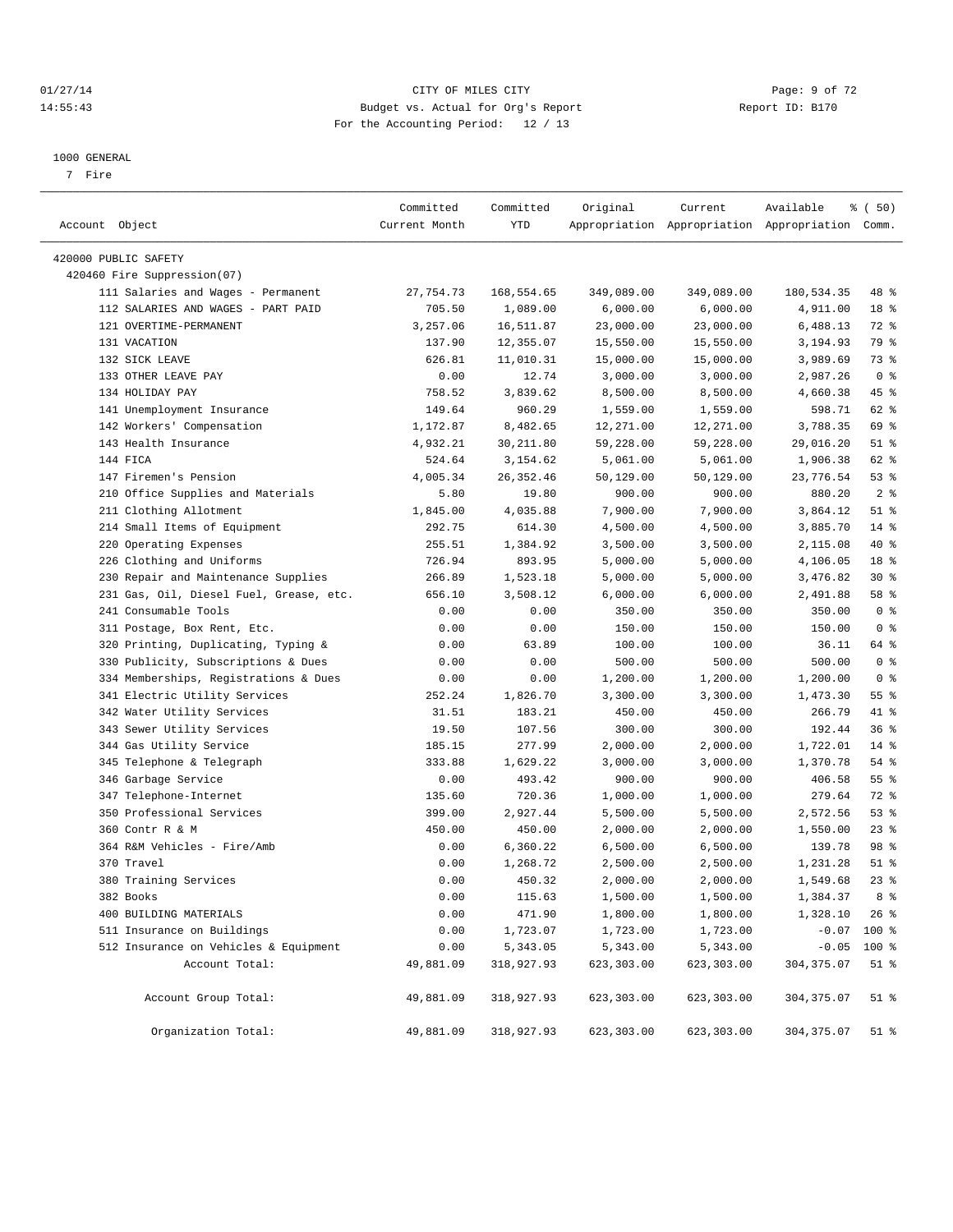## $CITY$  OF MILES CITY CHANNEL CITY CHANNEL CITY Page: 10 of 72 14:55:43 Budget vs. Actual for Org's Report Report ID: B170 For the Accounting Period: 12 / 13

#### 1000 GENERAL

8 City Hall Maintenance

| Account Object                      | Committed<br>Current Month | Committed<br>YTD | Original  | Current<br>Appropriation Appropriation Appropriation Comm. | Available   | % (50)          |  |
|-------------------------------------|----------------------------|------------------|-----------|------------------------------------------------------------|-------------|-----------------|--|
| 410000 GENERAL GOVERNMENT           |                            |                  |           |                                                            |             |                 |  |
| 411230 City Hall                    |                            |                  |           |                                                            |             |                 |  |
| 214 Small Items of Equipment        | 0.00                       | 0.00             | 400.00    | 400.00                                                     | 400.00      | 0 <sup>8</sup>  |  |
| 220 Operating Expenses              | 267.01                     | 1,195.86         | 2,500.00  | 2,500.00                                                   | 1,304.14    | 48 %            |  |
| 230 Repair and Maintenance Supplies | 0.00                       | 199.09           | 1,000.00  | 1,000.00                                                   | 800.91      | $20*$           |  |
| 341 Electric Utility Services       | 325.21                     | 3,159.84         | 5,500.00  | 5,500.00                                                   | 2,340.16    | 57 <sup>8</sup> |  |
| 342 Water Utility Services          | 51.52                      | 317.56           | 750.00    | 750.00                                                     | 432.44      | 42 %            |  |
| 343 Sewer Utility Services          | 32.50                      | 195.00           | 370.00    | 370.00                                                     | 175.00      | 53%             |  |
| 344 Gas Utility Service             | 540.08                     | 941.65           | 5,000.00  | 5,000.00                                                   | 4,058.35    | 19 <sup>°</sup> |  |
| 346 Garbage Service                 | 0.00                       | 47.41            | 200.00    | 200.00                                                     | 152.59      | $24$ $%$        |  |
| 360 Contr R & M                     | 550.00                     | 6,570.78         | 29,000.00 | 29,000.00                                                  | 22, 429.22  | $23$ $%$        |  |
| 400 BUILDING MATERIALS              | 0.00                       | 0.00             | 300.00    | 300.00                                                     | 300.00      | 0 <sup>8</sup>  |  |
| 511 Insurance on Buildings          | 0.00                       | 2,482.57         | 2,483.00  | 2,483.00                                                   | 0.43        | $100*$          |  |
| Account Total:                      | 1,766.32                   | 15,109.76        | 47,503.00 | 47,503.00                                                  | 32, 393. 24 | $32*$           |  |
| Account Group Total:                | 1,766.32                   | 15,109.76        | 47,503.00 | 47,503.00                                                  | 32,393.24   | $32*$           |  |
| Organization Total:                 | 1,766.32                   | 15,109.76        | 47,503.00 | 47,503.00                                                  | 32,393.24   | $32*$           |  |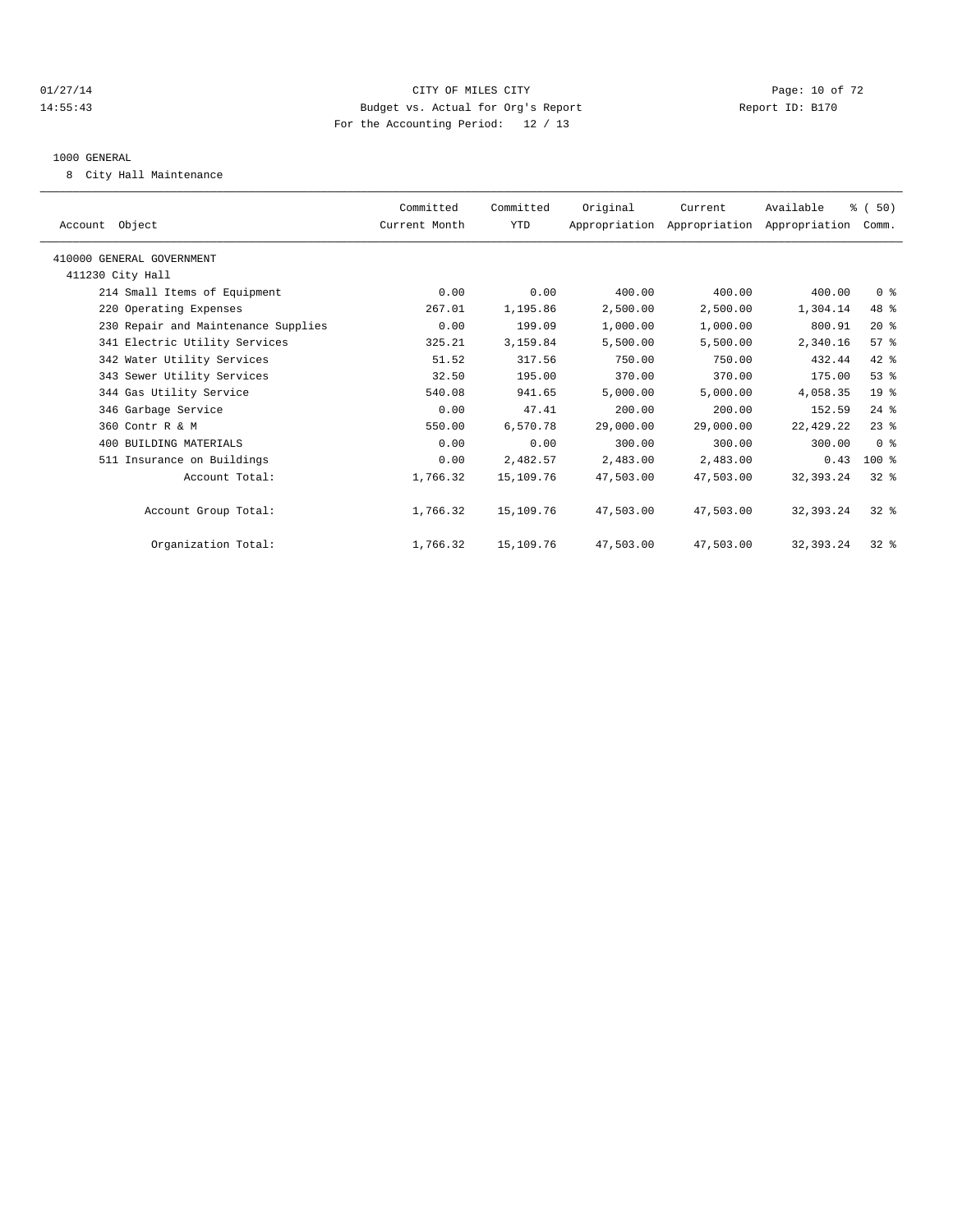#### $CITY$  of  $CITY$  and  $CITY$  of  $T2$   $Page: 11 of 72$ 14:55:43 Budget vs. Actual for Org's Report Report ID: B170 For the Accounting Period: 12 / 13

## 1000 GENERAL

9 Treasurer

|                                    | Committed     | Committed | Original  | Current                     | Available     | % (50)         |  |
|------------------------------------|---------------|-----------|-----------|-----------------------------|---------------|----------------|--|
| Account Object                     | Current Month | YTD       |           | Appropriation Appropriation | Appropriation | Comm.          |  |
|                                    |               |           |           |                             |               |                |  |
| 410000 GENERAL GOVERNMENT          |               |           |           |                             |               |                |  |
| 410540 City Treasurer(09)          |               |           |           |                             |               |                |  |
| 111 Salaries and Wages - Permanent | 1,666.66      | 9,999.96  | 20,000.00 | 20,000.00                   | 10,000.04     | $50*$          |  |
| 142 Workers' Compensation          | 6.52          | 39.12     | 78.00     | 78.00                       | 38.88         | $50*$          |  |
| 144 FICA                           | 127.50        | 765.00    | 1,530.00  | 1,530.00                    | 765.00        | $50*$          |  |
| 145 PERS                           | 134.50        | 807.00    | 1,614.00  | 1,614.00                    | 807.00        | $50*$          |  |
| 345 Telephone & Telegraph          | 6.38          | 65.72     | 100.00    | 100.00                      | 34.28         | 66 %           |  |
| 350 Professional Services          | 50.00         | 50.00     | 83.00     | 83.00                       | 33.00         | 60 %           |  |
| 360 Contr R & M                    | 102.00        | 507.76    | 840.00    | 840.00                      | 332.24        | 60 %           |  |
| 369 Other Repair and Maintenance   | 0.00          | 0.00      | 450.00    | 450.00                      | 450.00        | 0 <sup>8</sup> |  |
| Account Total:                     | 2,093.56      | 12,234.56 | 24,695.00 | 24,695.00                   | 12,460.44     | $50*$          |  |
|                                    |               |           |           |                             |               |                |  |
| Account Group Total:               | 2,093.56      | 12,234.56 | 24,695.00 | 24,695.00                   | 12,460.44     | $50*$          |  |
|                                    |               |           |           |                             |               |                |  |
| Organization Total:                | 2,093.56      | 12,234.56 | 24,695.00 | 24,695.00                   | 12,460.44     | $50*$          |  |
|                                    |               |           |           |                             |               |                |  |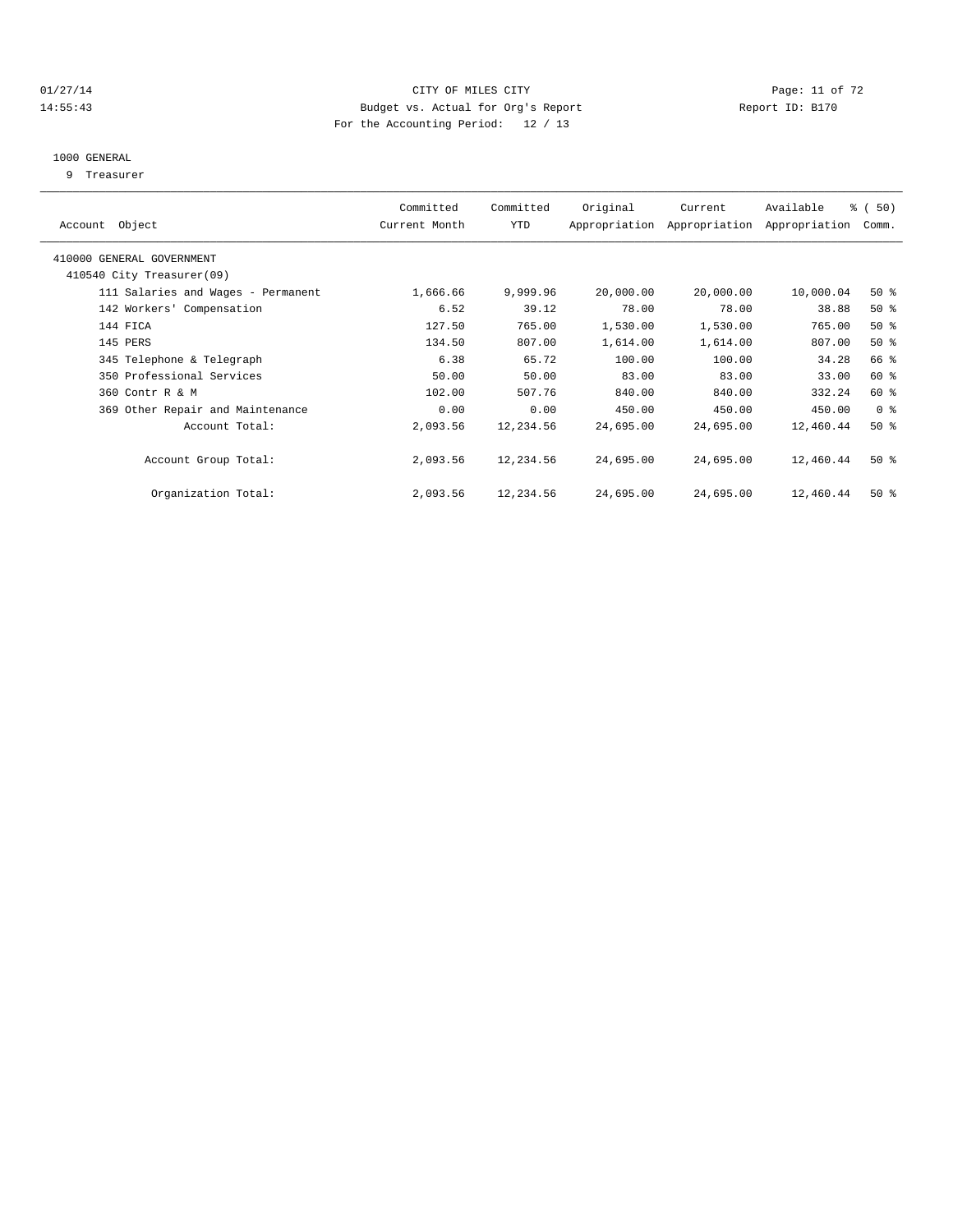## 01/27/14 Page: 12 of 72 14:55:43 Budget vs. Actual for Org's Report Report ID: B170 For the Accounting Period: 12 / 13

#### 1000 GENERAL

11 Historic Preservation

| Object<br>Account                                                       | Committed<br>Current Month | Committed<br>YTD | Original<br>Appropriation | Current<br>Appropriation | Available<br>Appropriation | % (50)<br>Comm. |
|-------------------------------------------------------------------------|----------------------------|------------------|---------------------------|--------------------------|----------------------------|-----------------|
| 520000 OTHER FINANCING USES<br>521000 Interfund Operating Transfers Out |                            |                  |                           |                          |                            |                 |
| 820 Transfers to Other Funds                                            | 0.00                       | 0.00             | 8.000.00                  | 8.000.00                 | 8.000.00                   | 0 <sup>8</sup>  |
| Account Total:                                                          | 0.00                       | 0.00             | 8.000.00                  | 8.000.00                 | 8.000.00                   | 0 <sup>8</sup>  |
| Account Group Total:                                                    | 0.00                       | 0.00             | 8.000.00                  | 8.000.00                 | 8.000.00                   | 0 <sup>8</sup>  |
| Organization Total:                                                     | 0.00                       | 0.00             | 8.000.00                  | 8.000.00                 | 8.000.00                   | 0 <sup>8</sup>  |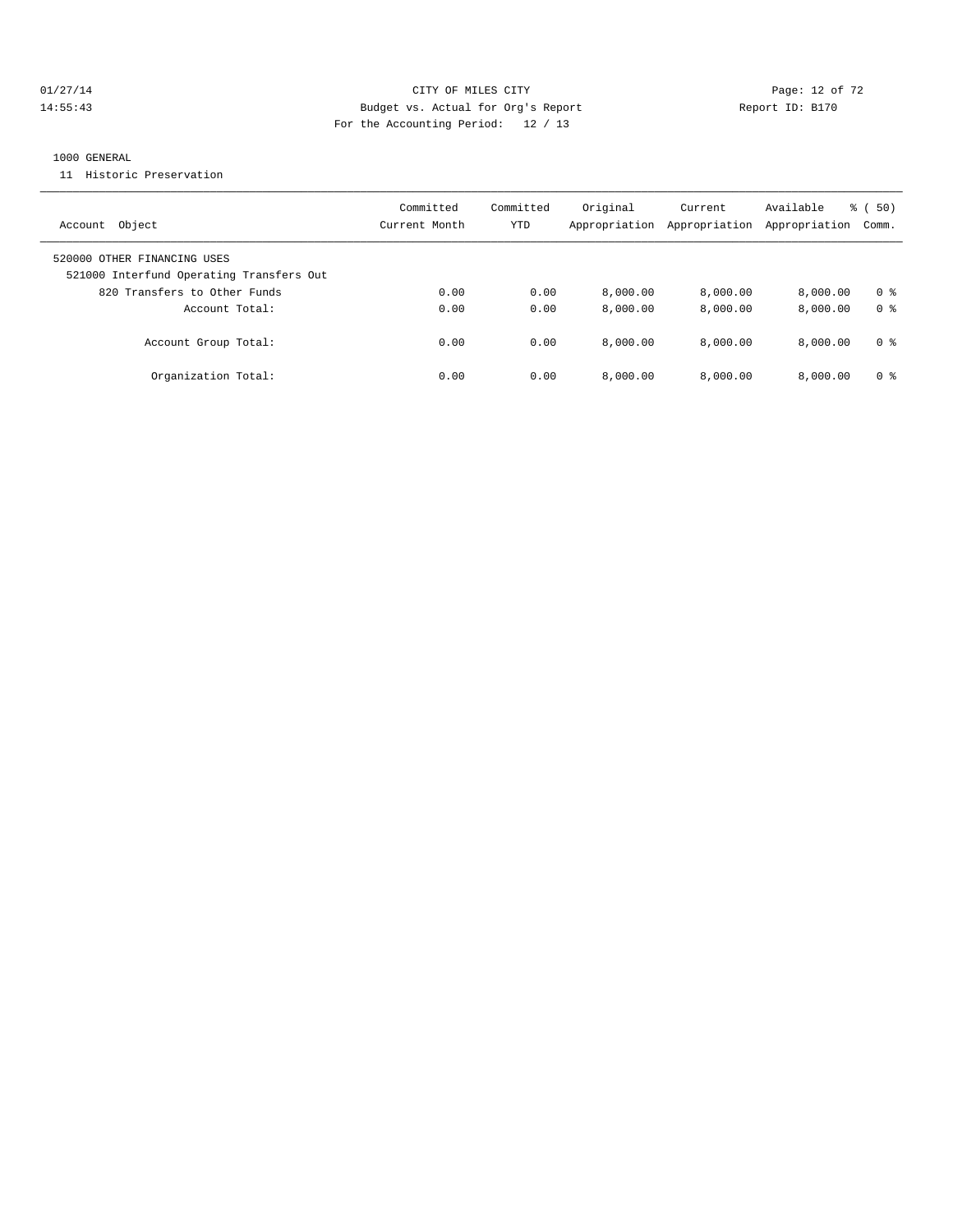#### $O1/27/14$  Page: 13 of 72 14:55:43 Budget vs. Actual for Org's Report Report ID: B170 For the Accounting Period: 12 / 13

————————————————————————————————————————————————————————————————————————————————————————————————————————————————————————————————————

#### 1000 GENERAL

13 Park

|                                            | Committed         | Committed        | Original                | Current                 | Available                                       | $\frac{1}{6}$ (50)    |
|--------------------------------------------|-------------------|------------------|-------------------------|-------------------------|-------------------------------------------------|-----------------------|
| Account Object                             | Current Month     | YTD              |                         |                         | Appropriation Appropriation Appropriation Comm. |                       |
| 460000 CULTURE AND RECREATION              |                   |                  |                         |                         |                                                 |                       |
| 460432 Lion Shelter                        |                   |                  |                         |                         |                                                 |                       |
| 230 Repair and Maintenance Supplies        | 0.00              | 0.00             | 5,000.00                | 5,000.00                | 5,000.00                                        | 0 <sup>8</sup>        |
| Account Total:                             | 0.00              | 0.00             | 5,000.00                | 5,000.00                | 5,000.00                                        | 0 <sup>8</sup>        |
| 460433 Park Operations(13)                 |                   |                  |                         |                         |                                                 |                       |
| 111 Salaries and Wages - Permanent         | 10,537.18         | 66,945.50        | 129,796.00              | 129,796.00              | 62,850.50                                       | $52$ $%$              |
| 121 OVERTIME-PERMANENT                     | 346.55            | 4,990.11         | 6,000.00                | 6,000.00                | 1,009.89                                        | 83%                   |
| 131 VACATION                               | 1,233.25          | 4,604.43         | 10,500.00               | 10,500.00               | 5,895.57                                        | 44 %                  |
| 132 SICK LEAVE                             | 239.59            | 2,348.58         | 5,000.00                | 5,000.00                | 2,651.42                                        | 47 %                  |
| 134 HOLIDAY PAY                            | 10.41             | 2,664.61         | 3,000.00                | 3,000.00                | 335.39                                          | 89 %                  |
| 141 Unemployment Insurance                 | 55.62             | 369.06           | 694.00                  | 694.00                  | 324.94                                          | 53%                   |
| 142 Workers' Compensation                  | 641.18            | 4,349.87         | 8,051.00                | 8,051.00                | 3,701.13                                        | 54 %                  |
| 143 Health Insurance                       | 2,096.35          | 11,916.42        | 24,047.00               | 24,047.00               | 12,130.58                                       | $50*$                 |
| 144 FICA                                   | 898.59            | 5,991.86         | 11,804.00               | 11,804.00               | 5,812.14                                        | $51$ %                |
| 145 PERS                                   | 998.04            | 6,045.70         | 11,670.00               | 11,670.00               | 5,624.30                                        | $52$ $%$              |
| 196 CLOTHING ALLOTMENT                     | 0.00              | 457.50           | 450.00                  | 450.00                  | $-7.50$                                         | 102 %                 |
| 210 Office Supplies and Materials          | 53.57             | 53.57            | 150.00                  | 150.00                  | 96.43                                           | 36%                   |
| 214 Small Items of Equipment               | 0.00              | 471.53           | 7,500.00                | 7,500.00                | 7,028.47                                        | $6\degree$            |
| 220 Operating Expenses                     | 0.00              | 1,118.32         | 2,200.00                | 2,200.00                | 1,081.68                                        | $51$ %                |
| 222 Chemicals, Lab & Med Supplies          | 0.00              | 100.00           | 8,920.00                | 8,920.00                | 8,820.00                                        | 1 <sup>°</sup>        |
| 226 Clothing and Uniforms                  | 0.00              | 0.00             | 500.00                  | 500.00                  | 500.00                                          | 0 <sup>8</sup>        |
| 230 Repair and Maintenance Supplies        | 846.49            | 4,186.34         | 10,000.00               | 10,000.00               | 5,813.66                                        | 42 %                  |
| 231 Gas, Oil, Diesel Fuel, Grease, etc.    | 366.54            | 3,861.11         | 8,000.00                | 8,000.00                | 4,138.89                                        | 48 %                  |
| 334 Memberships, Registrations & Dues      | 0.00              | 50.00            | 500.00                  | 500.00                  | 450.00                                          | $10*$                 |
| 341 Electric Utility Services              | 585.83            | 4,297.95         | 7,500.00                | 7,500.00                | 3,202.05                                        | 57%                   |
| 342 Water Utility Services                 | 35.58             | 16,786.23        | 22,000.00               | 22,000.00               | 5,213.77                                        | 76 %                  |
| 343 Sewer Utility Services                 | 21.33             | 490.56           | 1,000.00                | 1,000.00                | 509.44                                          | 49 %                  |
| 344 Gas Utility Service                    | 470.76            | 856.49           | 2,400.00                | 2,400.00                | 1,543.51                                        | 36%                   |
| 345 Telephone & Telegraph                  | 42.44             | 278.77           | 500.00                  | 500.00                  | 221.23                                          | 56%                   |
| 346 Garbage Service                        | 0.00              | 237.06           | 850.00                  | 850.00                  | 612.94                                          | $28$ %                |
| 347 Telephone-Internet                     | 37.60             | 225.60           | 450.00                  | 450.00                  | 224.40                                          | 50%                   |
| 350 Professional Services                  | 120.00            | 736.20           | 10,000.00               | 10,000.00               | 9,263.80                                        | 7 %                   |
| 360 Contr R & M                            | 0.00              | 498.95           | 9,000.00                | 9,000.00                | 8,501.05                                        | 6 %                   |
| 363 R&M Vehicles/Equip/Labor-PW            | 2,833.00          | 4,178.08         | 17,300.00               | 17,300.00               | 13,121.92                                       | $24$ %                |
| 370 Travel                                 | 0.00              | 129.39           | 600.00                  | 600.00                  | 470.61                                          | $22$ %                |
| 380 Training Services                      | 0.00              | 61.77            | 1,000.00                | 1,000.00                | 938.23                                          | 6 %                   |
| 511 Insurance on Buildings                 | 0.00              | 2,382.75         | 2,383.00                | 2,383.00                |                                                 | $0.25$ 100 %          |
| 512 Insurance on Vehicles & Equipment      | 0.00              | 450.51           | 451.00                  | 451.00                  |                                                 | $0.49$ 100 %          |
| 514 Other Insurance (Boilers)              |                   |                  |                         |                         | 800.00                                          |                       |
| 936 Parks and Recreation Facilities        | 0.00              | 0.00<br>1,625.24 | 800.00                  | 800.00                  |                                                 | 0 <sup>8</sup>        |
| Account Total:                             | 0.00<br>22,469.90 | 153,760.06       | 89,177.00<br>414,193.00 | 89,177.00<br>414,193.00 | 87,551.76<br>260, 432.94                        | 2 <sub>8</sub><br>37% |
| 460434 Fish, Wildlife Trailways            |                   |                  |                         |                         |                                                 |                       |
| 740 Awards and Indemnities                 | 1,610.06          | 1,830.69         | 16,953.00               | 16,953.00               | 15,122.31                                       | 11 <sup>8</sup>       |
| Account Total:                             | 1,610.06          | 1,830.69         | 16,953.00               | 16,953.00               | 15,122.31                                       | $11$ %                |
| 460439 Riverside Park Tennis Court Project |                   |                  |                         |                         |                                                 |                       |
| 350 Professional Services                  | 0.00              | 33.77            | 0.00                    | 0.00                    | $-33.77$ *** %                                  |                       |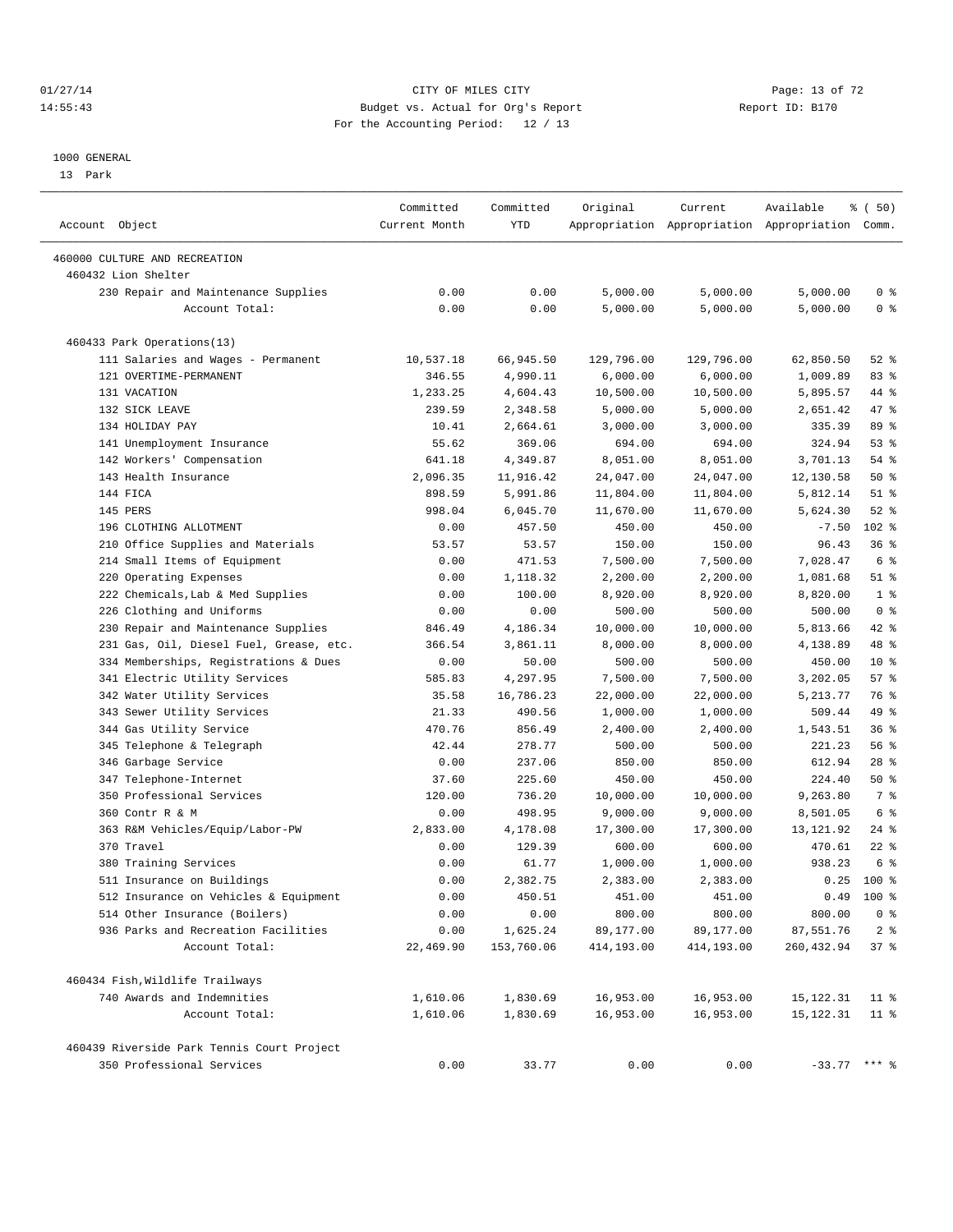#### $CITY$  OF MILES CITY CHANNEL CITY CHANNEL CITY CHANNEL CITY CHANNEL CITY CHANNEL CITY CHANNEL CONTROLLER PAGE: 14 Of 72 14:55:43 Budget vs. Actual for Org's Report Report ID: B170 For the Accounting Period: 12 / 13

#### 1000 GENERAL

13 Park

| Object<br>Account    | Committed<br>Current Month | Committed<br>YTD | Original   | Current<br>Appropriation Appropriation | Available<br>Appropriation Comm. | <sub>ර</sub> ි (50) |
|----------------------|----------------------------|------------------|------------|----------------------------------------|----------------------------------|---------------------|
| Account Total:       | 0.00                       | 33.77            | 0.00       | 0.00                                   | $-33.77$ *** $%$                 |                     |
| Account Group Total: | 24,079.96                  | 155,624.52       | 436,146.00 | 436,146.00                             | 280,521.48                       | 36 <sup>8</sup>     |
| Organization Total:  | 24,079.96                  | 155,624.52       | 436,146.00 | 436,146.00                             | 280,521.48                       | 36 %                |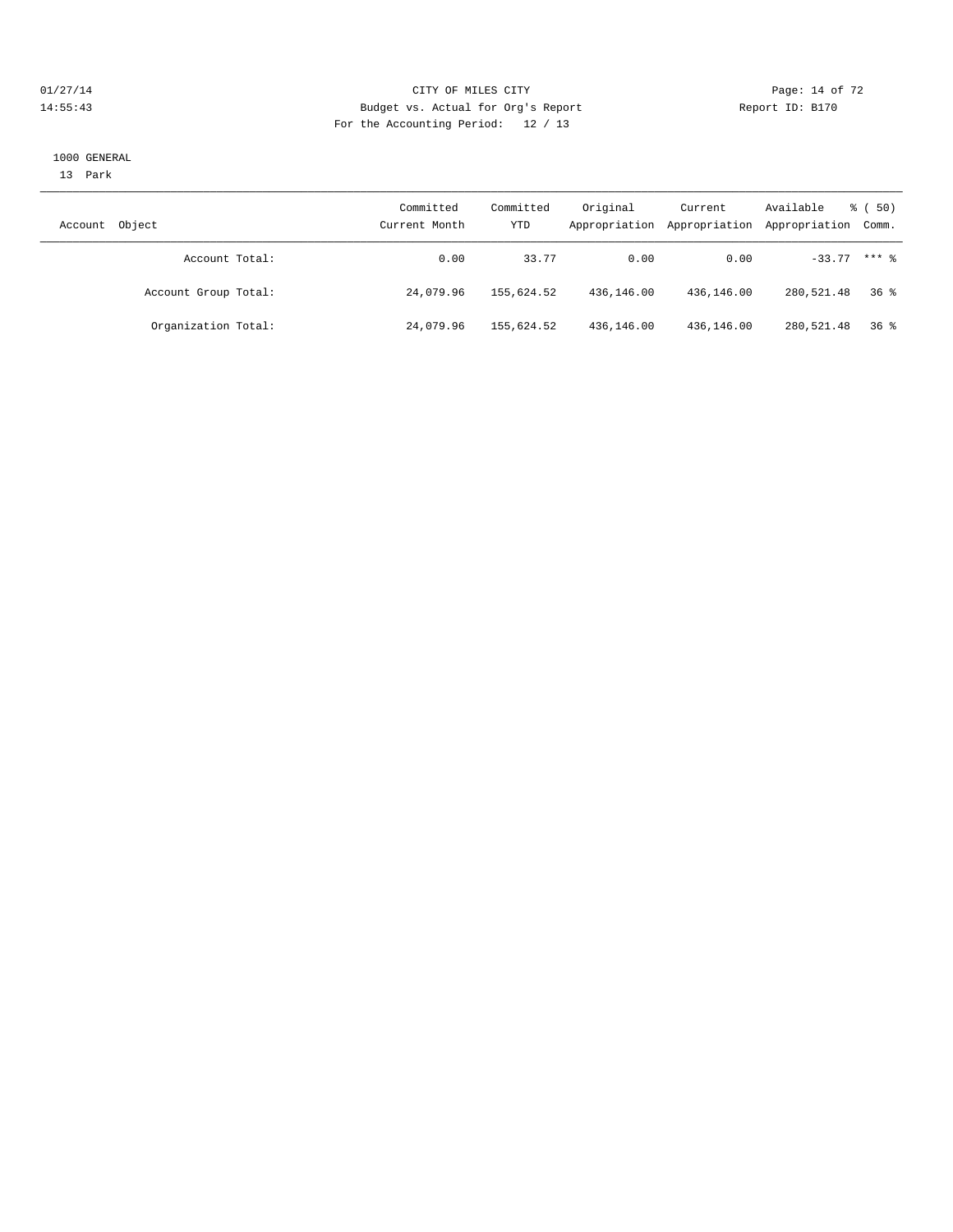#### $01/27/14$  Page: 15 of 72 14:55:43 Budget vs. Actual for Org's Report Report ID: B170 For the Accounting Period: 12 / 13

#### 1000 GENERAL

14 Swim Pool

| Account Object                      | Committed<br>Current Month | Committed<br><b>YTD</b> | Original  | Current   | Available<br>Appropriation Appropriation Appropriation Comm. | % (50)          |  |
|-------------------------------------|----------------------------|-------------------------|-----------|-----------|--------------------------------------------------------------|-----------------|--|
| 460000 CULTURE AND RECREATION       |                            |                         |           |           |                                                              |                 |  |
| 460445 Swimming Pool                |                            |                         |           |           |                                                              |                 |  |
| 111 Salaries and Wages - Permanent  | 0.00                       | 34, 153.04              | 50,000.00 | 50,000.00 | 15,846.96                                                    | 68 %            |  |
| 141 Unemployment Insurance          | 0.00                       | 153.69                  | 69.00     | 69.00     | $-84.69$                                                     | $223$ $%$       |  |
| 142 Workers' Compensation           | 0.00                       | 1,788.26                | 797.00    | 797.00    | $-991.26$                                                    | $224$ %         |  |
| 144 FICA                            | 0.00                       | 2,612.70                | 1,165.00  | 1,165.00  | $-1,447.70$                                                  | $224$ %         |  |
| 145 PERS                            | 0.00                       | 369.20                  | 127.00    | 127.00    | $-242.20$                                                    | $291$ %         |  |
| 214 Small Items of Equipment        | 0.00                       | 0.00                    | 200.00    | 200.00    | 200.00                                                       | 0 <sup>8</sup>  |  |
| 220 Operating Expenses              | 0.00                       | 35.81                   | 900.00    | 900.00    | 864.19                                                       | $4\degree$      |  |
| 222 Chemicals, Lab & Med Supplies   | 0.00                       | 41.66                   | 3,000.00  | 3,000.00  | 2,958.34                                                     | 1 <sup>8</sup>  |  |
| 226 Clothing and Uniforms           | 0.00                       | 336.00                  | 0.00      | 0.00      | $-336.00$                                                    | $***$ $_{8}$    |  |
| 230 Repair and Maintenance Supplies | 0.00                       | 21.99                   | 1,000.00  | 1,000.00  | 978.01                                                       | 2 <sup>°</sup>  |  |
| 341 Electric Utility Services       | 16.41                      | 927.58                  | 1,000.00  | 1,000.00  | 72.42                                                        | 93%             |  |
| 342 Water Utility Services          | 0.00                       | 239.67                  | 300.00    | 300.00    | 60.33                                                        | 80%             |  |
| 343 Sewer Utility Services          | 0.00                       | 85.32                   | 85.00     | 85.00     | $-0.32$                                                      | $100$ %         |  |
| 345 Telephone & Telegraph           | 0.00                       | 34.17                   | 130.00    | 130.00    | 95.83                                                        | 26%             |  |
| 350 Professional Services           | 0.00                       | 0.00                    | 250.00    | 250.00    | 250.00                                                       | 0 <sup>8</sup>  |  |
| 360 Contr R & M                     | 0.00                       | 0.00                    | 500.00    | 500.00    | 500.00                                                       | 0 <sup>8</sup>  |  |
| 363 R&M Vehicles/Equip/Labor-PW     | 0.00                       | 0.00                    | 1,000.00  | 1,000.00  | 1,000.00                                                     | 0 <sup>8</sup>  |  |
| 380 Training Services               | 0.00                       | 421.00                  | 1,200.00  | 1,200.00  | 779.00                                                       | 35 <sup>8</sup> |  |
| 540 Special Assessments             | 0.00                       | 0.00                    | 678.00    | 678.00    | 678.00                                                       | 0 <sup>8</sup>  |  |
| Account Total:                      | 16.41                      | 41,220.09               | 62,401.00 | 62,401.00 | 21,180.91                                                    | 66 %            |  |
| Account Group Total:                | 16.41                      | 41,220.09               | 62,401.00 | 62,401.00 | 21,180.91                                                    | 66 %            |  |
| Organization Total:                 | 16.41                      | 41,220.09               | 62,401.00 | 62,401.00 | 21,180.91                                                    | 66 %            |  |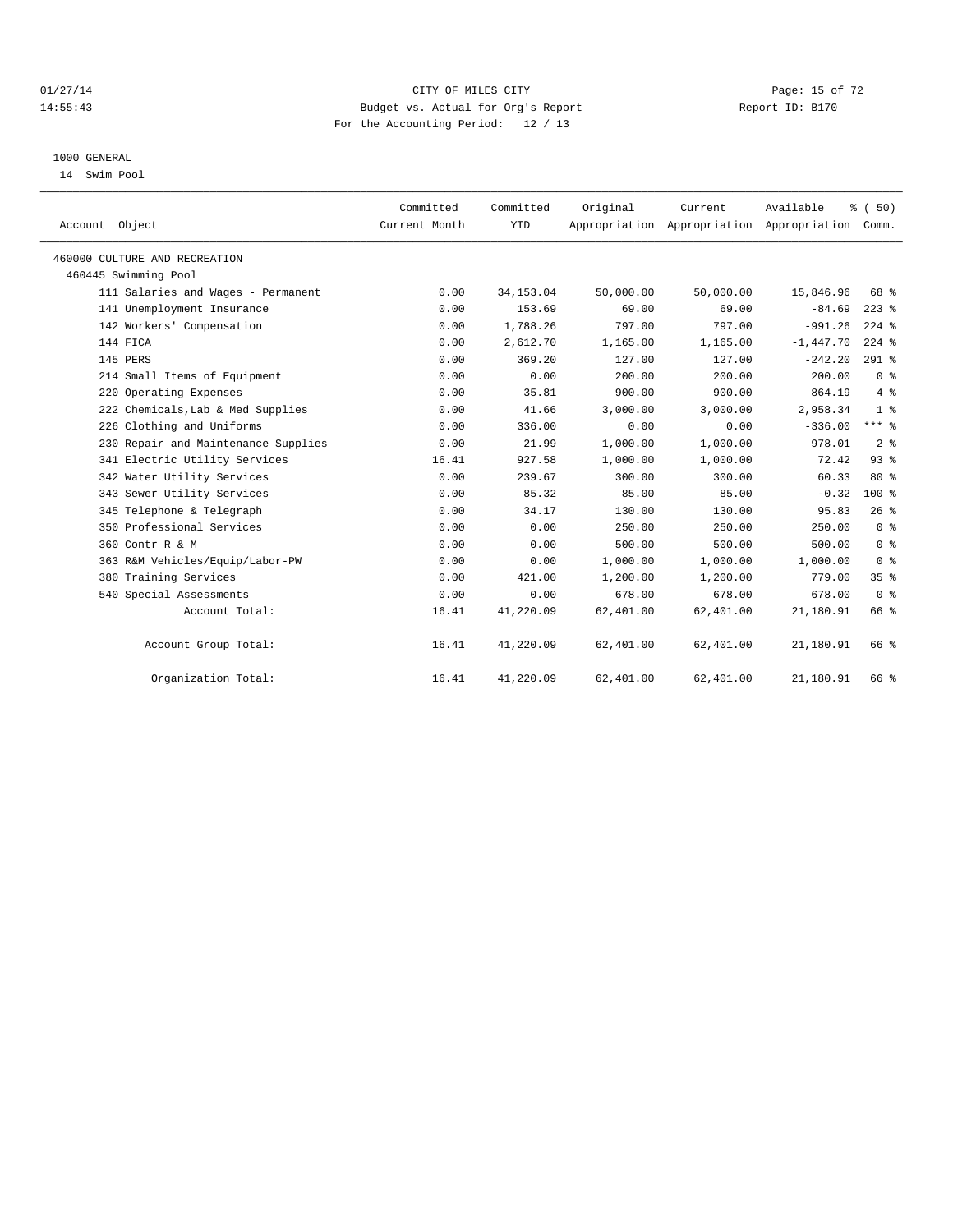## $O1/27/14$  Page: 16 of 72 14:55:43 Budget vs. Actual for Org's Report Report ID: B170 For the Accounting Period: 12 / 13

#### 1000 GENERAL 16 Library

|                                          | Committed     | Committed  | Original      | Current       | Available     | 8 ( 50) |
|------------------------------------------|---------------|------------|---------------|---------------|---------------|---------|
| Object<br>Account                        | Current Month | YTD        | Appropriation | Appropriation | Appropriation | Comm.   |
| 520000 OTHER FINANCING USES              |               |            |               |               |               |         |
| 521000 Interfund Operating Transfers Out |               |            |               |               |               |         |
| 820 Transfers to Other Funds             | 23,623.91     | 141,743.46 | 283,487.00    | 283,487.00    | 141,743.54    | $50*$   |
| Account Total:                           | 23,623.91     | 141,743.46 | 283,487.00    | 283,487.00    | 141,743.54    | $50*$   |
| Account Group Total:                     | 23,623.91     | 141,743.46 | 283,487.00    | 283,487.00    | 141,743.54    | $50*$   |
| Organization Total:                      | 23,623.91     | 141,743.46 | 283,487.00    | 283,487.00    | 141,743.54    | $50*$   |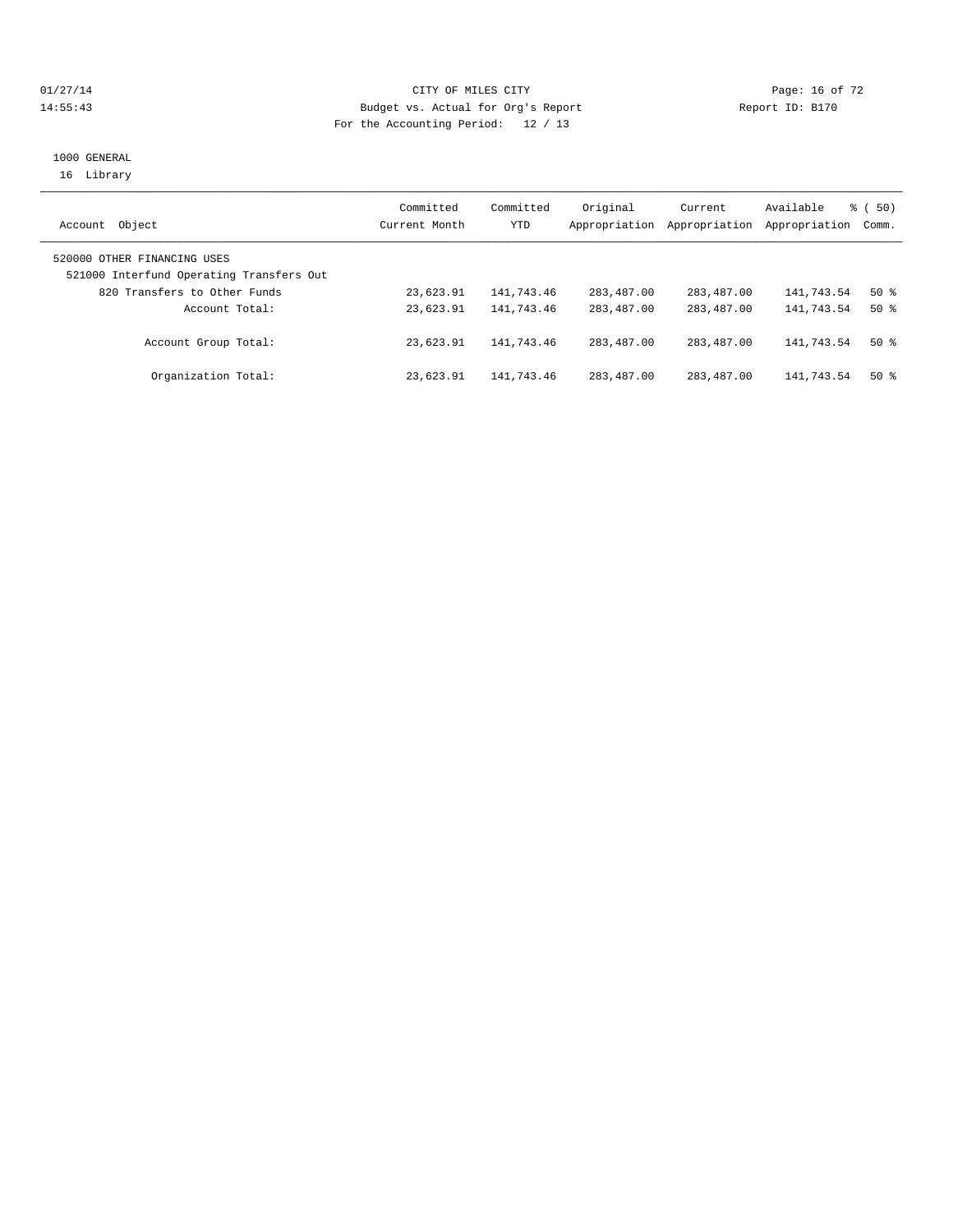## $01/27/14$  Page: 17 of 72 14:55:43 Budget vs. Actual for Org's Report Report ID: B170 For the Accounting Period: 12 / 13

#### 1000 GENERAL

21 Animal Control

| Account Object                           | Committed<br>Current Month | Committed<br><b>YTD</b> | Original  | Current   | Available<br>Appropriation Appropriation Appropriation Comm. | % (50)          |
|------------------------------------------|----------------------------|-------------------------|-----------|-----------|--------------------------------------------------------------|-----------------|
| 440000 PUBLIC HEALTH                     |                            |                         |           |           |                                                              |                 |
| 440600 Animal Control Services (21)      |                            |                         |           |           |                                                              |                 |
| 111 Salaries and Wages - Permanent       | 3,088.48                   | 18,784.38               | 42,864.00 | 42,864.00 | 24,079.62                                                    | 44 %            |
| 131 VACATION                             | 523.89                     | 2,263.16                | 0.00      | 0.00      | $-2, 263.16$                                                 | $***$ 8         |
| 132 SICK LEAVE                           | 19.39                      | 484.22                  | 0.00      | 0.00      | $-484.22$                                                    | $***$ 8         |
| 134 HOLIDAY PAY                          | 39.00                      | 195.00                  | 0.00      | 0.00      | $-195.00$                                                    | $***$ 8         |
| 141 Unemployment Insurance               | 16.52                      | 97.79                   | 101.00    | 101.00    | 3.21                                                         | 97 <sub>8</sub> |
| 142 Workers' Compensation                | 190.97                     | 1,131.43                | 1,177.00  | 1,177.00  | 45.57                                                        | 96 <sup>8</sup> |
| 143 Health Insurance                     | 618.50                     | 3,711.00                | 7,422.00  | 7,422.00  | 3,711.00                                                     | 50%             |
| 144 FICA                                 | 280.81                     | 1,662.07                | 1,720.00  | 1,720.00  | 57.93                                                        | 97 <sub>8</sub> |
| 145 PERS                                 | 276.71                     | 1,652.00                | 1,643.00  | 1,643.00  | $-9.00$                                                      | $101$ %         |
| 196 CLOTHING ALLOTMENT                   | 0.00                       | 0.00                    | 720.00    | 720.00    | 720.00                                                       | 0 <sup>8</sup>  |
| 210 Office Supplies and Materials        | 0.00                       | 0.00                    | 150.00    | 150.00    | 150.00                                                       | 0 <sup>8</sup>  |
| 211 Clothing Allotment                   | 0.00                       | 0.00                    | 150.00    | 150.00    | 150.00                                                       | 0 <sup>8</sup>  |
| 214 Small Items of Equipment             | 11.99                      | 11.99                   | 400.00    | 400.00    | 388.01                                                       | 3 <sup>8</sup>  |
| 220 Operating Expenses                   | 10.00                      | 303.91                  | 1,200.00  | 1,200.00  | 896.09                                                       | 25%             |
| 230 Repair and Maintenance Supplies      | 0.00                       | 0.00                    | 250.00    | 250.00    | 250.00                                                       | 0 <sup>8</sup>  |
| 231 Gas, Oil, Diesel Fuel, Grease, etc.  | 78.03                      | 606.13                  | 1,400.00  | 1,400.00  | 793.87                                                       | 43 %            |
| 311 Postage, Box Rent, Etc.              | 0.00                       | 0.00                    | 20.00     | 20.00     | 20.00                                                        | 0 <sup>8</sup>  |
| Printing, Duplicating, Typing &<br>320   | 0.00                       | 0.00                    | 25.00     | 25.00     | 25.00                                                        | 0 <sup>8</sup>  |
| 330 Publicity, Subscriptions & Dues      | 0.00                       | 0.00                    | 25.00     | 25.00     | 25.00                                                        | 0 <sup>8</sup>  |
| 341 Electric Utility Services            | 45.60                      | 304.26                  | 350.00    | 350.00    | 45.74                                                        | 87%             |
| 342 Water Utility Services               | 20.94                      | 130.20                  | 350.00    | 350.00    | 219.80                                                       | 37%             |
| 343 Sewer Utility Services               | 12.95                      | 77.70                   | 150.00    | 150.00    | 72.30                                                        | $52$ $%$        |
| 344 Gas Utility Service                  | 36.07                      | 149.23                  | 600.00    | 600.00    | 450.77                                                       | 25%             |
| 345 Telephone & Telegraph                | 40.03                      | 242.20                  | 500.00    | 500.00    | 257.80                                                       | 48 %            |
| 347 Telephone-Internet                   | 0.00                       | 0.00                    | 20.00     | 20.00     | 20.00                                                        | 0 <sup>8</sup>  |
| 350 Professional Services                | 205.00                     | 1,627.00                | 3,000.00  | 3,000.00  | 1,373.00                                                     | 54 %            |
| 360 Contr R & M                          | 0.00                       | 0.00                    | 100.00    | 100.00    | 100.00                                                       | 0 <sup>8</sup>  |
| 366 R&M Vehicles - Police/Animal Control | 0.00                       | 0.00                    | 100.00    | 100.00    | 100.00                                                       | 0 <sup>8</sup>  |
| 370 Travel                               | 0.00                       | 0.00                    | 200.00    | 200.00    | 200.00                                                       | 0 <sup>8</sup>  |
| 380 Training Services                    | 0.00                       | 0.00                    | 100.00    | 100.00    | 100.00                                                       | 0 <sup>8</sup>  |
| 511 Insurance on Buildings               | 0.00                       | 68.36                   | 68.00     | 68.00     | $-0.36$                                                      | $101$ %         |
| Account Total:                           | 5,514.88                   | 33,502.03               | 64,805.00 | 64,805.00 | 31,302.97                                                    | $52$ $%$        |
| Account Group Total:                     | 5,514.88                   | 33,502.03               | 64,805.00 | 64,805.00 | 31,302.97                                                    | $52$ $%$        |
| Organization Total:                      | 5,514.88                   | 33,502.03               | 64,805.00 | 64,805.00 | 31,302.97                                                    | $52$ $%$        |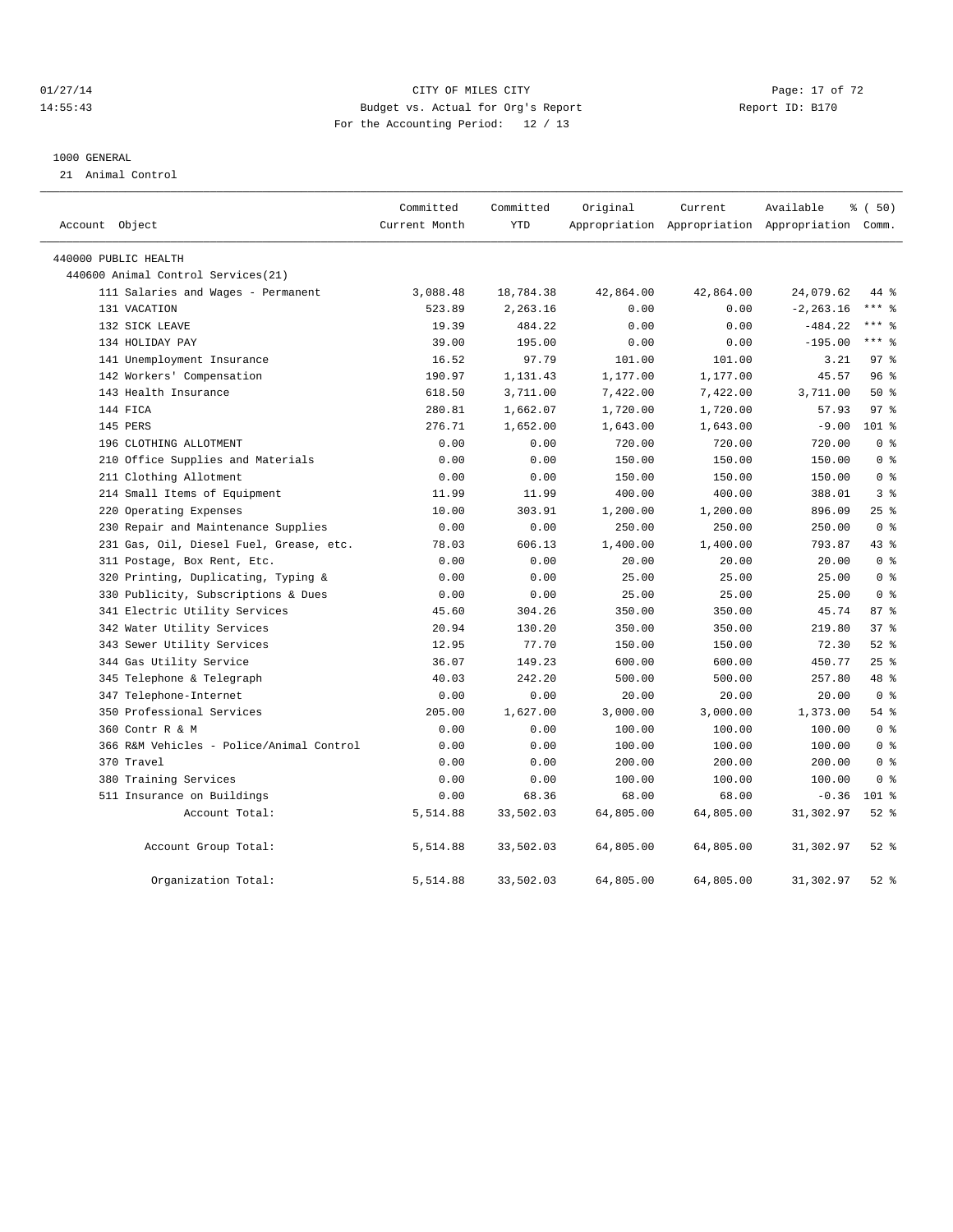#### $CITY$  of  $CITY$  and  $CITY$  of  $T2$   $Page: 18$  of  $72$ 14:55:43 Budget vs. Actual for Org's Report Report ID: B170 For the Accounting Period: 12 / 13

#### 1000 GENERAL

36 Planning & Community Services

| Account Object                            | Committed<br>Current Month | Committed<br>YTD | Original   | Current   | Available<br>Appropriation Appropriation Appropriation Comm. | % (50)          |
|-------------------------------------------|----------------------------|------------------|------------|-----------|--------------------------------------------------------------|-----------------|
|                                           |                            |                  |            |           |                                                              |                 |
| 410000 GENERAL GOVERNMENT                 |                            |                  |            |           |                                                              |                 |
| 411020 Community Services & Planning      |                            |                  |            |           |                                                              |                 |
| 111 Salaries and Wages - Permanent        | 2,754.22                   | 19,632.35        | 34, 356.00 | 34,356.00 | 14,723.65                                                    | 57%             |
| 121 OVERTIME-PERMANENT                    | 4.91                       | 34.34            | 0.00       | 0.00      | $-34.34$                                                     | $***$ $%$       |
| 131 VACATION                              | 183.06                     | 4,254.24         | 396.00     | 396.00    | $-3,858.24$                                                  | $***$ $%$       |
| 132 SICK LEAVE                            | 104.61                     | 1,731.07         | 198.00     | 198.00    | $-1,533.07$                                                  | 874 %           |
| 133 OTHER LEAVE PAY                       | 89.92                      | 280.46           | 0.00       | 0.00      | $-280.46$                                                    | $***$ $=$       |
| 141 Unemployment Insurance                | 14.09                      | 117.98           | 155.00     | 155.00    | 37.02                                                        | 76 %            |
| 142 Workers' Compensation                 | 14.47                      | 149.52           | 1,799.00   | 1,799.00  | 1,649.48                                                     | 8 %             |
| 143 Health Insurance                      | 673.83                     | 4,661.49         | 7,422.00   | 7,422.00  | 2,760.51                                                     | 63 %            |
| 144 FICA                                  | 236.00                     | 1,983.80         | 2,628.00   | 2,628.00  | 644.20                                                       | 75 %            |
| 145 PERS                                  | 253.16                     | 2,092.76         | 2,772.00   | 2,772.00  | 679.24                                                       | 75 %            |
| 196 CLOTHING ALLOTMENT                    | 0.00                       | 313.50           | 314.00     | 314.00    | 0.50                                                         | $100*$          |
| 210 Office Supplies and Materials         | 0.00                       | 209.25           | 850.00     | 850.00    | 640.75                                                       | $25$ %          |
| 214 Small Items of Equipment              | 0.00                       | 48.38            | 1,200.00   | 1,200.00  | 1,151.62                                                     | 4%              |
| 220 Operating Expenses                    | 0.00                       | 0.00             | 100.00     | 100.00    | 100.00                                                       | 0 <sup>8</sup>  |
| 311 Postage, Box Rent, Etc.               | 4.21                       | 77.11            | 200.00     | 200.00    | 122.89                                                       | 39 %            |
| 320 Printing, Duplicating, Typing &       | 0.00                       | 0.00             | 500.00     | 500.00    | 500.00                                                       | 0 <sup>8</sup>  |
| 327 Map Printing                          | 0.00                       | 0.00             | 250.00     | 250.00    | 250.00                                                       | 0 <sup>8</sup>  |
| 331 Publication of Formal & Legal Notices | 0.00                       | 0.00             | 275.00     | 275.00    | 275.00                                                       | 0 <sup>8</sup>  |
| 345 Telephone & Telegraph                 | 79.31                      | 494.18           | 900.00     | 900.00    | 405.82                                                       | 55 <sup>8</sup> |
| 347 Telephone-Internet                    | 0.00                       | 0.00             | 100.00     | 100.00    | 100.00                                                       | 0 <sup>8</sup>  |
| 350 Professional Services                 | 546.00                     | 5,740.24         | 20,500.00  | 20,500.00 | 14,759.76                                                    | $28$ %          |
| 360 Contr R & M                           | 211.25                     | 1,051.59         | 2,000.00   | 2,000.00  | 948.41                                                       | 53%             |
| 370 Travel                                | 0.00                       | 65.32            | 800.00     | 800.00    | 734.68                                                       | 8 %             |
| 380 Training Services                     | 0.00                       | 175.00           | 700.00     | 700.00    | 525.00                                                       | 25%             |
| 382 Books                                 | 0.00                       | 0.00             | 250.00     | 250.00    | 250.00                                                       | 0 <sup>8</sup>  |
| Account Total:                            | 5,169.04                   | 43, 112.58       | 78,665.00  | 78,665.00 | 35,552.42                                                    | 55 <sup>8</sup> |
| Account Group Total:                      | 5,169.04                   | 43, 112.58       | 78,665.00  | 78,665.00 | 35,552.42                                                    | 55 <sup>8</sup> |
| Organization Total:                       | 5,169.04                   | 43, 112.58       | 78,665.00  | 78,665.00 | 35,552.42                                                    | 55 %            |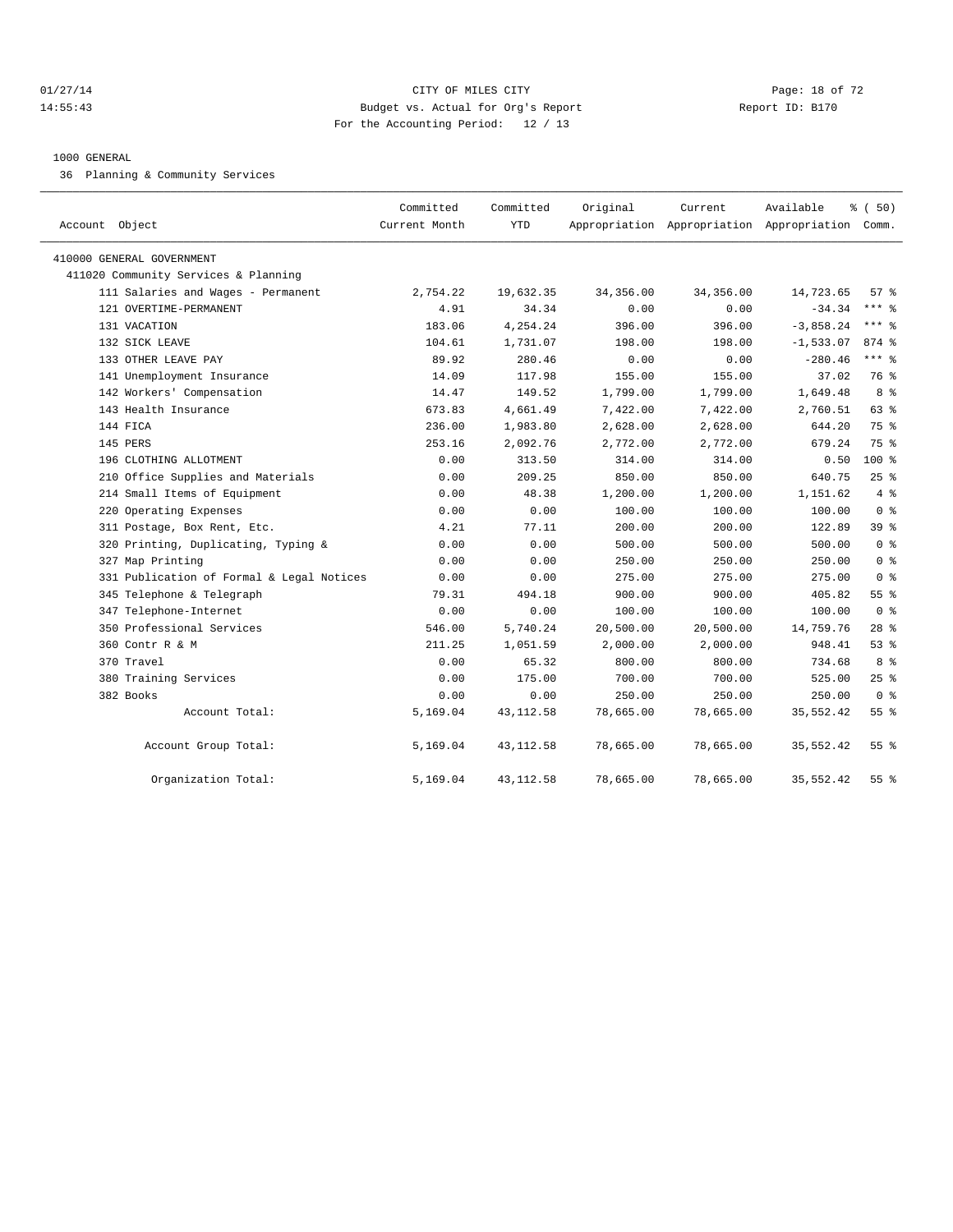## 01/27/14 Page: 19 of 72 14:55:43 Budget vs. Actual for Org's Report Report ID: B170 For the Accounting Period: 12 / 13

#### 1000 GENERAL

37 CITY HEALTH

| Object<br>Account                                                       | Committed<br>Current Month | Committed<br>YTD | Original<br>Appropriation | Current<br>Appropriation | Available<br>Appropriation | $\frac{1}{6}$ (50)<br>Comm. |
|-------------------------------------------------------------------------|----------------------------|------------------|---------------------------|--------------------------|----------------------------|-----------------------------|
| 520000 OTHER FINANCING USES<br>521000 Interfund Operating Transfers Out |                            |                  |                           |                          |                            |                             |
| 820 Transfers to Other Funds                                            | 0.00                       | 0.00             | 30,000.00                 | 30,000.00                | 30,000.00                  | 0 <sup>8</sup>              |
| Account Total:                                                          | 0.00                       | 0.00             | 30,000.00                 | 30,000.00                | 30,000.00                  | 0 <sup>8</sup>              |
| Account Group Total:                                                    | 0.00                       | 0.00             | 30,000.00                 | 30,000.00                | 30,000.00                  | 0 ક                         |
| Organization Total:                                                     | 0.00                       | 0.00             | 30,000.00                 | 30,000.00                | 30,000.00                  | 0 ક                         |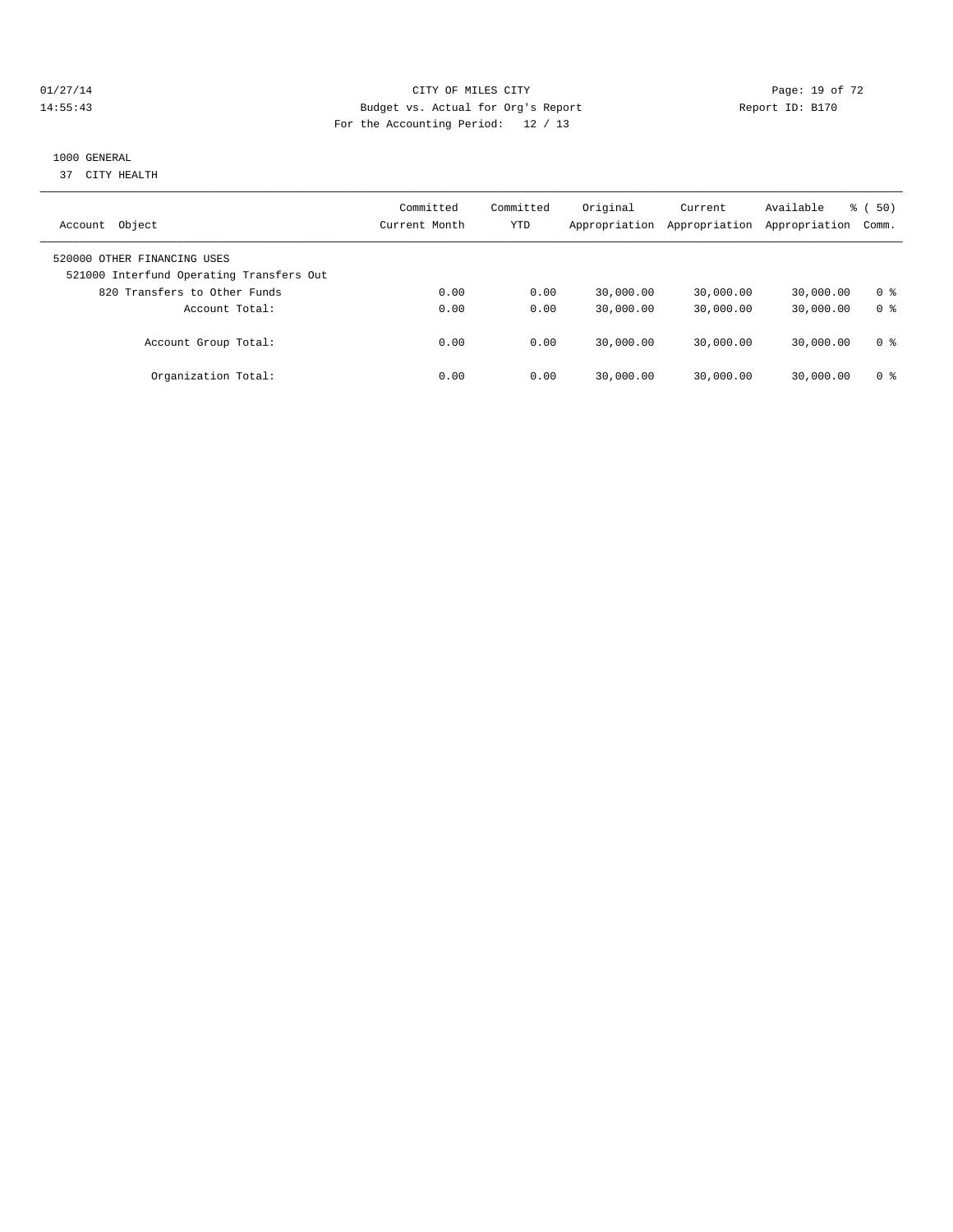## $O1/27/14$  Page: 20 of 72 14:55:43 Budget vs. Actual for Org's Report Report ID: B170 For the Accounting Period: 12 / 13

#### 1000 GENERAL

201 Flood Prevention

| Account Object                            | Committed<br>Current Month | Committed<br><b>YTD</b> | Original   | Current    | Available<br>Appropriation Appropriation Appropriation Comm. | % (50)             |
|-------------------------------------------|----------------------------|-------------------------|------------|------------|--------------------------------------------------------------|--------------------|
| 430000 Public Works                       |                            |                         |            |            |                                                              |                    |
| 431200 Flood Control                      |                            |                         |            |            |                                                              |                    |
| 111 Salaries and Wages - Permanent        | 998.38                     | 7,088.03                | 12,213.00  | 12,213.00  | 5,124.97                                                     | 58 %               |
| 131 VACATION                              | 202.55                     | 358.70                  | 2,200.00   | 2,200.00   | 1,841.30                                                     | 16 <sup>°</sup>    |
| 132 SICK LEAVE                            | 57.87                      | 123.23                  | 700.00     | 700.00     | 576.77                                                       | 18 <sup>8</sup>    |
| 133 OTHER LEAVE PAY                       | 0.00                       | 0.00                    | 728.00     | 728.00     | 728.00                                                       | 0 <sup>8</sup>     |
| 141 Unemployment Insurance                | 5.63                       | 34.22                   | 72.00      | 72.00      | 37.78                                                        | 48 %               |
| 142 Workers' Compensation                 | 65.91                      | 499.31                  | 838.00     | 838.00     | 338.69                                                       | 60 %               |
| 143 Health Insurance                      | 247.38                     | 1,484.43                | 2,969.00   | 2,969.00   | 1,484.57                                                     | $50*$              |
| 144 FICA                                  | 96.31                      | 583.69                  | 1,212.00   | 1,212.00   | 628.31                                                       | 48 %               |
| 145 PERS                                  | 101.55                     | 610.83                  | 1,279.00   | 1,279.00   | 668.17                                                       | 48 %               |
| 196 CLOTHING ALLOTMENT                    | 0.00                       | 60.00                   | 60.00      | 60.00      | 0.00                                                         | $100*$             |
| 210 Office Supplies and Materials         | 0.00                       | 282.84                  | 250.00     | 250.00     | $-32.84$                                                     | $113*$             |
| 214 Small Items of Equipment              | 0.00                       | 0.00                    | 1,500.00   | 1,500.00   | 1,500.00                                                     | 0 <sup>8</sup>     |
| 220 Operating Expenses                    | 0.00                       | 0.00                    | 250.00     | 250.00     | 250.00                                                       | 0 <sup>8</sup>     |
| 311 Postage, Box Rent, Etc.               | 0.66                       | 99.38                   | 300.00     | 300.00     | 200.62                                                       | 338                |
| 327 Map Printing                          | 0.00                       | 0.00                    | 150.00     | 150.00     | 150.00                                                       | 0 <sup>8</sup>     |
| 330 Publicity, Subscriptions & Dues       | 0.00                       | 137.50                  | 100.00     | 100.00     | $-37.50$                                                     | 138 %              |
| 331 Publication of Formal & Legal Notices | 0.00                       | 132.00                  | 2,000.00   | 2,000.00   | 1,868.00                                                     | 7 %                |
| 334 Memberships, Registrations & Dues     | 120.00                     | 170.00                  | 250.00     | 250.00     | 80.00                                                        | 68 %               |
| 345 Telephone & Telegraph                 | 0.00                       | 0.00                    | 100.00     | 100.00     | 100.00                                                       | 0 <sup>8</sup>     |
| 350 Professional Services                 | 5,700.98                   | 15,286.13               | 198,500.00 | 198,500.00 | 183, 213.87                                                  | 8 %                |
| 370 Travel                                | 0.00                       | 33.16                   | 2,000.00   | 2,000.00   | 1,966.84                                                     | 2 <sup>8</sup>     |
| 380 Training Services                     | 0.00                       | $-562.13$               | 500.00     | 500.00     | 1,062.13                                                     | $***$ 8            |
| 382 Books                                 | 0.00                       | 0.00                    | 100.00     | 100.00     | 100.00                                                       | 0 <sup>8</sup>     |
| 513 Liability                             | 0.00                       | 984.45                  | 0.00       | 0.00       | $-984.45$                                                    | $***$ 8            |
| 533 Machinery and Equipment Rental        | 0.00                       | 0.00                    | 250.00     | 250.00     | 250.00                                                       | 0 <sup>8</sup>     |
| 540 Special Assessments                   | 0.00                       | 0.00                    | 250.00     | 250.00     | 250.00                                                       | 0 <sup>8</sup>     |
| Account Total:                            | 7,597.22                   | 27,405.77               | 228,771.00 | 228,771.00 | 201, 365.23                                                  | $12*$              |
| Account Group Total:                      | 7,597.22                   | 27,405.77               | 228,771.00 | 228,771.00 | 201,365.23                                                   | $12*$              |
| Organization Total:                       | 7,597.22                   | 27,405.77               | 228,771.00 | 228,771.00 | 201,365.23                                                   | $12$ $\sqrt[6]{ }$ |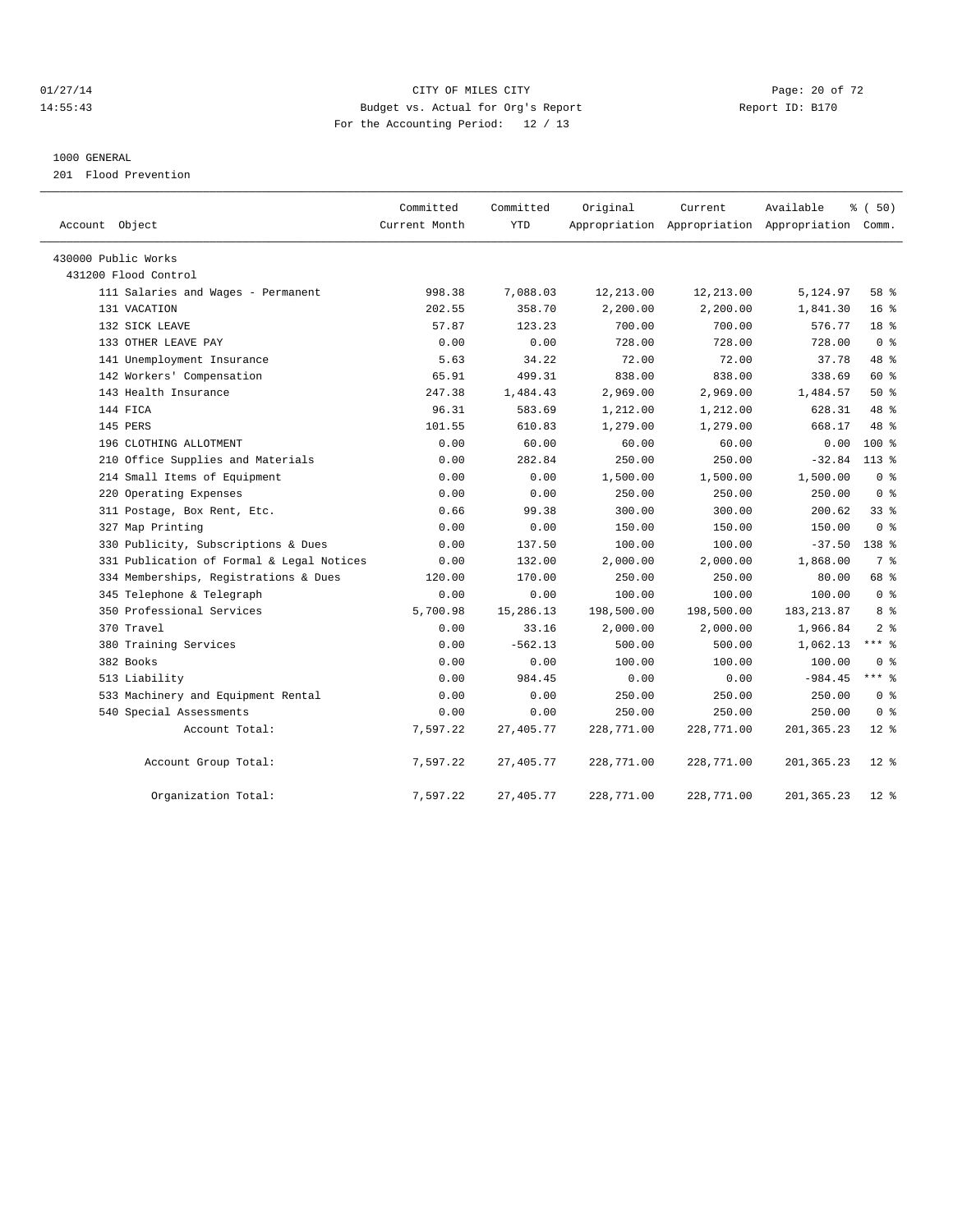#### $O1/27/14$  Page: 21 of 72 14:55:43 Budget vs. Actual for Org's Report Report ID: B170 For the Accounting Period: 12 / 13

# 1000 GENERAL

301 Elections

| Object<br>Account                             | Committed<br>Current Month | Committed<br><b>YTD</b> | Original<br>Appropriation | Current<br>Appropriation | Available<br>Appropriation | $\frac{1}{6}$ (50)<br>Comm. |
|-----------------------------------------------|----------------------------|-------------------------|---------------------------|--------------------------|----------------------------|-----------------------------|
| 410000 GENERAL GOVERNMENT<br>410600 Elections |                            |                         |                           |                          |                            |                             |
| 300 PURCHASED SERVICES                        | 0.00                       | 0.00                    | 9,500.00                  | 9,500.00                 | 9,500.00                   | 0 <sup>8</sup>              |
| Account Total:                                | 0.00                       | 0.00                    | 9,500.00                  | 9,500.00                 | 9,500.00                   | 0 <sup>8</sup>              |
| Account Group Total:                          | 0.00                       | 0.00                    | 9,500.00                  | 9,500.00                 | 9.500.00                   | 0 <sup>8</sup>              |
| Organization Total:                           | 0.00                       | 0.00                    | 9,500.00                  | 9,500.00                 | 9,500.00                   | 0 <sup>8</sup>              |

Fund Total: 296,253.85 1,944,040.76 4,217,101.00 4,217,101.00 2,273,060.24 46 %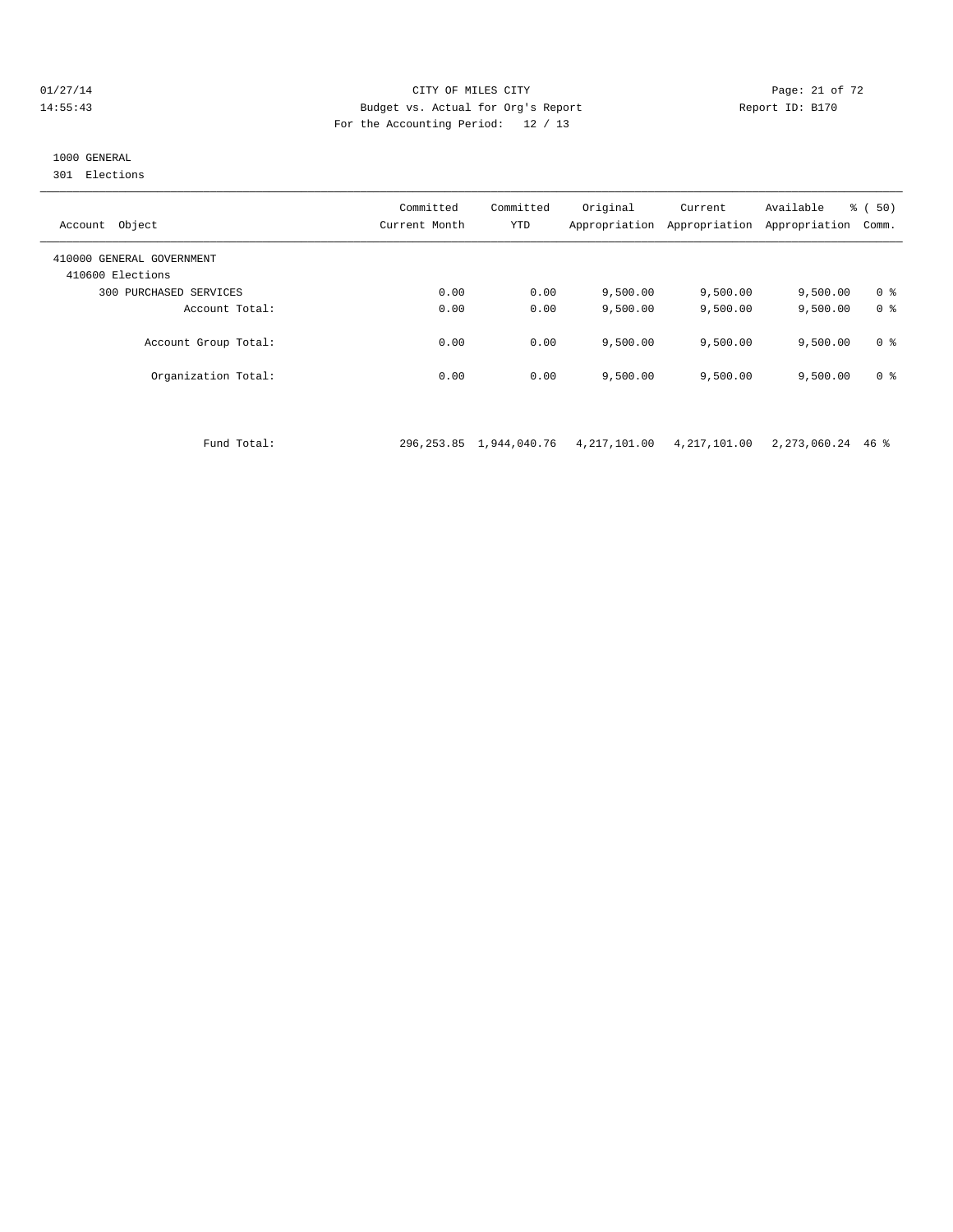#### $CITY$  of  $CITY$  and  $CITY$  of  $T2$   $Page: 22 of 72$ 14:55:43 Budget vs. Actual for Org's Report Report ID: B170 For the Accounting Period: 12 / 13

————————————————————————————————————————————————————————————————————————————————————————————————————————————————————————————————————

# 2220 LIBRARY

16 Library

|                                          | Committed     | Committed  | Original   | Current    | Available                                       | % ( 50)            |
|------------------------------------------|---------------|------------|------------|------------|-------------------------------------------------|--------------------|
| Account Object                           | Current Month | YTD        |            |            | Appropriation Appropriation Appropriation Comm. |                    |
| 460000 CULTURE AND RECREATION            |               |            |            |            |                                                 |                    |
| 460100 Library Services(16)              |               |            |            |            |                                                 |                    |
| 111 Salaries and Wages - Permanent       | 13,437.18     | 84,901.67  | 191,938.00 | 191,938.00 | 107,036.33                                      | 44 %               |
| 131 VACATION                             | 2,094.08      | 8,774.15   | 0.00       | 0.00       | $-8,774.15$                                     | *** %              |
| 132 SICK LEAVE                           | 364.46        | 2,058.46   | 0.00       | 0.00       | $-2,058.46$                                     | $***$ $-$          |
| 133 OTHER LEAVE PAY                      | 95.44         | 666.90     | 0.00       | 0.00       | $-666.90$                                       | $***$ 8            |
| 141 Unemployment Insurance               | 71.99         | 437.42     | 864.00     | 864.00     | 426.58                                          | $51$ %             |
| 142 Workers' Compensation                | 62.47         | 379.59     | 750.00     | 750.00     | 370.41                                          | $51$ %             |
| 143 Health Insurance                     | 3,091.80      | 18,550.80  | 37,110.00  | 37,110.00  | 18,559.20                                       | 50%                |
| 144 FICA                                 |               |            |            |            |                                                 | 48 %               |
| 145 PERS                                 | 1,169.64      | 7,110.00   | 14,683.00  | 14,683.00  | 7,573.00                                        | 50%                |
|                                          | 1,290.48      | 7,779.60   | 15,489.00  | 15,489.00  | 7,709.40                                        | 83%                |
| 196 CLOTHING ALLOTMENT                   | 0.00          | 750.00     | 900.00     | 900.00     | 150.00                                          |                    |
| 210 Office Supplies and Materials        | 103.80        | 458.33     | 1,500.00   | 1,500.00   | 1,041.67                                        | $31$ %             |
| 220 Operating Expenses                   | 0.00          | 0.00       | 1,000.00   | 1,000.00   | 1,000.00                                        | 0 <sup>8</sup>     |
| 224 Janitorial Supplies                  | 82.94         | 293.04     | 500.00     | 500.00     | 206.96                                          | 59 %               |
| 311 Postage, Box Rent, Etc.              | 91.93         | 531.76     | 2,000.00   | 2,000.00   | 1,468.24                                        | $27$ %             |
| 320 Printing, Duplicating, Typing &      | 36.33         | 536.37     | 1,000.00   | 1,000.00   | 463.63                                          | 54 %               |
| 334 Memberships, Registrations & Dues    | 0.00          | 0.00       | 1,000.00   | 1,000.00   | 1,000.00                                        | 0 <sup>8</sup>     |
| 341 Electric Utility Services            | 414.79        | 4,094.27   | 6,500.00   | 6,500.00   | 2,405.73                                        | 63 %               |
| 342 Water Utility Services               | 22.11         | 147.33     | 500.00     | 500.00     | 352.67                                          | 29%                |
| 343 Sewer Utility Services               | 12.95         | 77.70      | 300.00     | 300.00     | 222.30                                          | $26$ %             |
| 344 Gas Utility Service                  | 353.93        | 592.73     | 4,000.00   | 4,000.00   | 3,407.27                                        | 15 <sup>°</sup>    |
| 345 Telephone & Telegraph                | 74.73         | 352.43     | 1,500.00   | 1,500.00   | 1,147.57                                        | $23$ $%$           |
| 346 Garbage Service                      | 0.00          | 0.00       | 500.00     | 500.00     | 500.00                                          | 0 <sup>8</sup>     |
| 347 Telephone-Internet                   | 66.06         | 478.89     | 1,500.00   | 1,500.00   | 1,021.11                                        | $32$ $%$           |
| 350 Professional Services                | 0.00          | 0.00       | 7,000.00   | 7,000.00   | 7,000.00                                        | 0 <sup>8</sup>     |
| 360 Contr R & M                          | 560.00        | 3,604.83   | 8,000.00   | 8,000.00   | 4,395.17                                        | 45 %               |
| 370 Travel                               | 0.00          | 797.09     | 2,000.00   | 2,000.00   | 1,202.91                                        | 40 %               |
| 380 Training Services                    | 0.00          | 0.00       | 1,500.00   | 1,500.00   | 1,500.00                                        | 0 <sup>8</sup>     |
| 382 Books                                | 1,487.89      | 3,518.98   | 15,000.00  | 15,000.00  | 11,481.02                                       | $23$ $%$           |
| 511 Insurance on Buildings               | 0.00          | 3,055.16   | 3,055.00   | 3,055.00   | $-0.16$                                         | $100*$             |
| Account Total:                           | 24,985.00     | 149,947.50 | 320,089.00 | 320,089.00 | 170,141.50                                      | 47 %               |
| Account Group Total:                     | 24,985.00     | 149,947.50 | 320,089.00 | 320,089.00 | 170,141.50                                      | 47 %               |
| 510000 MISCELLANEOUS                     |               |            |            |            |                                                 |                    |
| 510330 Comprehensive Liability Insurance |               |            |            |            |                                                 |                    |
| 511 Insurance on Buildings               | 0.00          | 0.00       | 4,000.00   | 4,000.00   | 4,000.00                                        | 0 <sup>8</sup>     |
| 513 Liability                            | 0.00          | 3,621.96   | 3,622.00   | 3,622.00   |                                                 | $0.04$ 100 %       |
| Account Total:                           | 0.00          | 3,621.96   | 7,622.00   | 7,622.00   | 4,000.04                                        | 48 %               |
|                                          |               |            |            |            |                                                 |                    |
| Account Group Total:                     | 0.00          | 3,621.96   | 7,622.00   | 7,622.00   | 4,000.04                                        | 48 %               |
| 520000 OTHER FINANCING USES              |               |            |            |            |                                                 |                    |
| 521000 Interfund Operating Transfers Out |               |            |            |            |                                                 |                    |
| 820 Transfers to Other Funds             | 1,548.05      | 9,288.30   | 18,576.00  | 18,576.00  | 9,287.70                                        | $50*$              |
| 920 Buildings                            | 0.00          | 0.00       | 18,000.00  | 18,000.00  | 18,000.00                                       | 0 <sup>8</sup>     |
| Account Total:                           | 1,548.05      | 9,288.30   | 36,576.00  | 36,576.00  | 27,287.70                                       | $25$ $\frac{6}{5}$ |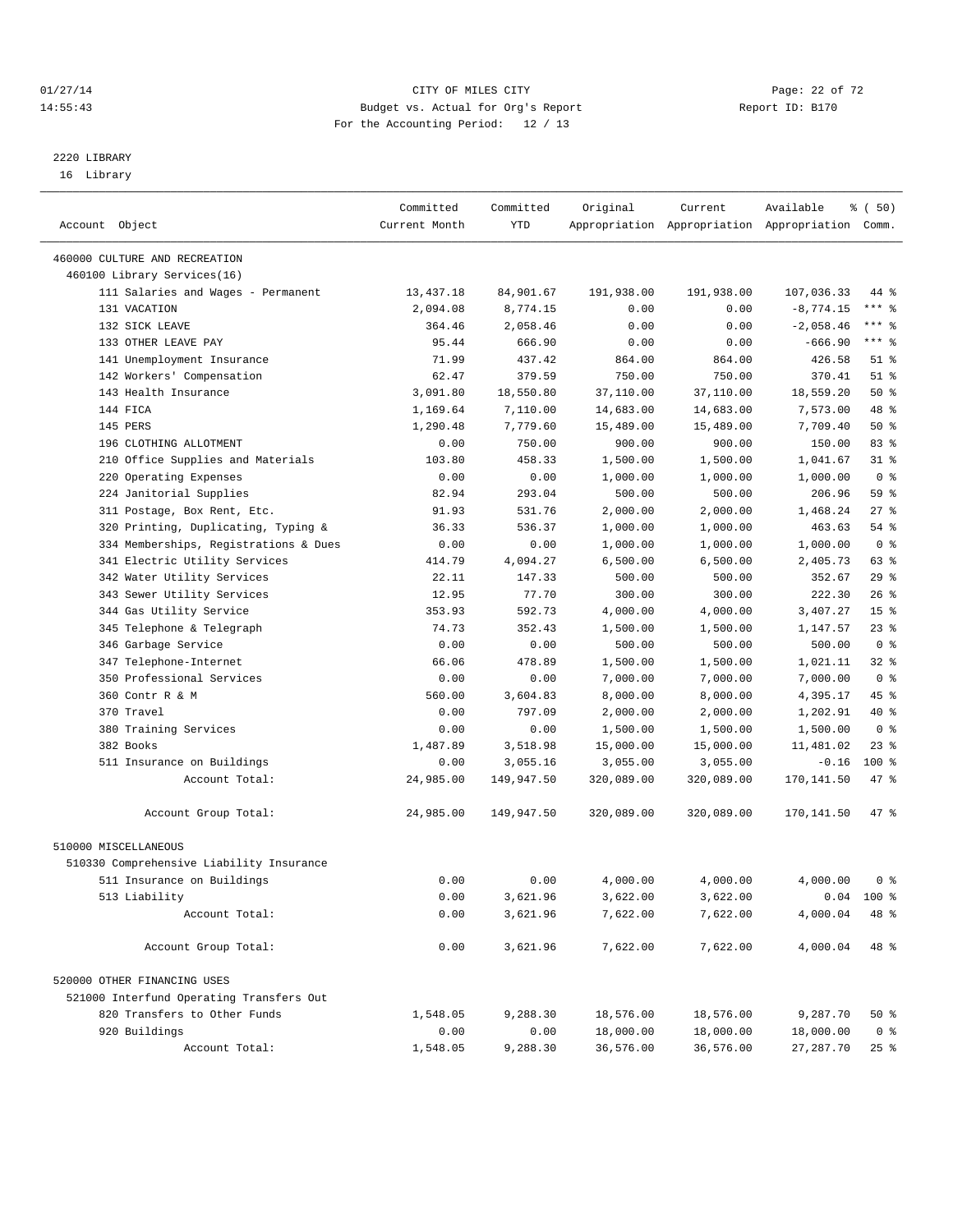#### $CITY$  of  $CITY$  and  $CITY$  of  $CITY$  and  $CITY$  and  $PQ = 23$  of  $72$ 14:55:43 Budget vs. Actual for Org's Report Report ID: B170 For the Accounting Period: 12 / 13

#### 2220 LIBRARY 16 Library

| Object<br>Account    | Committed<br>Current Month | Committed<br><b>YTD</b> | Original<br>Appropriation | Current<br>Appropriation | Available<br>Appropriation | $\frac{1}{6}$ (50)<br>Comm. |
|----------------------|----------------------------|-------------------------|---------------------------|--------------------------|----------------------------|-----------------------------|
| Account Group Total: | 1,548.05                   | 9,288.30                | 36,576.00                 | 36,576.00                | 27,287.70                  | $25$ $\frac{6}{5}$          |
| Organization Total:  | 26,533.05                  | 162,857.76              | 364, 287, 00              | 364, 287, 00             | 201,429.24                 | $45$ %                      |
| Fund Total:          | 26,533.05                  | 162,857.76              | 364, 287, 00              | 364, 287, 00             | 201,429.24 45 %            |                             |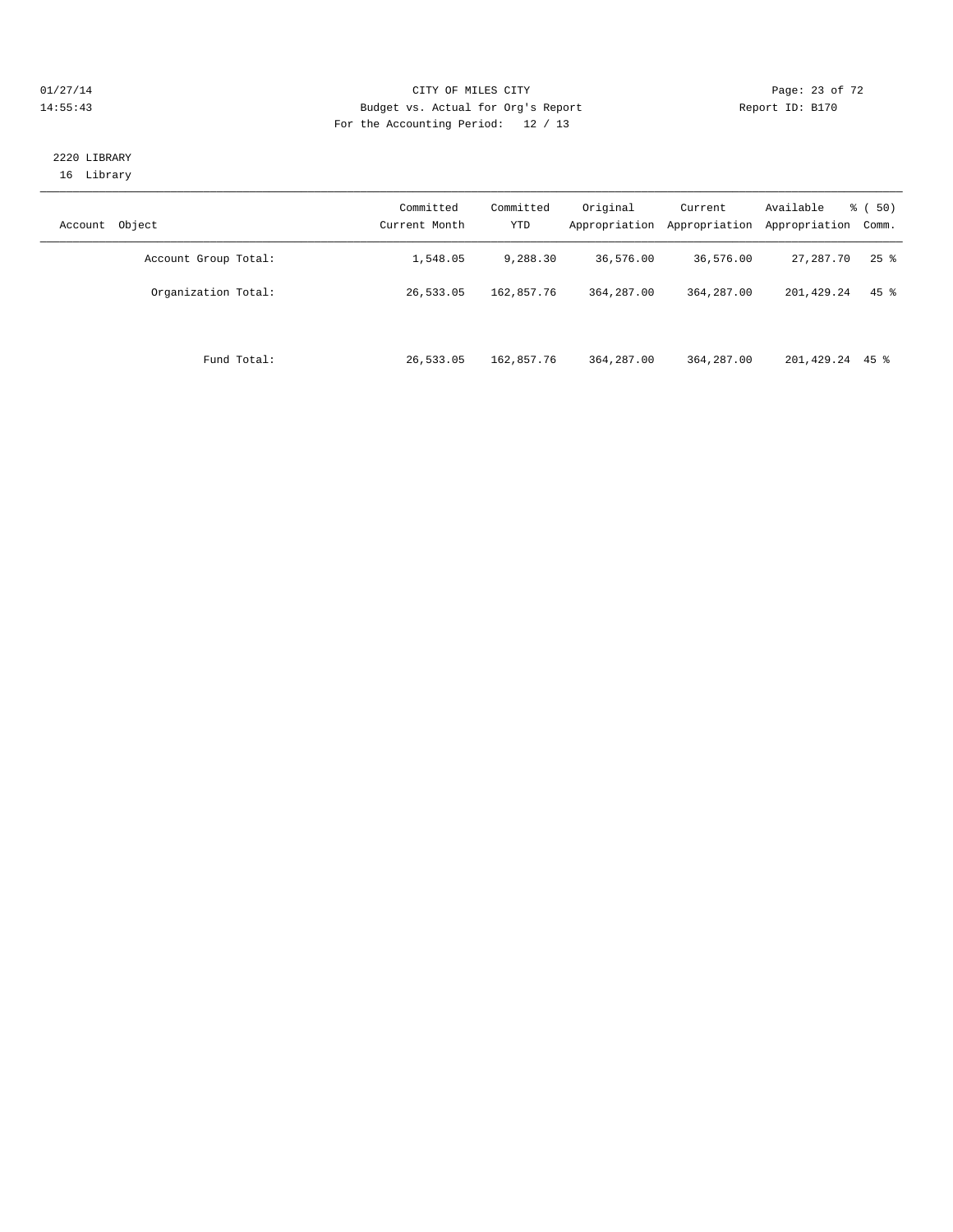#### $O1/27/14$  Page: 24 of 72 14:55:43 Budget vs. Actual for Org's Report Report ID: B170 For the Accounting Period: 12 / 13

# 2250 Planning & Community Serv

36 Planning & Community Services

| Account Object                                                    | Committed<br>Current Month | Committed<br>YTD | Original | Current<br>Appropriation Appropriation Appropriation | Available                  | $\frac{1}{6}$ (50)<br>Comm. |
|-------------------------------------------------------------------|----------------------------|------------------|----------|------------------------------------------------------|----------------------------|-----------------------------|
| 410000 GENERAL GOVERNMENT<br>411020 Community Services & Planning |                            |                  |          |                                                      |                            |                             |
| 350 Professional Services                                         | 50.00                      | 50.00            | 0.00     | 0.00                                                 | $-50.00$ *** $\frac{6}{3}$ |                             |
| Account Total:                                                    | 50.00                      | 50.00            | 0.00     | 0.00                                                 | $-50.00$                   | $***$ 2                     |
| Account Group Total:                                              | 50.00                      | 50.00            | 0.00     | 0.00                                                 | $-50.00$ *** $\frac{1}{8}$ |                             |
| Organization Total:                                               | 50.00                      | 50.00            | 0.00     | 0.00                                                 | $-50.00$ *** $\frac{6}{3}$ |                             |
|                                                                   |                            |                  |          |                                                      |                            |                             |
| Fund Total:                                                       | 50.00                      | 50.00            | 0.00     | 0.00                                                 | $-50.00$ *** &             |                             |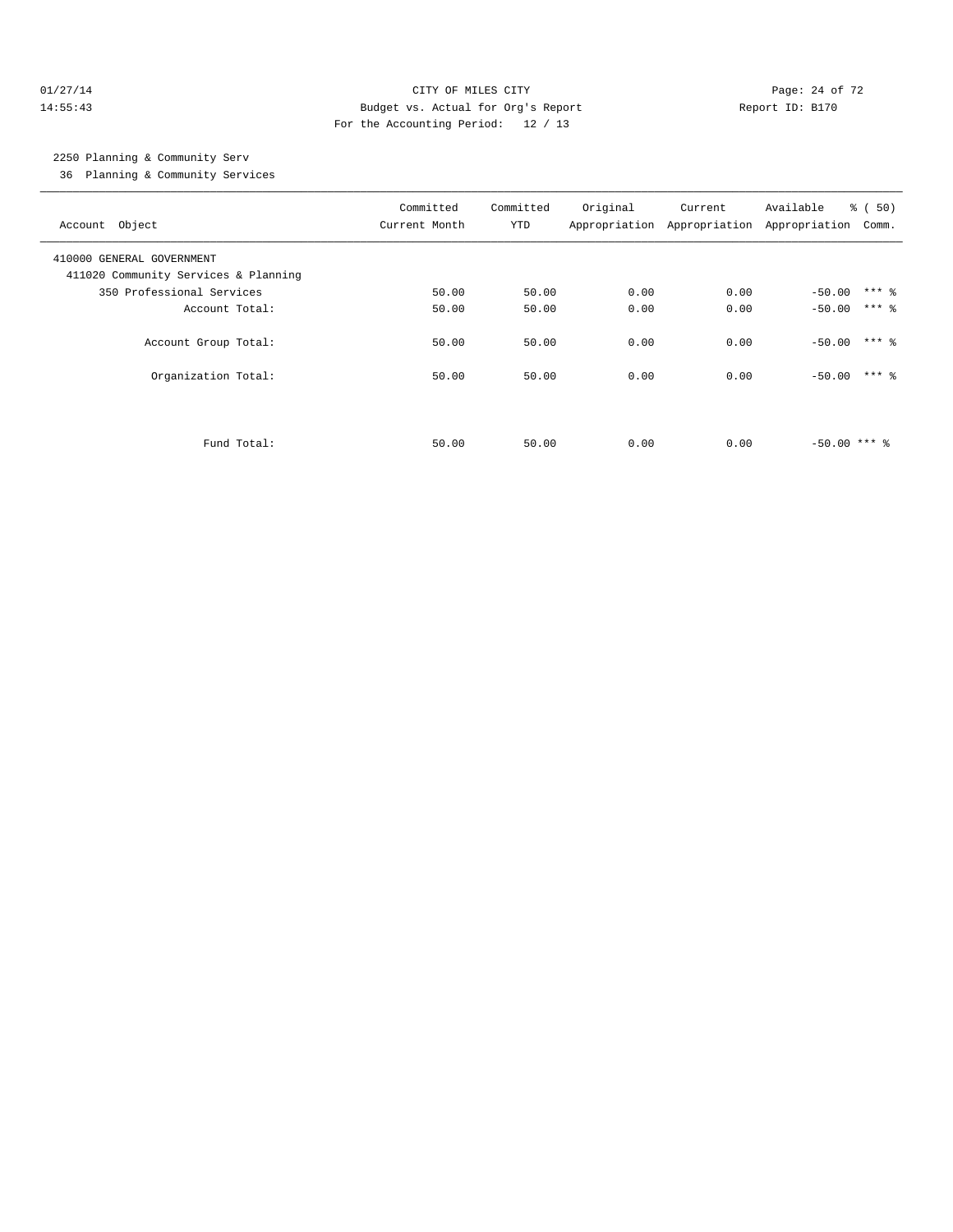#### $CITY$  OF MILES CITY CHANNEL CITY CHANNEL CITY Page: 25 of 72 14:55:43 Budget vs. Actual for Org's Report Report ID: B170 For the Accounting Period: 12 / 13

# 2270 Health

37 CITY HEALTH

| Object<br>Account                  | Committed<br>Current Month | Committed<br><b>YTD</b> | Original  | Current<br>Appropriation Appropriation | Available<br>Appropriation | % (50)<br>Comm. |  |
|------------------------------------|----------------------------|-------------------------|-----------|----------------------------------------|----------------------------|-----------------|--|
| 440000 PUBLIC HEALTH               |                            |                         |           |                                        |                            |                 |  |
| 440140 Registration and Inspection |                            |                         |           |                                        |                            |                 |  |
| 311 Postage, Box Rent, Etc.        | 0.00                       | 2.67                    | 200.00    | 200.00                                 | 197.33                     | 1 <sup>8</sup>  |  |
| 350 Professional Services          | 2,750.00                   | 16,500.00               | 35,000.00 | 35,000.00                              | 18,500.00                  | 47 %            |  |
| Account Total:                     | 2,750.00                   | 16,502.67               | 35,200.00 | 35,200.00                              | 18,697.33                  | 47.8            |  |
| Account Group Total:               | 2,750.00                   | 16,502.67               | 35,200.00 | 35,200.00                              | 18,697.33                  | 47.8            |  |
| Organization Total:                | 2,750.00                   | 16,502.67               | 35,200.00 | 35,200.00                              | 18,697.33                  | 47.8            |  |
|                                    |                            |                         |           |                                        |                            |                 |  |
| Fund Total:                        | 2,750.00                   | 16,502.67               | 35,200.00 | 35,200.00                              | 18,697.33                  | 47 %            |  |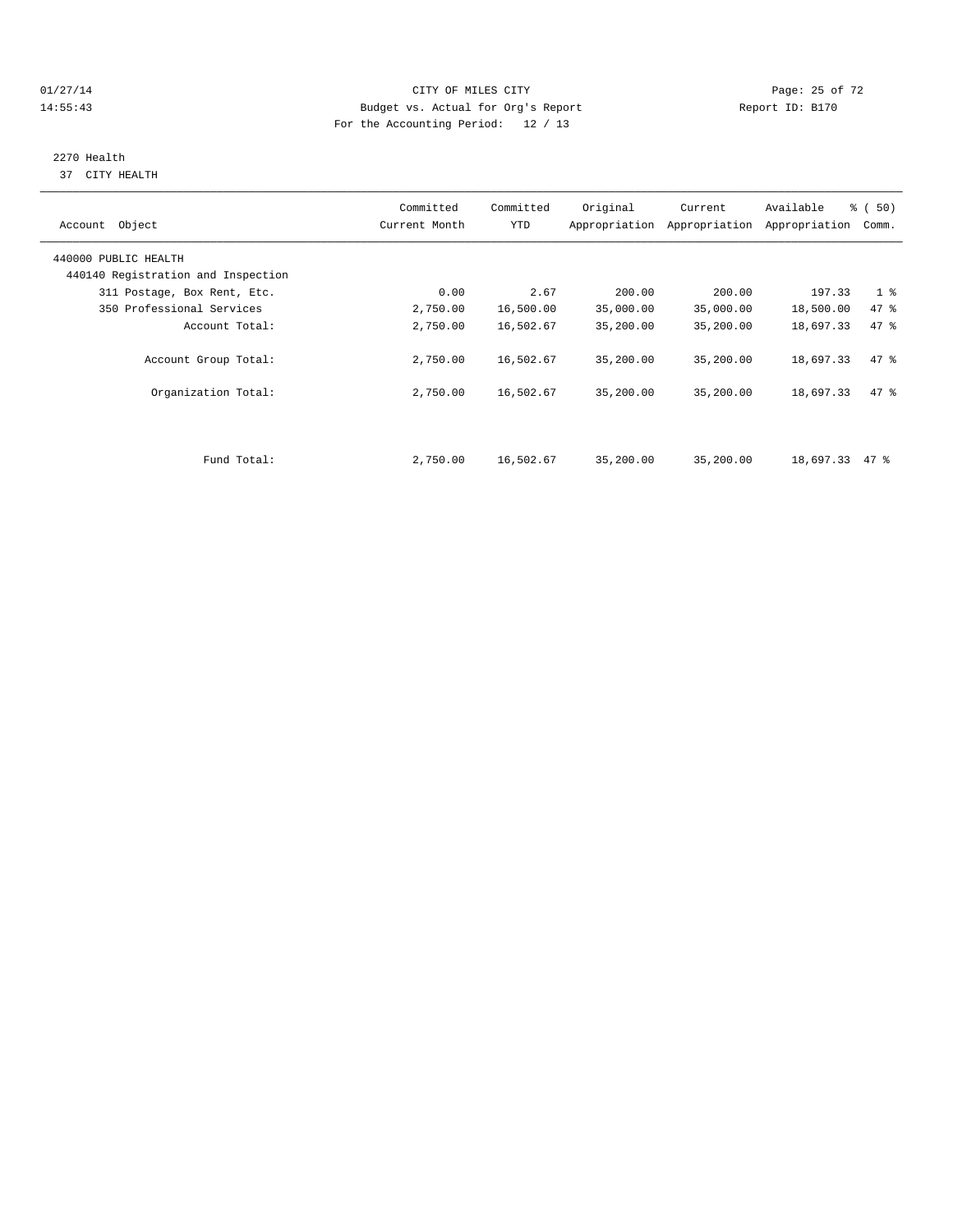#### $O1/27/14$  Page: 26 of 72 14:55:43 Budget vs. Actual for Org's Report Report ID: B170 For the Accounting Period: 12 / 13

 2372 Permissive Medical Levy 20 Permissive Medical Levy

| Account Object                                                          | Committed<br>Current Month | Committed<br>YTD | Original   | Current<br>Appropriation Appropriation | Available<br>Appropriation | % (50)<br>Comm. |
|-------------------------------------------------------------------------|----------------------------|------------------|------------|----------------------------------------|----------------------------|-----------------|
| 520000 OTHER FINANCING USES<br>521000 Interfund Operating Transfers Out |                            |                  |            |                                        |                            |                 |
| 820 Transfers to Other Funds                                            | 0.00                       | 0.00             | 145,053.00 | 145,053.00                             | 145,053.00                 | 0 <sup>8</sup>  |
| Account Total:                                                          | 0.00                       | 0.00             | 145,053.00 | 145,053.00                             | 145,053.00                 | 0 <sup>8</sup>  |
| Account Group Total:                                                    | 0.00                       | 0.00             | 145,053.00 | 145,053.00                             | 145,053.00                 | 0 <sup>8</sup>  |
| Organization Total:                                                     | 0.00                       | 0.00             | 145,053.00 | 145,053.00                             | 145,053.00                 | 0 <sup>8</sup>  |
| Fund Total:                                                             | 0.00                       | 0.00             | 145,053.00 | 145,053.00                             | 145,053.00                 | 0 <sup>8</sup>  |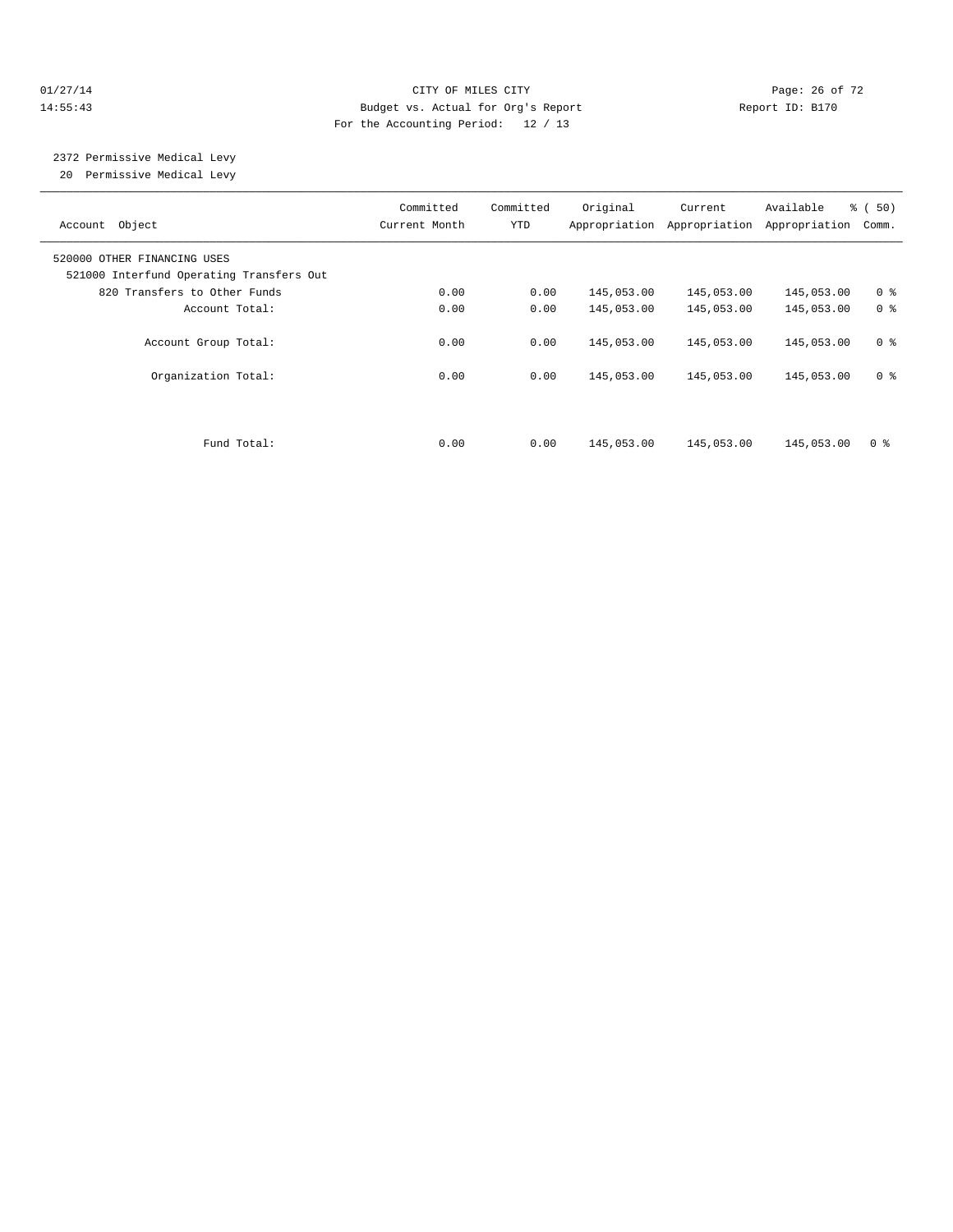#### $O1/27/14$  Page: 27 of 72 14:55:43 Budget vs. Actual for Org's Report Report ID: B170 For the Accounting Period: 12 / 13

————————————————————————————————————————————————————————————————————————————————————————————————————————————————————————————————————

# 2394 BUILDING CODE ENFORCEMENT

18 BUILDING INSPECTION

|                                                                  | Committed     | Committed   | Original   | Current                                         | Available      | % ( 50)        |
|------------------------------------------------------------------|---------------|-------------|------------|-------------------------------------------------|----------------|----------------|
| Account Object                                                   | Current Month | <b>YTD</b>  |            | Appropriation Appropriation Appropriation Comm. |                |                |
|                                                                  |               |             |            |                                                 |                |                |
| 420000 PUBLIC SAFETY                                             |               |             |            |                                                 |                |                |
| 420531 Building Inspection<br>111 Salaries and Wages - Permanent | 530.77        | 3,449.94    | 6,973.00   | 6,973.00                                        | 3,523.06       | 49 %           |
| 121 OVERTIME-PERMANENT                                           | 5.45          | 38.13       | 100.00     | 100.00                                          | 61.87          | 38 %           |
| 131 VACATION                                                     | 72.40         | 251.16      | 567.00     | 567.00                                          | 315.84         | 44 %           |
| 132 SICK LEAVE                                                   | 30.80         | 107.00      | 44.00      | 44.00                                           | $-63.00$       | $243*$         |
| 133 OTHER LEAVE PAY                                              | 0.00          | 0.00        | 150.00     | 150.00                                          | 150.00         | 0 <sup>8</sup> |
| 141 Unemployment Insurance                                       | 2.88          | 17.48       | 27.00      | 27.00                                           | 9.52           | 65 %           |
| 142 Workers' Compensation                                        | 20.20         | 102.11      | 242.00     | 242.00                                          | 139.89         | 42 %           |
| 143 Health Insurance                                             | 123.71        | 742.25      | 1,480.00   | 1,480.00                                        | 737.75         | 50%            |
| 144 FICA                                                         | 44.56         | 270.48      | 599.00     | 599.00                                          | 328.52         | 45 %           |
| 145 PERS                                                         | 51.60         | 310.40      | 554.00     | 554.00                                          | 243.60         | 56%            |
| 196 CLOTHING ALLOTMENT                                           | 0.00          | 30.00       | 30.00      | 30.00                                           | 0.00           | 100 %          |
| 210 Office Supplies and Materials                                | 0.00          | 116.08      | 3,000.00   | 3,000.00                                        | 2,883.92       | 4%             |
| 214 Small Items of Equipment                                     | 0.00          | 1,629.99    | 12,000.00  | 12,000.00                                       | 10,370.01      | $14$ %         |
| 220 Operating Expenses                                           | 0.00          | 28.00       | 0.00       | 0.00                                            | $-28.00$       | $***$ $-$      |
| 311 Postage, Box Rent, Etc.                                      | 0.92          | 130.96      | 250.00     | 250.00                                          | 119.04         | $52$ $%$       |
| 320 Printing, Duplicating, Typing &                              | 0.00          | 0.00        | 300.00     | 300.00                                          | 300.00         | 0 <sup>8</sup> |
| 330 Publicity, Subscriptions & Dues                              | 0.00          | 116.90      | 50.00      | 50.00                                           | $-66.90$       | $234$ $%$      |
| 334 Memberships, Registrations & Dues                            | 0.00          | 125.00      | 300.00     | 300.00                                          | 175.00         | 42 %           |
| 345 Telephone & Telegraph                                        | 26.36         | 155.85      | 400.00     | 400.00                                          | 244.15         | 39 %           |
| 350 Professional Services                                        | 149.40        | 36, 446. 15 | 75,000.00  | 75,000.00                                       | 38,553.85      | 49 %           |
| 380 Training Services                                            | 0.00          | 25.96       | 1,500.00   | 1,500.00                                        | 1,474.04       | 2 <sup>8</sup> |
| 382 Books                                                        | 0.00          | 58.26       | 500.00     | 500.00                                          | 441.74         | $12*$          |
| 513 Liability                                                    | 0.00          | 343.62      | 0.00       | 0.00                                            | $-343.62$      | *** 응          |
| 540 Special Assessments                                          | 0.00          | 520.41      | 700.00     | 700.00                                          | 179.59         | 74 %           |
| Account Total:                                                   | 1,059.05      | 45,016.13   | 104,766.00 | 104,766.00                                      | 59,749.87      | $43$ %         |
|                                                                  |               |             |            |                                                 |                |                |
| Account Group Total:                                             | 1,059.05      | 45,016.13   | 104,766.00 | 104,766.00                                      | 59,749.87      | $43$ %         |
| 510000 MISCELLANEOUS                                             |               |             |            |                                                 |                |                |
| 510330 Comprehensive Liability Insurance                         |               |             |            |                                                 |                |                |
| 513 Liability                                                    | 0.00          | 1,171.62    | 1,172.00   | 1,172.00                                        | 0.38           | $100*$         |
| Account Total:                                                   | 0.00          | 1,171.62    | 1,172.00   | 1,172.00                                        | 0.38           | 100 %          |
|                                                                  |               |             |            |                                                 |                |                |
| Account Group Total:                                             | 0.00          | 1,171.62    | 1,172.00   | 1,172.00                                        |                | $0.38$ 100 %   |
| 520000 OTHER FINANCING USES                                      |               |             |            |                                                 |                |                |
| 521000 Interfund Operating Transfers Out                         |               |             |            |                                                 |                |                |
| 820 Transfers to Other Funds                                     | 470.11        | 2,820.66    | 5,641.00   | 5,641.00                                        | 2,820.34       | 50%            |
| Account Total:                                                   | 470.11        | 2,820.66    | 5,641.00   | 5,641.00                                        | 2,820.34       | $50*$          |
|                                                                  |               |             |            |                                                 |                |                |
| Account Group Total:                                             | 470.11        | 2,820.66    | 5,641.00   | 5,641.00                                        | 2,820.34       | $50*$          |
| Organization Total:                                              | 1,529.16      | 49,008.41   | 111,579.00 | 111,579.00                                      | 62,570.59      | 44 %           |
| Fund Total:                                                      | 1,529.16      | 49,008.41   | 111,579.00 | 111,579.00                                      | 62,570.59 44 % |                |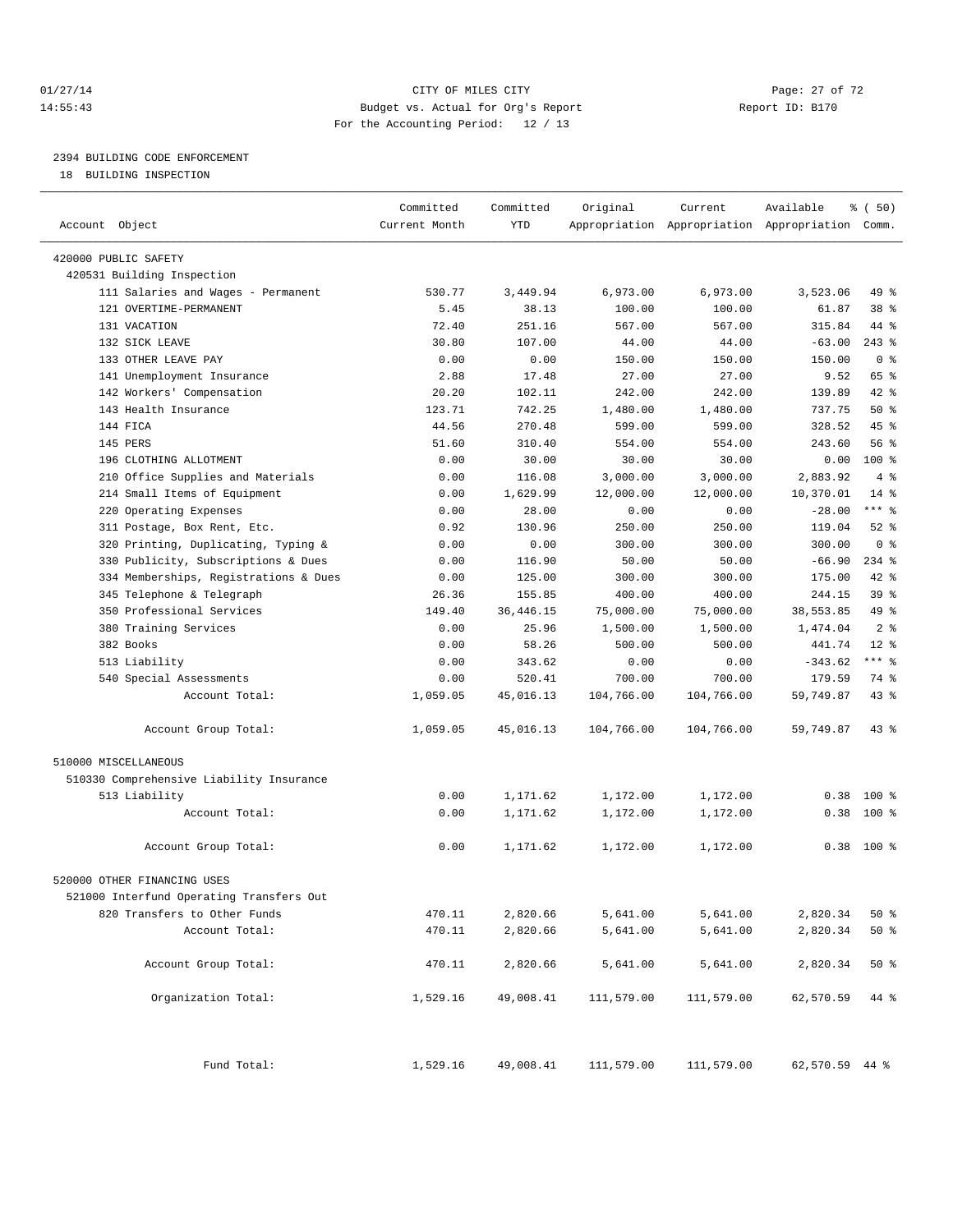#### $CITY$  of  $CITY$  and  $CITY$  of  $CITY$  and  $CITY$  and  $CITY$  is the page: 28 of 72 14:55:43 Budget vs. Actual for Org's Report Report ID: B170 For the Accounting Period: 12 / 13

#### 2400 LTG M D#165-(Gen City) 46 SID #165

| Account Object                           | Committed<br>Current Month | Committed<br><b>YTD</b> | Original   | Current<br>Appropriation Appropriation Appropriation | Available  | % (50)<br>Comm. |  |
|------------------------------------------|----------------------------|-------------------------|------------|------------------------------------------------------|------------|-----------------|--|
| 430000 Public Works                      |                            |                         |            |                                                      |            |                 |  |
| 430263 STREET LIGHTING                   |                            |                         |            |                                                      |            |                 |  |
| 341 Electric Utility Services            | 9,638.51                   | 52,568.33               | 110,000.00 | 110,000.00                                           | 57, 431.67 | $48*$           |  |
| 533 Machinery and Equipment Rental       | 4,248.30                   | 30,253.08               | 47,000.00  | 47,000.00                                            | 16,746.92  | 64 %            |  |
| Account Total:                           | 13,886.81                  | 82,821.41               | 157,000.00 | 157,000.00                                           | 74,178.59  | 53%             |  |
| Account Group Total:                     | 13,886.81                  | 82,821.41               | 157,000.00 | 157,000.00                                           | 74,178.59  | 53%             |  |
| 520000 OTHER FINANCING USES              |                            |                         |            |                                                      |            |                 |  |
| 521000 Interfund Operating Transfers Out |                            |                         |            |                                                      |            |                 |  |
| 820 Transfers to Other Funds             | 0.00                       | 1,000.00                | 1,000.00   | 1,000.00                                             | 0.00       | $100*$          |  |
| Account Total:                           | 0.00                       | 1,000.00                | 1,000.00   | 1,000.00                                             | 0.00       | $100*$          |  |
| Account Group Total:                     | 0.00                       | 1,000.00                | 1,000.00   | 1,000.00                                             |            | $0.00$ 100 %    |  |
| Organization Total:                      | 13,886.81                  | 83,821.41               | 158,000.00 | 158,000.00                                           | 74,178.59  | 53 <sup>8</sup> |  |
|                                          |                            |                         |            |                                                      |            |                 |  |
| Fund Total:                              | 13,886.81                  | 83,821.41               | 158,000.00 | 158,000.00                                           | 74,178.59  | $53$ $%$        |  |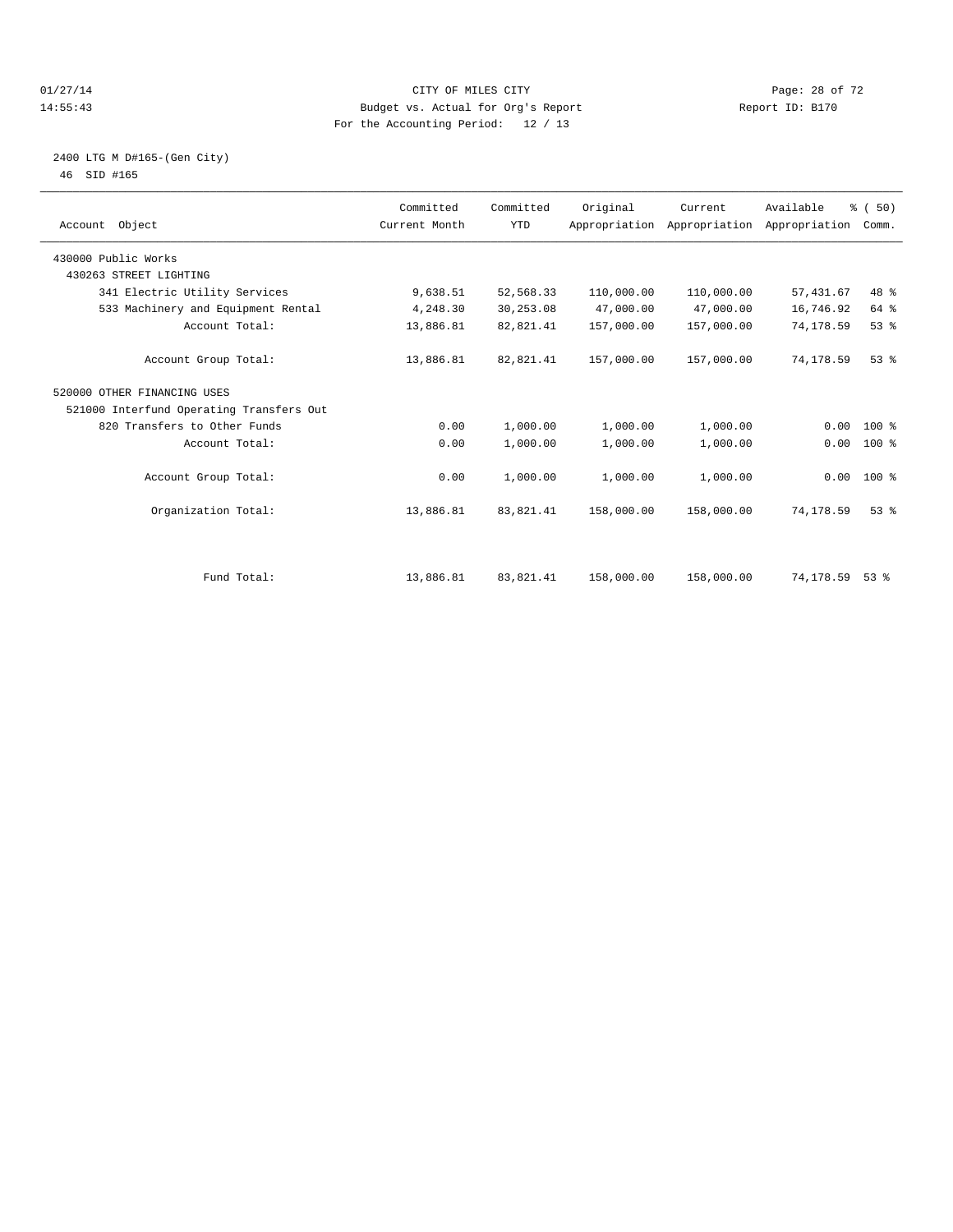#### $O1/27/14$  Page: 29 of 72 14:55:43 Budget vs. Actual for Org's Report Report ID: B170 For the Accounting Period: 12 / 13

# 2420 LTG M D#167-(MilesAddn Etc)

48 SID #167

| Account Object                           | Committed<br>Current Month | Committed<br><b>YTD</b> | Original  | Current<br>Appropriation Appropriation Appropriation | Available   | % (50)<br>Comm. |  |
|------------------------------------------|----------------------------|-------------------------|-----------|------------------------------------------------------|-------------|-----------------|--|
| 430000 Public Works                      |                            |                         |           |                                                      |             |                 |  |
| 430263 STREET LIGHTING                   |                            |                         |           |                                                      |             |                 |  |
| 341 Electric Utility Services            | 1,770.95                   | 10,567.85               | 19,900.00 | 19,900.00                                            | 9,332.15    | 53%             |  |
| 533 Machinery and Equipment Rental       | 667.90                     | 4,007.40                | 9,000.00  | 9,000.00                                             | 4,992.60    | 45 %            |  |
| Account Total:                           | 2,438.85                   | 14,575.25               | 28,900.00 | 28,900.00                                            | 14, 324. 75 | $50*$           |  |
| Account Group Total:                     | 2,438.85                   | 14,575.25               | 28,900.00 | 28,900.00                                            | 14,324.75   | $50*$           |  |
| 520000 OTHER FINANCING USES              |                            |                         |           |                                                      |             |                 |  |
| 521000 Interfund Operating Transfers Out |                            |                         |           |                                                      |             |                 |  |
| 820 Transfers to Other Funds             | 0.00                       | 1,000.00                | 1,000.00  | 1,000.00                                             | 0.00        | $100*$          |  |
| Account Total:                           | 0.00                       | 1,000.00                | 1,000.00  | 1,000.00                                             | 0.00        | 100 %           |  |
| Account Group Total:                     | 0.00                       | 1,000.00                | 1,000.00  | 1,000.00                                             |             | $0.00$ 100 %    |  |
| Organization Total:                      | 2,438.85                   | 15,575.25               | 29,900.00 | 29,900.00                                            | 14,324.75   | $52$ $%$        |  |
|                                          |                            |                         |           |                                                      |             |                 |  |
| Fund Total:                              | 2,438.85                   | 15,575.25               | 29,900.00 | 29,900.00                                            | 14,324.75   | $52$ $%$        |  |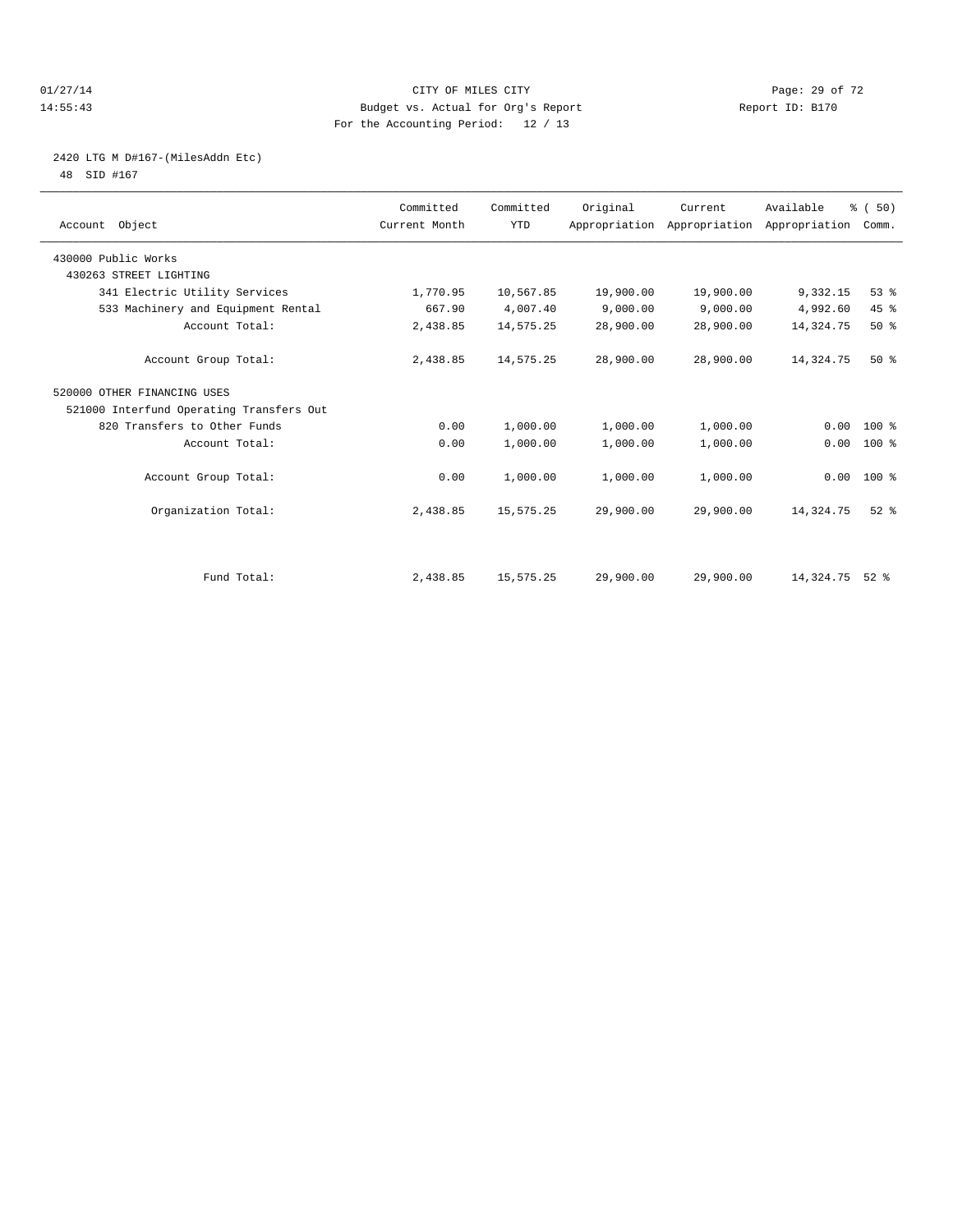#### $CITY$  of  $CITY$  and  $CITY$  of  $T2$   $Page: 30$  of  $72$ 14:55:43 Budget vs. Actual for Org's Report Report ID: B170 For the Accounting Period: 12 / 13

# 2430 LTG M D#171-(Balsam Est) 49 SID #171

| Account Object                           | Committed<br>Current Month | Committed<br><b>YTD</b> | Original | Current<br>Appropriation Appropriation Appropriation | Available | % (50)<br>Comm. |
|------------------------------------------|----------------------------|-------------------------|----------|------------------------------------------------------|-----------|-----------------|
| 430000 Public Works                      |                            |                         |          |                                                      |           |                 |
| 430263 STREET LIGHTING                   |                            |                         |          |                                                      |           |                 |
| 230 Repair and Maintenance Supplies      | 0.00                       | 305.92                  | 500.00   | 500.00                                               | 194.08    | $61$ %          |
| 341 Electric Utility Services            | 125.66                     | 748.11                  | 1,400.00 | 1,400.00                                             | 651.89    | 53%             |
| 360 Contr R & M                          | 0.00                       | 122.00                  | 300.00   | 300.00                                               | 178.00    | 41.8            |
| Account Total:                           | 125.66                     | 1,176.03                | 2,200.00 | 2,200.00                                             | 1,023.97  | 53%             |
| Account Group Total:                     | 125.66                     | 1,176.03                | 2,200.00 | 2,200.00                                             | 1,023.97  | 53 <sup>8</sup> |
| 520000 OTHER FINANCING USES              |                            |                         |          |                                                      |           |                 |
| 521000 Interfund Operating Transfers Out |                            |                         |          |                                                      |           |                 |
| 820 Transfers to Other Funds             | 0.00                       | 1,000.00                | 1,000.00 | 1,000.00                                             | 0.00      | $100*$          |
| Account Total:                           | 0.00                       | 1,000.00                | 1,000.00 | 1,000.00                                             | 0.00      | $100*$          |
| Account Group Total:                     | 0.00                       | 1,000.00                | 1,000.00 | 1,000.00                                             | 0.00      | $100*$          |
| Organization Total:                      | 125.66                     | 2,176.03                | 3,200.00 | 3,200.00                                             | 1,023.97  | 68 %            |
|                                          |                            |                         |          |                                                      |           |                 |
| Fund Total:                              | 125.66                     | 2,176.03                | 3,200.00 | 3,200.00                                             | 1,023.97  | 68 %            |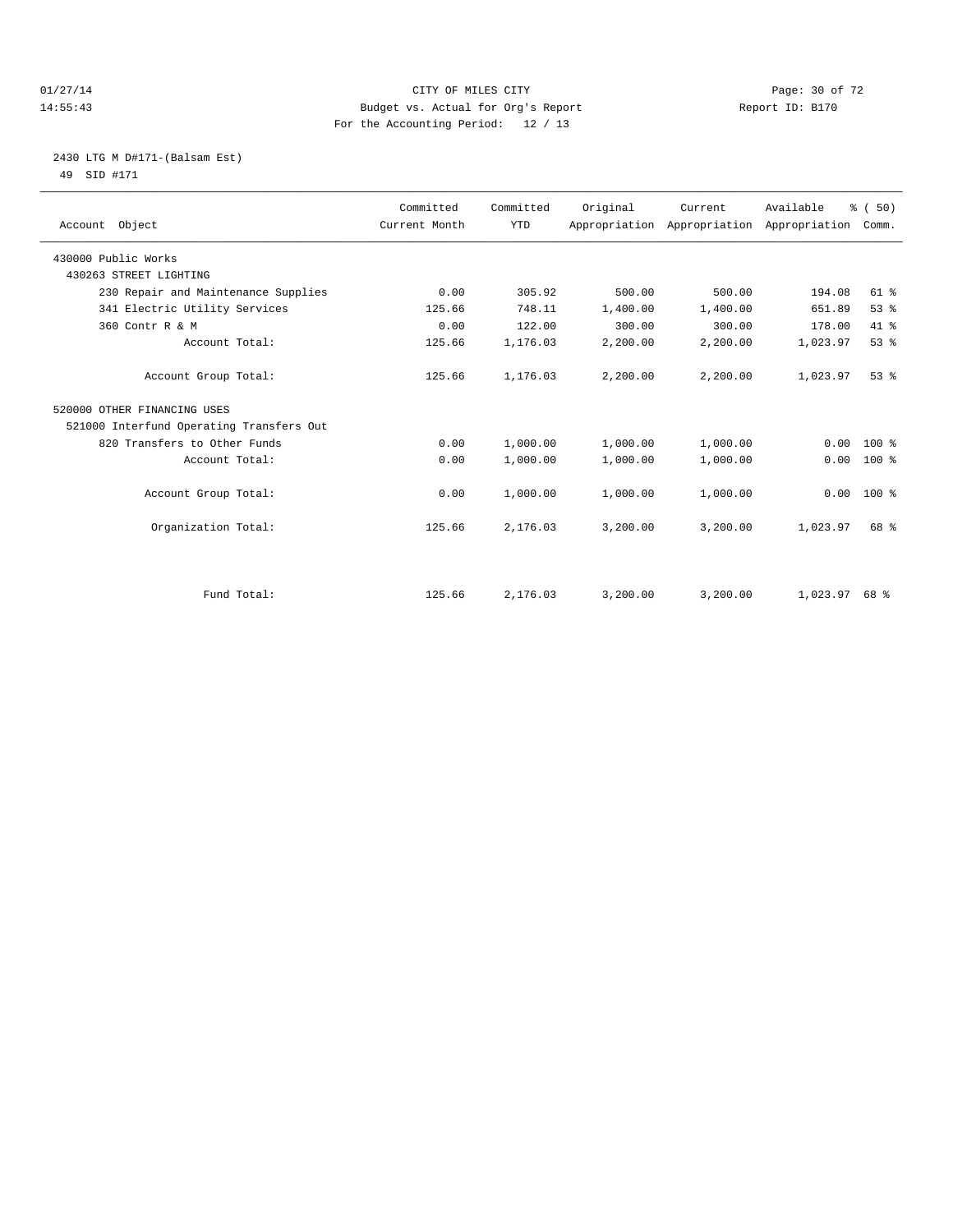#### $CITY$  of  $CITY$  and  $CITY$  of  $T2$   $Page: 31 of 72$ 14:55:43 Budget vs. Actual for Org's Report Report ID: B170 For the Accounting Period: 12 / 13

# 2440 LTG M D#172-(Main Str) 50 SID #172

| Account Object                           | Committed<br>Current Month | Committed<br><b>YTD</b> | Original  | Current<br>Appropriation Appropriation | Available<br>Appropriation | % (50)<br>Comm. |
|------------------------------------------|----------------------------|-------------------------|-----------|----------------------------------------|----------------------------|-----------------|
| 430000 Public Works                      |                            |                         |           |                                        |                            |                 |
| 430263 STREET LIGHTING                   |                            |                         |           |                                        |                            |                 |
| 230 Repair and Maintenance Supplies      | 0.00                       | 2,923.16                | 5,700.00  | 5,700.00                               | 2,776.84                   | $51$ %          |
| 341 Electric Utility Services            | 1,141.39                   | 6,620.78                | 13,000.00 | 13,000.00                              | 6,379.22                   | $51$ %          |
| 360 Contr R & M                          | 0.00                       | 497.96                  | 1,700.00  | 1,700.00                               | 1,202.04                   | 29%             |
| Account Total:                           | 1,141.39                   | 10,041.90               | 20,400.00 | 20,400.00                              | 10,358.10                  | 49 %            |
| Account Group Total:                     | 1,141.39                   | 10,041.90               | 20,400.00 | 20,400.00                              | 10,358.10                  | 49 %            |
| 520000 OTHER FINANCING USES              |                            |                         |           |                                        |                            |                 |
| 521000 Interfund Operating Transfers Out |                            |                         |           |                                        |                            |                 |
| 820 Transfers to Other Funds             | 0.00                       | 1,000.00                | 1,000.00  | 1,000.00                               | 0.00                       | $100*$          |
| Account Total:                           | 0.00                       | 1,000.00                | 1,000.00  | 1,000.00                               | 0.00                       | $100*$          |
| Account Group Total:                     | 0.00                       | 1,000.00                | 1,000.00  | 1,000.00                               | 0.00                       | $100*$          |
| Organization Total:                      | 1,141.39                   | 11,041.90               | 21,400.00 | 21,400.00                              | 10,358.10                  | $52$ $%$        |
|                                          |                            |                         |           |                                        |                            |                 |
| Fund Total:                              | 1,141.39                   | 11,041.90               | 21,400.00 | 21,400.00                              | 10,358.10                  | $52$ $%$        |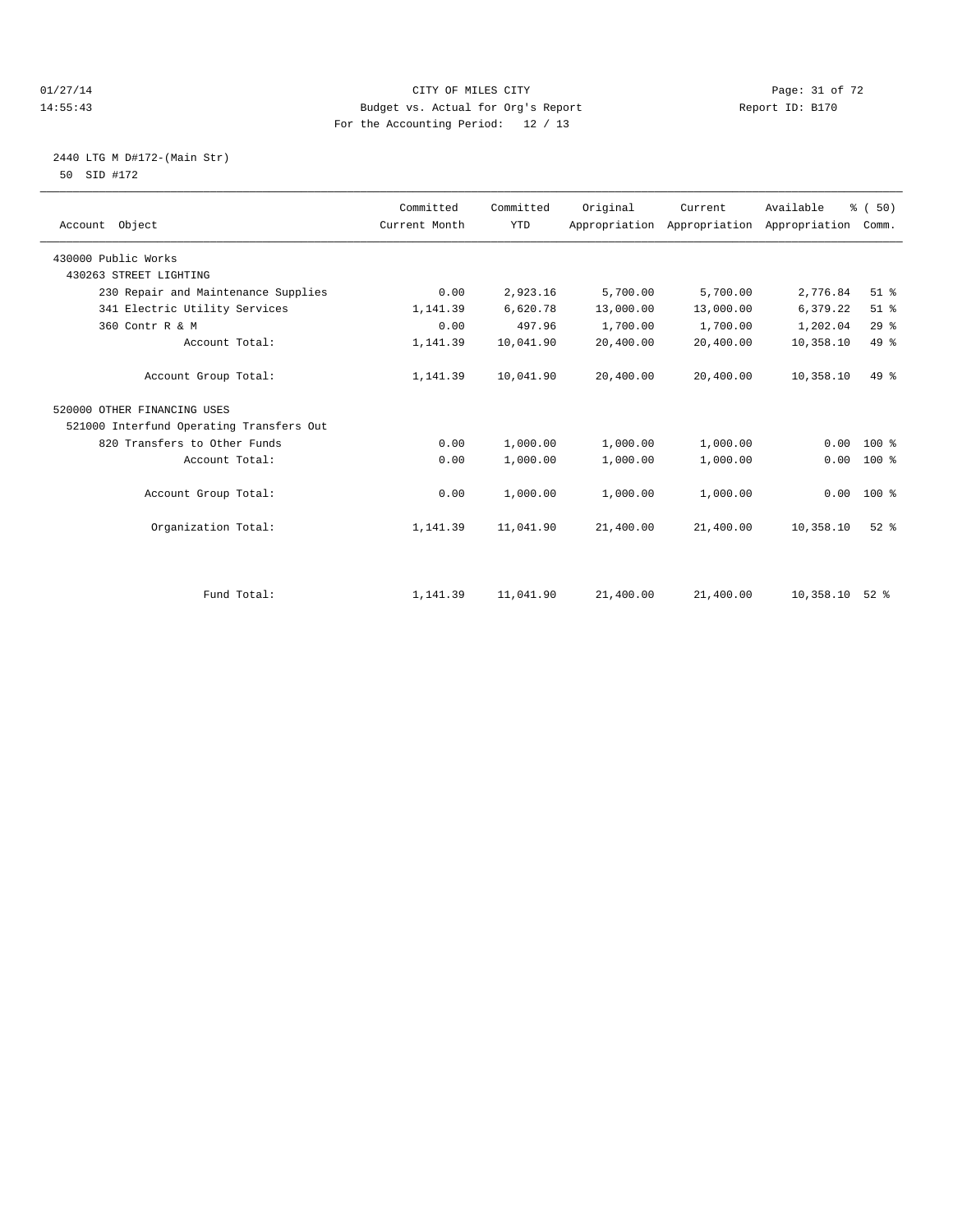#### $CITY$  of  $CITY$  and  $CITY$  of  $T2$   $Page: 32 of 72$ 14:55:43 Budget vs. Actual for Org's Report Report ID: B170 For the Accounting Period: 12 / 13

#### 2450 LTG M D#195-(SG-Trico) 51 SID #195

| Account Object                           | Committed<br>Current Month | Committed<br><b>YTD</b> | Original | Current  | Available<br>Appropriation Appropriation Appropriation | % (50)<br>Comm. |  |
|------------------------------------------|----------------------------|-------------------------|----------|----------|--------------------------------------------------------|-----------------|--|
| 430000 Public Works                      |                            |                         |          |          |                                                        |                 |  |
| 430263 STREET LIGHTING                   |                            |                         |          |          |                                                        |                 |  |
| 341 Electric Utility Services            | 401.84                     | 2,411.04                | 5,000.00 | 5,000.00 | 2,588.96                                               | 48 %            |  |
| Account Total:                           | 401.84                     | 2,411.04                | 5,000.00 | 5,000.00 | 2,588.96                                               | 48 %            |  |
| Account Group Total:                     | 401.84                     | 2,411.04                | 5,000.00 | 5,000.00 | 2,588.96                                               | $48*$           |  |
| 520000 OTHER FINANCING USES              |                            |                         |          |          |                                                        |                 |  |
| 521000 Interfund Operating Transfers Out |                            |                         |          |          |                                                        |                 |  |
| 820 Transfers to Other Funds             | 0.00                       | 1,000.00                | 1,000.00 | 1,000.00 |                                                        | $0.00$ 100 %    |  |
| Account Total:                           | 0.00                       | 1,000.00                | 1,000.00 | 1,000.00 | 0.00                                                   | 100 %           |  |
| Account Group Total:                     | 0.00                       | 1,000.00                | 1,000.00 | 1,000.00 | 0.00                                                   | $100*$          |  |
| Organization Total:                      | 401.84                     | 3, 411.04               | 6,000.00 | 6,000.00 | 2,588.96                                               | 57 <sup>8</sup> |  |
| Fund Total:                              | 401.84                     | 3,411.04                | 6.000.00 | 6,000.00 | 2,588.96 57 %                                          |                 |  |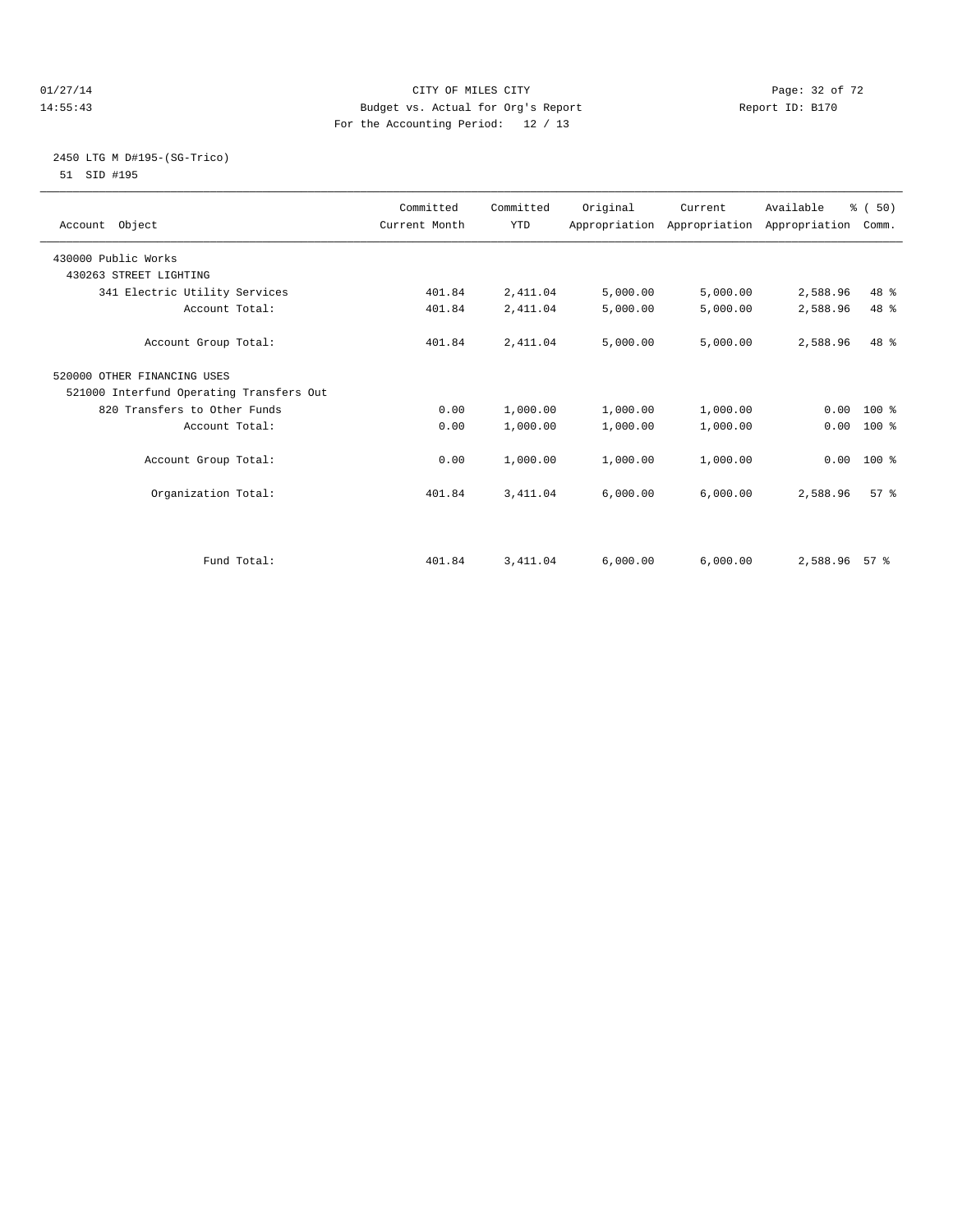#### $CITY$  of  $CITY$  and  $CITY$  of  $CITY$  and  $CITY$  and  $PQ = 33$  of  $72$ 14:55:43 Budget vs. Actual for Org's Report Report ID: B170 For the Accounting Period: 12 / 13

# 2470 LTG M D#202-(SG-MDU&NV) 72 SID #202

| Account Object                           | Committed<br>Current Month | Committed<br><b>YTD</b> | Original | Current<br>Appropriation Appropriation Appropriation | Available       | % (50)<br>Comm. |  |
|------------------------------------------|----------------------------|-------------------------|----------|------------------------------------------------------|-----------------|-----------------|--|
| 430000 Public Works                      |                            |                         |          |                                                      |                 |                 |  |
| 430263 STREET LIGHTING                   |                            |                         |          |                                                      |                 |                 |  |
| 341 Electric Utility Services            | 268.20                     | 1,600.54                | 3,650.00 | 3,650.00                                             | 2,049.46        | 44 %            |  |
| 533 Machinery and Equipment Rental       | 304.12                     | 1,824.72                | 3,200.00 | 3,200.00                                             | 1,375.28        | 57%             |  |
| Account Total:                           | 572.32                     | 3,425.26                | 6,850.00 | 6,850.00                                             | 3,424.74        | $50*$           |  |
| Account Group Total:                     | 572.32                     | 3,425.26                | 6.850.00 | 6,850.00                                             | 3,424.74        | $50*$           |  |
| 520000 OTHER FINANCING USES              |                            |                         |          |                                                      |                 |                 |  |
| 521000 Interfund Operating Transfers Out |                            |                         |          |                                                      |                 |                 |  |
| 820 Transfers to Other Funds             | 0.00                       | 1,000.00                | 1,000.00 | 1,000.00                                             | 0.00            | 100 %           |  |
| Account Total:                           | 0.00                       | 1,000.00                | 1,000.00 | 1,000.00                                             | 0.00            | 100 %           |  |
| Account Group Total:                     | 0.00                       | 1,000.00                | 1,000.00 | 1,000.00                                             |                 | $0.00$ 100 %    |  |
| Organization Total:                      | 572.32                     | 4,425.26                | 7,850.00 | 7,850.00                                             | 3,424.74        | 56 <sup>8</sup> |  |
|                                          |                            |                         |          |                                                      |                 |                 |  |
| Fund Total:                              | 572.32                     | 4,425.26                | 7,850.00 | 7,850.00                                             | 3, 424. 74 56 % |                 |  |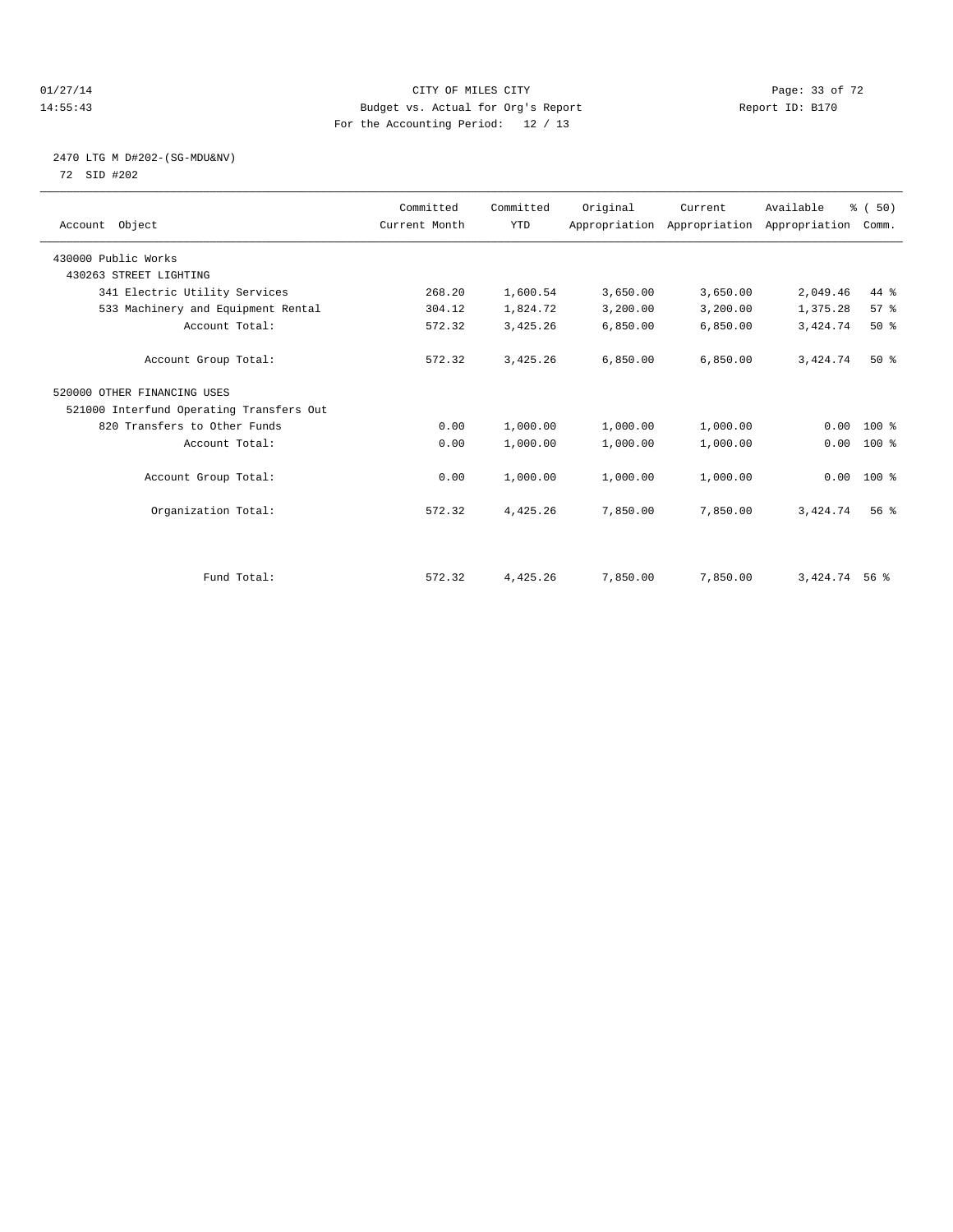#### $O1/27/14$  Page: 34 of 72 14:55:43 Budget vs. Actual for Org's Report Report ID: B170 For the Accounting Period: 12 / 13

#### 2480 LTG M M#173-(Milestown Estates)

47 SID #173(Ltg-Milestown)

| Account Object                           | Committed<br>Current Month | Committed<br><b>YTD</b> | Original | Current<br>Appropriation Appropriation Appropriation | Available       | % (50)<br>Comm. |  |
|------------------------------------------|----------------------------|-------------------------|----------|------------------------------------------------------|-----------------|-----------------|--|
| 430000 Public Works                      |                            |                         |          |                                                      |                 |                 |  |
| 430263 STREET LIGHTING                   |                            |                         |          |                                                      |                 |                 |  |
| 230 Repair and Maintenance Supplies      | 0.00                       | 34.62                   | 460.00   | 460.00                                               | 425.38          | 8 %             |  |
| 341 Electric Utility Services            | 64.64                      | 349.69                  | 700.00   | 700.00                                               | 350.31          | 50%             |  |
| Account Total:                           | 64.64                      | 384.31                  | 1,160.00 | 1,160.00                                             | 775.69          | 33 <sup>8</sup> |  |
| Account Group Total:                     | 64.64                      | 384.31                  | 1,160.00 | 1,160.00                                             | 775.69          | 33 <sup>8</sup> |  |
| 520000 OTHER FINANCING USES              |                            |                         |          |                                                      |                 |                 |  |
| 521000 Interfund Operating Transfers Out |                            |                         |          |                                                      |                 |                 |  |
| 820 Transfers to Other Funds             | 0.00                       | 0.00                    | 250.00   | 250.00                                               | 250.00          | 0 <sup>8</sup>  |  |
| Account Total:                           | 0.00                       | 0.00                    | 250.00   | 250.00                                               | 250.00          | 0 <sup>8</sup>  |  |
| Account Group Total:                     | 0.00                       | 0.00                    | 250.00   | 250.00                                               | 250.00          | 0 <sup>8</sup>  |  |
| Organization Total:                      | 64.64                      | 384.31                  | 1,410.00 | 1,410.00                                             | 1,025.69        | $27$ $%$        |  |
|                                          |                            |                         |          |                                                      |                 |                 |  |
| Fund Total:                              | 64.64                      | 384.31                  | 1,410.00 | 1,410.00                                             | $1,025.69$ 27 % |                 |  |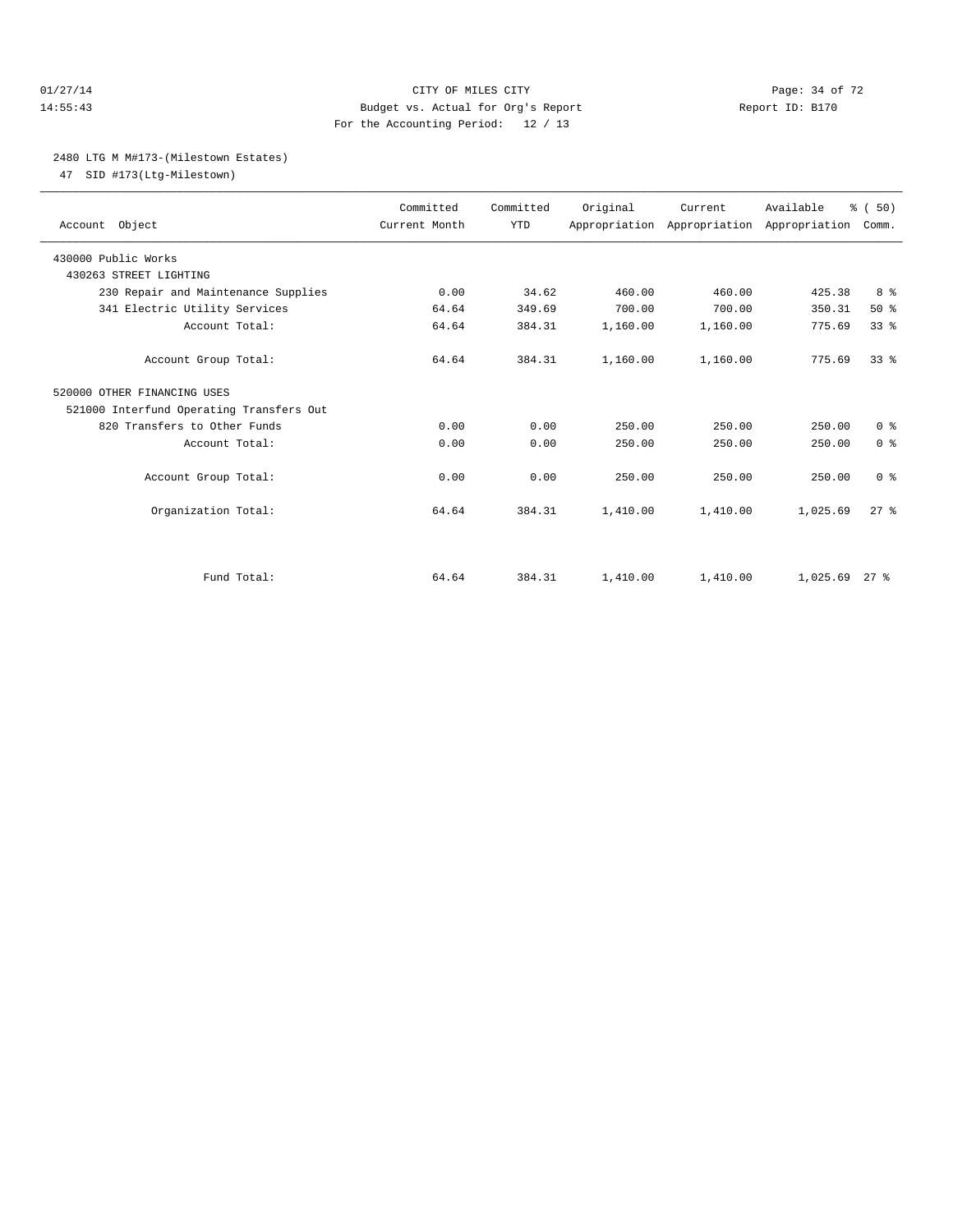#### $O1/27/14$  Page: 35 of 72 14:55:43 Budget vs. Actual for Org's Report Report ID: B170 For the Accounting Period: 12 / 13

————————————————————————————————————————————————————————————————————————————————————————————————————————————————————————————————————

2510 STR MAINT DIST #204

107 Paved St. Maint. Dist.#204

|                                         | Committed     | Committed  | Original   | Current                | Available                                       | % (50)                            |  |
|-----------------------------------------|---------------|------------|------------|------------------------|-------------------------------------------------|-----------------------------------|--|
| Account Object                          | Current Month | YTD        |            |                        | Appropriation Appropriation Appropriation Comm. |                                   |  |
|                                         |               |            |            |                        |                                                 |                                   |  |
| 430000 Public Works                     |               |            |            |                        |                                                 |                                   |  |
| 430220 Operations                       |               |            |            |                        |                                                 |                                   |  |
| 111 Salaries and Wages - Permanent      | 11,328.86     | 93, 291.84 | 180,062.00 | 180,062.00             | 86,770.16                                       | $52$ $%$                          |  |
| 121 OVERTIME-PERMANENT                  | 2,928.09      | 4,354.68   | 5,119.00   | 5,119.00               | 764.32                                          | 85%                               |  |
| 131 VACATION                            | $-87.99$      | 4,649.01   | 14,000.00  | 14,000.00              | 9,350.99                                        | $33$ $%$                          |  |
| 132 SICK LEAVE<br>133 OTHER LEAVE PAY   | 263.43        | 2,139.83   | 11,000.00  | 11,000.00              | 8,860.17                                        | 19 <sup>°</sup><br>0 <sup>8</sup> |  |
|                                         | 0.00          | 0.00       | 9,480.00   | 9,480.00               | 9,480.00                                        |                                   |  |
| 134 HOLIDAY PAY                         | 138.00        | 405.26     | 6,446.00   | 6,446.00               | 6,040.74                                        | 6 %                               |  |
| 141 Unemployment Insurance              | 65.63         | 474.54     | 1,016.00   | 1,016.00               | 541.46                                          | 47 %<br>48 %                      |  |
| 142 Workers' Compensation               | 740.75        | 5,603.44   | 11,572.00  | 11,572.00<br>33,622.00 | 5,968.56                                        | 49 %                              |  |
| 143 Health Insurance                    | 1,985.40      | 16,306.73  | 33,622.00  |                        | 17, 315.27                                      |                                   |  |
| 144 FICA                                | 1,048.13      | 7,671.53   | 17,266.00  | 17,266.00              | 9,594.47                                        | 44 %                              |  |
| 145 PERS                                | 1,175.87      | 8,141.78   | 17,596.00  | 17,596.00              | 9,454.22                                        | 46 %                              |  |
| 196 CLOTHING ALLOTMENT                  | 0.00          | 592.50     | 550.00     | 550.00                 | $-42.50$                                        | 108 %                             |  |
| 210 Office Supplies and Materials       | 33.19         | 417.63     | 500.00     | 500.00                 | 82.37                                           | 84 %                              |  |
| 214 Small Items of Equipment            | 27.99         | 1,091.87   | 6,000.00   | 6,000.00               | 4,908.13                                        | 18 %                              |  |
| 220 Operating Expenses                  | 4,501.74      | 5,075.48   | 9,000.00   | 9,000.00               | 3,924.52                                        | 56%                               |  |
| 222 Chemicals, Lab & Med Supplies       | 0.00          | 438.00     | 400.00     | 400.00                 | $-38.00$                                        | 110 %                             |  |
| 226 Clothing and Uniforms               | 0.00          | 191.98     | 550.00     | 550.00                 | 358.02                                          | 35 <sup>8</sup>                   |  |
| 230 Repair and Maintenance Supplies     | 132.96        | 2,683.57   | 18,000.00  | 18,000.00              | 15, 316. 43                                     | 15 <sup>°</sup>                   |  |
| 231 Gas, Oil, Diesel Fuel, Grease, etc. | 2,704.21      | 15,548.50  | 35,000.00  | 35,000.00              | 19,451.50                                       | 44 %                              |  |
| 241 Consumable Tools                    | 0.00          | 0.00       | 50.00      | 50.00                  | 50.00                                           | 0 <sup>8</sup>                    |  |
| 242 Sign Parts and Supplies             | 0.00          | 2,197.80   | 7,000.00   | 7,000.00               | 4,802.20                                        | $31$ %                            |  |
| 311 Postage, Box Rent, Etc.             | 0.00          | 9.12       | 75.00      | 75.00                  | 65.88                                           | $12*$                             |  |
| 320 Printing, Duplicating, Typing &     | 0.00          | 0.00       | 100.00     | 100.00                 | 100.00                                          | 0 <sup>8</sup>                    |  |
| 330 Publicity, Subscriptions & Dues     | 0.00          | 286.00     | 400.00     | 400.00                 | 114.00                                          | 72 %                              |  |
| 334 Memberships, Registrations & Dues   | 0.00          | 0.00       | 150.00     | 150.00                 | 150.00                                          | 0 <sup>8</sup>                    |  |
| 341 Electric Utility Services           | 97.74         | 539.14     | 1,000.00   | 1,000.00               | 460.86                                          | 54 %                              |  |
| 344 Gas Utility Service                 | 90.03         | 162.73     | 1,000.00   | 1,000.00               | 837.27                                          | 16 <sup>°</sup>                   |  |
| 345 Telephone & Telegraph               | 212.43        | 975.15     | 1,500.00   | 1,500.00               | 524.85                                          | 65 %                              |  |
| 346 Garbage Service                     | 0.00          | 0.00       | 175.00     | 175.00                 | 175.00                                          | 0 <sup>8</sup>                    |  |
| 347 Telephone-Internet                  | 0.00          | 0.00       | 200.00     | 200.00                 | 200.00                                          | 0 <sup>8</sup>                    |  |
| 350 Professional Services               | 1,580.12      | 1,996.12   | 2,000.00   | 2,000.00               | 3.88                                            | $100$ %                           |  |
| 360 Contr R & M                         | 87.04         | 433.28     | 6,000.00   | 6,000.00               | 5,566.72                                        | 7 %                               |  |
| 363 R&M Vehicles/Equip/Labor-PW         | 20,166.98     | 49,620.55  | 80,000.00  | 80,000.00              | 30, 379.45                                      | 62 %                              |  |
| 370 Travel                              | 0.00          | 335.01     | 800.00     | 800.00                 | 464.99                                          | $42$ %                            |  |
| 380 Training Services                   | 0.00          | 148.00     | 700.00     | 700.00                 | 552.00                                          | $21$ %                            |  |
| 382 Books                               | 0.00          | 111.39     | 200.00     | 200.00                 | 88.61                                           | 56%                               |  |
| 511 Insurance on Buildings              | 0.00          | 547.98     | 548.00     | 548.00                 | 0.02                                            | 100 %                             |  |
| 512 Insurance on Vehicles & Equipment   | 0.00          | 2,448.31   | 2,448.00   | 2,448.00               |                                                 | $-0.31$ 100 %                     |  |
| 513 Liability                           | 3,431.00      | 4,073.68   | 0.00       | 0.00                   | $-4,073.68$                                     | $***$ $_{8}$                      |  |
| 531 Building & Office Rental            | 350.00        | 2,100.00   | 4,200.00   | 4,200.00               | 2,100.00                                        | $50*$                             |  |
| 532 Land Rental                         | 0.00          | 4,560.37   | 8,100.00   | 8,100.00               | 3,539.63                                        | 56 %                              |  |
| Account Total:                          | 53,001.60     | 239,622.80 | 493,825.00 | 493,825.00             | 254,202.20                                      | 49 %                              |  |
| 430233 Roadway/Re-surfacing             |               |            |            |                        |                                                 |                                   |  |
| 350 Professional Services               | 605.06        | 262,848.14 | 686,990.00 | 686,990.00             | 424,141.86                                      | 38 <sup>8</sup>                   |  |
| Account Total:                          | 605.06        | 262,848.14 | 686,990.00 | 686,990.00             | 424, 141.86                                     | 38 %                              |  |
|                                         |               |            |            |                        |                                                 |                                   |  |

430234 CURB AND GUTTER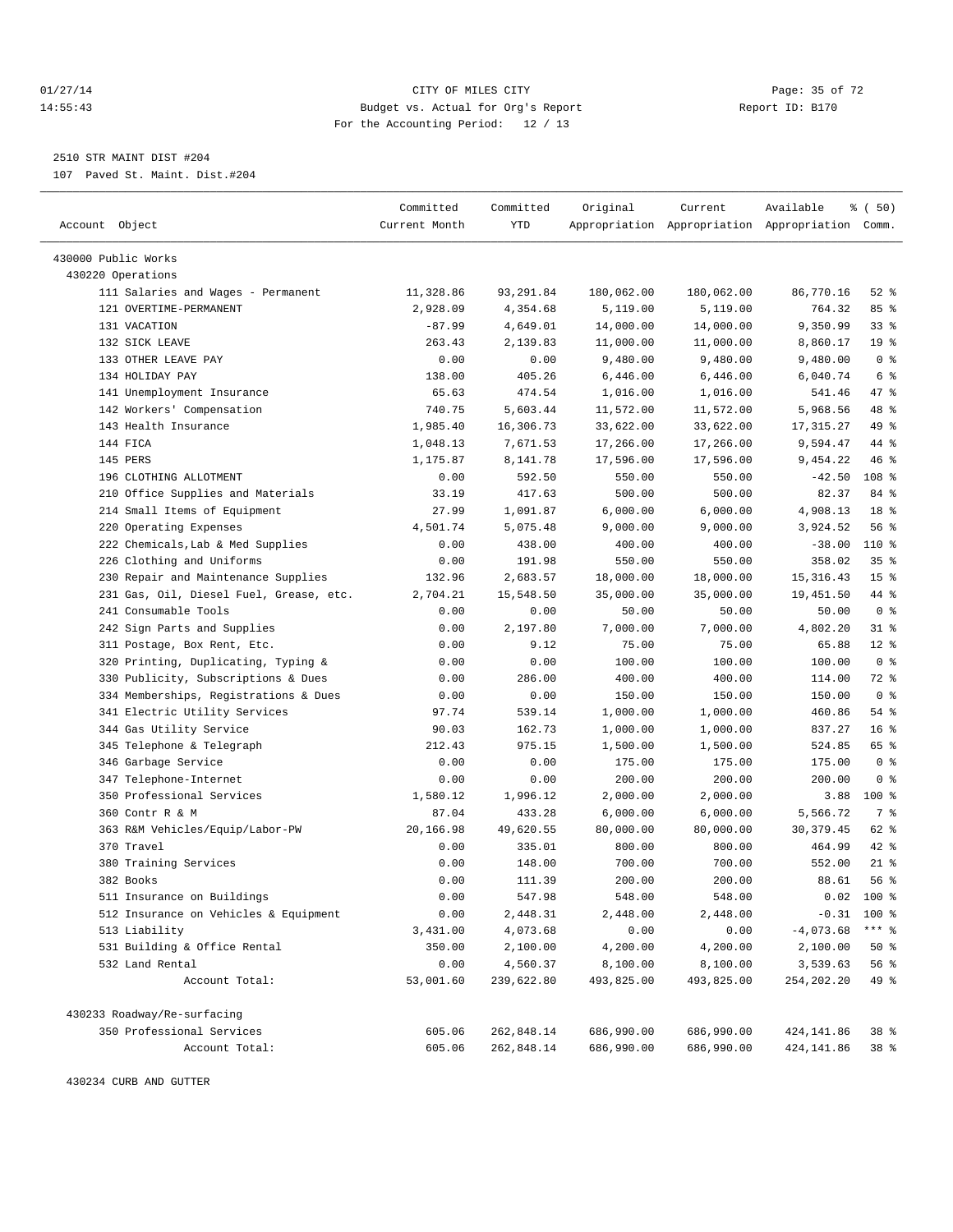#### $CITY$  of  $CITY$  and  $CITY$  of  $MLES$  city  $CITY$  and  $P49$   $P49$   $P49$   $P49$   $P59$   $P69$   $P72$ 14:55:43 Budget vs. Actual for Org's Report Report ID: B170 For the Accounting Period: 12 / 13

# 2510 STR MAINT DIST #204

107 Paved St. Maint. Dist.#204

| Account Object                           | Committed<br>Current Month | Committed<br><b>YTD</b> | Original     | Current.<br>Appropriation Appropriation Appropriation | Available   | % (50)<br>Comm. |
|------------------------------------------|----------------------------|-------------------------|--------------|-------------------------------------------------------|-------------|-----------------|
| 350 Professional Services                | 0.00                       | 0.00                    | 142,000.00   | 142,000.00                                            | 142,000.00  | 0 <sup>8</sup>  |
| Account Total:                           | 0.00                       | 0.00                    | 142,000.00   | 142,000.00                                            | 142,000.00  | 0 <sup>8</sup>  |
| 430235 Storm Drain & Culvert Maintenance |                            |                         |              |                                                       |             |                 |
| 230 Repair and Maintenance Supplies      | 149.33                     | 50,829.20               | 68,235.00    | 68,235.00                                             | 17,405.80   | 74 %            |
| 350 Professional Services                | 0.00                       | 1,380.00                | 10,000.00    | 10,000.00                                             | 8,620.00    | $14*$           |
| Account Total:                           | 149.33                     | 52,209.20               | 78,235.00    | 78,235.00                                             | 26,025.80   | 67 <sup>8</sup> |
| Account Group Total:                     | 53,755.99                  | 554,680.14              | 1,401,050.00 | 1,401,050.00                                          | 846, 369.86 | $40*$           |
| 510000 MISCELLANEOUS                     |                            |                         |              |                                                       |             |                 |
| 510330 Comprehensive Liability Insurance |                            |                         |              |                                                       |             |                 |
| 513 Liability                            | 0.00                       | 9,689.94                | 9,690.00     | 9,690.00                                              | 0.06        | $100*$          |
| Account Total:                           | 0.00                       | 9,689.94                | 9,690.00     | 9,690.00                                              | 0.06        | $100*$          |
| Account Group Total:                     | 0.00                       | 9,689.94                | 9,690.00     | 9,690.00                                              |             | $0.06$ 100 %    |
| 520000 OTHER FINANCING USES              |                            |                         |              |                                                       |             |                 |
| 521000 Interfund Operating Transfers Out |                            |                         |              |                                                       |             |                 |
| 820 Transfers to Other Funds             | 1,792.00                   | 10,752.00               | 53, 412.00   | 53, 412.00                                            | 42,660.00   | $20*$           |
| Account Total:                           | 1,792.00                   | 10,752.00               | 53, 412.00   | 53, 412.00                                            | 42,660.00   | 20%             |
| Account Group Total:                     | 1,792.00                   | 10,752.00               | 53, 412.00   | 53, 412.00                                            | 42,660.00   | $20*$           |
| Organization Total:                      | 55, 547.99                 | 575, 122.08             | 1,464,152.00 | 1,464,152.00                                          | 889,029.92  | 39 <sup>8</sup> |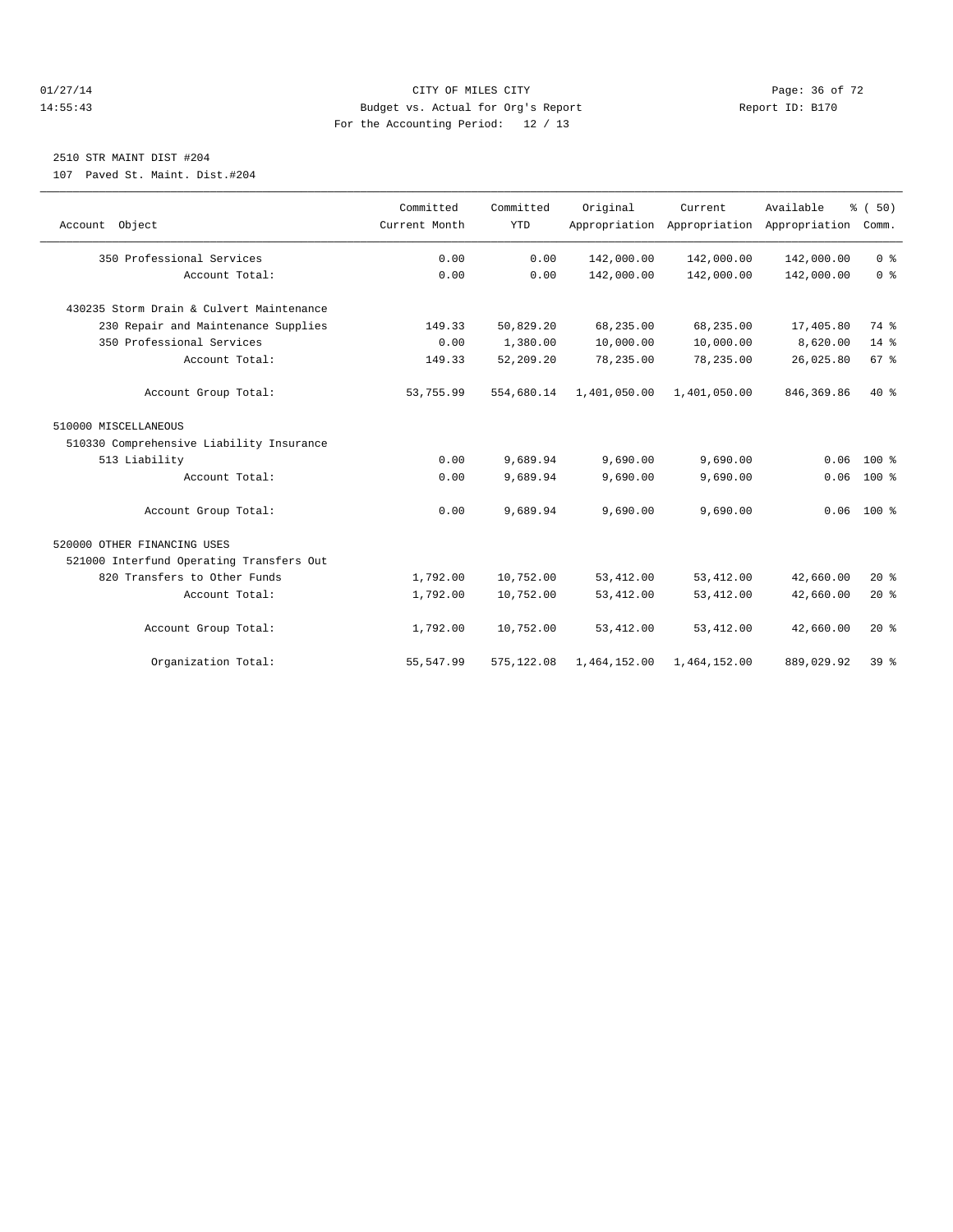#### $O1/27/14$  Page: 37 of 72 14:55:43 Budget vs. Actual for Org's Report Report ID: B170 For the Accounting Period: 12 / 13

# 2510 STR MAINT DIST #204

108 Unpaved St.Maint.Dist#205

| Account Object                           |             | Committed<br>Current Month | Committed<br><b>YTD</b> | Original                  | Current<br>Appropriation Appropriation Appropriation | Available       | % (50)<br>Comm. |
|------------------------------------------|-------------|----------------------------|-------------------------|---------------------------|------------------------------------------------------|-----------------|-----------------|
| 430000 Public Works<br>430220 Operations |             |                            |                         |                           |                                                      |                 |                 |
| 370 Travel                               |             | 0.00                       | 23.68                   | 0.00                      | 0.00                                                 | $-23.68$        | $***$ %         |
| Account Total:                           |             | 0.00                       | 23.68                   | 0.00                      | 0.00                                                 | $-23.68$        | $***$ 2         |
| Account Group Total:                     |             | 0.00                       | 23.68                   | 0.00                      | 0.00                                                 | $-23.68$ *** &  |                 |
| Organization Total:                      |             | 0.00                       | 23.68                   | 0.00                      | 0.00                                                 | $-23.68$ *** &  |                 |
|                                          | Fund Total: | 55,547.99                  | 575,145.76              | 1,464,152.00 1,464,152.00 |                                                      | 889,006.24 39 % |                 |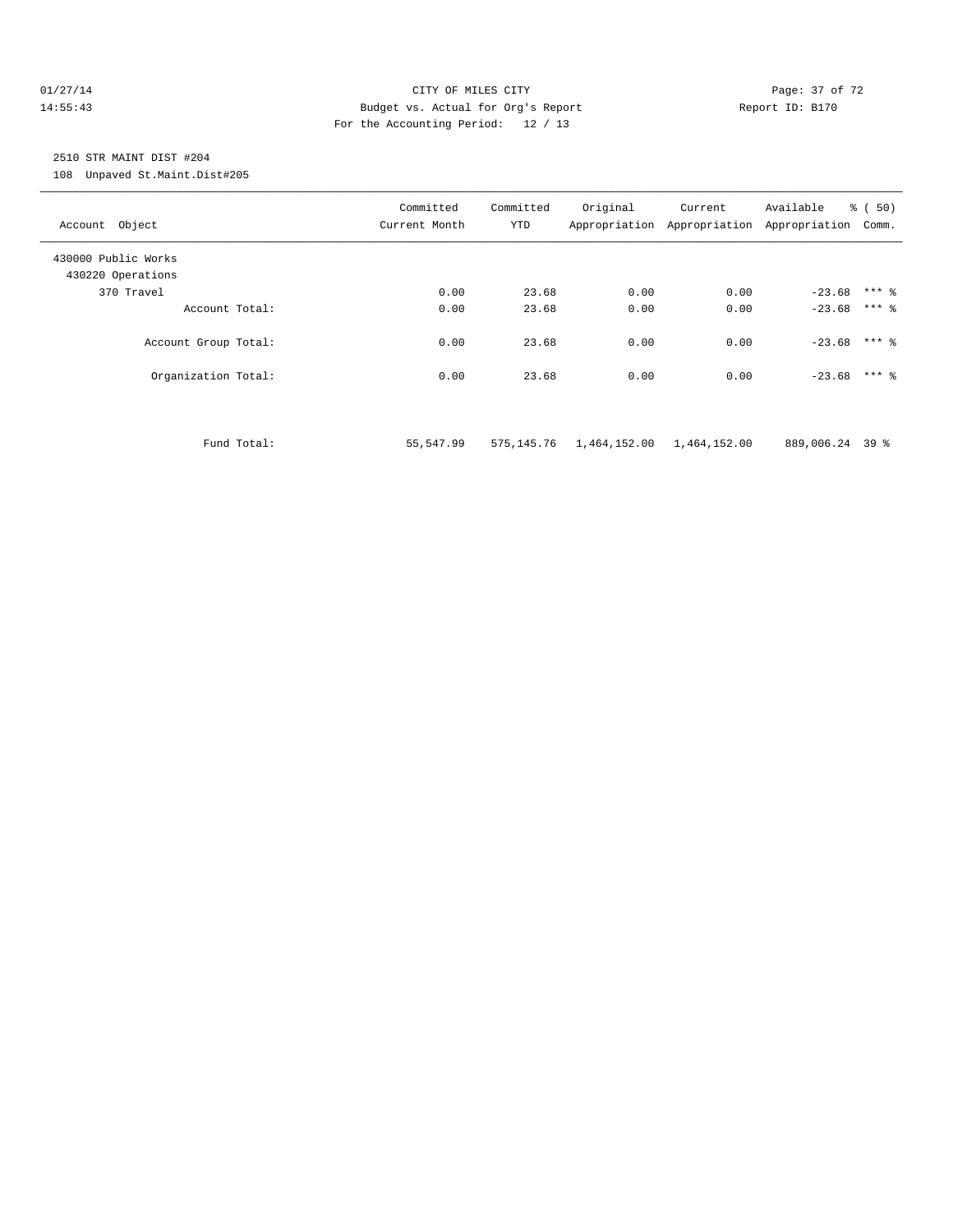#### $O1/27/14$  Page: 38 of 72 14:55:43 Budget vs. Actual for Org's Report Report ID: B170 For the Accounting Period: 12 / 13

————————————————————————————————————————————————————————————————————————————————————————————————————————————————————————————————————

2520 STR MAINT DIST #205

108 Unpaved St.Maint.Dist#205

| Account Object                           | Committed<br>Current Month | Committed<br>YTD | Original   | Current    | Available<br>Appropriation Appropriation Appropriation Comm. | % (50)          |
|------------------------------------------|----------------------------|------------------|------------|------------|--------------------------------------------------------------|-----------------|
| 430000 Public Works                      |                            |                  |            |            |                                                              |                 |
| 430220 Operations                        |                            |                  |            |            |                                                              |                 |
| 111 Salaries and Wages - Permanent       | 3,671.38                   | 28, 148.95       | 61,360.00  | 61,360.00  | 33, 211.05                                                   | 46 %            |
| 121 OVERTIME-PERMANENT                   | 750.93                     | 1,160.72         | 1,296.00   | 1,296.00   | 135.28                                                       | 90%             |
| 131 VACATION                             | 11.14                      | 1,419.59         | 4,000.00   | 4,000.00   | 2,580.41                                                     | 35%             |
| 132 SICK LEAVE                           | 91.19                      | 655.52           | 4,000.00   | 4,000.00   | 3,344.48                                                     | 16 <sup>°</sup> |
| 133 OTHER LEAVE PAY                      | 0.00                       | 0.00             | 2,400.00   | 2,400.00   | 2,400.00                                                     | 0 <sup>8</sup>  |
| 134 HOLIDAY PAY                          | 35.17                      | 102.83           | 1,632.00   | 1,632.00   | 1,529.17                                                     | 6 <sup>°</sup>  |
| 141 Unemployment Insurance               | 20.54                      | 142.61           | 336.00     | 336.00     | 193.39                                                       | 42 %            |
| 142 Workers' Compensation                | 213.28                     | 1,293.97         | 3,611.00   | 3,611.00   | 2,317.03                                                     | 36 %            |
| 143 Health Insurance                     | 643.25                     | 4,932.41         | 11,653.00  | 11,653.00  | 6,720.59                                                     | 42 %            |
| 144 FICA                                 | 322.63                     | 2,267.45         | 5,706.00   | 5,706.00   | 3,438.55                                                     | 40 %            |
| 145 PERS                                 | 367.95                     | 2,460.30         | 5,863.00   | 5,863.00   | 3,402.70                                                     | 42 %            |
| 196 CLOTHING ALLOTMENT                   | 0.00                       | 172.50           | 180.00     | 180.00     | 7.50                                                         | 96%             |
| 210 Office Supplies and Materials        | 8.75                       | 118.44           | 200.00     | 200.00     | 81.56                                                        | 59 %            |
| 214 Small Items of Equipment             | 6.97                       | 272.94           | 3,000.00   | 3,000.00   | 2,727.06                                                     | 9 <sup>°</sup>  |
| 220 Operating Expenses                   | 1,125.44                   | 1,268.86         | 3,500.00   | 3,500.00   | 2,231.14                                                     | 36%             |
| 222 Chemicals, Lab & Med Supplies        | 0.00                       | 0.00             | 500.00     | 500.00     | 500.00                                                       | 0 <sup>8</sup>  |
| 226 Clothing and Uniforms                | 0.00                       | 47.99            | 150.00     | 150.00     | 102.01                                                       | $32$ $%$        |
| 230 Repair and Maintenance Supplies      | 29.14                      | 590.71           | 5,000.00   | 5,000.00   | 4,409.29                                                     | $12*$           |
| 231 Gas, Oil, Diesel Fuel, Grease, etc.  | 670.68                     | 3,881.77         | 10,000.00  | 10,000.00  | 6,118.23                                                     | 39 %            |
| 242 Sign Parts and Supplies              | 0.00                       | 549.45           | 2,600.00   | 2,600.00   | 2,050.55                                                     | $21$ %          |
| 311 Postage, Box Rent, Etc.              | 0.00                       | 2.27             | 40.00      | 40.00      | 37.73                                                        | 6 %             |
| 330 Publicity, Subscriptions & Dues      | 0.00                       | 19.00            | 100.00     | 100.00     | 81.00                                                        | 19 <sup>°</sup> |
| 334 Memberships, Registrations & Dues    | 0.00                       | 0.00             | 50.00      | 50.00      | 50.00                                                        | 0 <sup>8</sup>  |
| 341 Electric Utility Services            | 11.66                      | 36.96            | 150.00     | 150.00     | 113.04                                                       | 25%             |
| 344 Gas Utility Service                  | 22.51                      | 40.69            | 200.00     | 200.00     | 159.31                                                       | $20*$           |
| 345 Telephone & Telegraph                | 70.34                      | 404.89           | 500.00     | 500.00     | 95.11                                                        | 81 %            |
| 347 Telephone-Internet                   | 0.00                       | 0.00             | 150.00     | 150.00     | 150.00                                                       | 0 <sup>8</sup>  |
| 350 Professional Services                | 395.03                     | 472.03           | 500.00     | 500.00     | 27.97                                                        | 94 %            |
| 360 Contr R & M                          | 34.45                      | 171.49           | 1,000.00   | 1,000.00   | 828.51                                                       | $17$ %          |
| 363 R&M Vehicles/Equip/Labor-PW          | 10,189.43                  | 20,035.48        | 35,000.00  | 35,000.00  | 14,964.52                                                    | 57%             |
| 370 Travel                               | 0.00                       | 30.48            | 250.00     | 250.00     | 219.52                                                       | $12*$           |
| 380 Training Services                    | 0.00                       | 37.00            | 150.00     | 150.00     | 113.00                                                       | $25$ %          |
| 382 Books                                | 0.00                       | 27.85            | 100.00     | 100.00     | 72.15                                                        | $28$ %          |
| 511 Insurance on Buildings               | 0.00                       | 137.00           | $-44.00$   | $-44.00$   | $-181.00$                                                    | $***$ $-$       |
| 512 Insurance on Vehicles & Equipment    | 0.00                       | 532.37           | 532.00     | 532.00     | $-0.37$                                                      | $100$ %         |
| 513 Liability                            | 0.00                       | 258.17           | 0.00       | 0.00       | $-258.17$                                                    | $***$ 2         |
| 531 Building & Office Rental             | 166.66                     | 999.96           | 2,000.00   | 2,000.00   | 1,000.04                                                     | 50%             |
| 532 Land Rental                          | 0.00                       | 0.00             | 1,500.00   | 1,500.00   | 1,500.00                                                     | 0 <sup>8</sup>  |
| Account Total:                           | 18,858.52                  | 72,692.65        | 169,165.00 | 169,165.00 | 96, 472.35                                                   | 43 %            |
| 430233 Roadway/Re-surfacing              |                            |                  |            |            |                                                              |                 |
| 230 Repair and Maintenance Supplies      | 0.00                       | 0.00             | 12,400.00  | 12,400.00  | 12,400.00                                                    | $0$ %           |
| 350 Professional Services                | 0.00                       | 0.00             | 125,000.00 | 125,000.00 | 125,000.00                                                   | 0 <sup>8</sup>  |
| Account Total:                           | 0.00                       | 0.00             | 137,400.00 | 137,400.00 | 137,400.00                                                   | 0 <sup>8</sup>  |
| 430235 Storm Drain & Culvert Maintenance |                            |                  |            |            |                                                              |                 |
| 230 Repair and Maintenance Supplies      | 0.00                       | 0.00             | 50,000.00  | 50,000.00  | 50,000.00                                                    | 0 <sup>8</sup>  |
| 350 Professional Services                | 0.00                       | 0.00             | 50,000.00  | 50,000.00  | 50,000.00                                                    | 0 <sup>8</sup>  |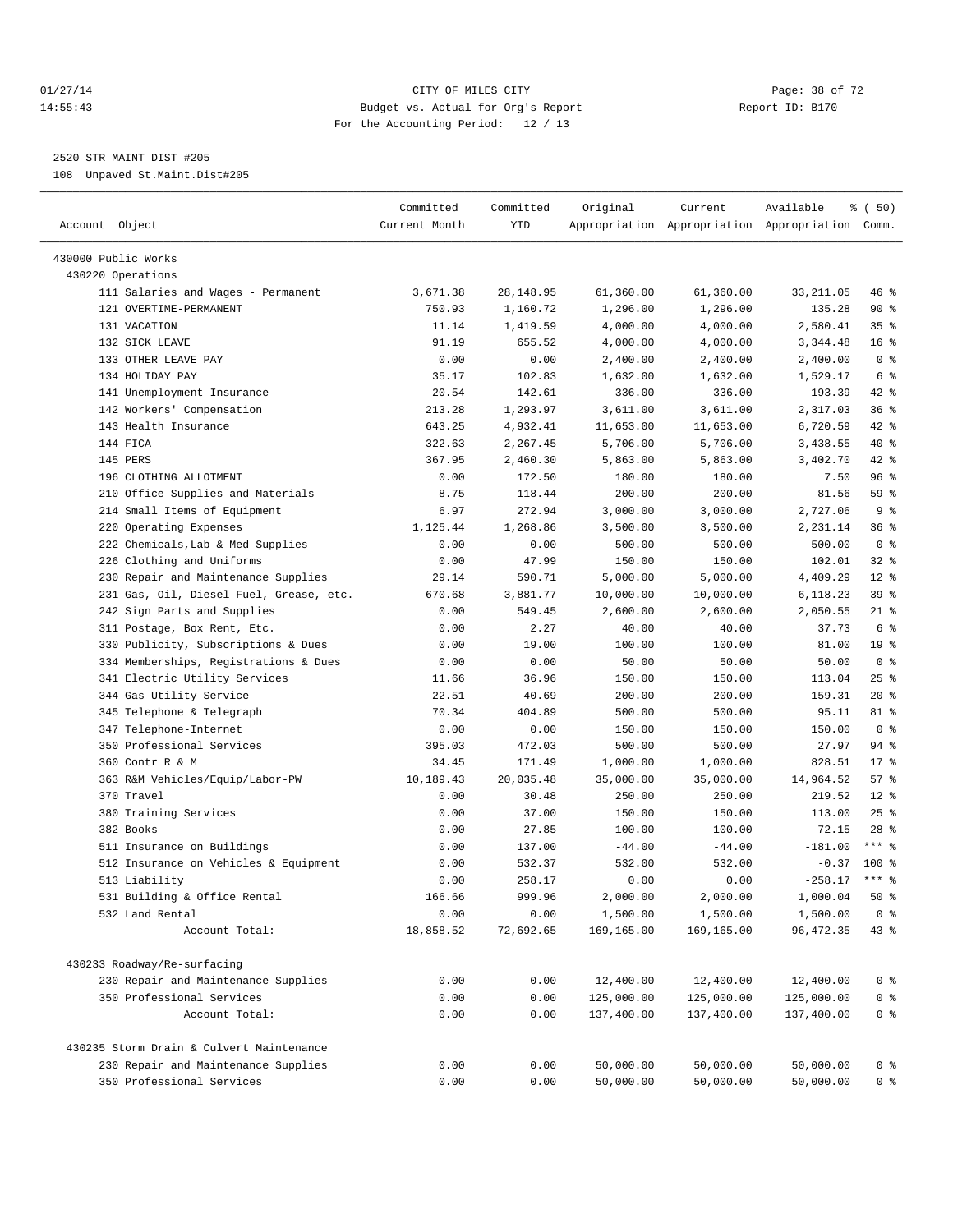#### $O1/27/14$  Page: 39 of 72 14:55:43 Budget vs. Actual for Org's Report Report ID: B170 For the Accounting Period: 12 / 13

# 2520 STR MAINT DIST #205

108 Unpaved St.Maint.Dist#205

| Account Object                           | Committed<br>Current Month | Committed<br><b>YTD</b> | Original   | Current<br>Appropriation Appropriation | Available<br>Appropriation | % (50)<br>Comm. |  |
|------------------------------------------|----------------------------|-------------------------|------------|----------------------------------------|----------------------------|-----------------|--|
| Account Total:                           | 0.00                       | 0.00                    | 100,000.00 | 100,000.00                             | 100,000.00                 | 0 <sup>8</sup>  |  |
|                                          |                            |                         |            |                                        |                            |                 |  |
| Account Group Total:                     | 18,858.52                  | 72,692.65               | 406,565.00 | 406,565.00                             | 333,872.35                 | 18 <sup>8</sup> |  |
| 510000 MISCELLANEOUS                     |                            |                         |            |                                        |                            |                 |  |
| 510330 Comprehensive Liability Insurance |                            |                         |            |                                        |                            |                 |  |
| 513 Liability                            | 0.00                       | 896.70                  | 897.00     | 897.00                                 | 0.30                       | $100*$          |  |
| Account Total:                           | 0.00                       | 896.70                  | 897.00     | 897.00                                 |                            | $0.30 100$ %    |  |
| Account Group Total:                     | 0.00                       | 896.70                  | 897.00     | 897.00                                 |                            | $0.30$ 100 %    |  |
| 520000 OTHER FINANCING USES              |                            |                         |            |                                        |                            |                 |  |
| 521000 Interfund Operating Transfers Out |                            |                         |            |                                        |                            |                 |  |
| 820 Transfers to Other Funds             | 949.76                     | 5,698.56                | 31,394.00  | 31,394.00                              | 25,695.44                  | 18 %            |  |
| Account Total:                           | 949.76                     | 5,698.56                | 31,394.00  | 31,394.00                              | 25,695.44                  | 18 %            |  |
| Account Group Total:                     | 949.76                     | 5,698.56                | 31,394.00  | 31,394.00                              | 25,695.44                  | 18 <sup>8</sup> |  |
| Organization Total:                      | 19,808.28                  | 79,287.91               | 438,856.00 | 438,856.00                             | 359,568.09                 | 18 <sup>8</sup> |  |
|                                          |                            |                         |            |                                        |                            |                 |  |
| Fund Total:                              | 19,808.28                  | 79,287.91               | 438,856.00 | 438,856.00                             | 359,568.09 18 %            |                 |  |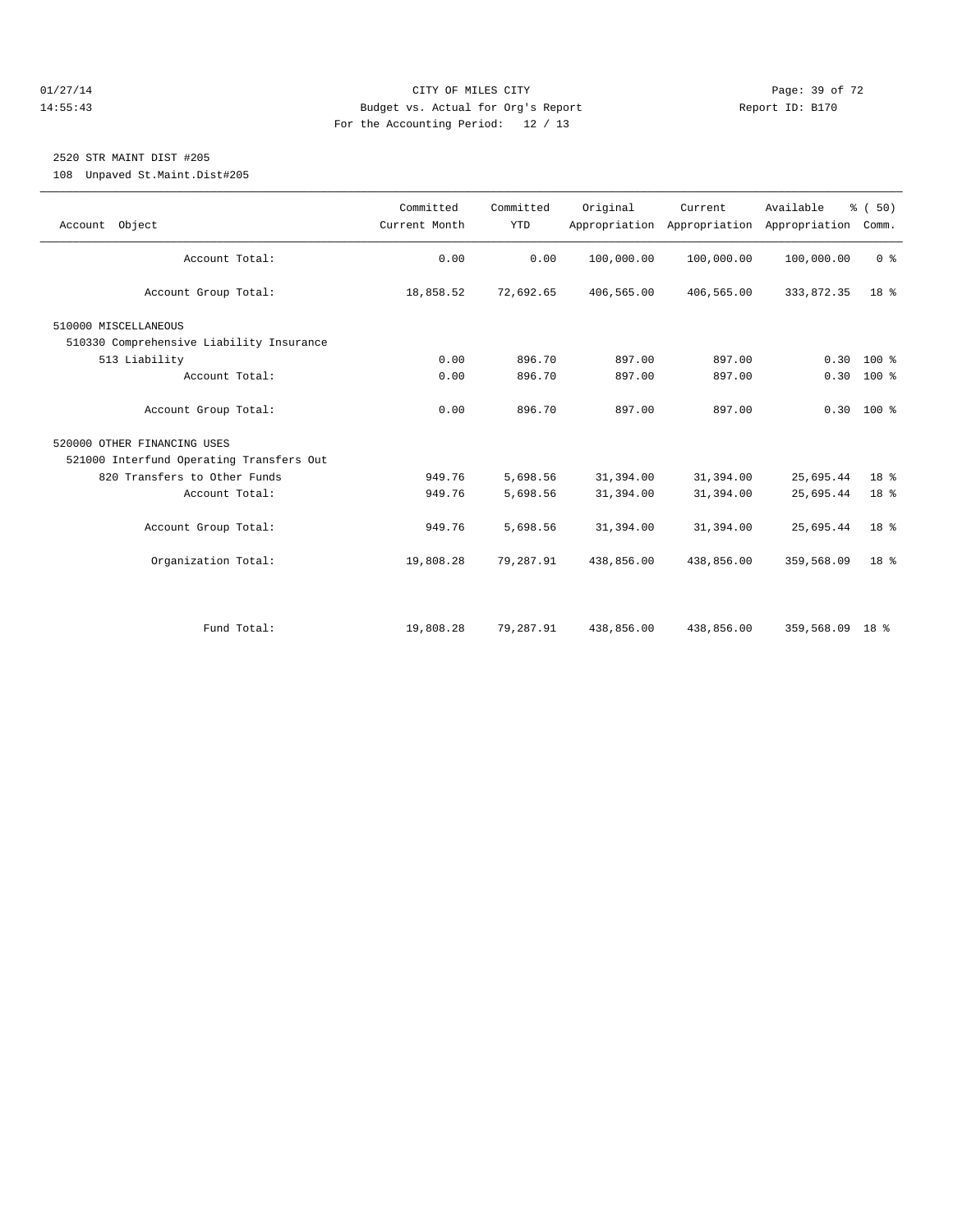#### $O1/27/14$  Page: 40 of 72 14:55:43 Budget vs. Actual for Org's Report Report ID: B170 For the Accounting Period: 12 / 13

#### 2540 STR MAINT DIST#207-(MILESTOWN ESTATES)

109 Milestown Estates Maintenance Dist.

|                                          | Committed     | Committed | Original | Current  | Available                                       | % (50)          |  |
|------------------------------------------|---------------|-----------|----------|----------|-------------------------------------------------|-----------------|--|
| Account Object                           | Current Month | YTD       |          |          | Appropriation Appropriation Appropriation Comm. |                 |  |
| 430000 Public Works                      |               |           |          |          |                                                 |                 |  |
| 430220 Operations                        |               |           |          |          |                                                 |                 |  |
| 111 Salaries and Wages - Permanent       | 245.72        | 1,417.54  | 3,004.00 | 3,004.00 | 1,586.46                                        | 47.8            |  |
| 121 OVERTIME-PERMANENT                   | 43.19         | 63.04     | 65.00    | 65.00    | 1.96                                            | 97 <sub>8</sub> |  |
| 131 VACATION                             | 4.08          | 77.00     | 310.00   | 310.00   | 233.00                                          | 25%             |  |
| 132 SICK LEAVE                           | 5.04          | 32.79     | 100.00   | 100.00   | 67.21                                           | 33 <sup>8</sup> |  |
| 133 OTHER LEAVE PAY                      | 0.00          | 0.00      | 120.00   | 120.00   | 120.00                                          | 0 <sup>8</sup>  |  |
| 134 HOLIDAY PAY                          | 2.64          | 6.02      | 12.00    | 12.00    | 5.98                                            | $50*$           |  |
| 141 Unemployment Insurance               | 1.31          | 7.15      | 15.00    | 15.00    | 7.85                                            | 48 %            |  |
| 142 Workers' Compensation                | 14.35         | 66.55     | 160.00   | 160.00   | 93.45                                           | $42*$           |  |
| 143 Health Insurance                     | 43.26         | 247.39    | 520.00   | 520.00   | 272.61                                          | 48 %            |  |
| 144 FICA                                 | 21.74         | 115.19    | 256.00   | 256.00   | 140.81                                          | 45%             |  |
| 145 PERS                                 | 24.22         | 124.67    | 262.00   | 262.00   | 137.33                                          | 48 %            |  |
| 196 CLOTHING ALLOTMENT                   | 0.00          | 9.00      | 8.00     | 8.00     | $-1.00$                                         | $113*$          |  |
| Account Total:                           | 405.55        | 2,166.34  | 4,832.00 | 4,832.00 | 2,665.66                                        | 45 %            |  |
| Account Group Total:                     | 405.55        | 2,166.34  | 4,832.00 | 4,832.00 | 2,665.66                                        | $45*$           |  |
| 510000 MISCELLANEOUS                     |               |           |          |          |                                                 |                 |  |
| 510330 Comprehensive Liability Insurance |               |           |          |          |                                                 |                 |  |
| 513 Liability                            | 0.00          | 46.27     | 46.00    | 46.00    | $-0.27$ 101 %                                   |                 |  |
| Account Total:                           | 0.00          | 46.27     | 46.00    | 46.00    | $-0.27$ 101 %                                   |                 |  |
| Account Group Total:                     | 0.00          | 46.27     | 46.00    | 46.00    | $-0.27$ 101 %                                   |                 |  |
| Organization Total:                      | 405.55        | 2,212.61  | 4,878.00 | 4,878.00 | 2,665.39                                        | $45*$           |  |
|                                          |               |           |          |          |                                                 |                 |  |
| Fund Total:                              | 405.55        | 2,212.61  | 4,878.00 | 4,878.00 | $2,665.39$ 45 %                                 |                 |  |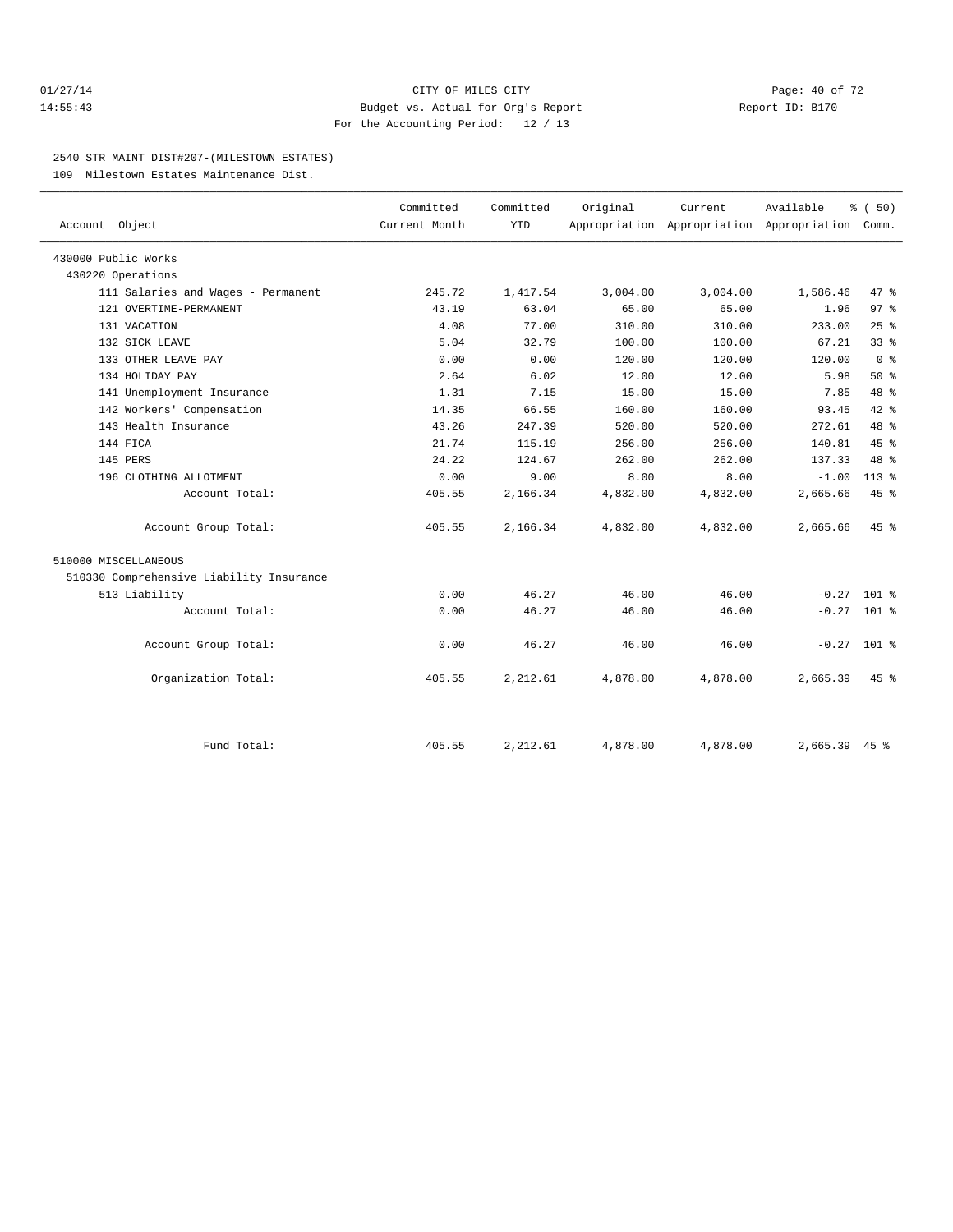#### $O1/27/14$  Page: 41 of 72 14:55:43 Budget vs. Actual for Org's Report Report ID: B170 For the Accounting Period: 12 / 13

 2820 GAS TAX 34 Gas Tax

| Account Object                           | Committed<br>Current Month | Committed<br><b>YTD</b> | Original   | Current<br>Appropriation Appropriation Appropriation | Available   | % (50)<br>Comm. |  |
|------------------------------------------|----------------------------|-------------------------|------------|------------------------------------------------------|-------------|-----------------|--|
| 520000 OTHER FINANCING USES              |                            |                         |            |                                                      |             |                 |  |
| 521000 Interfund Operating Transfers Out |                            |                         |            |                                                      |             |                 |  |
| 820 Transfers to Other Funds             | 480.39                     | 2,882.34                | 5,765.00   | 5,765.00                                             | 2,882.66    | $50*$           |  |
| Account Total:                           | 480.39                     | 2,882.34                | 5,765.00   | 5,765.00                                             | 2,882.66    | $50*$           |  |
| SID 204<br>521204 TRANSFER:              |                            |                         |            |                                                      |             |                 |  |
| 820 Transfers to Other Funds             | 0.00                       | 0.00                    | 90,632.00  | 90,632.00                                            | 90,632.00   | 0 <sup>8</sup>  |  |
| Account Total:                           | 0.00                       | 0.00                    | 90,632.00  | 90,632.00                                            | 90,632.00   | 0 <sup>8</sup>  |  |
| 521205 TRANSFER:<br>SID 205              |                            |                         |            |                                                      |             |                 |  |
| 820 Transfers to Other Funds             | 0.00                       | 0.00                    | 90,633.00  | 90,633.00                                            | 90,633.00   | 0 <sup>8</sup>  |  |
| Account Total:                           | 0.00                       | 0.00                    | 90,633.00  | 90,633.00                                            | 90,633.00   | 0 <sup>8</sup>  |  |
| Account Group Total:                     | 480.39                     | 2,882.34                | 187,030.00 | 187,030.00                                           | 184, 147.66 | 2 <sup>8</sup>  |  |
| Organization Total:                      | 480.39                     | 2,882.34                | 187,030.00 | 187,030.00                                           | 184, 147.66 | 2 <sup>8</sup>  |  |
|                                          |                            |                         |            |                                                      |             |                 |  |
| Fund Total:                              | 480.39                     | 2,882.34                | 187,030.00 | 187,030.00                                           | 184, 147.66 | 2 <sup>8</sup>  |  |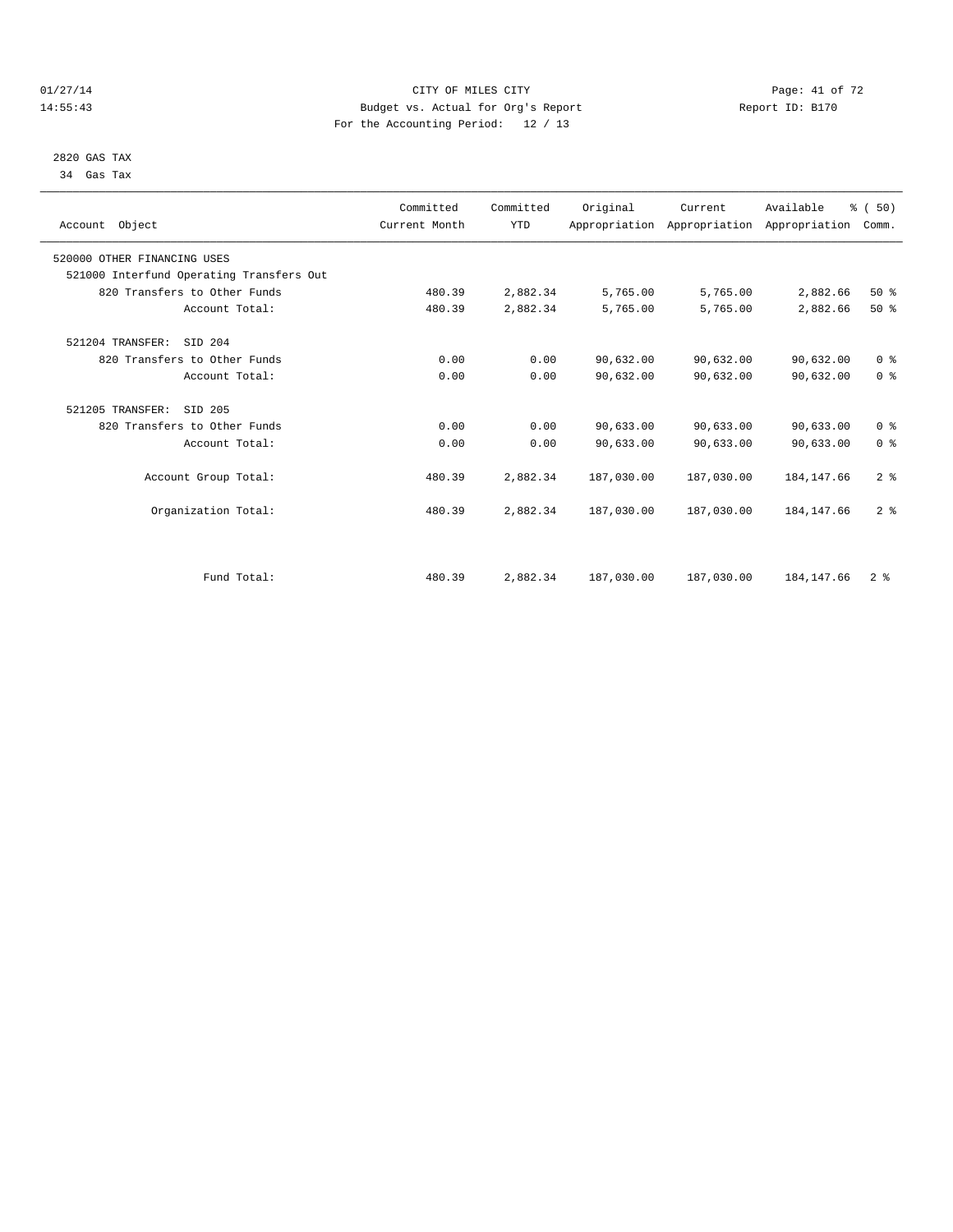#### $CITY$  of  $CITY$  and  $CITY$  of  $A2$  of  $A2$  of  $72$ 14:55:43 Budget vs. Actual for Org's Report Report ID: B170 For the Accounting Period: 12 / 13

# 2850 911 EMERGENCY

105 Enhanced 911

| Account Object                             | Committed<br>Current Month | Committed<br><b>YTD</b> | Original   | Current    | Available<br>Appropriation Appropriation Appropriation Comm. | % (50)          |
|--------------------------------------------|----------------------------|-------------------------|------------|------------|--------------------------------------------------------------|-----------------|
| 420000 PUBLIC SAFETY                       |                            |                         |            |            |                                                              |                 |
| 420140 Crime Control and Investigation(05) |                            |                         |            |            |                                                              |                 |
| 210 Office Supplies and Materials          | 0.00                       | 0.00                    | 5,000.00   | 5,000.00   | 5,000.00                                                     | 0 <sup>8</sup>  |
| 214 Small Items of Equipment               | 0.00                       | 0.00                    | 10,000.00  | 10,000.00  | 10,000.00                                                    | 0 <sup>8</sup>  |
| 220 Operating Expenses                     | 625.00                     | 9,200.00                | 20,000.00  | 20,000.00  | 10,800.00                                                    | 46 %            |
| 231 Gas, Oil, Diesel Fuel, Grease, etc.    | 0.00                       | 0.00                    | 200.00     | 200.00     | 200.00                                                       | 0 <sup>8</sup>  |
| 311 Postage, Box Rent, Etc.                | 0.00                       | 0.00                    | 500.00     | 500.00     | 500.00                                                       | 0 <sup>8</sup>  |
| 320 Printing, Duplicating, Typing &        | 0.00                       | 0.00                    | 500.00     | 500.00     | 500.00                                                       | 0 <sup>8</sup>  |
| 334 Memberships, Registrations & Dues      | 0.00                       | 0.00                    | 300.00     | 300.00     | 300.00                                                       | 0 <sup>8</sup>  |
| 341 Electric Utility Services              | 45.90                      | 284.52                  | 1,500.00   | 1,500.00   | 1,215.48                                                     | 19 <sup>8</sup> |
| 345 Telephone & Telegraph                  | 0.00                       | 10,394.05               | 30,000.00  | 30,000.00  | 19,605.95                                                    | 35 <sup>8</sup> |
| 350 Professional Services                  | 3,461.82                   | 21,401.96               | 100,000.00 | 100,000.00 | 78,598.04                                                    | $21$ %          |
| 370 Travel                                 | 0.00                       | 450.00                  | 5,000.00   | 5,000.00   | 4,550.00                                                     | 9 <sup>8</sup>  |
| 380 Training Services                      | 0.00                       | 378.00                  | 5,000.00   | 5,000.00   | 4,622.00                                                     | 8 %             |
| 512 Insurance on Vehicles & Equipment      | 0.00                       | 124.41                  | 124.00     | 124.00     | $-0.41$                                                      | 100 %           |
| 940 Machinery & Equipment                  | 0.00                       | 0.00                    | 35,000.00  | 35,000.00  | 35,000.00                                                    | 0 <sup>8</sup>  |
| 941 911 Eq & Software (2/01)               | 0.00                       | 0.00                    | 23,030.00  | 23,030.00  | 23,030.00                                                    | 0 <sup>8</sup>  |
| Account Total:                             | 4,132.72                   | 42, 232.94              | 236,154.00 | 236,154.00 | 193,921.06                                                   | 18 %            |
| Account Group Total:                       | 4,132.72                   | 42,232.94               | 236,154.00 | 236,154.00 | 193,921.06                                                   | 18 <sup>8</sup> |
| 520000 OTHER FINANCING USES                |                            |                         |            |            |                                                              |                 |
| 521000 Interfund Operating Transfers Out   |                            |                         |            |            |                                                              |                 |
| 820 Transfers to Other Funds               | 30,046.70                  | 57, 311.66              | 112,000.00 | 112,000.00 | 54,688.34                                                    | $51$ $%$        |
| Account Total:                             | 30,046.70                  | 57, 311.66              | 112,000.00 | 112,000.00 | 54,688.34                                                    | $51$ %          |
| Account Group Total:                       | 30,046.70                  | 57, 311.66              | 112,000.00 | 112,000.00 | 54,688.34                                                    | $51$ %          |
| Organization Total:                        | 34, 179. 42                | 99,544.60               | 348,154.00 | 348,154.00 | 248,609.40                                                   | 29%             |
| Fund Total:                                | 34, 179. 42                | 99,544.60               | 348,154.00 | 348,154.00 | 248,609.40                                                   | $29$ %          |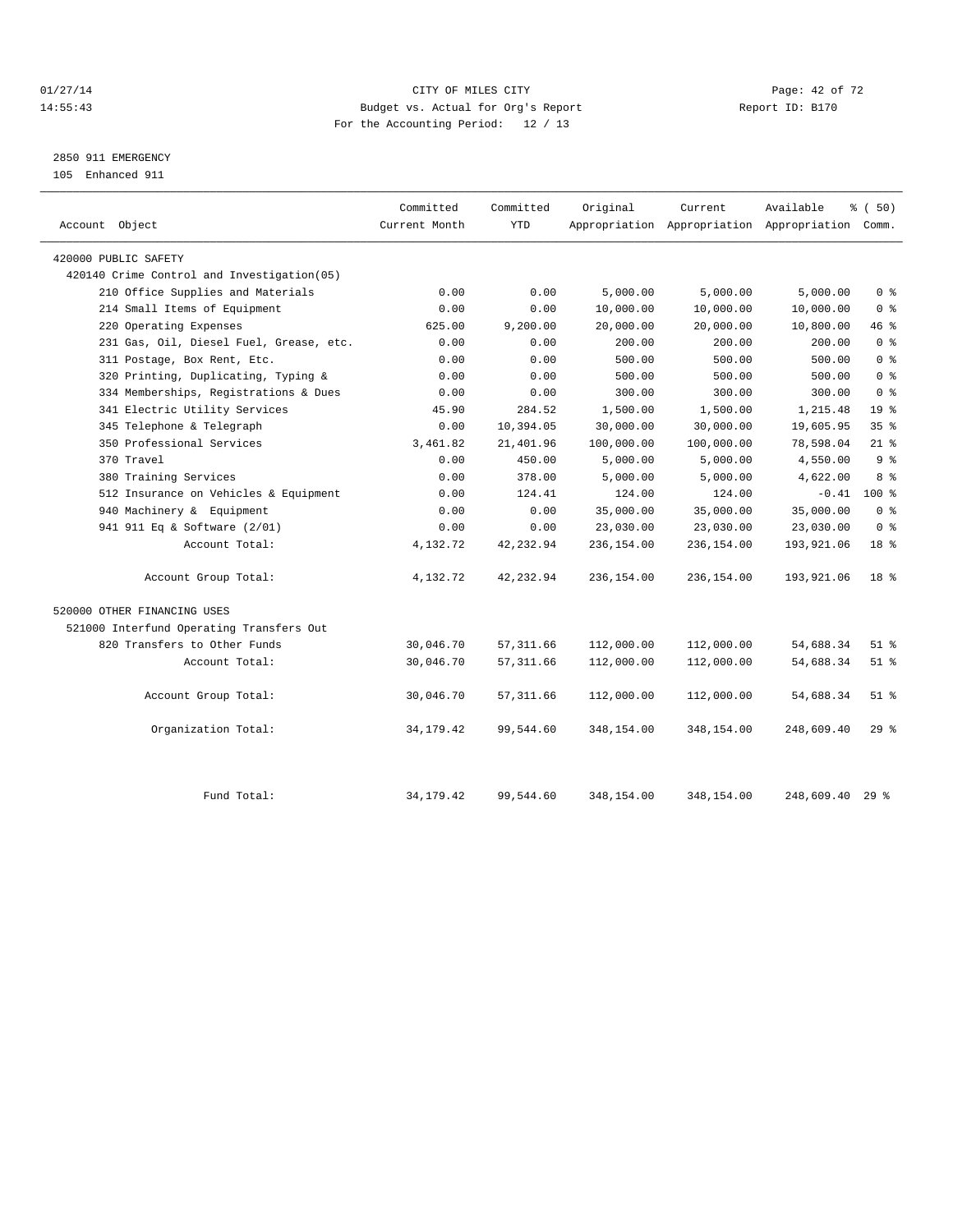#### $O1/27/14$  Page: 43 of 72 14:55:43 Budget vs. Actual for Org's Report Report ID: B170 For the Accounting Period: 12 / 13

#### 2880 LIBRARY GRANTS

39 HB#193-Interlibrary Loan Reimb

| Account Object                                               | Committed<br>Current Month | Committed<br><b>YTD</b> | Original<br>Appropriation | Current<br>Appropriation | Available<br>Appropriation | $\frac{1}{6}$ (50)<br>Comm. |
|--------------------------------------------------------------|----------------------------|-------------------------|---------------------------|--------------------------|----------------------------|-----------------------------|
| 460000 CULTURE AND RECREATION<br>460100 Library Services(16) |                            |                         |                           |                          |                            |                             |
| 311 Postage, Box Rent, Etc.                                  | 460.00                     | 1,315.00                | 4,400.00                  | 4,400.00                 | 3,085.00                   | $30*$                       |
| 382 Books                                                    | 0.00                       | 0.00                    | 100.00                    | 100.00                   | 100.00                     | 0 <sup>8</sup>              |
| Account Total:                                               | 460.00                     | 1,315.00                | 4,500.00                  | 4,500.00                 | 3,185.00                   | $29*$                       |
| Account Group Total:                                         | 460.00                     | 1,315.00                | 4,500.00                  | 4,500.00                 | 3,185.00                   | 298                         |
| Organization Total:                                          | 460.00                     | 1,315.00                | 4,500.00                  | 4,500.00                 | 3,185.00                   | 298                         |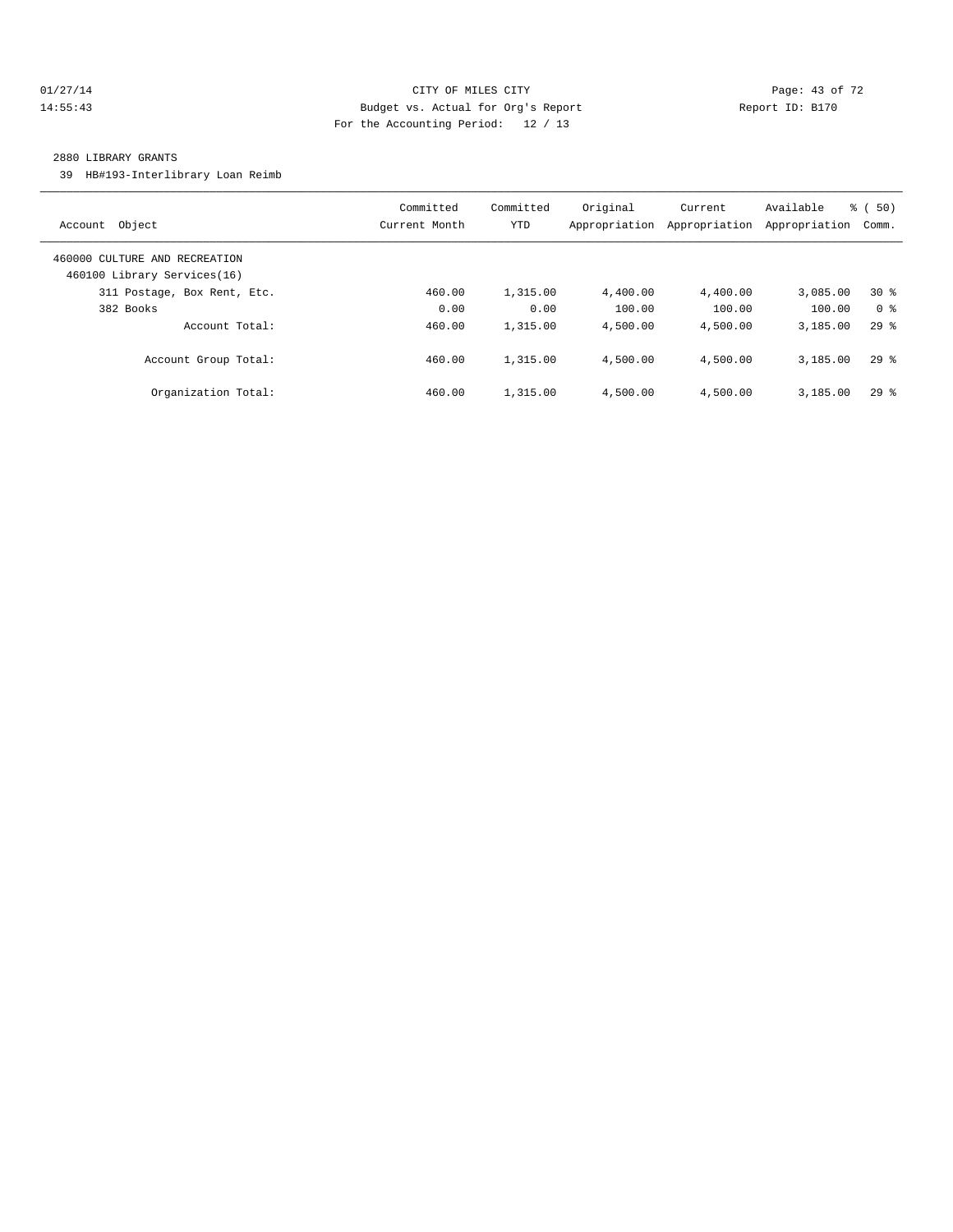#### $O1/27/14$  Page: 44 of 72 14:55:43 Budget vs. Actual for Org's Report Report ID: B170 For the Accounting Period: 12 / 13

#### 2880 LIBRARY GRANTS

41 Sagebrush Fed/Coal Sev Tax

| Account Object                                               | Committed<br>Current Month | Committed<br>YTD | Original<br>Appropriation | Current<br>Appropriation | Available<br>Appropriation | $\frac{1}{6}$ (50)<br>Comm. |
|--------------------------------------------------------------|----------------------------|------------------|---------------------------|--------------------------|----------------------------|-----------------------------|
| 460000 CULTURE AND RECREATION<br>460100 Library Services(16) |                            |                  |                           |                          |                            |                             |
| 210 Office Supplies and Materials                            | 0.00                       | 73.24            | 150.00                    | 150.00                   | 76.76                      | $49*$                       |
| 350 Professional Services                                    | 0.00                       | 0.00             | 2,484.00                  | 2,484.00                 | 2,484.00                   | 0 <sup>8</sup>              |
| 370 Travel                                                   | 0.00                       | 0.00             | 2,526.00                  | 2,526.00                 | 2,526.00                   | 0 <sup>8</sup>              |
| 380 Training Services                                        | 0.00                       | 88.95            | 1,000.00                  | 1,000.00                 | 911.05                     | 9 <sup>8</sup>              |
| Account Total:                                               | 0.00                       | 162.19           | 6.160.00                  | 6,160.00                 | 5,997.81                   | 3 <sup>8</sup>              |
| Account Group Total:                                         | 0.00                       | 162.19           | 6.160.00                  | 6.160.00                 | 5,997.81                   | 3 <sup>8</sup>              |
| Organization Total:                                          | 0.00                       | 162.19           | 6.160.00                  | 6.160.00                 | 5,997.81                   | 3 <sup>8</sup>              |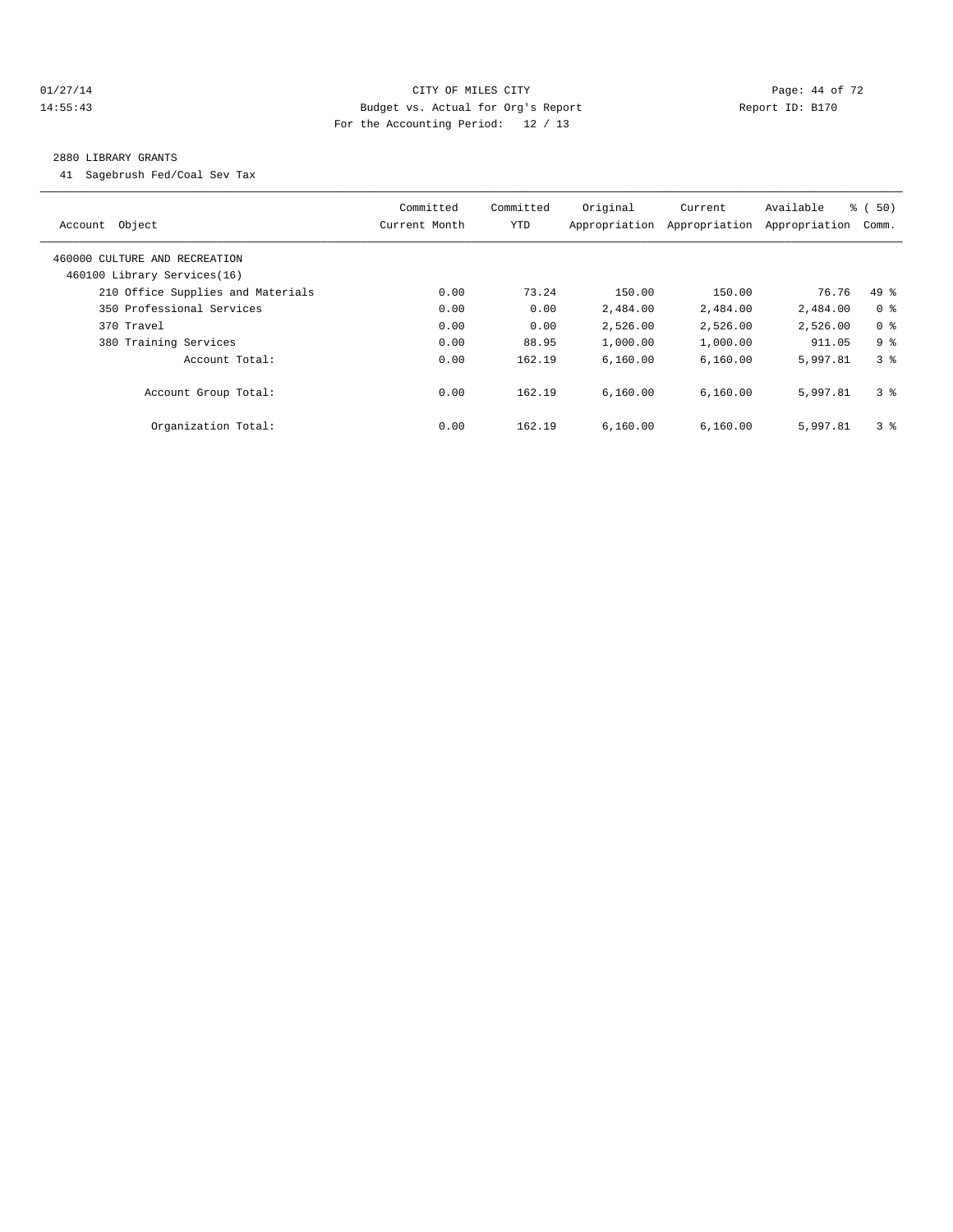#### $O1/27/14$  Page: 45 of 72 14:55:43 Budget vs. Actual for Org's Report Report ID: B170 For the Accounting Period: 12 / 13

#### 2880 LIBRARY GRANTS

43 State Aid Per Capita-Tech Serv

| Account Object                                               | Committed<br>Current Month | Committed<br><b>YTD</b> | Original<br>Appropriation | Current<br>Appropriation | Available<br>Appropriation | $\frac{1}{6}$ (50)<br>Comm. |
|--------------------------------------------------------------|----------------------------|-------------------------|---------------------------|--------------------------|----------------------------|-----------------------------|
| 460000 CULTURE AND RECREATION<br>460100 Library Services(16) |                            |                         |                           |                          |                            |                             |
| 350 Professional Services                                    | 0.00                       | 84.00                   | 0.00                      | 0.00                     | $-84.00$                   | $***$ 2                     |
| 360 Contr R & M                                              | 0.00                       | 0.00                    | 6.417.00                  | 6,417.00                 | 6,417.00                   | 0 <sup>8</sup>              |
| Account Total:                                               | 0.00                       | 84.00                   | 6.417.00                  | 6.417.00                 | 6,333.00                   | 1 <sup>8</sup>              |
| Account Group Total:                                         | 0.00                       | 84.00                   | 6.417.00                  | 6.417.00                 | 6,333.00                   | 1 <sup>8</sup>              |
| Organization Total:                                          | 0.00                       | 84.00                   | 6.417.00                  | 6.417.00                 | 6,333.00                   | 1 <sup>8</sup>              |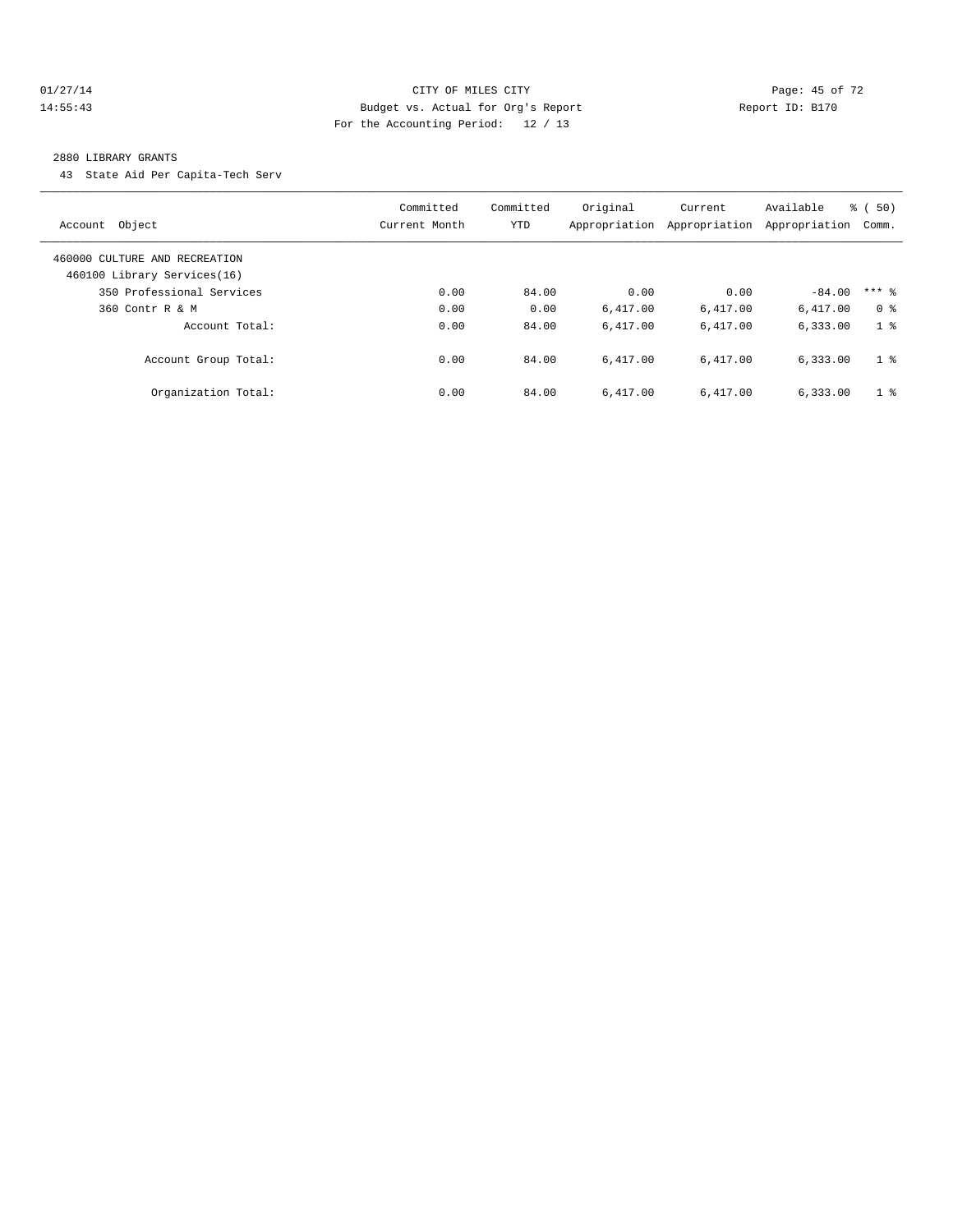#### $CITY$  OF MILES CITY CHANNEL CITY CHANNEL CITY Page: 46 of 72 14:55:43 Budget vs. Actual for Org's Report Report ID: B170 For the Accounting Period: 12 / 13

# 2880 LIBRARY GRANTS

44 Humanities Grant

| Account Object                      | Committed<br>Current Month | Committed<br><b>YTD</b> | Original  | Current   | Available<br>Appropriation Appropriation Appropriation | % (50)<br>Comm. |  |
|-------------------------------------|----------------------------|-------------------------|-----------|-----------|--------------------------------------------------------|-----------------|--|
| 460000 CULTURE AND RECREATION       |                            |                         |           |           |                                                        |                 |  |
| 460100 Library Services(16)         |                            |                         |           |           |                                                        |                 |  |
| 210 Office Supplies and Materials   | 0.00                       | 0.00                    | 571.00    | 571.00    | 571.00                                                 | 0 <sup>8</sup>  |  |
| 220 Operating Expenses              | 0.00                       | 0.00                    | 87.00     | 87.00     | 87.00                                                  | 0 <sup>8</sup>  |  |
| 311 Postage, Box Rent, Etc.         | 0.00                       | 0.00                    | 87.00     | 87.00     | 87.00                                                  | 0 <sup>8</sup>  |  |
| 320 Printing, Duplicating, Typing & | 0.00                       | 0.00                    | 159.00    | 159.00    | 159.00                                                 | 0 <sup>8</sup>  |  |
| 330 Publicity, Subscriptions & Dues | 0.00                       | 0.00                    | 250.00    | 250.00    | 250.00                                                 | 0 <sup>8</sup>  |  |
| 350 Professional Services           | 0.00                       | 400.00                  | 1,066.00  | 1,066.00  | 666.00                                                 | 38 <sup>8</sup> |  |
| 370 Travel                          | 0.00                       | 301.63                  | 88.00     | 88.00     | $-213.63$                                              | $343$ $%$       |  |
| 382 Books                           | 0.00                       | 0.00                    | 153.00    | 153.00    | 153.00                                                 | 0 <sup>8</sup>  |  |
| Account Total:                      | 0.00                       | 701.63                  | 2,461.00  | 2,461.00  | 1,759.37                                               | $29*$           |  |
| Account Group Total:                | 0.00                       | 701.63                  | 2,461.00  | 2,461.00  | 1,759.37                                               | $29*$           |  |
| Organization Total:                 | 0.00                       | 701.63                  | 2,461.00  | 2,461.00  | 1,759.37                                               | $29*$           |  |
| Fund Total:                         | 460.00                     | 2,262.82                | 19,538.00 | 19,538.00 | $17,275.18$ 12 %                                       |                 |  |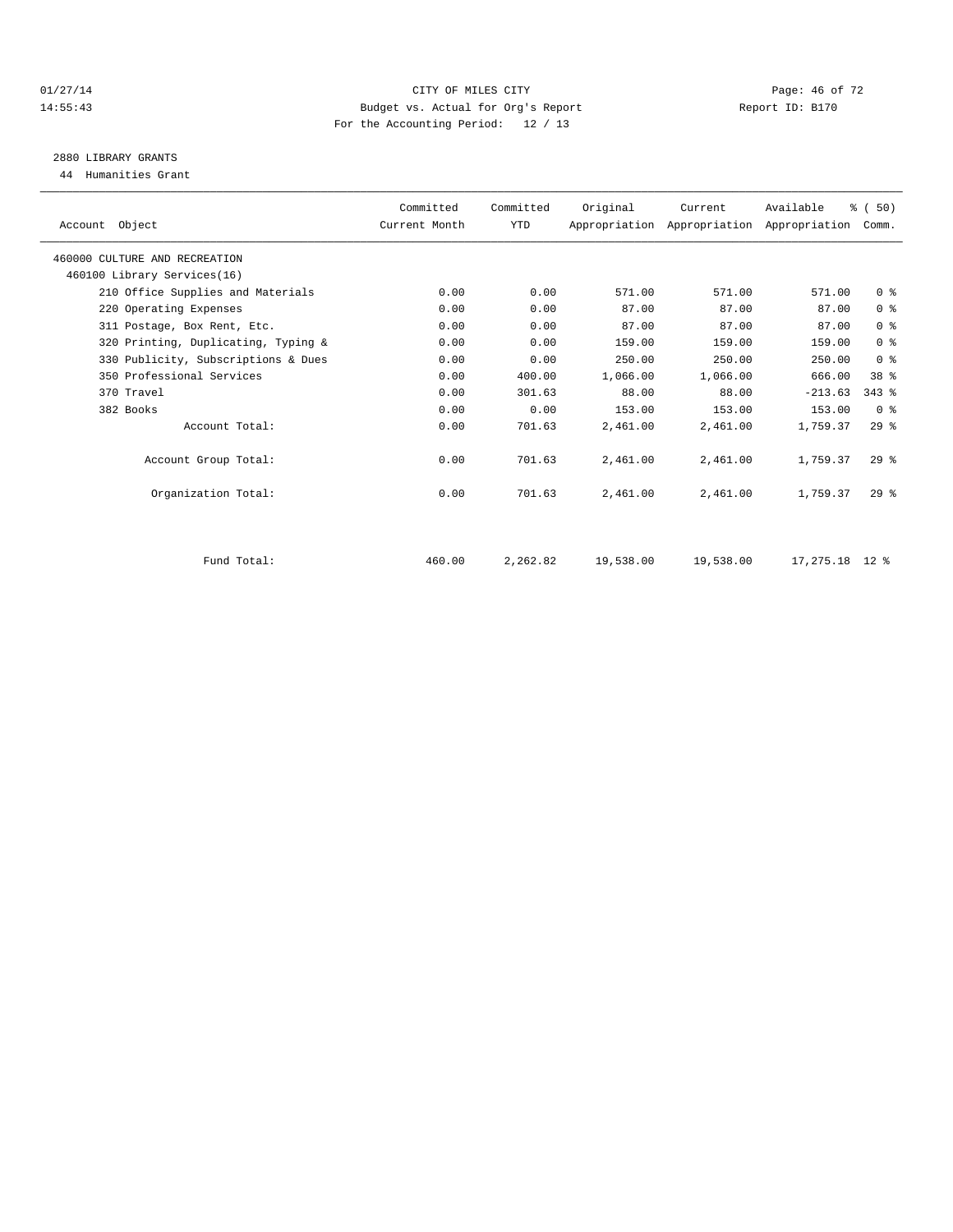#### $CITY$  OF MILES CITY CHANNEL CITY CHANNEL CITY Page: 47 of 72 14:55:43 Budget vs. Actual for Org's Report Report ID: B170 For the Accounting Period: 12 / 13

2935 Historic Preservation

11 Historic Preservation

| Account Object                              | Committed<br>Current Month | Committed<br><b>YTD</b> | Original  | Current<br>Appropriation Appropriation Appropriation | Available | % (50)<br>Comm. |  |
|---------------------------------------------|----------------------------|-------------------------|-----------|------------------------------------------------------|-----------|-----------------|--|
| 460000 CULTURE AND RECREATION               |                            |                         |           |                                                      |           |                 |  |
| 460461 Historic Preservation-Administration |                            |                         |           |                                                      |           |                 |  |
| 111 Salaries and Wages - Permanent          | 634.52                     | 5,966.80                | 15,834.00 | 15,834.00                                            | 9,867.20  | $38*$           |  |
| 131 VACATION                                | 0.00                       | 631.66                  | 0.00      | 0.00                                                 | $-631.66$ | $***$ $-$       |  |
| 132 SICK LEAVE                              | 65.64                      | 207.86                  | 0.00      | 0.00                                                 | $-207.86$ | $***$ 2         |  |
| 141 Unemployment Insurance                  | 3.15                       | 29.70                   | 71.00     | 71.00                                                | 41.30     | 42 %            |  |
| 142 Workers' Compensation                   | 8.07                       | 76.10                   | 183.00    | 183.00                                               | 106.90    | 42 %            |  |
| 144 FICA                                    | 53.56                      | 504.97                  | 1,211.00  | 1,211.00                                             | 706.03    | $42$ $%$        |  |
| 145 PERS                                    | 56.50                      | 532.70                  | 1,278.00  | 1,278.00                                             | 745.30    | 42 %            |  |
| 210 Office Supplies and Materials           | 51.44                      | 51.44                   | 750.00    | 750.00                                               | 698.56    | 7 <sup>°</sup>  |  |
| 214 Small Items of Equipment                | 0.00                       | 96.00                   | 0.00      | 0.00                                                 | $-96.00$  | $***$ $-$       |  |
| 220 Operating Expenses                      | 0.00                       | 0.00                    | 200.00    | 200.00                                               | 200.00    | 0 <sup>8</sup>  |  |
| 320 Printing, Duplicating, Typing &         | 0.00                       | 0.00                    | 200.00    | 200.00                                               | 200.00    | 0 <sup>8</sup>  |  |
| 330 Publicity, Subscriptions & Dues         | 0.00                       | 0.00                    | 125.00    | 125.00                                               | 125.00    | 0 <sup>8</sup>  |  |
| 345 Telephone & Telegraph                   | 229.61                     | 675.44                  | 1,380.00  | 1,380.00                                             | 704.56    | 49.8            |  |
| 360 Contr R & M                             | 0.00                       | 0.00                    | 100.00    | 100.00                                               | 100.00    | 0 <sup>8</sup>  |  |
| 370 Travel                                  | 0.00                       | 506.49                  | 985.00    | 985.00                                               | 478.51    | $51$ %          |  |
| 531 Building & Office Rental                | 600.00                     | 1,800.00                | 3,600.00  | 3,600.00                                             | 1,800.00  | 50%             |  |
| Account Total:                              | 1,702.49                   | 11,079.16               | 25,917.00 | 25,917.00                                            | 14,837.84 | 43 %            |  |
| Account Group Total:                        | 1,702.49                   | 11,079.16               | 25,917.00 | 25,917.00                                            | 14,837.84 | $43$ %          |  |
| Organization Total:                         | 1,702.49                   | 11,079.16               | 25,917.00 | 25,917.00                                            | 14,837.84 | $43$ %          |  |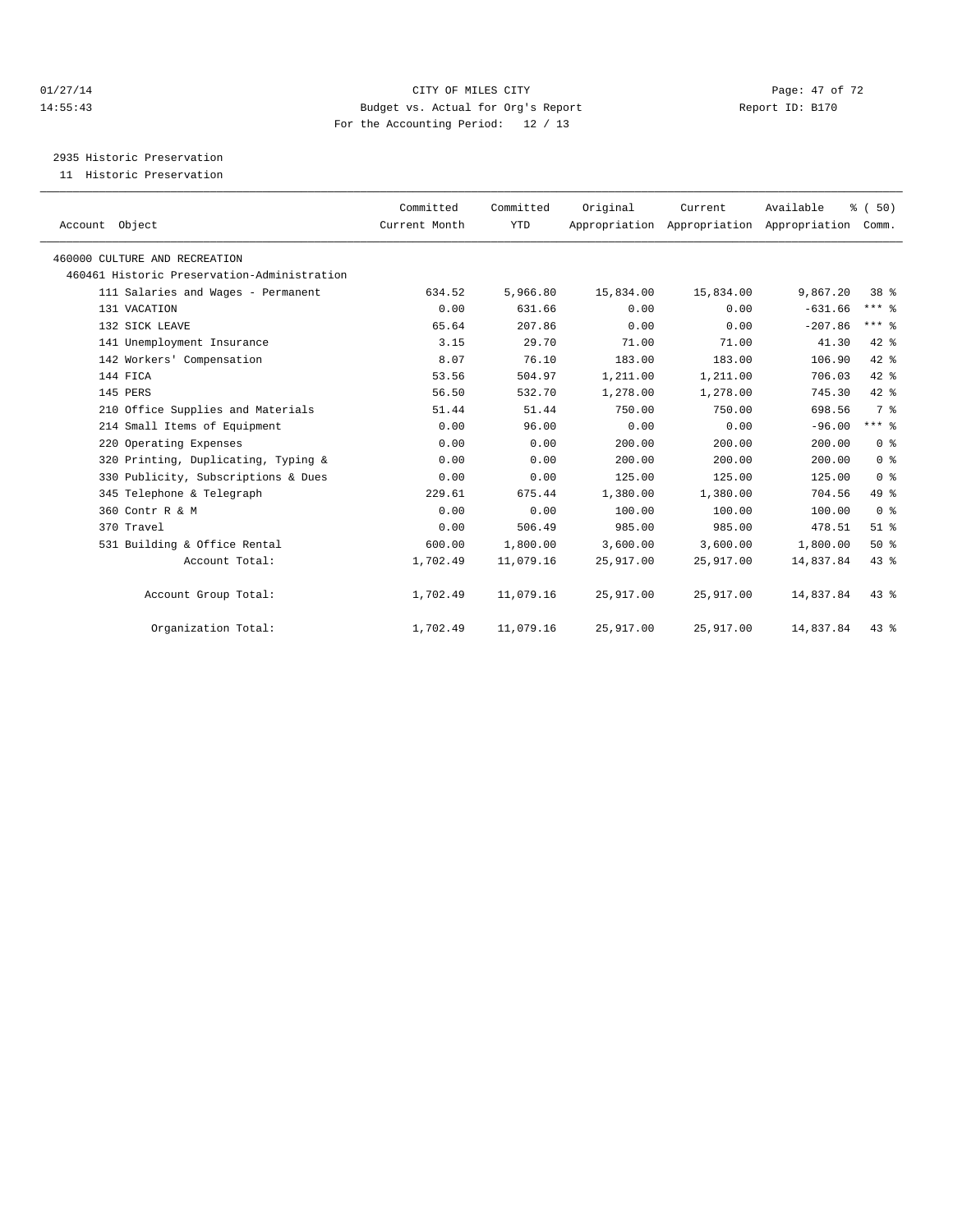#### $CITY$  OF MILES CITY CHANNEL CITY CHANNEL CITY Page: 48 of 72 14:55:43 Budget vs. Actual for Org's Report Report ID: B170 For the Accounting Period: 12 / 13

### 2935 Historic Preservation

91 CCHS Grant

| Account Object                                                               | Committed<br>Current Month | Committed<br>YTD | Original  | Current   | Available<br>Appropriation Appropriation Appropriation | % (50)<br>Comm.     |
|------------------------------------------------------------------------------|----------------------------|------------------|-----------|-----------|--------------------------------------------------------|---------------------|
| 460000 CULTURE AND RECREATION<br>460461 Historic Preservation-Administration |                            |                  |           |           |                                                        |                     |
| 380 Training Services                                                        | 0.00                       | 95.00            | 0.00      | 0.00      | $-95.00$                                               | $***$ $\frac{6}{5}$ |
| Account Total:                                                               | 0.00                       | 95.00            | 0.00      | 0.00      | $-95.00$                                               | $***$ 2             |
| Account Group Total:                                                         | 0.00                       | 95.00            | 0.00      | 0.00      | $-95.00$                                               | $***$ 2             |
| Organization Total:                                                          | 0.00                       | 95.00            | 0.00      | 0.00      | $-95.00$                                               | $***$ 2             |
| Fund Total:                                                                  | 1,702.49                   | 11,174.16        | 25,917.00 | 25,917.00 | 14,742.84 43 %                                         |                     |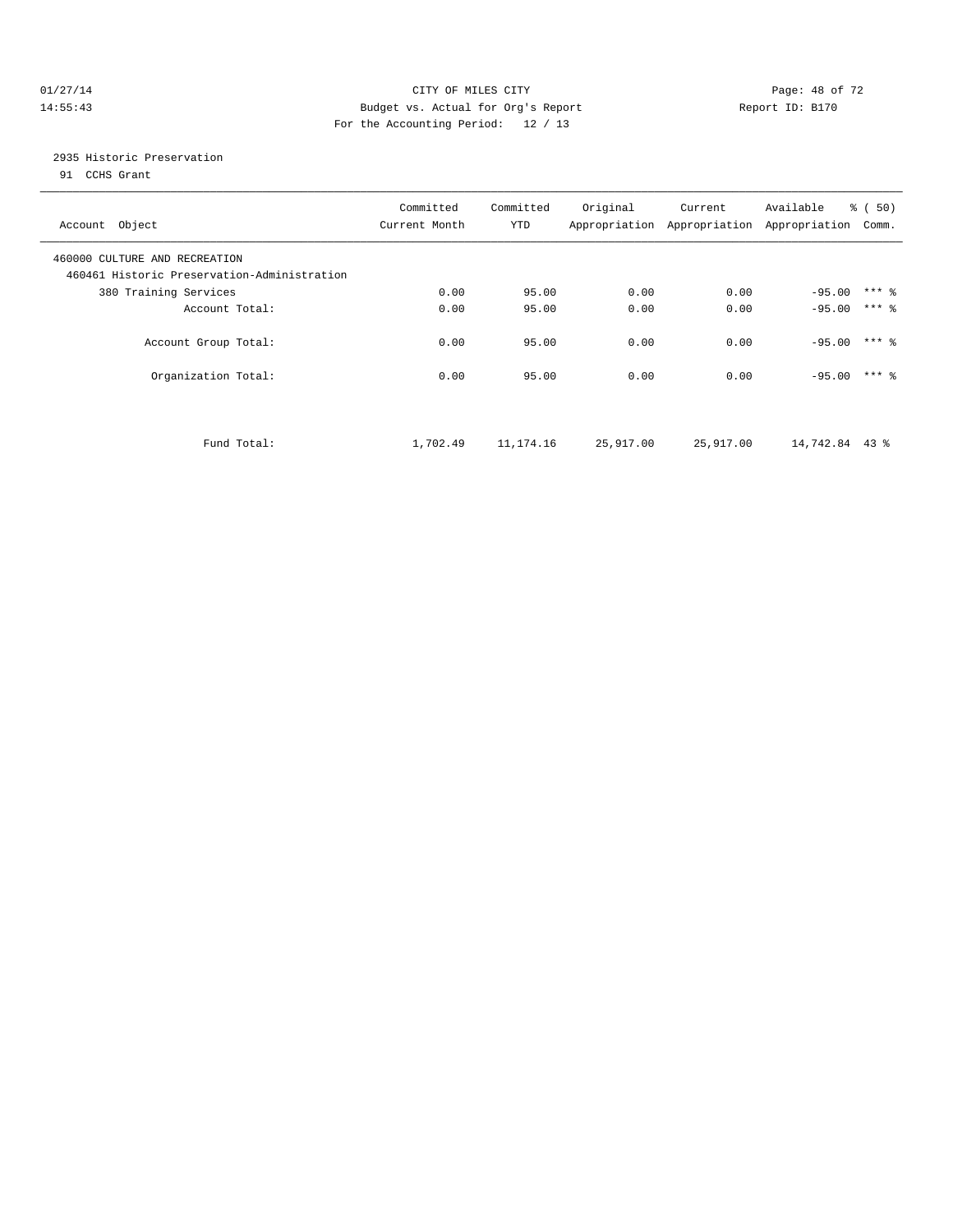#### $O1/27/14$  Page: 49 of 72 14:55:43 Budget vs. Actual for Org's Report Report ID: B170 For the Accounting Period: 12 / 13

#### 2985 RETIRED SENIOR VOLUNTEER PROG (RSVP)

15 Retired Senior Volunteer Program

|                |                                            | Committed     | Committed  | Original  | Current   | Available                                 | % ( 50)         |
|----------------|--------------------------------------------|---------------|------------|-----------|-----------|-------------------------------------------|-----------------|
| Account Object |                                            | Current Month | <b>YTD</b> |           |           | Appropriation Appropriation Appropriation | Comm.           |
|                | 450000 Social and Economic Services        |               |            |           |           |                                           |                 |
|                | 450300 RETIRED SENIOR VOLUNTEER PROG(RSVP) |               |            |           |           |                                           |                 |
|                | 111 Salaries and Wages - Permanent         | 2,899.32      | 16,407.85  | 40,359.00 | 40,359.00 | 23,951.15                                 | 41 %            |
|                | 131 VACATION                               | 77.31         | 666.83     | 0.00      | 0.00      | $-666.83$                                 | $***$ 8         |
|                | 132 SICK LEAVE                             | 386.57        | 1,961.85   | 0.00      | 0.00      | $-1,961.85$                               | $***$ $-$       |
|                | 133 OTHER LEAVE PAY                        | 0.00          | 521.87     | 0.00      | 0.00      | $-521.87$                                 | $***$ $_{8}$    |
|                | 141 Unemployment Insurance                 | 15.14         | 90.84      | 144.00    | 144.00    | 53.16                                     | 63 %            |
|                | 142 Workers' Compensation                  | 38.78         | 232.68     | 452.00    | 452.00    | 219.32                                    | $51$ %          |
|                | 143 Health Insurance                       | 618.15        | 3,708.90   | 7,980.00  | 7,980.00  | 4,271.10                                  | 46 %            |
|                | 144 FICA                                   | 257.28        | 1,543.68   | 3,120.00  | 3,120.00  | 1,576.32                                  | 49 %            |
|                | 145 PERS                                   | 271.42        | 1,628.51   | 2,856.00  | 2,856.00  | 1,227.49                                  | 57%             |
|                | 210 Office Supplies and Materials          | 0.00          | 321.81     | 617.00    | 617.00    | 295.19                                    | $52$ $%$        |
|                | 220 Operating Expenses                     | 50.00         | 50.00      | 0.00      | 0.00      | $-50.00$                                  | $***$ $_{8}$    |
|                | 370 Travel                                 | $-105.00$     | 1,167.76   | 4,200.00  | 4,200.00  | 3,032.24                                  | $28$ %          |
|                | Account Total:                             | 4,508.97      | 28,302.58  | 59,728.00 | 59,728.00 | 31, 425. 42                               | 47 %            |
|                | 450330 RSVP Non-Federal                    |               |            |           |           |                                           |                 |
|                | 111 Salaries and Wages - Permanent         | 0.00          | 620.80     | 2,825.00  | 2,825.00  | 2,204.20                                  | $22$ %          |
|                | 141 Unemployment Insurance                 | 0.00          | 0.00       | 14.00     | 14.00     | 14.00                                     | 0 <sup>8</sup>  |
|                | 142 Workers' Compensation                  | 0.00          | 0.00       | 36.00     | 36.00     | 36.00                                     | 0 <sup>8</sup>  |
|                | 144 FICA                                   | 0.00          | 0.00       | 240.00    | 240.00    | 240.00                                    | 0 <sup>8</sup>  |
|                | 145 PERS                                   | 0.00          | 0.00       | 204.00    | 204.00    | 204.00                                    | 0 <sup>8</sup>  |
|                | 210 Office Supplies and Materials          | 18.50         | 39.97      | 3,870.00  | 3,870.00  | 3,830.03                                  | 1 <sup>8</sup>  |
| 220            | Operating Expenses                         | 56.63         | 2,726.32   | 3,750.00  | 3,750.00  | 1,023.68                                  | 73.8            |
|                | 311 Postage, Box Rent, Etc.                | 52.21         | 175.65     | 1,150.00  | 1,150.00  | 974.35                                    | 15 <sup>°</sup> |
|                | 330 Publicity, Subscriptions & Dues        | 0.00          | 136.80     | 130.00    | 130.00    | $-6.80$                                   | $105$ %         |
|                | 334 Memberships, Registrations & Dues      | 0.00          | 50.00      | 0.00      | 0.00      | $-50.00$                                  | $***$ $=$       |
|                | 345 Telephone & Telegraph                  | 119.97        | 743.14     | 1,680.00  | 1,680.00  | 936.86                                    | 44 %            |
|                | 370 Travel                                 | 78.00         | 123.20     | 500.00    | 500.00    | 376.80                                    | 25%             |
|                | 512 Insurance on Vehicles & Equipment      | 0.00          | 0.00       | 300.00    | 300.00    | 300.00                                    | 0 <sup>8</sup>  |
|                | 530 Rent                                   | 505.02        | 1,010.04   | 2,040.00  | 2,040.00  | 1,029.96                                  | 50%             |
|                | Account Total:                             | 830.33        | 5,625.92   | 16,739.00 | 16,739.00 | 11, 113.08                                | 34%             |
|                | Account Group Total:                       | 5,339.30      | 33,928.50  | 76,467.00 | 76,467.00 | 42,538.50                                 | 44 %            |
|                | Organization Total:                        | 5,339.30      | 33,928.50  | 76,467.00 | 76,467.00 | 42,538.50                                 | 44 %            |
|                | Fund Total:                                | 5,339.30      | 33,928.50  | 76,467.00 | 76,467.00 | 42,538.50                                 | 44 %            |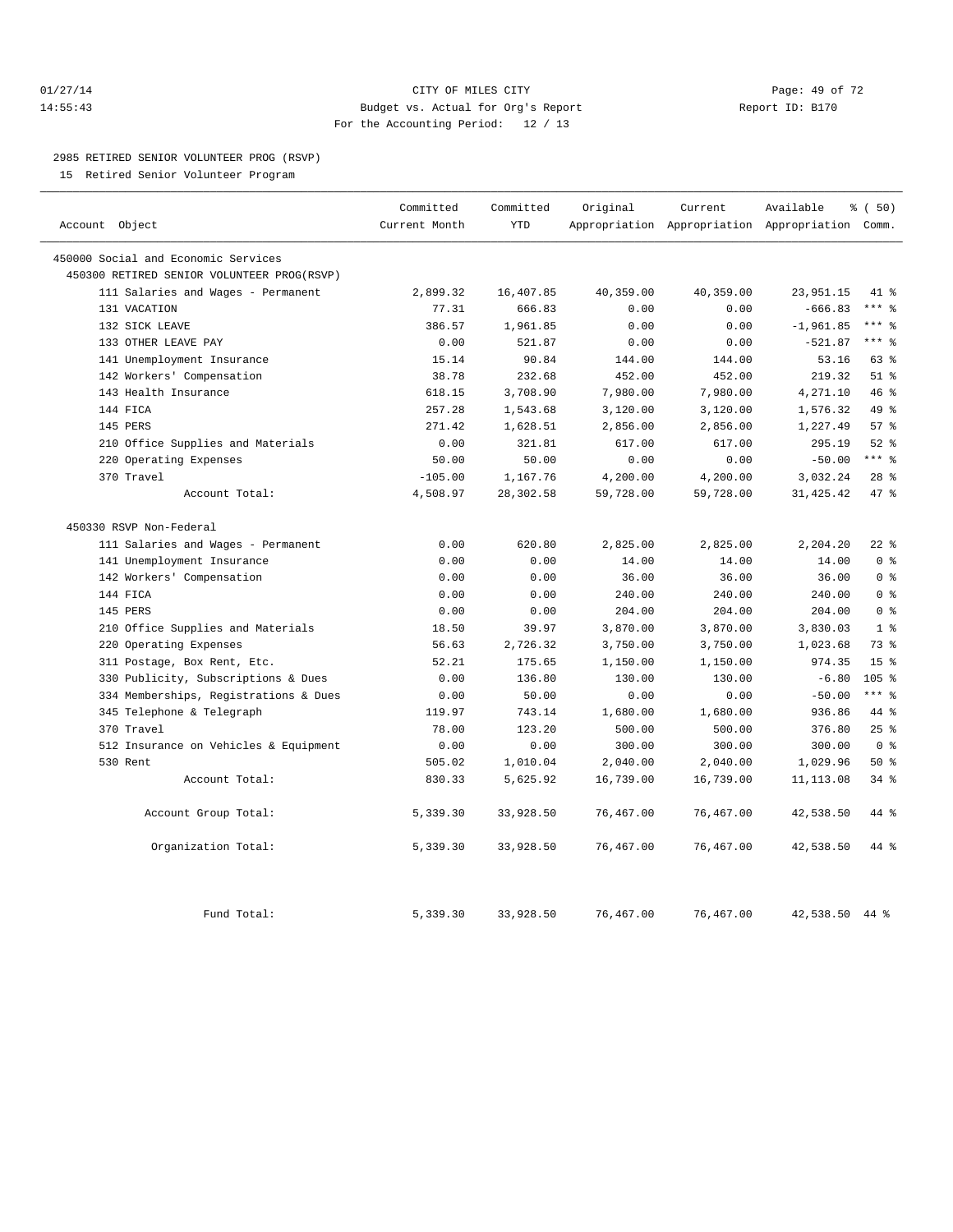#### $O1/27/14$  Page: 50 of 72 14:55:43 Budget vs. Actual for Org's Report Report ID: B170 For the Accounting Period: 12 / 13

#### 4000 General Fund Capitol Improvement Fund

501 Capital Purchases

| Account Object                                               | Committed<br>Current Month | Committed<br>YTD | Original  | Current<br>Appropriation Appropriation | Available<br>Appropriation | $\frac{1}{6}$ (50)<br>Comm. |
|--------------------------------------------------------------|----------------------------|------------------|-----------|----------------------------------------|----------------------------|-----------------------------|
| 410000 GENERAL GOVERNMENT<br>410100 Legislative Services(02) |                            |                  |           |                                        |                            |                             |
| 940 Machinery & Equipment                                    | 0.00                       | 11,719.63        | 46,000.00 | 46,000.00                              | 34,280.37                  | $25$ $\frac{6}{5}$          |
| Account Total:                                               | 0.00                       | 11,719.63        | 46,000.00 | 46,000.00                              | 34,280.37                  | $25$ $\frac{6}{5}$          |
| Account Group Total:                                         | 0.00                       | 11,719.63        | 46,000.00 | 46,000.00                              | 34,280.37                  | $25$ $\frac{6}{5}$          |
| Organization Total:                                          | 0.00                       | 11,719.63        | 46,000.00 | 46,000.00                              | 34,280.37                  | $25$ $%$                    |
| Fund Total:                                                  | 0.00                       | 11,719.63        | 46,000.00 | 46,000.00                              | 34,280.37                  | $25$ %                      |
|                                                              |                            |                  |           |                                        |                            |                             |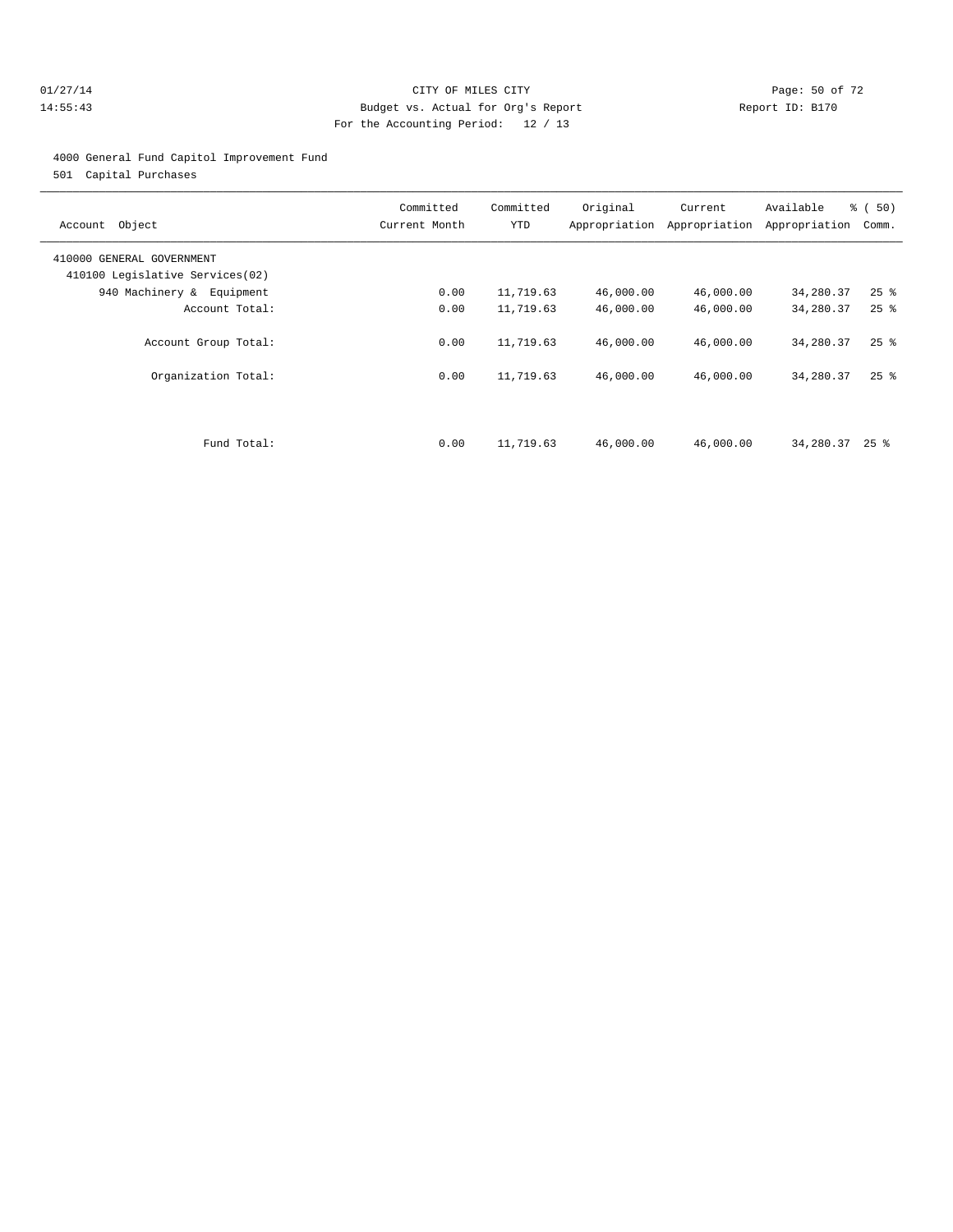#### 01/27/14 Page: 51 of 72 14:55:43 Budget vs. Actual for Org's Report Report ID: B170 For the Accounting Period: 12 / 13

## 4060 CAPITAL IMPROV-PUBLIC WORKS

911 Public Works Operations

| Object<br>Account                                  | Committed<br>Current Month | Committed<br>YTD | Original<br>Appropriation | Current<br>Appropriation | Available<br>Appropriation | % (50)<br>Comm. |
|----------------------------------------------------|----------------------------|------------------|---------------------------|--------------------------|----------------------------|-----------------|
| 430000 Public Works<br>430233 Roadway/Re-surfacing |                            |                  |                           |                          |                            |                 |
| 940 Machinery & Equipment                          | 0.00                       | 75, 311.25       | 119,400.00                | 119,400.00               | 44,088.75                  | 63 %            |
| Account Total:                                     | 0.00                       | 75, 311.25       | 119,400.00                | 119,400.00               | 44,088.75                  | 63 %            |
| Account Group Total:                               | 0.00<br>0.00               | 75, 311.25       | 119,400.00                | 119,400.00               | 44,088.75                  | 63 %            |
| Organization Total:                                |                            | 75, 311.25       | 119,400.00                | 119,400.00               | 44,088.75                  | 63 %            |
| Fund Total:                                        | 0.00                       | 75, 311.25       | 119,400.00                | 119,400.00               | 44,088.75 63 %             |                 |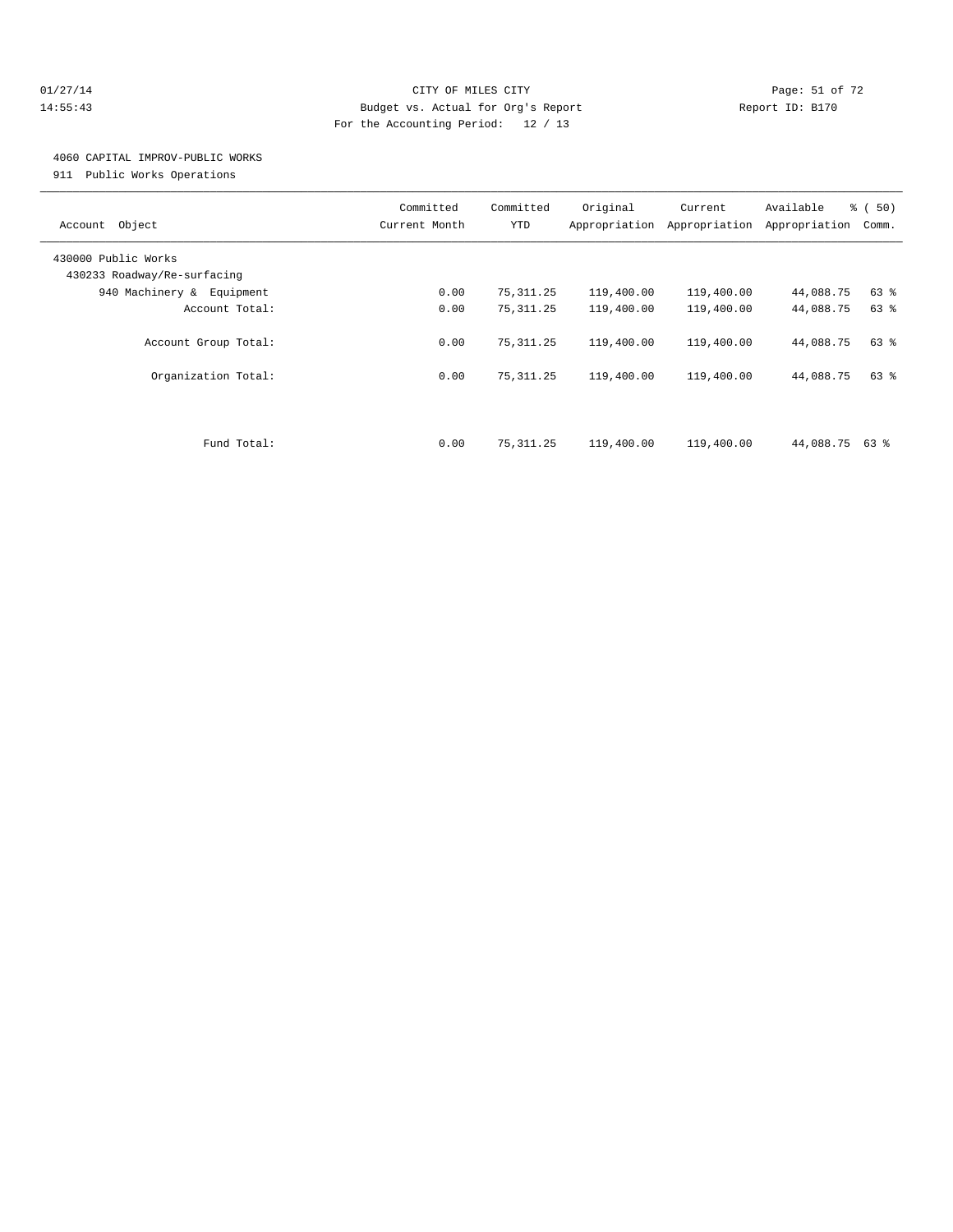#### $CITY$  of  $CITY$  and  $CITY$  of  $CITY$  and  $CITY$  and  $CITY$  is the page: 52 of 72 14:55:43 Budget vs. Actual for Org's Report Report ID: B170 For the Accounting Period: 12 / 13

————————————————————————————————————————————————————————————————————————————————————————————————————————————————————————————————————

#### 5210 WATER UTILITY

22 Water Plant

|                                               | Committed     | Committed   | Original   | Current    | Available                                       | % ( 50)         |
|-----------------------------------------------|---------------|-------------|------------|------------|-------------------------------------------------|-----------------|
| Account Object                                | Current Month | <b>YTD</b>  |            |            | Appropriation Appropriation Appropriation Comm. |                 |
| 430000 Public Works                           |               |             |            |            |                                                 |                 |
| 430530 Water Source of Supply and Pumping(22) |               |             |            |            |                                                 |                 |
| 111 Salaries and Wages - Permanent            | 17,019.14     | 97,188.84   | 209,832.00 | 209,832.00 | 112,643.16                                      | 46 %            |
| 121 OVERTIME-PERMANENT                        | 282.62        | 3,017.52    | 16,709.00  | 16,709.00  | 13,691.48                                       | 18 %            |
| 131 VACATION                                  | 1,831.20      | 7,092.92    | 15,773.00  | 15,773.00  | 8,680.08                                        | 45 %            |
| 132 SICK LEAVE                                | 529.22        | 2,556.79    | 7,093.00   | 7,093.00   | 4,536.21                                        | 36%             |
| 133 OTHER LEAVE PAY                           | 249.55        | 444.36      | 2,516.00   | 2,516.00   | 2,071.64                                        | 18 <sup>8</sup> |
| 134 HOLIDAY PAY                               | 374.83        | 2,567.05    | 5,002.00   | 5,002.00   | 2,434.95                                        | $51$ $%$        |
| 141 Unemployment Insurance                    | 91.28         | 511.51      | 1,145.00   | 1,145.00   | 633.49                                          | 45 %            |
| 142 Workers' Compensation                     | 1,208.86      | 7,639.25    | 11,913.00  | 11,913.00  | 4,273.75                                        | 64 %            |
| 143 Health Insurance                          | 3,092.37      | 18,554.06   | 41,563.00  | 41,563.00  | 23,008.94                                       | 45 %            |
| 144 FICA                                      | 1,444.18      | 8,045.69    | 19,463.00  | 19,463.00  | 11, 417.31                                      | 41 %            |
| 145 PERS                                      | 1,637.12      | 9,108.67    | 20,531.00  | 20,531.00  | 11,422.33                                       | 44 %            |
| 196 CLOTHING ALLOTMENT                        | 0.00          | 750.00      | 800.00     | 800.00     | 50.00                                           | $94$ %          |
| 210 Office Supplies and Materials             | 0.00          | 119.50      | 200.00     | 200.00     | 80.50                                           | 60 %            |
| 220 Operating Expenses                        | 125.72        | 459.84      | 2,000.00   | 2,000.00   | 1,540.16                                        | 23%             |
| 222 Chemicals, Lab & Med Supplies             | 0.00          | 0.00        | 150.00     | 150.00     | 150.00                                          | 0 <sup>8</sup>  |
| 226 Clothing and Uniforms                     | 0.00          | 102.00      | 400.00     | 400.00     | 298.00                                          | 26%             |
| 230 Repair and Maintenance Supplies           | 89.71         | 2,339.24    | 4,000.00   | 4,000.00   | 1,660.76                                        | 58 %            |
| 231 Gas, Oil, Diesel Fuel, Grease, etc.       | 37.08         | 456.89      | 1,300.00   | 1,300.00   | 843.11                                          | 35%             |
| 241 Consumable Tools                          | 0.00          | 0.00        | 150.00     | 150.00     | 150.00                                          | 0 <sup>8</sup>  |
| 311 Postage, Box Rent, Etc.                   | 0.00          | 0.00        | 50.00      | 50.00      | 50.00                                           | 0 <sup>8</sup>  |
| 330 Publicity, Subscriptions & Dues           | 0.00          | 0.00        | 500.00     | 500.00     | 500.00                                          | 0 <sup>8</sup>  |
| 334 Memberships, Registrations & Dues         | 36.00         | 56.00       | 400.00     | 400.00     | 344.00                                          | 14 %            |
| 341 Electric Utility Services                 | 3,865.94      | 27,507.09   | 55,000.00  | 55,000.00  | 27, 492.91                                      | 50%             |
| 344 Gas Utility Service                       | 1,990.51      | 3,139.37    | 20,000.00  | 20,000.00  | 16,860.63                                       | 16 <sup>°</sup> |
| 345 Telephone & Telegraph                     | 77.99         | 494.41      | 1,200.00   | 1,200.00   | 705.59                                          | 41 %            |
| 346 Garbage Service                           | 0.00          | 71.12       | 300.00     | 300.00     | 228.88                                          | $24$ %          |
| 347 Telephone-Internet                        | 80.25         | 446.85      | 750.00     | 750.00     | 303.15                                          | 60 %            |
| 350 Professional Services                     | 212.50        | 352.50      | 400.00     | 400.00     | 47.50                                           | 88 %            |
| 352 Wtr/Swr Lab Testing                       | 0.00          | 0.00        | 1,000.00   | 1,000.00   | 1,000.00                                        | 0 <sup>8</sup>  |
| 357 Architectual, Engineering Serv Etc.       | 0.00          | 0.00        | 10,000.00  | 10,000.00  | 10,000.00                                       | 0 <sup>8</sup>  |
| 360 Contr R & M                               | 1,759.89      | 2,041.89    | 120,300.00 | 120,300.00 | 118,258.11                                      | 2 <sup>8</sup>  |
| 363 R&M Vehicles/Equip/Labor-PW               | 37.61         | 1,015.06    | 7,000.00   | 7,000.00   | 5,984.94                                        | 15 <sup>°</sup> |
| 369 Other Repair and Maintenance              | 0.00          | 0.00        | 2,000.00   | 2,000.00   | 2,000.00                                        | 0 <sup>8</sup>  |
| 370 Travel                                    | 0.00          | 220.52      | 1,000.00   | 1,000.00   | 779.48                                          | $22$ $%$        |
| 380 Training Services                         | 0.00          | 230.97      | 1,400.00   | 1,400.00   | 1,169.03                                        | 16 <sup>°</sup> |
| 382 Books                                     | 0.00          | 0.00        | 200.00     | 200.00     | 200.00                                          | 0 <sup>8</sup>  |
| 400 BUILDING MATERIALS                        | 0.00          | 0.00        | 500.00     | 500.00     | 500.00                                          | 0 <sup>8</sup>  |
| 511 Insurance on Buildings                    | 0.00          | 7,235.61    | 7,236.00   | 7,236.00   | 0.39                                            | $100*$          |
| 512 Insurance on Vehicles & Equipment         | 0.00          | 206.25      | 206.00     | 206.00     | $-0.25$                                         | $100*$          |
| 940 Machinery & Equipment                     | 0.00          | 0.00        | 45,000.00  | 45,000.00  | 45,000.00                                       | 0 <sup>8</sup>  |
| Account Total:                                | 36,073.57     | 203, 971.77 | 634,982.00 | 634,982.00 | 431,010.23                                      | 32%             |
| Account Group Total:                          | 36,073.57     | 203,971.77  | 634,982.00 | 634,982.00 | 431,010.23                                      | 32%             |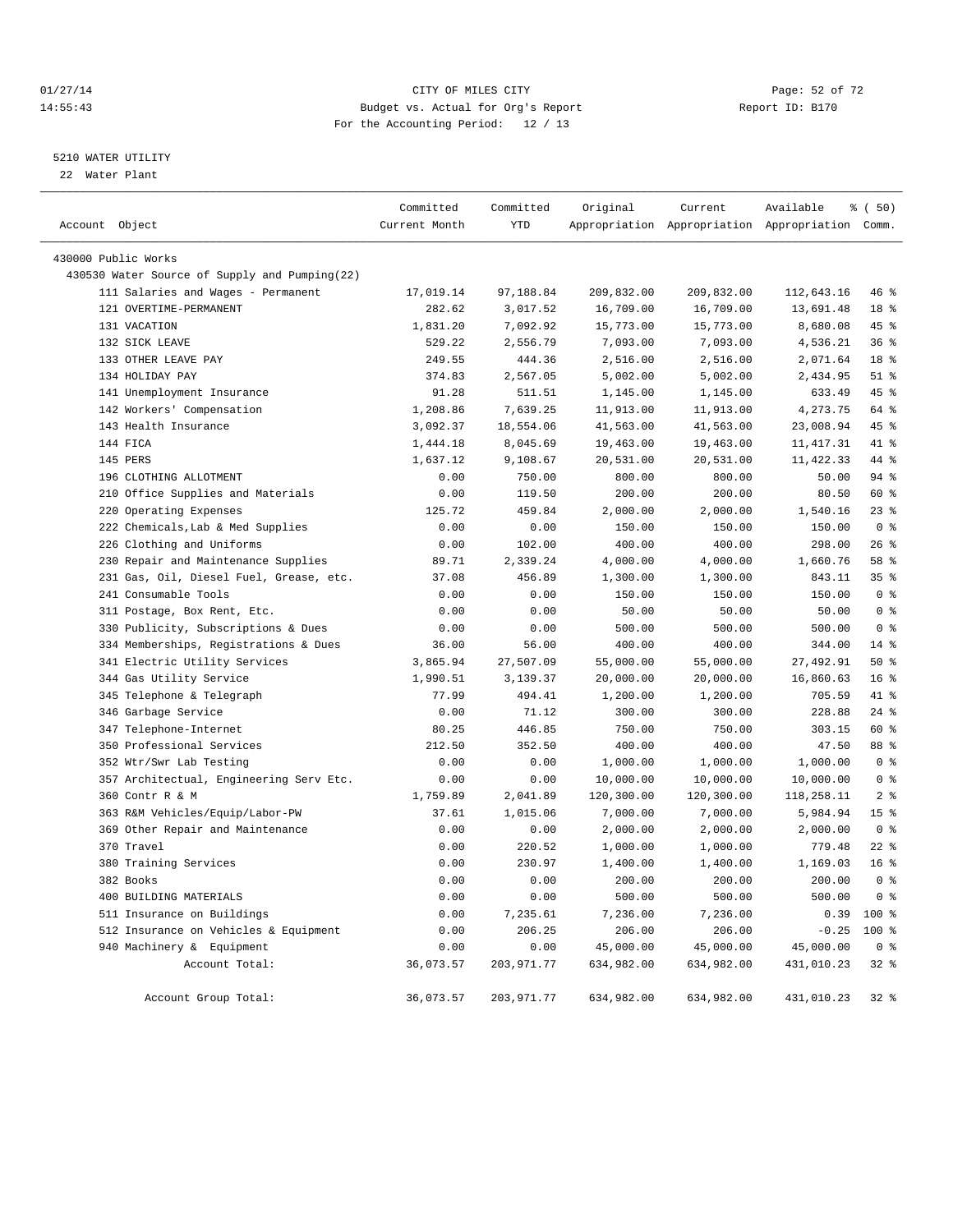#### 01/27/14 Page: 53 of 72 14:55:43 Budget vs. Actual for Org's Report Report ID: B170 For the Accounting Period: 12 / 13

# 5210 WATER UTILITY

22 Water Plant

| Object<br>Account                                                       | Committed<br>Current Month | Committed<br><b>YTD</b> | Original<br>Appropriation | Current<br>Appropriation | Available<br>Appropriation | $\frac{1}{6}$ (50)<br>Comm. |
|-------------------------------------------------------------------------|----------------------------|-------------------------|---------------------------|--------------------------|----------------------------|-----------------------------|
| 520000 OTHER FINANCING USES<br>521000 Interfund Operating Transfers Out |                            |                         |                           |                          |                            |                             |
| 820 Transfers to Other Funds                                            | 0.00                       | 0.00                    | 6.419.00                  | 6,419.00                 | 6.419.00                   | 0 <sup>8</sup>              |
| Account Total:                                                          | 0.00                       | 0.00                    | 6.419.00                  | 6.419.00                 | 6.419.00                   | 0 <sup>8</sup>              |
| Account Group Total:                                                    | 0.00                       | 0.00                    | 6.419.00                  | 6.419.00                 | 6.419.00                   | 0 <sup>8</sup>              |
| Organization Total:                                                     | 36,073.57                  | 203, 971, 77            | 641,401.00                | 641,401.00               | 437, 429, 23               | 328                         |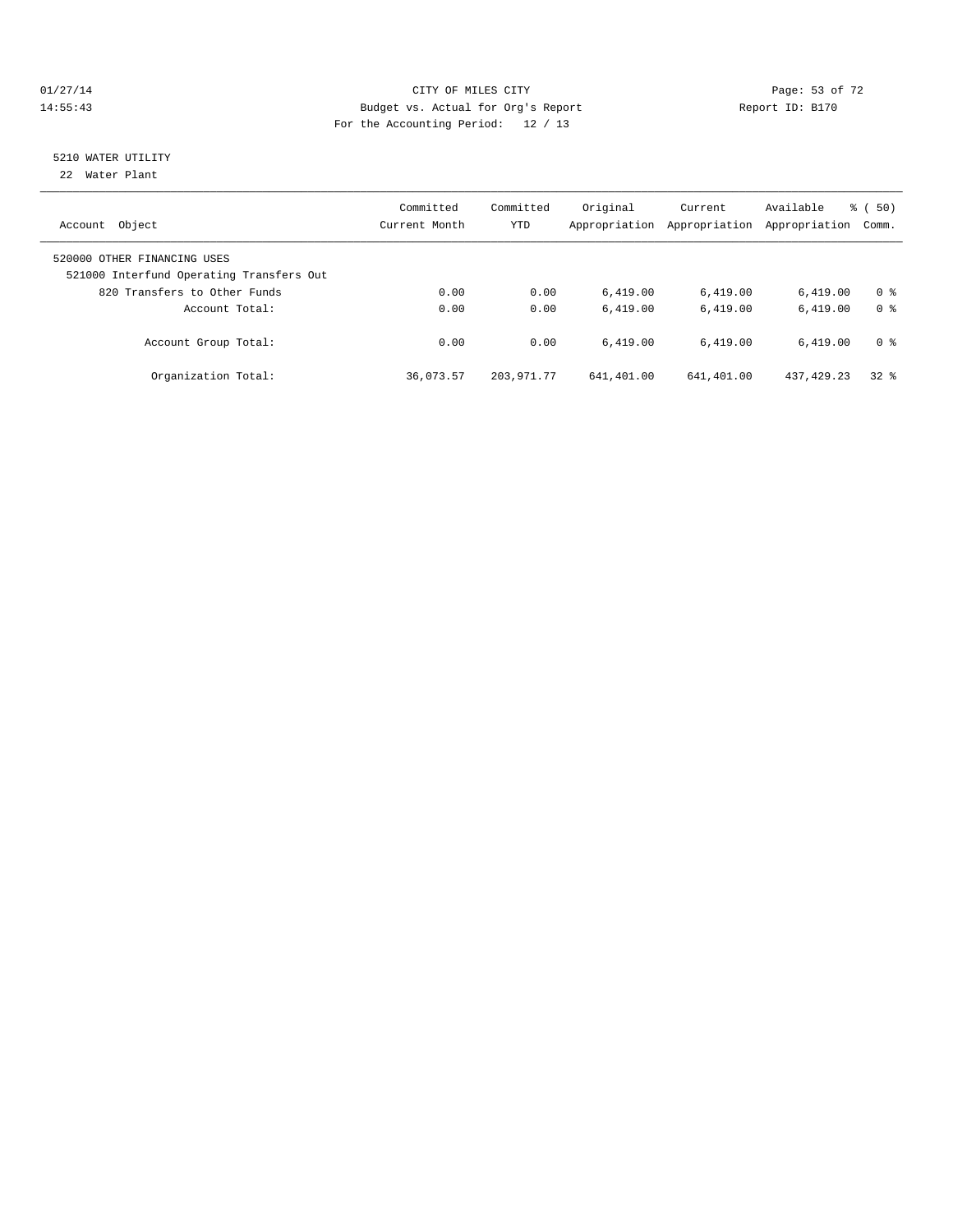#### $CITY$  of  $CITY$  and  $CITY$  of  $T2$   $Page: 54$  of  $72$ 14:55:43 Budget vs. Actual for Org's Report Report ID: B170 For the Accounting Period: 12 / 13

————————————————————————————————————————————————————————————————————————————————————————————————————————————————————————————————————

#### 5210 WATER UTILITY

23 Water Lines

|                                          | Committed     | Committed  | Original     | Current      | Available                                       | % (50)            |
|------------------------------------------|---------------|------------|--------------|--------------|-------------------------------------------------|-------------------|
| Account Object                           | Current Month | YTD        |              |              | Appropriation Appropriation Appropriation Comm. |                   |
| 430000 Public Works                      |               |            |              |              |                                                 |                   |
| 430550 Transmission and Distribution(23) |               |            |              |              |                                                 |                   |
| 111 Salaries and Wages - Permanent       | 14,958.07     | 76,063.22  | 163,673.00   | 163,673.00   | 87,609.78                                       | 46 %              |
| 121 OVERTIME-PERMANENT                   | 1,383.38      | 3,131.30   | 10,598.00    | 10,598.00    | 7,466.70                                        | $30*$             |
| 131 VACATION                             | 1,120.41      | 4,283.94   | 15,773.00    | 15,773.00    | 11,489.06                                       | $27$ %            |
| 132 SICK LEAVE                           | 387.73        | 2,030.32   | 7,093.00     | 7,093.00     | 5,062.68                                        | 29%               |
| 133 OTHER LEAVE PAY                      | 0.00          | 0.00       | 2,738.00     | 2,738.00     | 2,738.00                                        | 0 <sup>8</sup>    |
| 134 HOLIDAY PAY                          | 159.32        | 389.32     | 4,558.00     | 4,558.00     | 4,168.68                                        | 9 <sub>8</sub>    |
| 141 Unemployment Insurance               | 81.05         | 389.15     | 954.00       | 954.00       | 564.85                                          | 41 %              |
| 142 Workers' Compensation                | 884.13        | 4,597.10   | 10,891.00    | 10,891.00    | 6,293.90                                        | 42 %              |
| 143 Health Insurance                     | 2,844.72      | 14,362.53  | 32,286.00    | 32,286.00    | 17,923.47                                       | 44 %              |
| 144 FICA                                 | 1,362.15      | 6,523.36   | 16,215.00    | 16,215.00    | 9,691.64                                        | 40 %              |
| 145 PERS                                 | 1,453.32      | 6,931.87   | 17,106.00    | 17,106.00    | 10,174.13                                       | 41 %              |
| 196 CLOTHING ALLOTMENT                   | 0.00          | 577.50     | 670.00       | 670.00       | 92.50                                           | 86 %              |
| 210 Office Supplies and Materials        | 0.00          | 160.16     | 500.00       | 500.00       | 339.84                                          | $32$ $%$          |
| 214 Small Items of Equipment             | 0.00          | 60.00      | 6,000.00     | 6,000.00     | 5,940.00                                        | 1 <sup>8</sup>    |
| 220 Operating Expenses                   | 2,833.79      | 6,028.43   | 13,000.00    | 13,000.00    | 6,971.57                                        | 46 %              |
| 222 Chemicals, Lab & Med Supplies        | 0.00          | 0.00       | 200.00       | 200.00       | 200.00                                          | 0 <sup>8</sup>    |
| 226 Clothing and Uniforms                | 10.49         | 80.48      | 1,000.00     | 1,000.00     | 919.52                                          | 8 %               |
| 230 Repair and Maintenance Supplies      | 266.35        | 2,875.33   | 25,000.00    | 25,000.00    | 22,124.67                                       | $12$ %            |
| 231 Gas, Oil, Diesel Fuel, Grease, etc.  | 1,219.55      | 5,032.43   | 12,000.00    | 12,000.00    | 6,967.57                                        | 42 %              |
| 233 Water Main Replacement and Street    | 0.00          | 86.33      | 10,000.00    | 10,000.00    | 9,913.67                                        | 1 <sup>8</sup>    |
| 234 Hydrant Replacement, Valves          | 2,872.04      | 3,999.95   | 40,000.00    | 40,000.00    | 36,000.05                                       | 10 <sup>°</sup>   |
| 235 Curb Stop Replacement                | 1,976.20      | 5,545.10   | 10,000.00    | 10,000.00    | 4,454.90                                        | $55$ $%$          |
| 241 Consumable Tools                     | 0.00          | 0.00       | 200.00       | 200.00       | 200.00                                          | 0 <sup>8</sup>    |
| 311 Postage, Box Rent, Etc.              | 0.00          | 3.38       | 100.00       | 100.00       | 96.62                                           | 3%                |
| 320 Printing, Duplicating, Typing &      | 0.00          | 0.00       | 150.00       | 150.00       | 150.00                                          | 0 <sup>8</sup>    |
| 330 Publicity, Subscriptions & Dues      | 0.00          | 0.00       | 200.00       | 200.00       | 200.00                                          | 0 <sup>8</sup>    |
| 334 Memberships, Registrations & Dues    | 0.00          | 125.00     | 300.00       | 300.00       | 175.00                                          | 42 %              |
| 341 Electric Utility Services            | 29.14         | 92.42      | 300.00       | 300.00       | 207.58                                          | 31 %              |
| 344 Gas Utility Service                  | 56.27         | 101.71     | 500.00       | 500.00       | 398.29                                          | $20*$             |
| 345 Telephone & Telegraph                | 38.70         | 259.64     | 800.00       | 800.00       | 540.36                                          | $32$ $%$          |
| 347 Telephone-Internet                   | 11.40         | 66.40      | 250.00       | 250.00       | 183.60                                          | $27$ %            |
| 350 Professional Services                | 407.25        | 461.25     | 6,000.00     | 6,000.00     | 5,538.75                                        | 8 %               |
| 357 Architectual, Engineering Serv Etc.  | 0.00          | 6,566.97   | 20,000.00    | 20,000.00    | 13,433.03                                       | 338               |
| 360 Contr R & M                          | 143.56        | 3,450.21   | 8,000.00     | 8,000.00     | 4,549.79                                        | 43 %              |
| 363 R&M Vehicles/Equip/Labor-PW          | 7,144.26      | 17,869.10  | 25,000.00    | 25,000.00    | 7,130.90                                        | 71 %              |
| 369 Other Repair and Maintenance         | 0.00          | 0.00       | 1,000.00     | 1,000.00     | 1,000.00                                        | 0 <sup>8</sup>    |
| 370 Travel                               | 0.00          | 59.20      | 750.00       | 750.00       | 690.80                                          | 8 %               |
| 380 Training Services                    | 0.00          | 17.50      | 1,000.00     | 1,000.00     | 982.50                                          | $2$ $\frac{6}{9}$ |
| 382 Books                                | 0.00          | 69.63      | 200.00       | 200.00       | 130.37                                          | 35%               |
| 400 BUILDING MATERIALS                   | 0.00          | 0.00       | 500.00       | 500.00       | 500.00                                          | 0 <sup>8</sup>    |
| 511 Insurance on Buildings               | 0.00          | 3,046.85   | 3,047.00     | 3,047.00     | 0.15                                            | $100$ %           |
| 512 Insurance on Vehicles & Equipment    | 0.00          | 606.15     | 606.00       | 606.00       | $-0.15$                                         | $100*$            |
| 513 Liability                            | 0.00          | 343.62     | 0.00         | 0.00         | $-343.62$                                       | *** 응             |
| 532 Land Rental                          | 0.00          | 279.03     | 1,500.00     | 1,500.00     | 1,220.97                                        | 19 <sup>°</sup>   |
| 533 Machinery and Equipment Rental       | 0.00          | 0.00       | 1,000.00     | 1,000.00     | 1,000.00                                        | 0 <sup>8</sup>    |
| 940 Machinery & Equipment                | 0.00          | 47, 353.48 | 164,280.00   | 164,280.00   | 116,926.52                                      | 29 %              |
| 957 Cenex /Dickinson Water Line          | 0.00          | 0.00       | 845,441.00   | 845,441.00   | 845, 441.00                                     | 0 <sup>8</sup>    |
| 958 Strevell/Merriam Wtr Line Proj       | 962.09        | 326,995.10 | 8,455,441.00 | 8,455,441.00 | 8,128,445.90                                    | 4%                |
|                                          |               |            |              |              |                                                 |                   |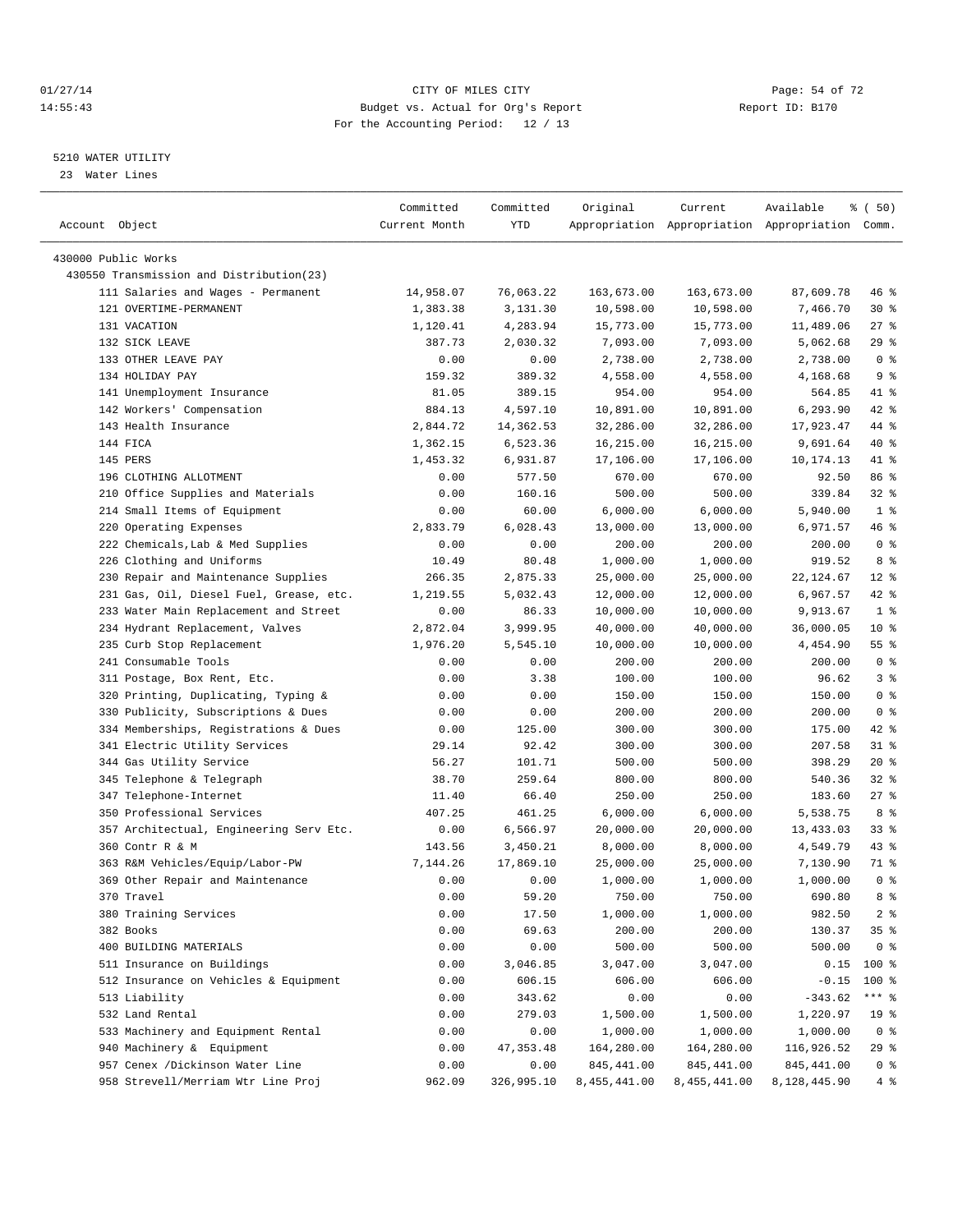#### $O1/27/14$  Page: 55 of 72 14:55:43 Budget vs. Actual for Org's Report Report ID: B170 For the Accounting Period: 12 / 13

#### 5210 WATER UTILITY

23 Water Lines

| Account Object                             | Committed<br>Current Month | Committed<br><b>YTD</b> | Original                               | Current      | Available<br>Appropriation Appropriation Appropriation Comm. | <sub>ර</sub> ි (50) |  |
|--------------------------------------------|----------------------------|-------------------------|----------------------------------------|--------------|--------------------------------------------------------------|---------------------|--|
| Account Total:                             | 42,605.37                  | 550,914.46              | 9,936,820.00                           | 9,936,820.00 | 9,385,905.54                                                 | 6 %                 |  |
| Account Group Total:                       | 42,605.37                  | 550,914.46              | 9,936,820.00                           | 9,936,820.00 | 9,385,905.54                                                 | 6 %                 |  |
| 490000 DEBT SERVICE                        |                            |                         |                                        |              |                                                              |                     |  |
| 490200 Revenue Bonds                       |                            |                         |                                        |              |                                                              |                     |  |
| 611 Principal-NE Wtr Line Phase II         | 8,000.00                   | 8,000.00                | 16,000.00                              | 16,000.00    | 8,000.00                                                     | $50*$               |  |
| 615 Principal-Northeast Water Ln \$2.2     | 26,000.00                  | 26,000.00               | 52,000.00                              | 52,000.00    | 26,000.00                                                    | 50%                 |  |
| 616 Principal-Carbon Hill Water Tank \$2.2 | 24,268.00                  | 24,268.00               | 52,000.00                              | 52,000.00    | 27,732.00                                                    | 47.8                |  |
| 617 Principal - NE Wtr Line \$500k         | 6,000.00                   | 6,000.00                | 13,000.00                              | 13,000.00    | 7,000.00                                                     | 46%                 |  |
| 618 Principal-Carbon Hill \$500k           | 6,000.00                   | 6,000.00                | 13,000.00                              | 13,000.00    | 7,000.00                                                     | 46%                 |  |
| 622 Interest-NE Wtr Line Phase II          | 1,038.75                   | 1,038.75                | 2,078.00                               | 2,078.00     | 1,039.25                                                     | 50%                 |  |
| 631 Interest - NE Wtr Line \$500k          | 6,201.25                   | 6,201.25                | 12,320.00                              | 12,320.00    | 6,118.75                                                     | $50*$               |  |
| 632 Interest - Carbon Hill Wtr Tank \$500k | 6,201.25                   | 6,201.25                | 12,320.00                              | 12,320.00    | 6,118.75                                                     | 50%                 |  |
| 634 Interest-Northeast Wtr Ln \$2.2        | 37,931.25                  | 37,931.25               | 75,375.00                              | 75,375.00    | 37, 443.75                                                   | 50%                 |  |
| 638 Interest-Carbon Hill Tank \$2.2        | 36,530.03                  | 36,530.03               | 75, 375.00                             | 75, 375.00   | 38,844.97                                                    | 48 %                |  |
| Account Total:                             | 158,170.53                 | 158,170.53              | 323,468.00                             | 323,468.00   | 165, 297.47                                                  | 49 %                |  |
| Account Group Total:                       | 158,170.53                 | 158,170.53              | 323,468.00                             | 323,468.00   | 165,297.47                                                   | $49*$               |  |
| 510000 MISCELLANEOUS                       |                            |                         |                                        |              |                                                              |                     |  |
| 510330 Comprehensive Liability Insurance   |                            |                         |                                        |              |                                                              |                     |  |
| 513 Liability                              | 0.00                       | 0.00                    | 4,775.00                               | 4,775.00     | 4,775.00                                                     | 0 <sup>8</sup>      |  |
| Account Total:                             | 0.00                       | 0.00                    | 4,775.00                               | 4,775.00     | 4,775.00                                                     | 0 <sup>8</sup>      |  |
| Account Group Total:                       | 0.00                       | 0.00                    | 4,775.00                               | 4,775.00     | 4,775.00                                                     | 0 <sup>8</sup>      |  |
| 520000 OTHER FINANCING USES                |                            |                         |                                        |              |                                                              |                     |  |
| 521000 Interfund Operating Transfers Out   |                            |                         |                                        |              |                                                              |                     |  |
| 820 Transfers to Other Funds               | 0.00                       | 0.00                    | 9,943.00                               | 9,943.00     | 9,943.00                                                     | 0 <sup>8</sup>      |  |
| Account Total:                             | 0.00                       | 0.00                    | 9,943.00                               | 9,943.00     | 9,943.00                                                     | 0 <sup>8</sup>      |  |
| Account Group Total:                       | 0.00                       | 0.00                    | 9,943.00                               | 9,943.00     | 9,943.00                                                     | 0 <sup>8</sup>      |  |
| Organization Total:                        | 200,775.90                 |                         | 709,084.99 10,275,006.00 10,275,006.00 |              | 9,565,921.01                                                 | 7 %                 |  |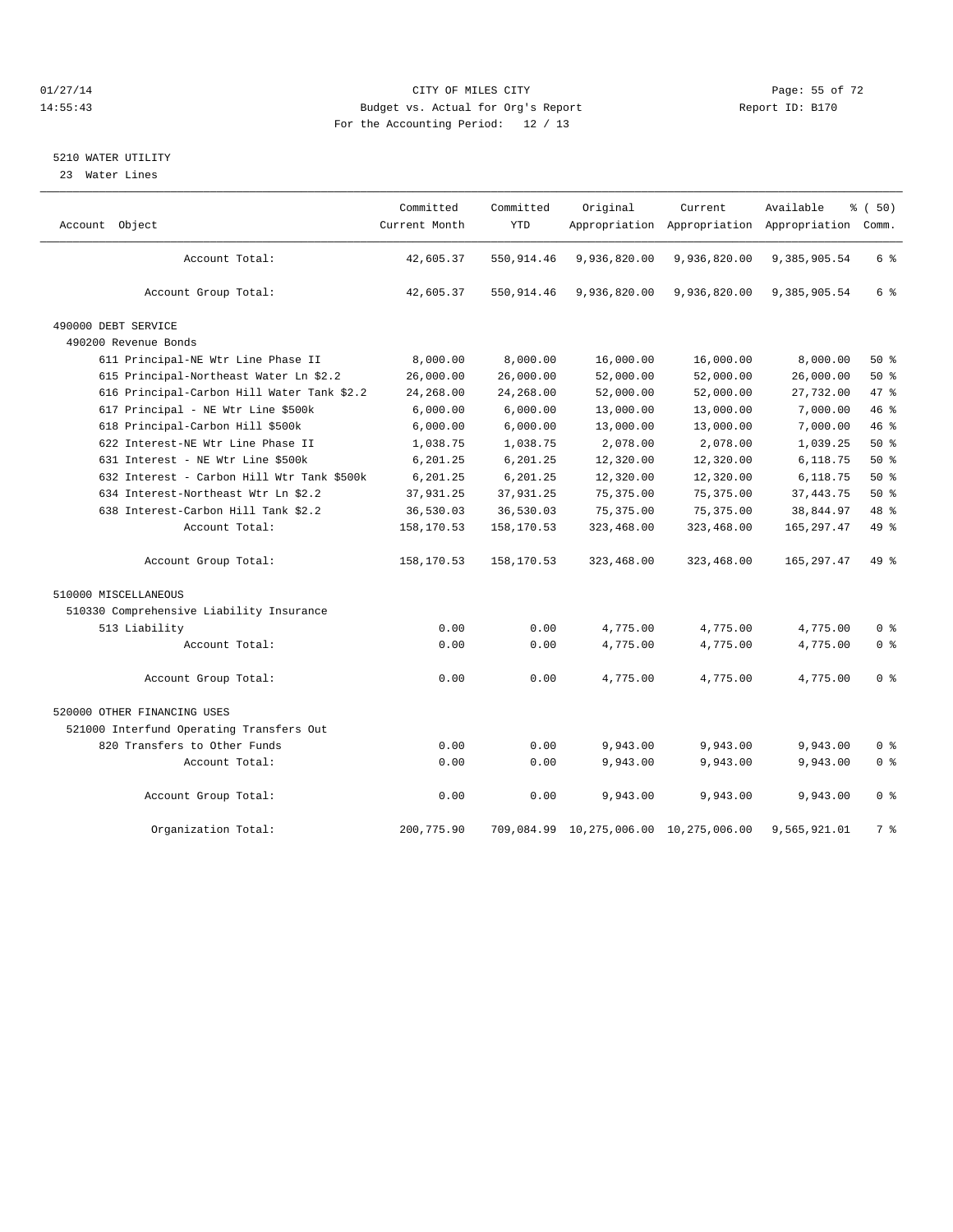#### $CITY$  OF MILES CITY CHANNEL CITY CHANNEL CITY Page: 56 of 72 14:55:43 Budget vs. Actual for Org's Report Report ID: B170 For the Accounting Period: 12 / 13

————————————————————————————————————————————————————————————————————————————————————————————————————————————————————————————————————

#### 5210 WATER UTILITY

25 Water Administration

|                                            | Committed     | Committed  | Original  | Current                                         | Available    | % (50)          |
|--------------------------------------------|---------------|------------|-----------|-------------------------------------------------|--------------|-----------------|
| Account Object                             | Current Month | <b>YTD</b> |           | Appropriation Appropriation Appropriation Comm. |              |                 |
| 430000 Public Works                        |               |            |           |                                                 |              |                 |
| 430510 Water Administration(25)            |               |            |           |                                                 |              |                 |
| 111 Salaries and Wages - Permanent         | 1,970.24      | 11,835.14  | 26,663.00 | 26,663.00                                       | 14,827.86    | 44 %            |
| 121 OVERTIME-PERMANENT                     | 0.00          | 28.99      | 0.00      | 0.00                                            | $-28.99$     | $***$ $-$       |
| 131 VACATION                               | 49.89         | 597.26     | 0.00      | 0.00                                            | $-597.26$    | *** %           |
| 132 SICK LEAVE                             | 115.79        | 321.46     | 0.00      | 0.00                                            | $-321.46$    | $***$ $=$       |
| 141 Unemployment Insurance                 | 9.61          | 57.96      | 115.00    | 115.00                                          | 57.04        | 50%             |
| 142 Workers' Compensation                  | 24.64         | 173.08     | 296.00    | 296.00                                          | 122.92       | 58 %            |
| 143 Health Insurance                       | 309.08        | 1,854.48   | 3,711.00  | 3,711.00                                        | 1,856.52     | 50%             |
| 144 FICA                                   | 163.41        | 986.40     | 1,960.00  | 1,960.00                                        | 973.60       | 50%             |
| 145 PERS                                   | 113.42        | 678.02     | 2,068.00  | 2,068.00                                        | 1,389.98     | 33%             |
| 196 CLOTHING ALLOTMENT                     | 0.00          | 112.50     | 128.00    | 128.00                                          | 15.50        | 88 %            |
| 210 Office Supplies and Materials          | 247.06        | 1,264.68   | 2,000.00  | 2,000.00                                        | 735.32       | 63 %            |
| 214 Small Items of Equipment               | 0.00          | 0.00       | 3,067.00  | 3,067.00                                        | 3,067.00     | 0 <sup>8</sup>  |
| 220 Operating Expenses                     | 45.60         | 514.58     | 1,500.00  | 1,500.00                                        | 985.42       | 34 %            |
| 230 Repair and Maintenance Supplies        | 0.00          | 0.00       | 200.00    | 200.00                                          | 200.00       | 0 <sup>8</sup>  |
| 311 Postage, Box Rent, Etc.                | 575.08        | 3,548.15   | 10,000.00 | 10,000.00                                       | 6,451.85     | 35 <sup>8</sup> |
| 320 Printing, Duplicating, Typing &        | 45.39         | 116.04     | 2,100.00  | 2,100.00                                        | 1,983.96     | 6 %             |
| 330 Publicity, Subscriptions & Dues        | 0.00          | 287.07     | 1,000.00  | 1,000.00                                        | 712.93       | 29%             |
| 345 Telephone & Telegraph                  | 48.88         | 320.72     | 600.00    | 600.00                                          | 279.28       | 53%             |
| 347 Telephone-Internet                     | 19.52         | 119.47     | 200.00    | 200.00                                          | 80.53        | 60 %            |
| 350 Professional Services                  | 106.73        | 218.46     | 4,000.00  | 4,000.00                                        | 3,781.54     | 5 <sup>°</sup>  |
| 360 Contr R & M                            | 153.00        | 5,334.29   | 4,000.00  | 4,000.00                                        | $-1, 334.29$ | $133*$          |
| 370 Travel                                 | 0.00          | 0.00       | 225.00    | 225.00                                          | 225.00       | 0 <sup>8</sup>  |
| 380 Training Services                      | 0.00          | 0.00       | 300.00    | 300.00                                          | 300.00       | 0 <sup>8</sup>  |
| 382 Books                                  | 0.00          | 12.67      | 0.00      | 0.00                                            | $-12.67$     | $***$ $%$       |
| 513 Liability                              | 0.00          | 0.00       | 200.00    | 200.00                                          | 200.00       | 0 <sup>8</sup>  |
| 521 Surety Bonds for Officials & Employees | 0.00          | 0.00       | 400.00    | 400.00                                          | 400.00       | 0 <sup>8</sup>  |
| 531 Building & Office Rental               | 500.00        | 3,000.00   | 6,000.00  | 6,000.00                                        | 3,000.00     | 50%             |
| 810 Losses (Bad debt expense - Enterprise  | 0.00          | 1.00       | 500.00    | 500.00                                          | 499.00       | 0 <sup>8</sup>  |
| Account Total:                             | 4,497.34      | 31, 382.42 | 71,233.00 | 71,233.00                                       | 39,850.58    | 44 %            |
| Account Group Total:                       | 4,497.34      | 31, 382.42 | 71,233.00 | 71,233.00                                       | 39,850.58    | 44 %            |
| 510000 MISCELLANEOUS                       |               |            |           |                                                 |              |                 |
| 510330 Comprehensive Liability Insurance   |               |            |           |                                                 |              |                 |
| 513 Liability                              | 0.00          | 11,864.72  | 11,865.00 | 11,865.00                                       | 0.28         | $100*$          |
| Account Total:                             | 0.00          | 11,864.72  | 11,865.00 | 11,865.00                                       | 0.28         | $100*$          |
| Account Group Total:                       | 0.00          | 11,864.72  | 11,865.00 | 11,865.00                                       |              | $0.28$ 100 %    |
| 520000 OTHER FINANCING USES                |               |            |           |                                                 |              |                 |
| 521000 Interfund Operating Transfers Out   |               |            |           |                                                 |              |                 |
| 820 Transfers to Other Funds               | 4,597.52      | 27,585.12  | 55,170.00 | 55,170.00                                       | 27,584.88    | 50%             |
| Account Total:                             | 4,597.52      | 27,585.12  | 55,170.00 | 55,170.00                                       | 27,584.88    | 50%             |
| Account Group Total:                       | 4,597.52      | 27,585.12  | 55,170.00 | 55,170.00                                       | 27,584.88    | 50%             |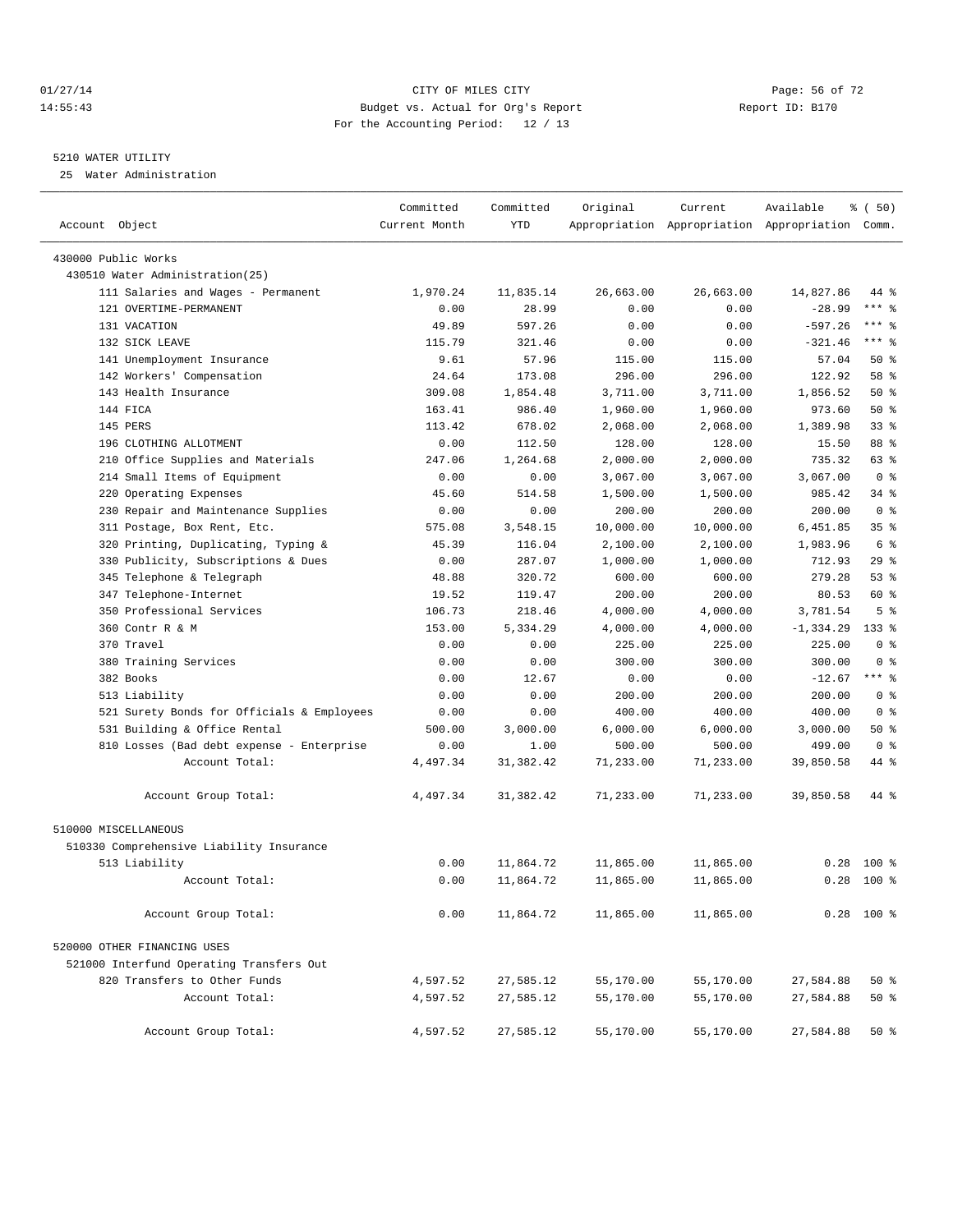#### $CITY$  OF MILES CITY CHANNEL CITY CHANNEL CITY Page: 57 of 72 14:55:43 Budget vs. Actual for Org's Report Report ID: B170 For the Accounting Period: 12 / 13

# 5210 WATER UTILITY

25 Water Administration

| Account Object      | Committed<br>Current Month | Committed<br><b>YTD</b> | Original   | Current    | Available<br>Appropriation Appropriation Appropriation Comm. | ී ( 50 ) |
|---------------------|----------------------------|-------------------------|------------|------------|--------------------------------------------------------------|----------|
| Organization Total: | 9,094.86                   | 70,832.26               | 138,268.00 | 138,268.00 | 67,435.74 51 %                                               |          |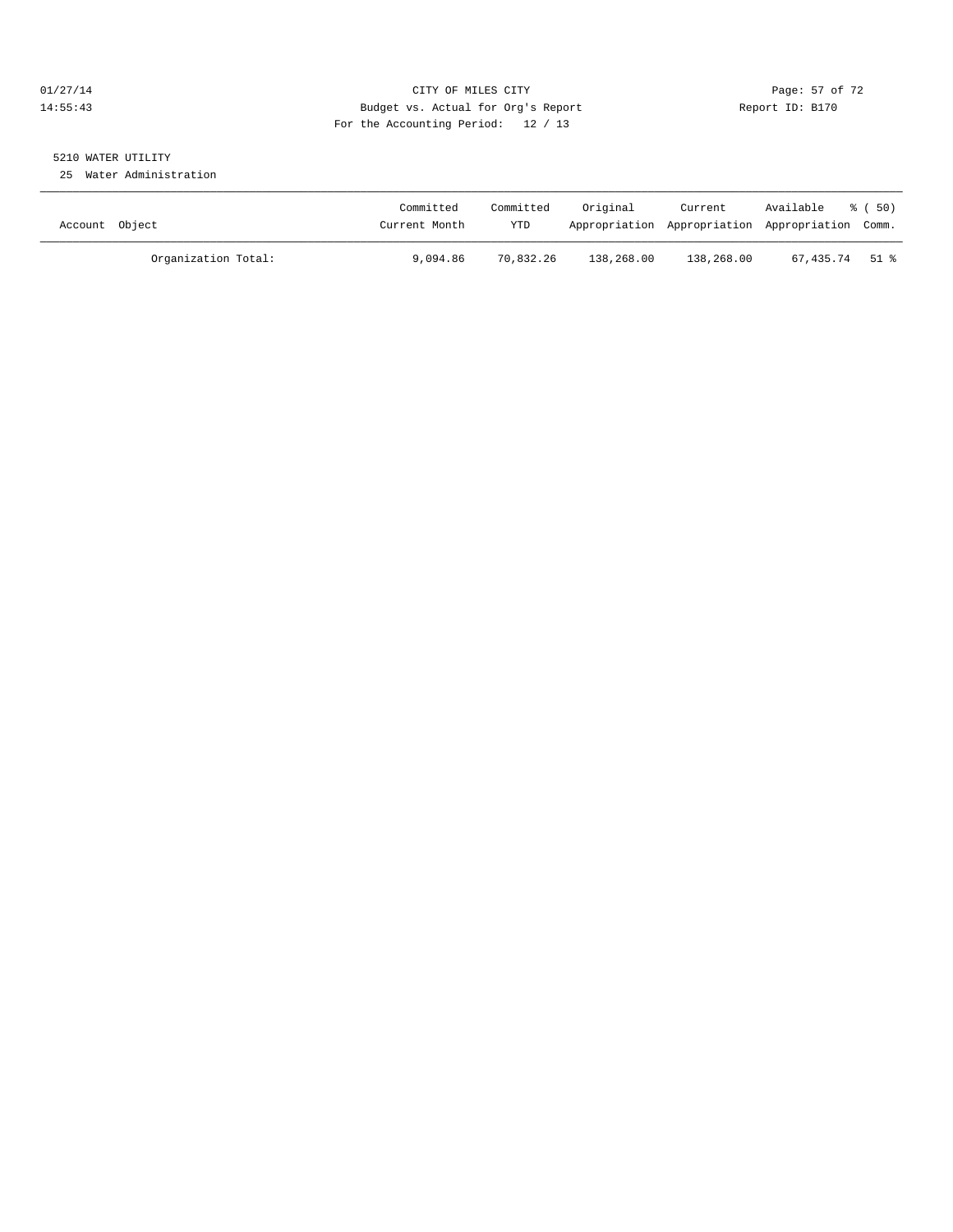#### $CITY$  of  $CITY$  and  $CITY$  of  $MLES$  city  $CITY$  and  $P49$   $P49$   $P49$   $P49$   $P58$  of  $72$ 14:55:43 Budget vs. Actual for Org's Report Report ID: B170 For the Accounting Period: 12 / 13

## 5210 WATER UTILITY

80 Water Purification

|                                         | Committed     | Committed  | Original   | Current    | Available                                       | % (50)          |
|-----------------------------------------|---------------|------------|------------|------------|-------------------------------------------------|-----------------|
| Account Object                          | Current Month | <b>YTD</b> |            |            | Appropriation Appropriation Appropriation Comm. |                 |
| 430000 Public Works                     |               |            |            |            |                                                 |                 |
| 430540 Water Purification and Treatment |               |            |            |            |                                                 |                 |
| 210 Office Supplies and Materials       | 0.00          | 61.40      | 200.00     | 200.00     | 138.60                                          | $31$ $%$        |
| 214 Small Items of Equipment            | 0.00          | 0.00       | 17,814.00  | 17,814.00  | 17,814.00                                       | 0 <sup>8</sup>  |
| 220 Operating Expenses                  | 361.24        | 748.42     | 3,000.00   | 3,000.00   | 2,251.58                                        | 25%             |
| 222 Chemicals, Lab & Med Supplies       | 8,210.85      | 32,995.86  | 58,350.00  | 58,350.00  | 25, 354.14                                      | 57%             |
| 226 Clothing and Uniforms               | 0.00          | 101.99     | 400.00     | 400.00     | 298.01                                          | 25%             |
| 230 Repair and Maintenance Supplies     | $-9.00$       | 1,615.94   | 9,500.00   | 9,500.00   | 7,884.06                                        | 17.8            |
| 231 Gas, Oil, Diesel Fuel, Grease, etc. | 43.34         | 534.61     | 1,290.00   | 1,290.00   | 755.39                                          | 41 %            |
| 241 Consumable Tools                    | 0.00          | 0.00       | 100.00     | 100.00     | 100.00                                          | 0 <sup>8</sup>  |
| 311 Postage, Box Rent, Etc.             | 0.66          | 12.81      | 150.00     | 150.00     | 137.19                                          | 9 <sup>°</sup>  |
| 320 Printing, Duplicating, Typing &     | 0.00          | 0.00       | 100.00     | 100.00     | 100.00                                          | 0 <sup>8</sup>  |
| 330 Publicity, Subscriptions & Dues     | 0.00          | 0.00       | 400.00     | 400.00     | 400.00                                          | 0 <sup>8</sup>  |
| 334 Memberships, Registrations & Dues   | 36.00         | 56.00      | 430.00     | 430.00     | 374.00                                          | 13 <sup>8</sup> |
| 345 Telephone & Telegraph               | 0.00          | 0.00       | 200.00     | 200.00     | 200.00                                          | 0 <sup>8</sup>  |
| 352 Wtr/Swr Lab Testing                 | 933.00        | 3,582.00   | 10,000.00  | 10,000.00  | 6,418.00                                        | 36%             |
| 357 Architectual, Engineering Serv Etc. | 0.00          | 0.00       | 12,000.00  | 12,000.00  | 12,000.00                                       | 0 <sup>8</sup>  |
| 360 Contr R & M                         | 19.05         | 323.12     | 6,000.00   | 6,000.00   | 5,676.88                                        | 5 <sup>8</sup>  |
| 369 Other Repair and Maintenance        | 0.00          | 0.00       | 1,500.00   | 1,500.00   | 1,500.00                                        | 0 <sup>8</sup>  |
| 370 Travel                              | 0.00          | 172.74     | 1,200.00   | 1,200.00   | 1,027.26                                        | $14$ %          |
| 380 Training Services                   | 0.00          | 121.92     | 1,000.00   | 1,000.00   | 878.08                                          | $12$ %          |
| 382 Books                               | 0.00          | 0.00       | 200.00     | 200.00     | 200.00                                          | 0 <sup>8</sup>  |
| 533 Machinery and Equipment Rental      | 0.00          | 0.00       | 1,000.00   | 1,000.00   | 1,000.00                                        | 0 <sup>8</sup>  |
| Account Total:                          | 9,595.14      | 40,326.81  | 124,834.00 | 124,834.00 | 84,507.19                                       | 328             |
| Account Group Total:                    | 9,595.14      | 40,326.81  | 124,834.00 | 124,834.00 | 84,507.19                                       | $32$ $%$        |
| Organization Total:                     | 9,595.14      | 40,326.81  | 124,834.00 | 124,834.00 | 84,507.19                                       | $32*$           |

Fund Total: 255,539.47 1,024,215.83 11,179,509.00 11,179,509.00 10,155,293.17 9 %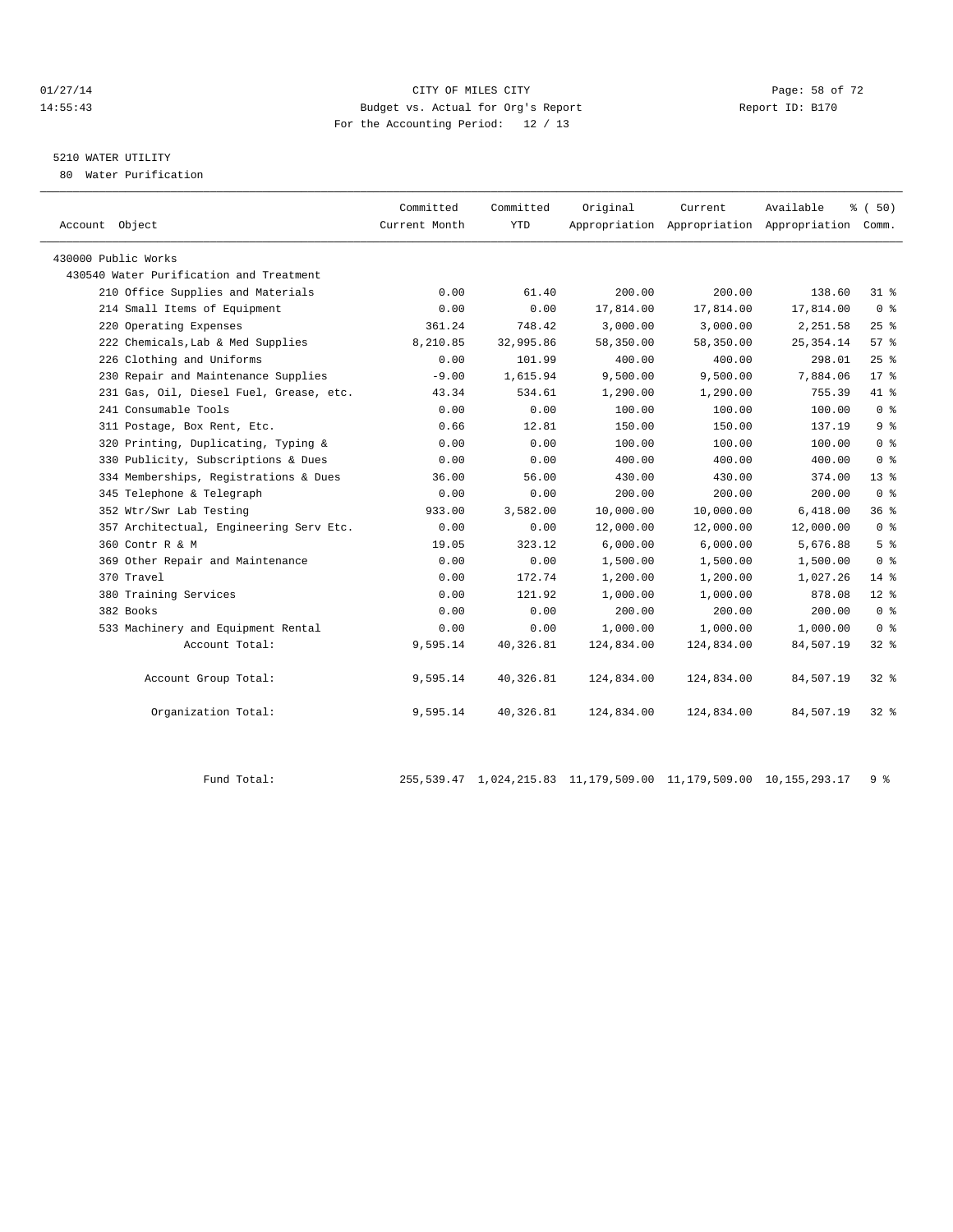#### $CITY$  of  $CITY$  and  $CITY$  of  $T2$   $Page: 59$  of  $72$ 14:55:43 Budget vs. Actual for Org's Report Report ID: B170 For the Accounting Period: 12 / 13

————————————————————————————————————————————————————————————————————————————————————————————————————————————————————————————————————

#### 5310 SEWER UTILITY

29 Sewer Administration

|                                            | Committed     | Committed  | Original   | Current    | Available                                       | $\frac{1}{6}$ (50) |  |
|--------------------------------------------|---------------|------------|------------|------------|-------------------------------------------------|--------------------|--|
| Account Object                             | Current Month | YTD        |            |            | Appropriation Appropriation Appropriation Comm. |                    |  |
| 430000 Public Works                        |               |            |            |            |                                                 |                    |  |
| 430610 Sewer Administration(29)            |               |            |            |            |                                                 |                    |  |
| 111 Salaries and Wages - Permanent         | 1,970.09      | 11,834.53  | 25,623.00  | 25,623.00  | 13,788.47                                       | 46 %               |  |
| 121 OVERTIME-PERMANENT                     |               | 29.00      | 0.00       | 0.00       |                                                 | $***$ $-$          |  |
|                                            | 0.00          |            |            |            | $-29.00$                                        | *** 응              |  |
| 131 VACATION                               | 49.89         | 597.28     | 0.00       | 0.00       | $-597.28$                                       | $***$ $-$          |  |
| 132 SICK LEAVE                             | 115.78        | 321.19     | 0.00       | 0.00       | $-321.19$                                       |                    |  |
| 141 Unemployment Insurance                 | 9.60          | 58.05      | 115.00     | 115.00     | 56.95                                           | 50%                |  |
| 142 Workers' Compensation                  | 24.63         | 124.19     | 296.00     | 296.00     | 171.81                                          | 42 %               |  |
| 143 Health Insurance                       | 309.07        | 1,854.42   | 3,711.00   | 3,711.00   | 1,856.58                                        | 50%                |  |
| 144 FICA                                   | 163.37        | 986.54     | 1,960.00   | 1,960.00   | 973.46                                          | 50%                |  |
| 145 PERS                                   | 113.40        | 677.90     | 2,068.00   | 2,068.00   | 1,390.10                                        | $33$ $%$           |  |
| 196 CLOTHING ALLOTMENT                     | 0.00          | 112.50     | 128.00     | 128.00     | 15.50                                           | 88 %               |  |
| 210 Office Supplies and Materials          | 247.05        | 1,264.67   | 2,000.00   | 2,000.00   | 735.33                                          | 63 %               |  |
| 214 Small Items of Equipment               | 0.00          | 0.00       | 3,067.00   | 3,067.00   | 3,067.00                                        | 0 <sup>8</sup>     |  |
| 220 Operating Expenses                     | 45.60         | 514.60     | 1,500.00   | 1,500.00   | 985.40                                          | 34 %               |  |
| 230 Repair and Maintenance Supplies        | 0.00          | 0.00       | 200.00     | 200.00     | 200.00                                          | 0 <sup>8</sup>     |  |
| 311 Postage, Box Rent, Etc.                | 575.08        | 3,548.15   | 6,000.00   | 6,000.00   | 2,451.85                                        | 59 %               |  |
| 320 Printing, Duplicating, Typing &        | 45.39         | 116.03     | 2,100.00   | 2,100.00   | 1,983.97                                        | 6 %                |  |
| 330 Publicity, Subscriptions & Dues        | 0.00          | 287.06     | 1,000.00   | 1,000.00   | 712.94                                          | 29%                |  |
| 345 Telephone & Telegraph                  | 48.86         | 320.60     | 600.00     | 600.00     | 279.40                                          | 53%                |  |
| 347 Telephone-Internet                     | 19.51         | 119.41     | 225.00     | 225.00     | 105.59                                          | 53%                |  |
| 350 Professional Services                  | 106.72        | 218.45     | 4,000.00   | 4,000.00   | 3,781.55                                        | 5 <sup>°</sup>     |  |
| 360 Contr R & M                            | 153.00        | 5,334.28   | 3,000.00   | 3,000.00   | $-2, 334.28$                                    | $178$ %            |  |
| 370 Travel                                 | 0.00          | 0.00       | 200.00     | 200.00     | 200.00                                          | 0 <sup>8</sup>     |  |
| 380 Training Services                      | 0.00          | 0.00       | 300.00     | 300.00     | 300.00                                          | 0 <sup>8</sup>     |  |
| 382 Books                                  | 0.00          | 12.66      | 0.00       | 0.00       | $-12.66$                                        | $***$ $-$          |  |
| 513 Liability                              | 0.00          | 0.00       | 200.00     | 200.00     | 200.00                                          | 0 <sup>8</sup>     |  |
| 521 Surety Bonds for Officials & Employees | 0.00          | 0.00       | 400.00     | 400.00     | 400.00                                          | 0 <sup>8</sup>     |  |
| 531 Building & Office Rental               | 333.33        | 1,999.98   | 5,500.00   | 5,500.00   | 3,500.02                                        | 36 %               |  |
| 540 Special Assessments                    | 0.00          | 0.00       | 5,200.00   | 5,200.00   | 5,200.00                                        | 0 <sup>8</sup>     |  |
| 810 Losses (Bad debt expense - Enterprise  | 0.00          | 1.00       | 500.00     | 500.00     | 499.00                                          | 0 <sup>8</sup>     |  |
| Account Total:                             | 4,330.37      | 30, 332.49 | 69,893.00  | 69,893.00  | 39,560.51                                       | $43$ %             |  |
| Account Group Total:                       | 4,330.37      | 30, 332.49 | 69,893.00  | 69,893.00  | 39,560.51                                       | $43$ $%$           |  |
|                                            |               |            |            |            |                                                 |                    |  |
| 490000 DEBT SERVICE                        |               |            |            |            |                                                 |                    |  |
| 490200 Revenue Bonds                       |               |            |            |            |                                                 |                    |  |
| 608 Prpl-Wastewater Project Phase I        | 29,000.00     | 29,000.00  | 58,000.00  | 58,000.00  | 29,000.00                                       | $50*$              |  |
| 626 Interest-Wastewater Project Phase I    | 21,810.00     | 21,810.00  | 43,185.00  | 43,185.00  | 21,375.00                                       | $51$ %             |  |
| Account Total:                             | 50,810.00     | 50,810.00  | 101,185.00 | 101,185.00 | 50,375.00                                       | $50*$              |  |
| Account Group Total:                       | 50,810.00     | 50,810.00  | 101,185.00 | 101,185.00 | 50,375.00                                       | 50%                |  |
| 510000 MISCELLANEOUS                       |               |            |            |            |                                                 |                    |  |
| 510330 Comprehensive Liability Insurance   |               |            |            |            |                                                 |                    |  |
| 513 Liability                              | 0.00          | 40,152.57  | 40,153.00  | 40,153.00  |                                                 | $0.43$ 100 %       |  |
| Account Total:                             | 0.00          | 40,152.57  | 40,153.00  | 40,153.00  |                                                 | 0.43 100 %         |  |
|                                            |               |            |            |            |                                                 |                    |  |
| Account Group Total:                       | 0.00          | 40,152.57  | 40,153.00  | 40,153.00  |                                                 | $0.43$ 100 %       |  |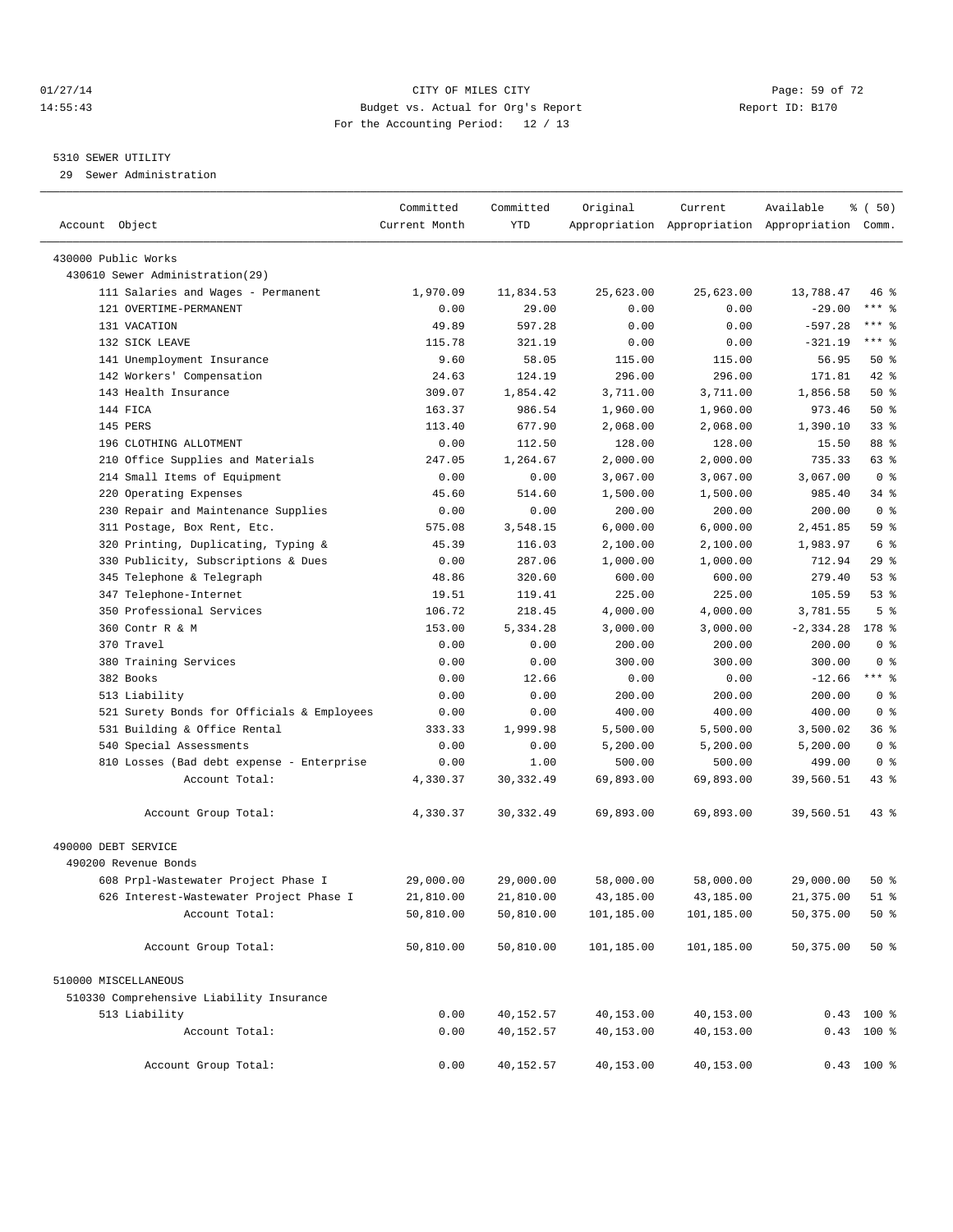#### $CITY$  OF MILES CITY CHANNEL CITY CHANNEL CITY Page: 60 of 72 14:55:43 Budget vs. Actual for Org's Report Report ID: B170 For the Accounting Period: 12 / 13

## 5310 SEWER UTILITY

29 Sewer Administration

| Object<br>Account                                                                                       | Committed<br>Current Month | Committed<br><b>YTD</b> | Original<br>Appropriation | Current<br>Appropriation | Available<br>Appropriation | $\frac{1}{6}$ (50)<br>Comm. |
|---------------------------------------------------------------------------------------------------------|----------------------------|-------------------------|---------------------------|--------------------------|----------------------------|-----------------------------|
| 520000 OTHER FINANCING USES<br>521000 Interfund Operating Transfers Out<br>820 Transfers to Other Funds | 3,418.85                   | 20,513.10               | 41,026.00                 | 41,026.00                | 20,512.90                  | $50*$                       |
| Account Total:                                                                                          | 3,418.85                   | 20,513.10               | 41,026.00                 | 41,026.00                | 20,512.90                  | $50*$                       |
| Account Group Total:                                                                                    | 3,418.85                   | 20,513.10               | 41,026.00                 | 41,026.00                | 20,512.90                  | $50*$                       |
| Organization Total:                                                                                     | 58,559.22                  | 141,808.16              | 252, 257, 00              | 252, 257, 00             | 110,448.84                 | 56 <sup>8</sup>             |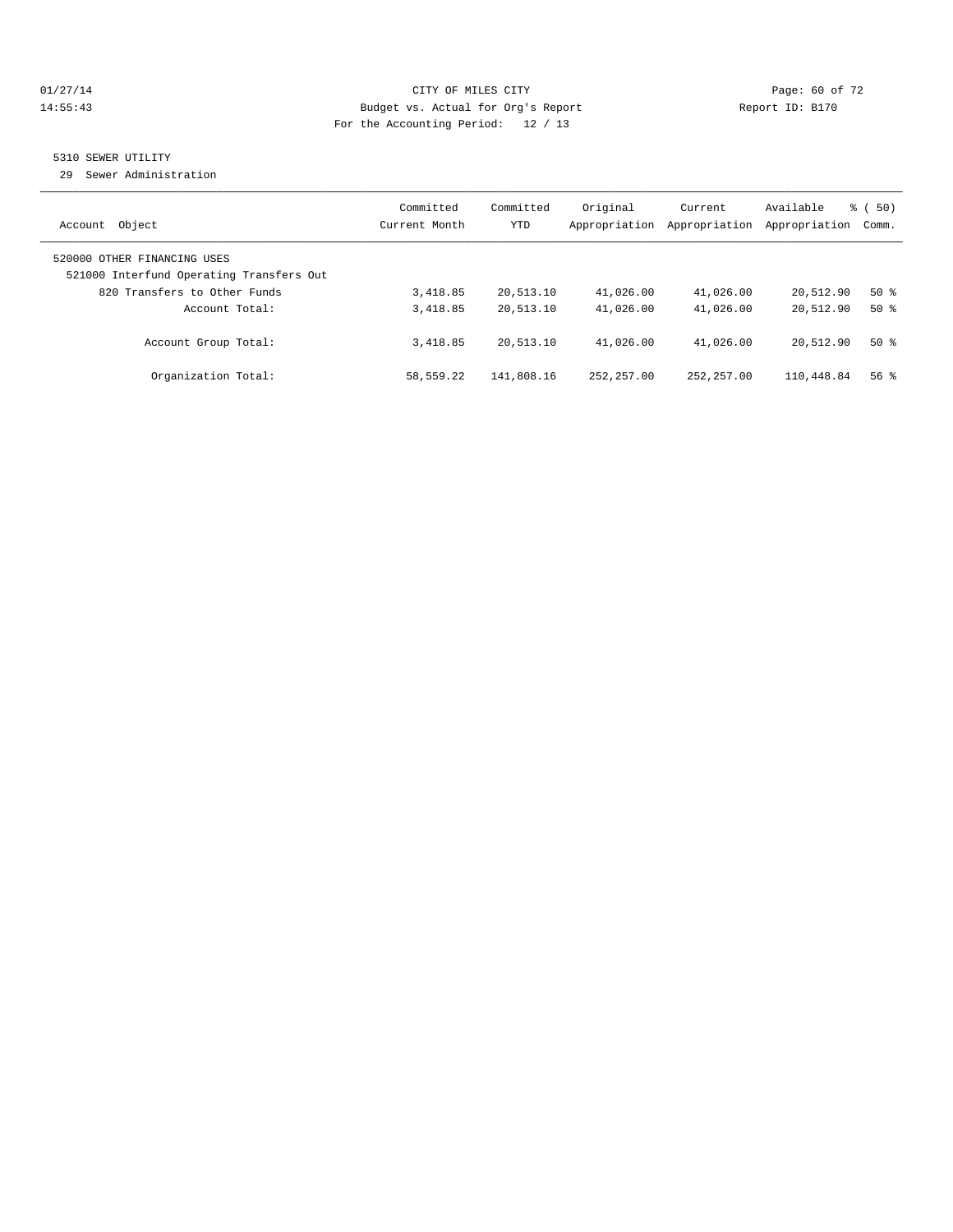#### $01/27/14$  Page: 61 of 72 14:55:43 Budget vs. Actual for Org's Report Report ID: B170 For the Accounting Period: 12 / 13

————————————————————————————————————————————————————————————————————————————————————————————————————————————————————————————————————

#### 5310 SEWER UTILITY

31 Sewer Lines

| Account Object                               | Committed<br>Current Month | Committed<br>YTD | Original   | Current    | Available<br>Appropriation Appropriation Appropriation Comm. | १ ( 50)         |
|----------------------------------------------|----------------------------|------------------|------------|------------|--------------------------------------------------------------|-----------------|
|                                              |                            |                  |            |            |                                                              |                 |
| 430000 Public Works                          |                            |                  |            |            |                                                              |                 |
| 430630 Sewer Collection and Transmission(31) |                            |                  |            |            |                                                              |                 |
| 111 Salaries and Wages - Permanent           | 11,097.05                  | 52,341.64        | 114,383.00 | 114,383.00 | 62,041.36                                                    | 46 %            |
| 121 OVERTIME-PERMANENT                       | 1,316.97                   | 3,048.53         | 10,598.00  | 10,598.00  | 7,549.47                                                     | 29%             |
| 131 VACATION                                 | 860.63                     | 3,638.41         | 15,773.00  | 15,773.00  | 12,134.59                                                    | $23$ $%$        |
| 132 SICK LEAVE                               | 387.73                     | 1,727.37         | 7,093.00   | 7,093.00   | 5,365.63                                                     | $24$ %          |
| 133 OTHER LEAVE PAY                          | 0.00                       | 0.00             | 2,738.00   | 2,738.00   | 2,738.00                                                     | 0 <sup>8</sup>  |
| 134 HOLIDAY PAY                              | 159.32                     | 302.20           | 4,558.00   | 4,558.00   | 4,255.80                                                     | 7 %             |
| 141 Unemployment Insurance                   | 62.23                      | 276.76           | 698.00     | 698.00     | 421.24                                                       | 40 %            |
| 142 Workers' Compensation                    | 666.13                     | 2,478.91         | 8,325.00   | 8,325.00   | 5,846.09                                                     | $30*$           |
| 143 Health Insurance                         | 2,195.38                   | 10,466.34        | 24,493.00  | 24,493.00  | 14,026.66                                                    | $43$ $%$        |
| 144 FICA                                     | 1,043.33                   | 4,614.21         | 11,871.00  | 11,871.00  | 7,256.79                                                     | 39 %            |
| 145 PERS                                     | 1,115.40                   | 4,927.40         | 44,326.00  | 44,326.00  | 39,398.60                                                    | $11*$           |
| 196 CLOTHING ALLOTMENT                       | 0.00                       | 420.00           | 475.00     | 475.00     | 55.00                                                        | 88 %            |
| 210 Office Supplies and Materials            | 0.00                       | 154.75           | 350.00     | 350.00     | 195.25                                                       | 44 %            |
| 214 Small Items of Equipment                 | 0.00                       | 0.00             | 5,200.00   | 5,200.00   | 5,200.00                                                     | 0 <sup>8</sup>  |
| 220 Operating Expenses                       | 30.70                      | 472.06           | 3,000.00   | 3,000.00   | 2,527.94                                                     | 16 <sup>°</sup> |
| 222 Chemicals, Lab & Med Supplies            | 632.00                     | 2,521.00         | 3,000.00   | 3,000.00   | 479.00                                                       | 84 %            |
| 226 Clothing and Uniforms                    | 10.49                      | 80.48            | 700.00     | 700.00     | 619.52                                                       | $11$ %          |
| 230 Repair and Maintenance Supplies          | 11.96                      | 490.76           | 7,500.00   | 7,500.00   | 7,009.24                                                     | 7 %             |
| 231 Gas, Oil, Diesel Fuel, Grease, etc.      | 1,219.55                   | 5,032.43         | 11,000.00  | 11,000.00  | 5,967.57                                                     | 46 %            |
| 233 Water Main Replacement and Street        | 0.00                       | 0.00             | 10,000.00  | 10,000.00  | 10,000.00                                                    | 0 <sup>8</sup>  |
| 234 Hydrant Replacement, Valves              | 6,949.00                   | 6,949.00         | 10,000.00  | 10,000.00  | 3,051.00                                                     | 69 %            |
| 241 Consumable Tools                         | 0.00                       | 0.00             | 150.00     | 150.00     | 150.00                                                       | 0 <sup>8</sup>  |
| 311 Postage, Box Rent, Etc.                  | 0.00                       | 3.39             | 50.00      | 50.00      | 46.61                                                        | 7 %             |
| 320 Printing, Duplicating, Typing &          | 0.00                       | 0.00             | 75.00      | 75.00      | 75.00                                                        | 0 <sup>8</sup>  |
| 330 Publicity, Subscriptions & Dues          | 0.00                       | 0.00             | 125.00     | 125.00     | 125.00                                                       | 0 <sup>8</sup>  |
| 334 Memberships, Registrations & Dues        | 0.00                       | 125.00           | 150.00     | 150.00     | 25.00                                                        | 83 %            |
| 341 Electric Utility Services                | 29.14                      | 92.42            | 200.00     | 200.00     | 107.58                                                       | 46 %            |
| 344 Gas Utility Service                      | 56.27                      | 101.71           | 400.00     | 400.00     | 298.29                                                       | $25$ $%$        |
| 345 Telephone & Telegraph                    | 38.69                      | 259.58           | 550.00     | 550.00     | 290.42                                                       | 47 %            |
| 346 Garbage Service                          | 0.00                       | 0.00             | 300.00     | 300.00     | 300.00                                                       | 0 <sup>8</sup>  |
| 347 Telephone-Internet                       | 11.40                      | 66.40            | 125.00     | 125.00     | 58.60                                                        | 53%             |
| 350 Professional Services                    | 407.25                     | 461.25           | 12,000.00  | 12,000.00  | 11,538.75                                                    | 4%              |
| 356 Purchsed Services (MMIA Div '01)         | 0.00                       | 0.00             | 2,000.00   | 2,000.00   | 2,000.00                                                     | 0 <sup>8</sup>  |
| 357 Architectual, Engineering Serv Etc.      | 0.00                       | 0.00             | 20,000.00  | 20,000.00  | 20,000.00                                                    | 0 <sup>8</sup>  |
| 360 Contr R & M                              | 142.65                     | 2,021.99         | 3,000.00   | 3,000.00   | 978.01                                                       | 67 %            |
| 363 R&M Vehicles/Equip/Labor-PW              | 6,878.76                   | 15,954.42        | 27,000.00  | 27,000.00  | 11,045.58                                                    | 59 %            |
| 369 Other Repair and Maintenance             | 0.00                       | 299.90           | 2,500.00   | 2,500.00   | 2,200.10                                                     | $12*$           |
| 370 Travel                                   | 0.00                       | 59.19            | 400.00     | 400.00     | 340.81                                                       | 15 <sup>°</sup> |
| 380 Training Services                        | 0.00                       | 17.50            | 500.00     | 500.00     | 482.50                                                       | 4%              |
| 382 Books                                    | 0.00                       | 69.63            | 100.00     | 100.00     | 30.37                                                        | 70 %            |
| 400 BUILDING MATERIALS                       | 0.00                       | 0.00             | 500.00     | 500.00     | 500.00                                                       | 0 <sup>8</sup>  |
| 512 Insurance on Vehicles & Equipment        | 0.00                       | 1,304.99         | 1,305.00   | 1,305.00   | 0.01                                                         | $100*$          |
| 513 Liability                                | 0.00                       | 4,627.36         | 5,000.00   | 5,000.00   | 372.64                                                       | 93%             |
| 532 Land Rental                              | 0.00                       | 515.00           | 500.00     | 500.00     | $-15.00$                                                     | $103$ %         |
| 533 Machinery and Equipment Rental           | 0.00                       | 0.00             | 1,000.00   | 1,000.00   | 1,000.00                                                     | 0 <sup>8</sup>  |
| 940 Machinery & Equipment                    | 0.00                       | 33,735.75        | 159,520.00 | 159,520.00 | 125,784.25                                                   | 21 %            |
| Account Total:                               | 35, 322.03                 | 159,657.73       | 533,531.00 | 533,531.00 | 373,873.27                                                   | $30*$           |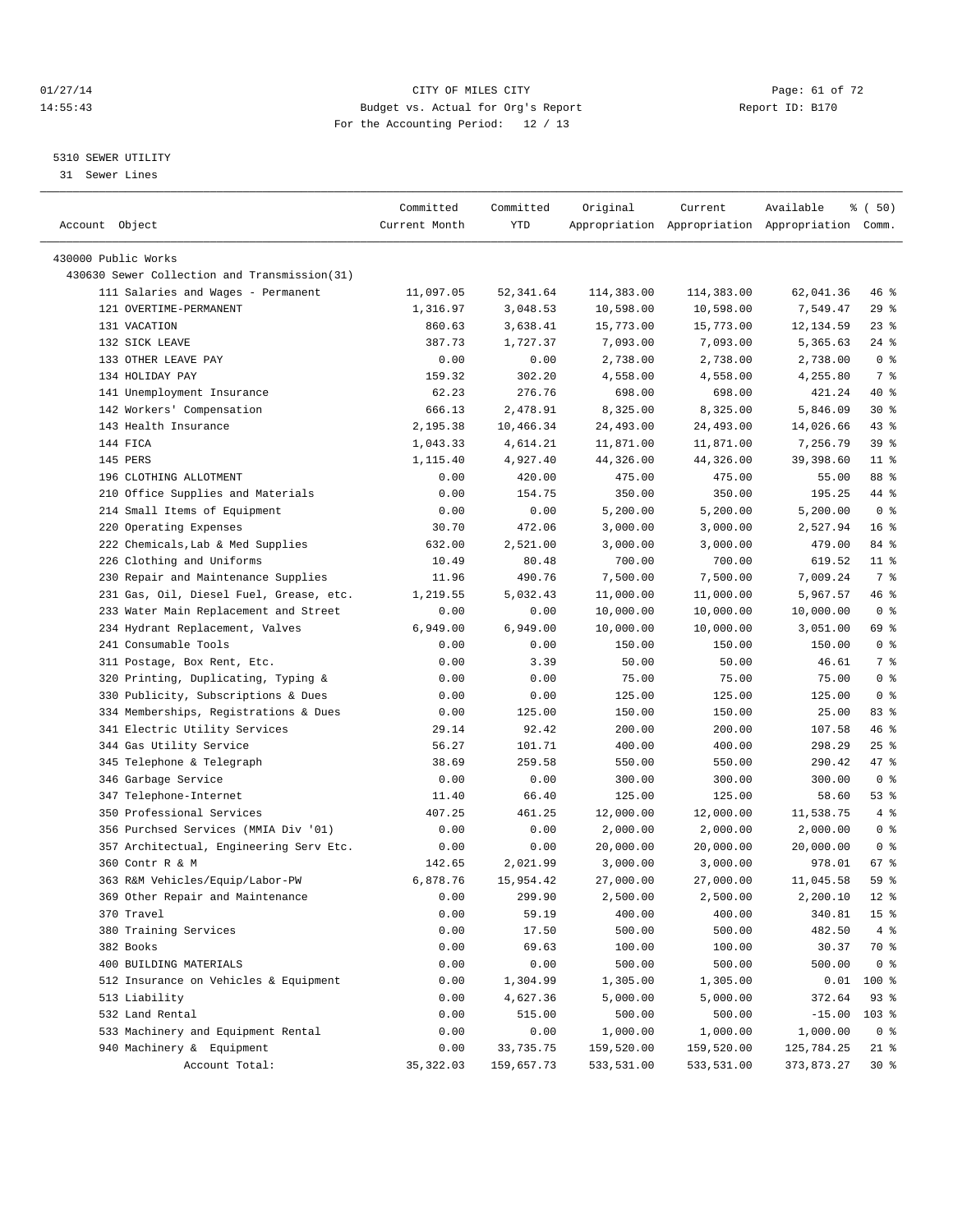#### $CITY$  of  $CITY$  and  $CITY$  of  $CITY$  and  $CITY$  and  $CITY$  is the page: 62 of 72 14:55:43 Budget vs. Actual for Org's Report Report ID: B170 For the Accounting Period: 12 / 13

### 5310 SEWER UTILITY

31 Sewer Lines

| Object<br>Account                                                       | Committed<br>Current Month | Committed<br><b>YTD</b> | Original<br>Appropriation | Current<br>Appropriation | Available<br>Appropriation | <b>%</b> (<br>50)<br>Comm. |
|-------------------------------------------------------------------------|----------------------------|-------------------------|---------------------------|--------------------------|----------------------------|----------------------------|
| Account Group Total:                                                    | 35,322.03                  | 159,657.73              | 533,531.00                | 533,531.00               | 373,873.27                 | $30*$                      |
| 520000 OTHER FINANCING USES<br>521000 Interfund Operating Transfers Out |                            |                         |                           |                          |                            |                            |
| 820 Transfers to Other Funds                                            | 0.00                       | 0.00                    | 16,362.00                 | 16,362.00                | 16,362.00                  | 0 <sup>8</sup>             |
| Account Total:                                                          | 0.00                       | 0.00                    | 16,362.00                 | 16,362.00                | 16,362.00                  | 0 <sup>8</sup>             |
| Account Group Total:                                                    | 0.00                       | 0.00                    | 16,362.00                 | 16,362.00                | 16,362.00                  | 0 <sup>8</sup>             |
| Organization Total:                                                     | 35, 322.03                 | 159,657.73              | 549,893.00                | 549,893.00               | 390, 235. 27               | 298                        |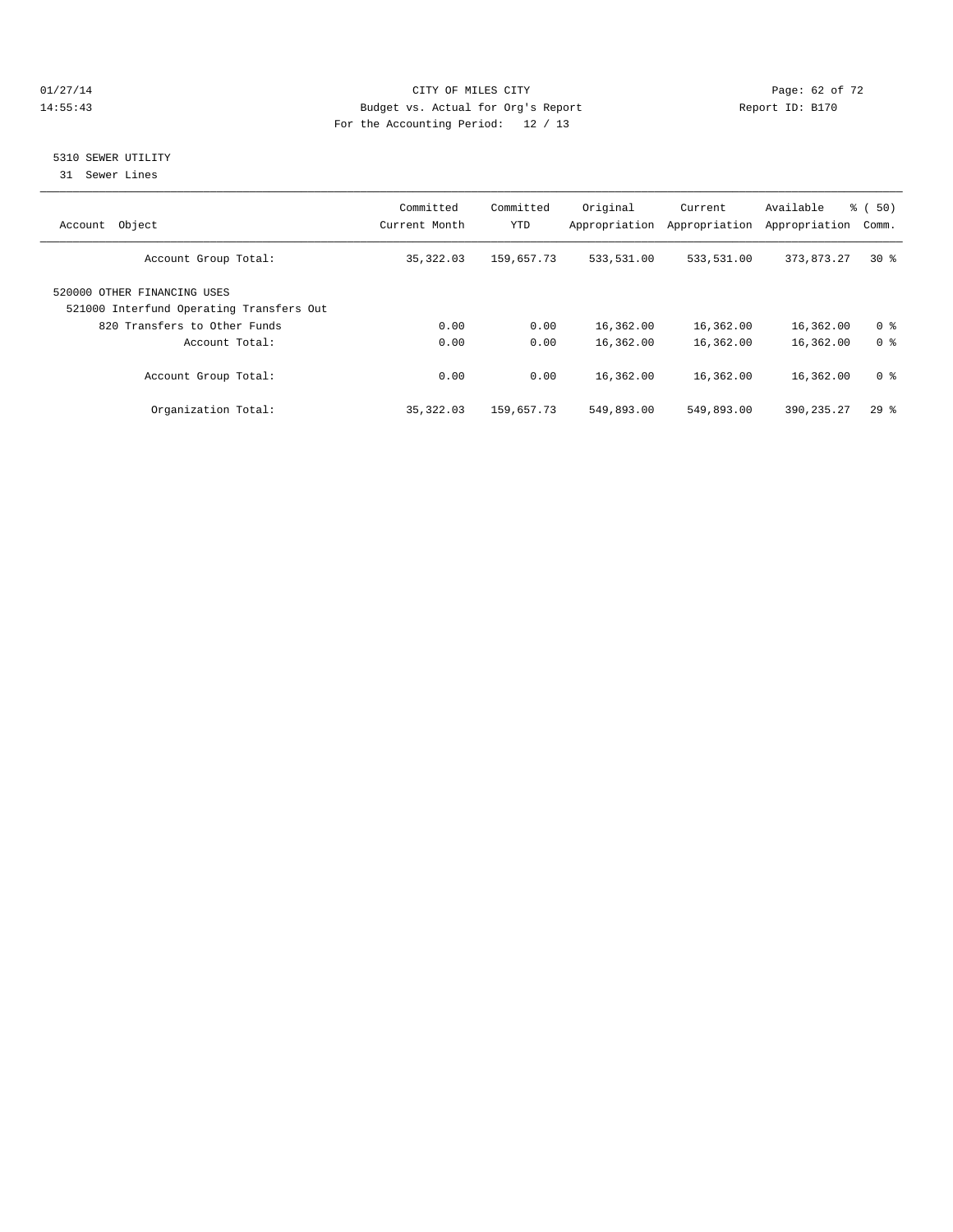#### $O1/27/14$  Page: 63 of 72 14:55:43 Budget vs. Actual for Org's Report Report ID: B170 For the Accounting Period: 12 / 13

#### 5310 SEWER UTILITY

32 Sewer Lifts

|                                         | Committed     | Committed  | Original   | Current    | Available                                       | % (50)          |
|-----------------------------------------|---------------|------------|------------|------------|-------------------------------------------------|-----------------|
| Account Object                          | Current Month | <b>YTD</b> |            |            | Appropriation Appropriation Appropriation Comm. |                 |
| 430000 Public Works                     |               |            |            |            |                                                 |                 |
| 430690 Sewer Lift Stations(32)          |               |            |            |            |                                                 |                 |
| 111 Salaries and Wages - Permanent      | 4,602.90      | 26,370.22  | 57,124.00  | 57,124.00  | 30,753.78                                       | 46 %            |
| 121 OVERTIME-PERMANENT                  | 75.41         | 804.30     | 3,134.00   | 3,134.00   | 2,329.70                                        | 26%             |
| 131 VACATION                            | 516.70        | 1,949.15   | 4,206.00   | 4,206.00   | 2,256.85                                        | 46%             |
| 132 SICK LEAVE                          | 141.12        | 724.62     | 1,840.00   | 1,840.00   | 1,115.38                                        | 39 <sup>8</sup> |
| 133 OTHER LEAVE PAY                     | 66.55         | 118.50     | 705.00     | 705.00     | 586.50                                          | $17*$           |
| 134 HOLIDAY PAY                         | 99.96         | 684.49     | 1,133.00   | 1,133.00   | 448.51                                          | 60 %            |
| 141 Unemployment Insurance              | 24.75         | 138.81     | 306.00     | 306.00     | 167.19                                          | 45 %            |
| 142 Workers' Compensation               | 327.30        | 1,533.14   | 3,568.00   | 3,568.00   | 2,034.86                                        | 43 %            |
| 143 Health Insurance                    | 834.92        | 5,009.66   | 11,207.00  | 11,207.00  | 6,197.34                                        | 45%             |
| 144 FICA                                | 392.16        | 2,187.62   | 5,213.00   | 5,213.00   | 3,025.38                                        | 42.8            |
| 145 PERS                                | 444.04        | 2,473.87   | 5,499.00   | 5,499.00   | 3,025.13                                        | 45%             |
| 196 CLOTHING ALLOTMENT                  | 0.00          | 202.50     | 236.00     | 236.00     | 33.50                                           | 86 %            |
| 210 Office Supplies and Materials       | 0.00          | 94.51      | 100.00     | 100.00     | 5.49                                            | 95%             |
| 214 Small Items of Equipment            | 0.00          | 0.00       | 43,000.00  | 43,000.00  | 43,000.00                                       | 0 <sup>8</sup>  |
| 220 Operating Expenses                  | 0.00          | 378.36     | 1,000.00   | 1,000.00   | 621.64                                          | 38 %            |
| 222 Chemicals, Lab & Med Supplies       | 0.00          | 0.00       | 3,000.00   | 3,000.00   | 3,000.00                                        | 0 <sup>8</sup>  |
| 226 Clothing and Uniforms               | 0.00          | 52.99      | 100.00     | 100.00     | 47.01                                           | 53%             |
| 230 Repair and Maintenance Supplies     | $-138.39$     | 245.94     | 5,500.00   | 5,500.00   | 5,254.06                                        | $4\degree$      |
| 231 Gas, Oil, Diesel Fuel, Grease, etc. | 100.80        | 1,012.02   | 2,500.00   | 2,500.00   | 1,487.98                                        | 40 %            |
| 241 Consumable Tools                    | 0.00          | 0.00       | 50.00      | 50.00      | 50.00                                           | 0 <sup>8</sup>  |
| 311 Postage, Box Rent, Etc.             | 4.60          | 4.60       | 50.00      | 50.00      | 45.40                                           | 9 <sup>°</sup>  |
| 341 Electric Utility Services           | 990.75        | 6,111.68   | 11,000.00  | 11,000.00  | 4,888.32                                        | 56%             |
| 344 Gas Utility Service                 | 66.07         | 318.50     | 1,500.00   | 1,500.00   | 1,181.50                                        | $21$ %          |
| 345 Telephone & Telegraph               | 0.00          | 0.00       | 500.00     | 500.00     | 500.00                                          | 0 <sup>8</sup>  |
| 347 Telephone-Internet                  | 0.00          | 0.00       | 230.00     | 230.00     | 230.00                                          | 0 <sup>8</sup>  |
| 352 Wtr/Swr Lab Testing                 | 0.00          | 132.87     | 250.00     | 250.00     | 117.13                                          | 53%             |
| 360 Contr R & M                         | 0.00          | 60.00      | 2,500.00   | 2,500.00   | 2,440.00                                        | 2 <sup>8</sup>  |
| 369 Other Repair and Maintenance        | 0.00          | 0.00       | 1,000.00   | 1,000.00   | 1,000.00                                        | 0 <sup>8</sup>  |
| 370 Travel                              | 0.00          | 71.48      | 500.00     | 500.00     | 428.52                                          | 14.8            |
| 380 Training Services                   | 0.00          | 60.96      | 500.00     | 500.00     | 439.04                                          | $12*$           |
| 382 Books                               | 0.00          | 0.00       | 50.00      | 50.00      | 50.00                                           | 0 <sup>8</sup>  |
| 400 BUILDING MATERIALS                  | 0.00          | 0.00       | 100.00     | 100.00     | 100.00                                          | 0 <sup>8</sup>  |
| 511 Insurance on Buildings              | 0.00          | 470.79     | 471.00     | 471.00     | 0.21                                            | $100*$          |
| 513 Liability                           | 0.00          | 0.00       | 3,750.00   | 3,750.00   | 3,750.00                                        | 0 <sup>8</sup>  |
| 532 Land Rental                         | 0.00          | 0.00       | 500.00     | 500.00     | 500.00                                          | 0 <sup>8</sup>  |
| 533 Machinery and Equipment Rental      | 0.00          | 0.00       | 150.00     | 150.00     | 150.00                                          | 0 <sup>8</sup>  |
| 940 Machinery & Equipment               | 277.82        | 1,415.98   | 153,191.00 | 153,191.00 | 151,775.02                                      | 1 <sup>8</sup>  |
| Account Total:                          | 8,827.46      | 52,627.56  | 325,663.00 | 325,663.00 | 273,035.44                                      | 16 <sup>°</sup> |
|                                         |               |            |            |            |                                                 |                 |
| Account Group Total:                    | 8,827.46      | 52,627.56  | 325,663.00 | 325,663.00 | 273,035.44                                      | 16 <sup>°</sup> |
| Organization Total:                     | 8,827.46      | 52,627.56  | 325,663.00 | 325,663.00 | 273,035.44                                      | 16 <sup>°</sup> |
|                                         |               |            |            |            |                                                 |                 |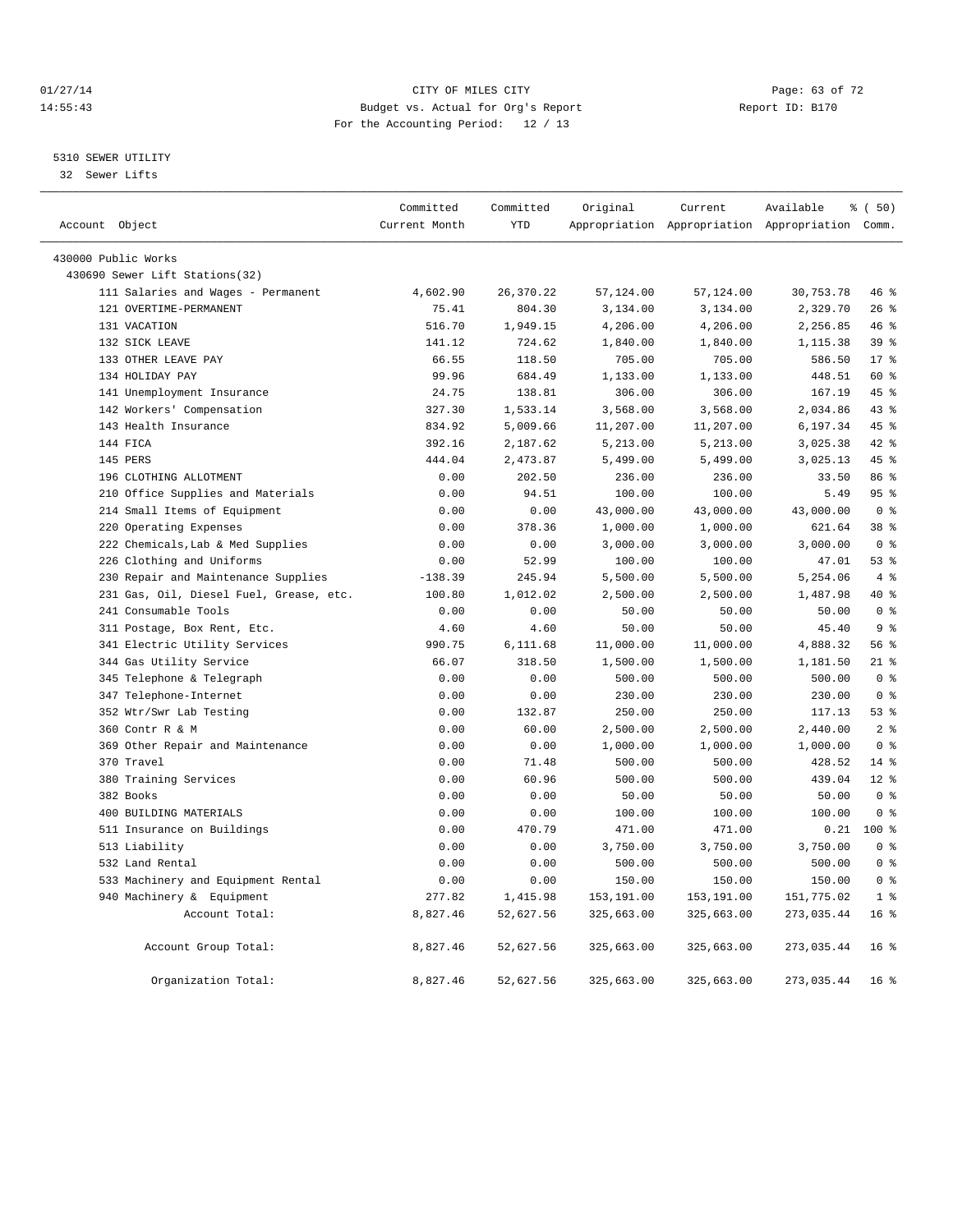#### $O1/27/14$  Page: 64 of 72 14:55:43 Budget vs. Actual for Org's Report Report ID: B170 For the Accounting Period: 12 / 13

————————————————————————————————————————————————————————————————————————————————————————————————————————————————————————————————————

#### 5310 SEWER UTILITY

33 Sewer Plant

|                                           | Committed       | Committed          | Original     | Current              | Available                                       | १ ( 50)         |
|-------------------------------------------|-----------------|--------------------|--------------|----------------------|-------------------------------------------------|-----------------|
| Account Object                            | Current Month   | YTD                |              |                      | Appropriation Appropriation Appropriation Comm. |                 |
| 430000 Public Works                       |                 |                    |              |                      |                                                 |                 |
| 430640 Sewer Treatment and Disposal(33)   |                 |                    |              |                      |                                                 |                 |
| 111 Salaries and Wages - Permanent        | 7,194.41        | 41,611.34          | 90,664.00    | 90,664.00            | 49,052.66                                       | 46 %            |
| 121 OVERTIME-PERMANENT                    | 113.00          | 1,207.42           |              | 6,848.00             | 5,640.58                                        | 18 <sup>8</sup> |
| 131 VACATION                              | 902.77          |                    | 6,848.00     | 6,309.00             |                                                 | 50%             |
|                                           |                 | 3,183.50           | 6,309.00     |                      | 3,125.50                                        | 46 %            |
| 132 SICK LEAVE<br>133 OTHER LEAVE PAY     | 211.68<br>99.82 | 1,280.41<br>177.73 | 2,810.00     | 2,810.00<br>1,170.00 | 1,529.59<br>992.27                              | 15 <sup>8</sup> |
| 134 HOLIDAY PAY                           | 149.93          |                    | 1,170.00     |                      |                                                 | 47 %            |
| 141 Unemployment Insurance                |                 | 1,026.88           | 2,167.00     | 2,167.00             | 1,140.12                                        |                 |
|                                           | 39.03           | 219.49             | 495.00       | 495.00               | 275.51                                          | 44 %<br>41 %    |
| 142 Workers' Compensation                 | 512.79          | 2,409.33           | 5,873.00     | 5,873.00             | 3,463.67                                        |                 |
| 143 Health Insurance                      | 1,298.68        | 7,792.14           | 16,922.00    | 16,922.00            | 9,129.86                                        | 46 %            |
| 144 FICA                                  | 619.67          | 3,471.42           | 8,413.00     | 8,413.00             | 4,941.58                                        | 41 %            |
| 145 PERS                                  | 699.81          | 3,913.27           | 8,874.00     | 8,874.00             | 4,960.73                                        | 44 %            |
| 196 CLOTHING ALLOTMENT                    | 0.00            | 315.00             | 351.00       | 351.00               | 36.00                                           | 90%             |
| 210 Office Supplies and Materials         | 0.00            | 141.77             | 150.00       | 150.00               | 8.23                                            | 95%             |
| 214 Small Items of Equipment              | 0.00            | 59.99              | 8,500.00     | 8,500.00             | 8,440.01                                        | 1 <sup>°</sup>  |
| 220 Operating Expenses                    | 19.13           | 308.10             | 3,000.00     | 3,000.00             | 2,691.90                                        | $10*$           |
| 222 Chemicals, Lab & Med Supplies         | 162.50          | 1,589.92           | 7,000.00     | 7,000.00             | 5,410.08                                        | $23$ $%$        |
| 226 Clothing and Uniforms                 | 0.00            | 93.00              | 500.00       | 500.00               | 407.00                                          | 19 <sup>°</sup> |
| 230 Repair and Maintenance Supplies       | 39.65           | 602.93             | 5,000.00     | 5,000.00             | 4,397.07                                        | $12*$           |
| 231 Gas, Oil, Diesel Fuel, Grease, etc.   | 63.25           | 1,169.43           | 2,000.00     | 2,000.00             | 830.57                                          | 58 %            |
| 241 Consumable Tools                      | 11.96           | 11.96              | 50.00        | 50.00                | 38.04                                           | $24$ %          |
| 300 PURCHASED SERVICES                    | 0.00            | 0.00               | 750.00       | 750.00               | 750.00                                          | 0 <sup>8</sup>  |
| 311 Postage, Box Rent, Etc.               | 2.12            | 19.16              | 100.00       | 100.00               | 80.84                                           | 19 <sup>°</sup> |
| 320 Printing, Duplicating, Typing &       | 0.00            | 0.00               | 100.00       | 100.00               | 100.00                                          | 0 <sup>8</sup>  |
| 330 Publicity, Subscriptions & Dues       | 0.00            | 0.00               | 100.00       | 100.00               | 100.00                                          | 0 <sup>8</sup>  |
| 334 Memberships, Registrations & Dues     | 0.00            | 20.00              | 700.00       | 700.00               | 680.00                                          | 3 <sup>8</sup>  |
| 341 Electric Utility Services             | 5,401.36        | 26,581.69          | 49,000.00    | 49,000.00            | 22, 418.31                                      | 54 %            |
| 342 Water Utility Services                | 74.88           | 453.54             | 1,000.00     | 1,000.00             | 546.46                                          | 45 %            |
| 343 Sewer Utility Services                | 43.67           | 262.02             | 300.00       | 300.00               | 37.98                                           | 87%             |
| 345 Telephone & Telegraph                 | 36.73           | 245.29             | 800.00       | 800.00               | 554.71                                          | $31$ $%$        |
| 346 Garbage Service                       | 0.00            | 47.41              | 250.00       | 250.00               | 202.59                                          | 19 <sup>°</sup> |
| 347 Telephone-Internet                    | 45.60           | 273.60             | 250.00       | 250.00               | $-23.60$                                        | 109 %           |
| 350 Professional Services                 | 212.50          | 212.50             | 500.00       | 500.00               | 287.50                                          | $43$ %          |
| 352 Wtr/Swr Lab Testing                   | 2,033.00        | 4,322.51           | 10,000.00    | 10,000.00            | 5,677.49                                        | $43$ %          |
| 357 Architectual, Engineering Serv Etc.   | 143.40          | 143.40             | 5,000.00     | 5,000.00             | 4,856.60                                        | 3 <sup>8</sup>  |
| 360 Contr R & M                           | 80.32           | 361.44             | 7,500.00     | 7,500.00             | 7,138.56                                        | 5 <sup>°</sup>  |
| 363 R&M Vehicles/Equip/Labor-PW           | 242.06          | 1,486.84           | 8,000.00     | 8,000.00             | 6,513.16                                        | 19 <sup>°</sup> |
| 370 Travel                                | 0.00            | 143.36             | 750.00       | 750.00               | 606.64                                          | 19 <sup>°</sup> |
| 380 Training Services                     | 0.00            | 261.92             | 750.00       | 750.00               | 488.08                                          | 35%             |
| 382 Books                                 | 0.00            | 0.00               | 200.00       | 200.00               | 200.00                                          | 0 <sup>8</sup>  |
| 400 BUILDING MATERIALS                    | 0.00            | 0.00               | 100.00       | 100.00               | 100.00                                          | 0 <sup>8</sup>  |
| 511 Insurance on Buildings                | 0.00            | 6,497.73           | 6,498.00     | 6,498.00             | 0.27                                            | 100 %           |
| 512 Insurance on Vehicles & Equipment     | 0.00            | 212.14             | 212.00       | 212.00               | $-0.14$                                         | 100 %           |
| 513 Liability                             | 0.00            | 0.00               | 2,000.00     | 2,000.00             | 2,000.00                                        | 0 <sup>8</sup>  |
| 533 Machinery and Equipment Rental        | 0.00            | 0.00               | 2,000.00     | 2,000.00             | 2,000.00                                        | 0 <sup>8</sup>  |
| 810 Losses (Bad debt expense - Enterprise | 0.00            | 0.00               | 2,000.00     | 2,000.00             | 2,000.00                                        | $0$ %           |
| 920 Buildings                             | 0.00            | 0.00               | 8,008,805.00 | 8,008,805.00         | 8,008,805.00                                    | $0$ %           |
| 940 Machinery & Equipment                 | 6,240.27        | 428,348.02         | 8,800,805.00 | 8,800,805.00         | 8,372,456.98                                    | 5 <sup>°</sup>  |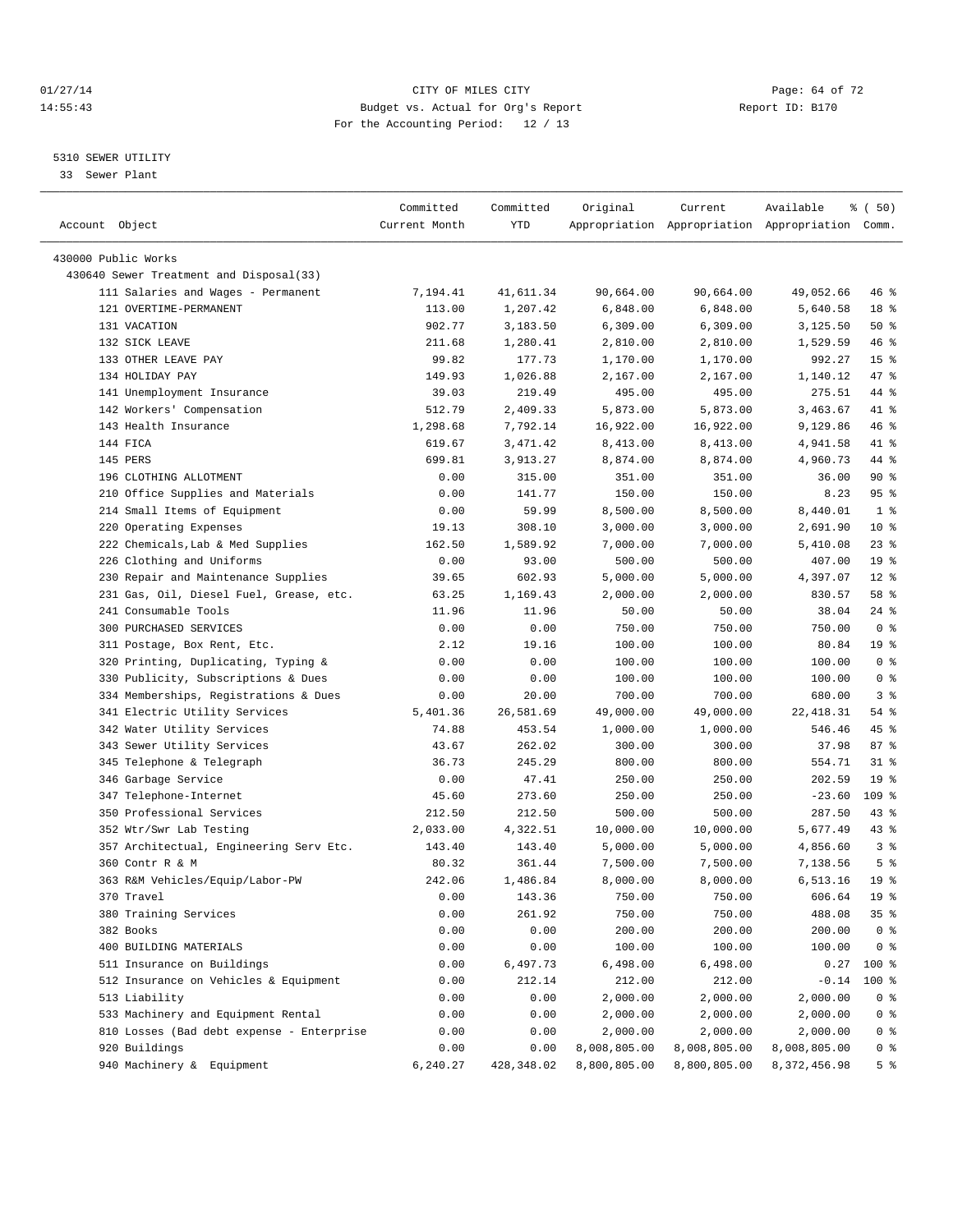#### $O1/27/14$  Page: 65 of 72 14:55:43 Budget vs. Actual for Org's Report Report ID: B170 For the Accounting Period: 12 / 13

#### 5310 SEWER UTILITY

33 Sewer Plant

| Account Object                                                          | Committed<br>Current Month | Committed<br><b>YTD</b> | Original                                             | Current<br>Appropriation Appropriation | Available<br>Appropriation | 8 ( 50)<br>Comm. |
|-------------------------------------------------------------------------|----------------------------|-------------------------|------------------------------------------------------|----------------------------------------|----------------------------|------------------|
| Account Total:                                                          | 26,693.99                  |                         | 540,477.60 17,085,566.00 17,085,566.00 16,545,088.40 |                                        |                            | 3 <sup>8</sup>   |
| Account Group Total:                                                    | 26,693.99                  |                         | 540,477.60 17,085,566.00 17,085,566.00 16,545,088.40 |                                        |                            | 3 <sup>8</sup>   |
| 520000 OTHER FINANCING USES<br>521000 Interfund Operating Transfers Out |                            |                         |                                                      |                                        |                            |                  |
| 820 Transfers to Other Funds                                            | 0.00                       | 0.00                    | 6,420.00                                             | 6,420.00                               | 6,420.00                   | 0 <sup>8</sup>   |
| Account Total:                                                          | 0.00                       | 0.00                    | 6.420.00                                             | 6.420.00                               | 6,420.00                   | 0 <sup>8</sup>   |
| Account Group Total:                                                    | 0.00                       | 0.00                    | 6.420.00                                             | 6,420.00                               | 6,420.00                   | 0 <sup>8</sup>   |
| Organization Total:                                                     | 26,693.99                  |                         | 540,477.60 17,091,986.00 17,091,986.00 16,551,508.40 |                                        |                            | 3 <sup>8</sup>   |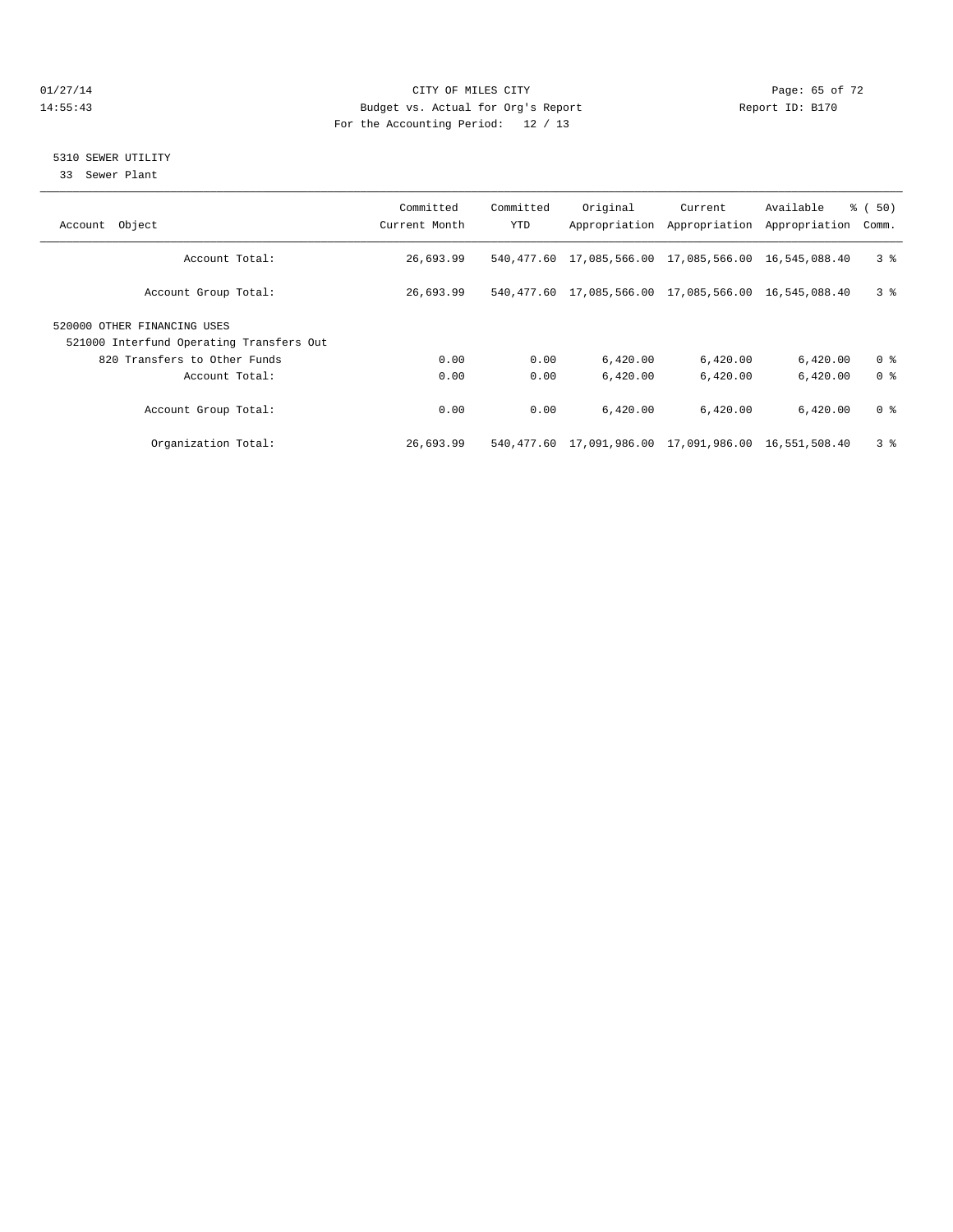#### $O1/27/14$  Page: 66 of 72 14:55:43 Budget vs. Actual for Org's Report Report ID: B170 For the Accounting Period: 12 / 13

#### 5310 SEWER UTILITY

36 Planning & Community Services

| Account Object                                                 | Committed<br>Current Month | Committed<br>YTD | Original | Current<br>Appropriation Appropriation Appropriation | Available | $\frac{1}{6}$ (50)<br>Comm. |
|----------------------------------------------------------------|----------------------------|------------------|----------|------------------------------------------------------|-----------|-----------------------------|
| 430000 Public Works<br>430640 Sewer Treatment and Disposal(33) |                            |                  |          |                                                      |           |                             |
| 370 Travel                                                     | 0.00                       | 0.20             | 0.00     | 0.00                                                 | $-0.20$   | $***$ 2                     |
| Account Total:                                                 | 0.00                       | 0.20             | 0.00     | 0.00                                                 | $-0.20$   | $***$ 2                     |
| Account Group Total:                                           | 0.00                       | 0.20             | 0.00     | 0.00                                                 | $-0.20$   | $***$ 2                     |
| Organization Total:                                            | 0.00                       | 0.20             | 0.00     | 0.00                                                 | $-0.20$   | $***$ 2                     |
|                                                                |                            |                  |          |                                                      |           |                             |

Fund Total: 129,402.70 894,571.25 18,219,799.00 18,219,799.00 17,325,227.75 5 %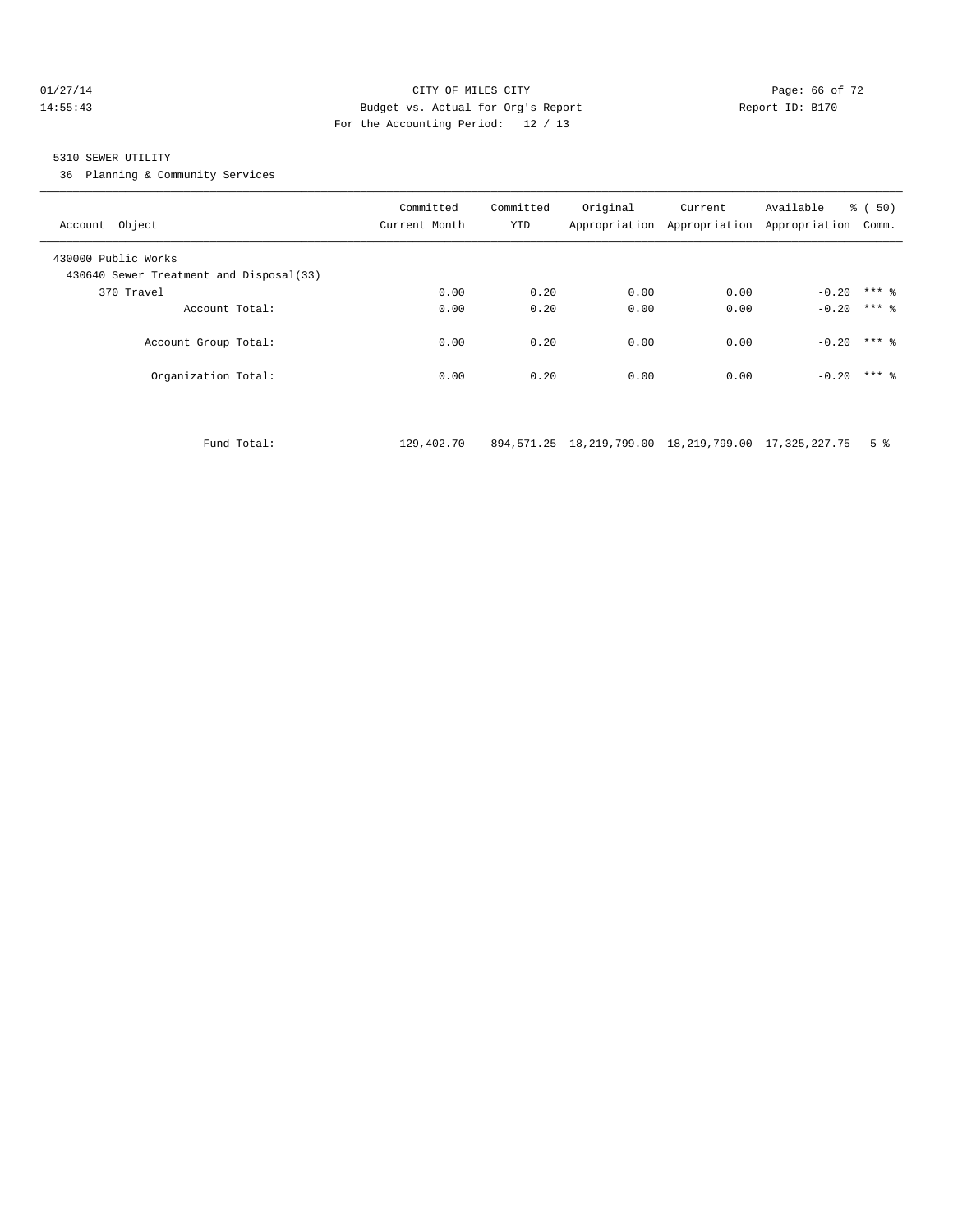#### $O1/27/14$  Page: 67 of 72 14:55:43 Budget vs. Actual for Org's Report Report ID: B170 For the Accounting Period: 12 / 13

#### 5510 AMBULANCE FUND

10 Ambulance

| Account Object                              | Committed<br>Current Month | Committed<br><b>YTD</b> | Original   | Current    | Available<br>Appropriation Appropriation Appropriation Comm. | % (50)          |
|---------------------------------------------|----------------------------|-------------------------|------------|------------|--------------------------------------------------------------|-----------------|
|                                             |                            |                         |            |            |                                                              |                 |
| 420000 PUBLIC SAFETY                        |                            |                         |            |            |                                                              |                 |
| 420730 Emergency Medical Services-Ambulance |                            |                         |            |            |                                                              |                 |
| 111 Salaries and Wages - Permanent          | 20,936.30                  | 127,090.00              | 263,767.00 | 263,767.00 | 136,677.00                                                   | 48 %            |
| 112 SALARIES AND WAGES - PART PAID          | 158.00                     | 1,354.35                | 4,000.00   | 4,000.00   | 2,645.65                                                     | 34%             |
| 121 OVERTIME-PERMANENT                      | 7,232.30                   | 39,488.23               | 60,000.00  | 60,000.00  | 20,511.77                                                    | 66 %            |
| 131 VACATION                                | 104.02                     | 9,351.84                | 8,800.00   | 8,800.00   | $-551.84$                                                    | 106 %           |
| 132 SICK LEAVE                              | 472.33                     | 8,317.51                | 10,000.00  | 10,000.00  | 1,682.49                                                     | 83%             |
| 133 OTHER LEAVE PAY                         | 0.00                       | 9.61                    | 950.00     | 950.00     | 940.39                                                       | 1 <sup>°</sup>  |
| 134 HOLIDAY PAY                             | 890.95                     | 3,215.30                | 7,000.00   | 7,000.00   | 3,784.70                                                     | 46%             |
| 141 Unemployment Insurance                  | 134.01                     | 849.64                  | 1,178.00   | 1,178.00   | 328.36                                                       | 72 %            |
| 142 Workers' Compensation                   | 966.17                     | 5,275.07                | 9,199.00   | 9,199.00   | 3,923.93                                                     | 57%             |
| 143 Health Insurance                        | 3,725.04                   | 22, 351.21              | 44,680.00  | 44,680.00  | 22,328.79                                                    | $50*$           |
| 144 FICA                                    | 440.77                     | 2,815.66                | 3,795.00   | 3,795.00   | 979.34                                                       | 74 %            |
| 147 Firemen's Pension                       | 3,021.43                   | 18,082.53               | 37,574.00  | 37,574.00  | 19,491.47                                                    | 48 %            |
| 210 Office Supplies and Materials           | 49.95                      | 374.27                  | 1,000.00   | 1,000.00   | 625.73                                                       | 37%             |
| 214 Small Items of Equipment                | 60.88                      | 2,165.21                | 3,000.00   | 3,000.00   | 834.79                                                       | 72.8            |
| 220 Operating Expenses                      | 107.36                     | 2,226.36                | 4,000.00   | 4,000.00   | 1,773.64                                                     | 56 %            |
| 222 Chemicals, Lab & Med Supplies           | 1,152.97                   | 3,023.00                | 8,000.00   | 8,000.00   | 4,977.00                                                     | 38 %            |
| 230 Repair and Maintenance Supplies         | 860.00                     | 2,902.18                | 5,000.00   | 5,000.00   | 2,097.82                                                     | 58 %            |
| 231 Gas, Oil, Diesel Fuel, Grease, etc.     | 1,227.07                   | 6,184.23                | 15,000.00  | 15,000.00  | 8,815.77                                                     | 41 %            |
| 241 Consumable Tools                        | 0.00                       | 0.00                    | 50.00      | 50.00      | 50.00                                                        | 0 <sup>°</sup>  |
| 300 PURCHASED SERVICES                      | 0.00                       | 0.00                    | 2,000.00   | 2,000.00   | 2,000.00                                                     | 0 <sup>8</sup>  |
| 311 Postage, Box Rent, Etc.                 | 2.84                       | 22.08                   | 250.00     | 250.00     | 227.92                                                       | 9 <sub>8</sub>  |
| 320 Printing, Duplicating, Typing &         | 35.82                      | 143.92                  | 200.00     | 200.00     | 56.08                                                        | $72$ $%$        |
| 341 Electric Utility Services               | 190.27                     | 1,391.17                | 2,500.00   | 2,500.00   | 1,108.83                                                     | 56%             |
| 342 Water Utility Services                  | 21.01                      | 152.45                  | 400.00     | 400.00     | 247.55                                                       | 38 <sup>8</sup> |
| 343 Sewer Utility Services                  | 13.00                      | 87.44                   | 200.00     | 200.00     | 112.56                                                       | 44 %            |
| 344 Gas Utility Service                     | 139.68                     | 210.53                  | 1,500.00   | 1,500.00   | 1,289.47                                                     | $14*$           |
| 345 Telephone & Telegraph                   | 146.89                     | 985.87                  | 1,800.00   | 1,800.00   | 814.13                                                       | 55%             |
| 346 Garbage Service                         | 0.00                       | 493.41                  | 700.00     | 700.00     | 206.59                                                       | 70 %            |
| 347 Telephone-Internet                      | 28.24                      | 169.44                  | 350.00     | 350.00     | 180.56                                                       | 48 %            |
| 350 Professional Services                   | 4,066.26                   | 19,548.09               | 30,000.00  | 30,000.00  | 10,451.91                                                    | 65 %            |
| 360 Contr R & M                             | 0.00                       | 639.51                  | 1,000.00   | 1,000.00   | 360.49                                                       | 64 %            |
| 364 R&M Vehicles - Fire/Amb                 | 1,726.56                   | 3,730.78                | 6,000.00   | 6,000.00   | 2,269.22                                                     | 62 %            |
| 370 Travel                                  | 0.00                       | 458.43                  | 1,912.00   | 1,912.00   | 1,453.57                                                     | $24$ %          |
| 380 Training Services                       | 0.00                       | 0.00                    | 1,768.00   | 1,768.00   | 1,768.00                                                     | 0 <sup>8</sup>  |
| 382 Books                                   | 0.00                       | 0.00                    | 200.00     | 200.00     | 200.00                                                       | 0 <sup>8</sup>  |
| 400 BUILDING MATERIALS                      | 0.00                       | 0.00                    | 500.00     | 500.00     | 500.00                                                       | 0 <sup>8</sup>  |
| 512 Insurance on Vehicles & Equipment       | 0.00                       | 2,115.48                | 2,116.00   | 2,116.00   | 0.52                                                         | $100*$          |
| 810 Losses (Bad debt expense - Enterprise   | 34,719.63                  | 81,220.81               | 70,000.00  | 70,000.00  | $-11, 220.81$                                                | $116$ %         |
| 811 Contractual Allowances (Ambl)           | 21, 165. 33                | 99, 515.34              | 180,000.00 | 180,000.00 | 80,484.66                                                    | 55%             |
| Account Total:                              | 103,795.08                 | 465,960.95              | 790,389.00 | 790,389.00 | 324,428.05                                                   | 59 %            |
|                                             |                            |                         |            |            |                                                              |                 |
| Account Group Total:                        | 103,795.08                 | 465,960.95              | 790,389.00 | 790,389.00 | 324,428.05                                                   | 59 %            |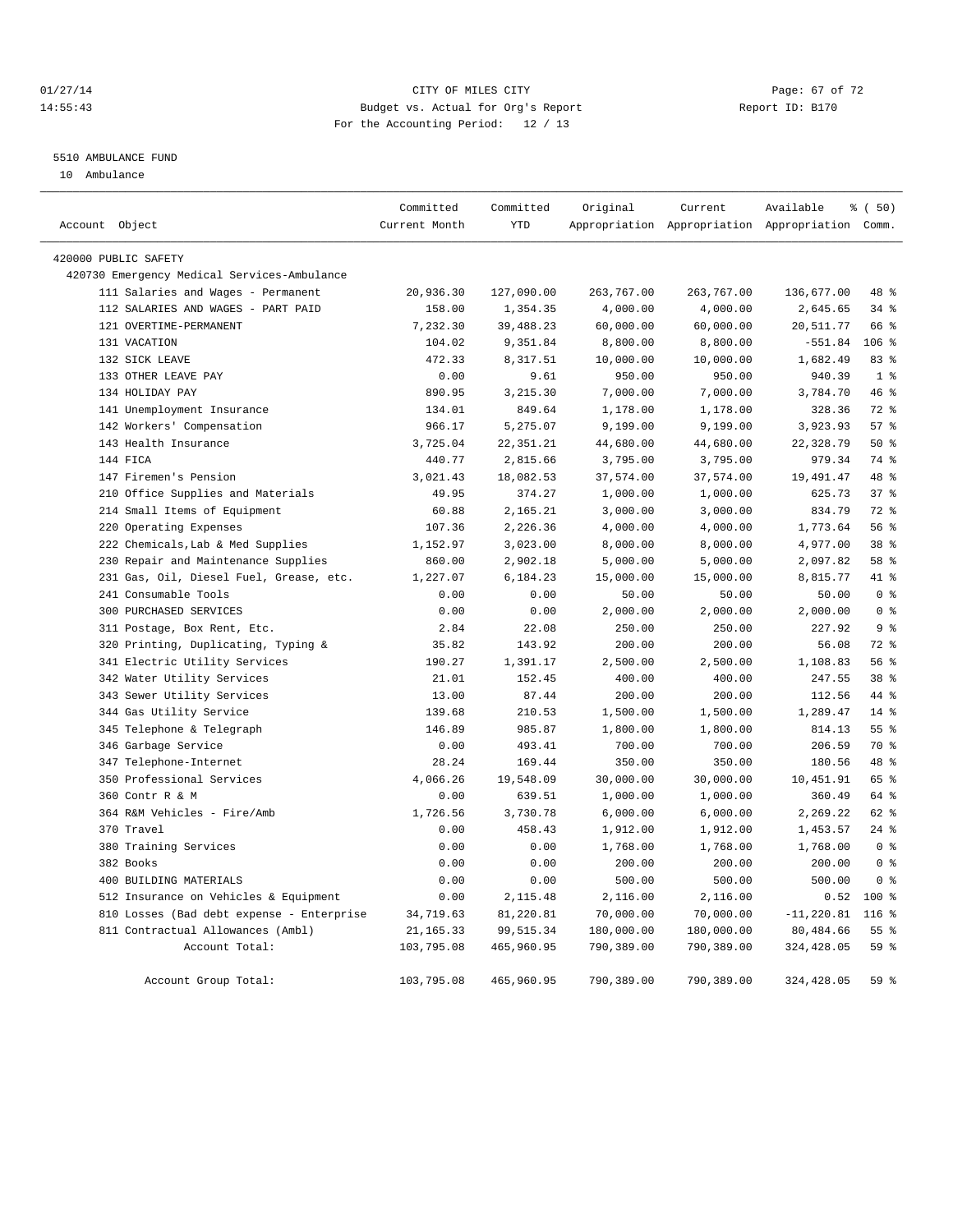#### $O1/27/14$  Page: 68 of 72 14:55:43 Budget vs. Actual for Org's Report Report ID: B170 For the Accounting Period: 12 / 13

#### 5510 AMBULANCE FUND

10 Ambulance

| Account Object                           | Committed<br>Current Month | Committed<br><b>YTD</b> | Original   | Current    | Available<br>Appropriation Appropriation Appropriation | % (50)<br>Comm. |
|------------------------------------------|----------------------------|-------------------------|------------|------------|--------------------------------------------------------|-----------------|
| 490000 DEBT SERVICE                      |                            |                         |            |            |                                                        |                 |
| 490500 Other Debt Service Payments       |                            |                         |            |            |                                                        |                 |
| 602 Prpl-Ambulance                       | 0.00                       | 12,604.28               | 26,161.00  | 26,161.00  | 13,556.72                                              | 48 %            |
| 629 Interest-Ambulance                   | 0.00                       | 449.44                  | 843.00     | 843.00     | 393.56                                                 | 53%             |
| Account Total:                           | 0.00                       | 13,053.72               | 27,004.00  | 27,004.00  | 13,950.28                                              | 48 %            |
| Account Group Total:                     | 0.00                       | 13,053.72               | 27,004.00  | 27,004.00  | 13,950.28                                              | 48 %            |
| 510000 MISCELLANEOUS                     |                            |                         |            |            |                                                        |                 |
| 510330 Comprehensive Liability Insurance |                            |                         |            |            |                                                        |                 |
| 513 Liability                            | 0.00                       | 8,433.96                | 8,434.00   | 8,434.00   | 0.04                                                   | $100*$          |
| Account Total:                           | 0.00                       | 8,433.96                | 8,434.00   | 8,434.00   |                                                        | $0.04$ 100 %    |
| Account Group Total:                     | 0.00                       | 8,433.96                | 8,434.00   | 8,434.00   |                                                        | $0.04$ 100 %    |
| 520000 OTHER FINANCING USES              |                            |                         |            |            |                                                        |                 |
| 521000 Interfund Operating Transfers Out |                            |                         |            |            |                                                        |                 |
| 820 Transfers to Other Funds             | 2,059.67                   | 12,358.02               | 34,716.00  | 34,716.00  | 22, 357.98                                             | 36 <sup>8</sup> |
| Account Total:                           | 2,059.67                   | 12,358.02               | 34,716.00  | 34,716.00  | 22, 357.98                                             | 36 <sup>8</sup> |
| Account Group Total:                     | 2,059.67                   | 12,358.02               | 34,716.00  | 34,716.00  | 22, 357.98                                             | $36*$           |
| Organization Total:                      | 105,854.75                 | 499,806.65              | 860,543.00 | 860,543.00 | 360,736.35                                             | 58 %            |
|                                          |                            |                         |            |            |                                                        |                 |
| Fund Total:                              | 105,854.75                 | 499,806.65              | 860,543.00 | 860,543.00 | 360,736.35                                             | 58 %            |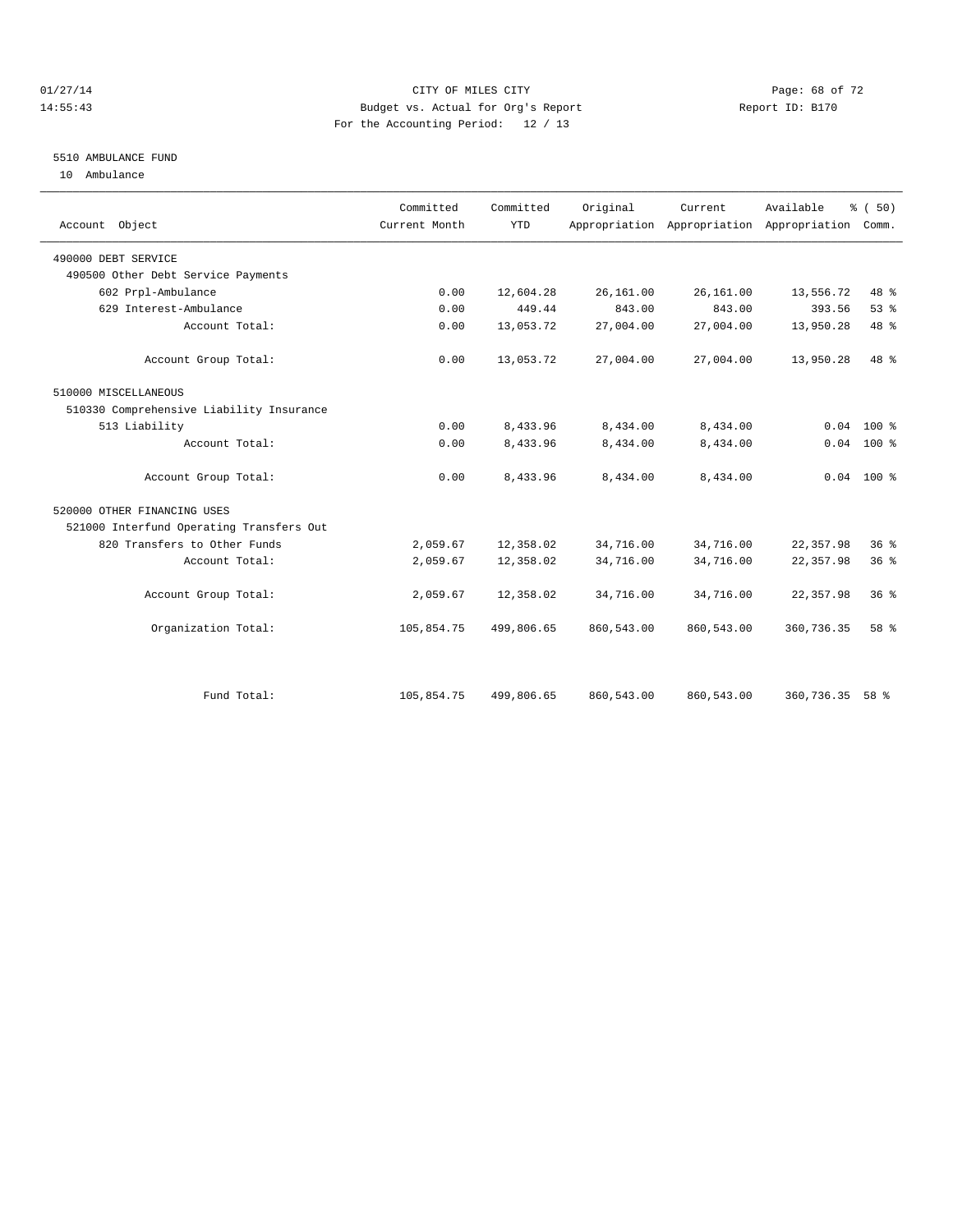#### $O1/27/14$  Page: 69 of 72 14:55:43 Budget vs. Actual for Org's Report Report ID: B170 For the Accounting Period: 12 / 13

————————————————————————————————————————————————————————————————————————————————————————————————————————————————————————————————————

#### 5610 AIRPORT OPERATING

87 Airport

| Account Object                             | Committed<br>Current Month | Committed<br>YTD | Original   | Current     | Available<br>Appropriation Appropriation Appropriation Comm. | % (50)          |  |
|--------------------------------------------|----------------------------|------------------|------------|-------------|--------------------------------------------------------------|-----------------|--|
|                                            |                            |                  |            |             |                                                              |                 |  |
| 430000 Public Works                        |                            |                  |            |             |                                                              |                 |  |
| 430300 Airport(87)                         |                            |                  |            |             |                                                              |                 |  |
| 111 Salaries and Wages - Permanent         | 7,646.60                   | 51,359.89        | 123,824.00 | 123,824.00  | 72,464.11                                                    | 41 %            |  |
| 121 OVERTIME-PERMANENT                     | 1,020.00                   | 2,241.82         | 4,511.00   | 4,511.00    | 2,269.18                                                     | 50%             |  |
| 132 SICK LEAVE                             | 960.00                     | 1,287.68         | 0.00       | 0.00        | $-1, 287.68$                                                 | $***$ $%$       |  |
| 133 OTHER LEAVE PAY                        | 0.00                       | 249.47           | 4,498.00   | 4,498.00    | 4,248.53                                                     | 6 %             |  |
| 134 HOLIDAY PAY                            | 320.00                     | 1,327.91         | 0.00       | 0.00        | $-1, 327.91$                                                 | $***$ $-$       |  |
| 141 Unemployment Insurance                 | 44.75                      | 255.81           | 598.00     | 598.00      | 342.19                                                       | 43 %            |  |
| 142 Workers' Compensation                  | 494.62                     | 2,902.70         | 6,327.00   | 6,327.00    | 3,424.30                                                     | 46 %            |  |
| 143 Health Insurance                       | 1,236.65                   | 7,419.90         | 14,844.00  | 14,844.00   | 7,424.10                                                     | 50%             |  |
| 144 FICA                                   | 760.92                     | 4,348.47         | 10,162.00  | 10,162.00   | 5,813.53                                                     | $43$ $%$        |  |
| 145 PERS                                   | 802.70                     | 4,556.88         | 9,558.00   | 9,558.00    | 5,001.12                                                     | 48 %            |  |
| 196 CLOTHING ALLOTMENT                     | 0.00                       | 375.00           | 300.00     | 300.00      | $-75.00$                                                     | $125$ %         |  |
| 210 Office Supplies and Materials          | 0.00                       | 1,344.47         | 700.00     | 700.00      | $-644.47$                                                    | 192 %           |  |
| 214 Small Items of Equipment               | 0.00                       | 0.00             | 2,000.00   | 2,000.00    | 2,000.00                                                     | 0 <sup>8</sup>  |  |
| 220 Operating Expenses                     | 2,004.31                   | 2,708.33         | 3,000.00   | 3,000.00    | 291.67                                                       | 90%             |  |
| 230 Repair and Maintenance Supplies        | 0.00                       | 1,345.25         | 18,000.00  | 18,000.00   | 16,654.75                                                    | 7 %             |  |
| 231 Gas, Oil, Diesel Fuel, Grease, etc.    | 304.02                     | 3,123.29         | 8,000.00   | 8,000.00    | 4,876.71                                                     | 39 %            |  |
| 237 Aviation Fuel                          | 0.00                       | 142,663.61       | 300,000.00 | 300,000.00  | 157, 336.39                                                  | 48 %            |  |
| 239 Tires, Tubes Etc.                      | 0.00                       | 1,940.07         | 2,000.00   | 2,000.00    | 59.93                                                        | 97%             |  |
| Supplies for Resale<br>250                 | 0.00                       | 225.00           | 1,000.00   | 1,000.00    | 775.00                                                       | $23$ $%$        |  |
| 311 Postage, Box Rent, Etc.                | 0.00                       | 2.15             | 250.00     | 250.00      | 247.85                                                       | 1 <sup>8</sup>  |  |
| 319 Other Communication and Transportation | 0.00                       | 146.96           | 350.00     | 350.00      | 203.04                                                       | 42 %            |  |
| 330 Publicity, Subscriptions & Dues        | 0.00                       | 0.00             | 100.00     | 100.00      | 100.00                                                       | 0 <sup>8</sup>  |  |
| 334 Memberships, Registrations & Dues      | 0.00                       | 40.00            | 250.00     | 250.00      | 210.00                                                       | $16*$           |  |
| 341 Electric Utility Services              | 0.00                       | 1,642.53         | 11,000.00  | 11,000.00   | 9,357.47                                                     | 15 <sup>°</sup> |  |
| 344 Gas Utility Service                    | 0.00                       | 96.54            | 5,000.00   | 5,000.00    | 4,903.46                                                     | 2 <sub>8</sub>  |  |
| 345 Telephone & Telegraph                  | 0.00                       | 676.76           | 3,000.00   | 3,000.00    | 2,323.24                                                     | $23$ $%$        |  |
| 347 Telephone-Internet                     | 0.00                       | 112.80           | 450.00     | 450.00      | 337.20                                                       | $25$ $%$        |  |
| 350 Professional Services                  | 12,707.72                  | 55,149.40        | 43,900.00  | 43,900.00   | $-11, 249.40$                                                | $126$ %         |  |
| 360 Contr R & M                            | 0.00                       | 3,395.00         | 4,000.00   | 4,000.00    | 605.00                                                       | 85%             |  |
| 363 R&M Vehicles/Equip/Labor-PW            | 0.00                       | 350.45           | 2,000.00   | 2,000.00    | 1,649.55                                                     | 18 <sup>°</sup> |  |
| 367 Plumbing, Heating, Electrical          | 0.00                       | 0.00             | 3,500.00   | 3,500.00    | 3,500.00                                                     | 0 <sup>8</sup>  |  |
| 380 Training Services                      | 0.00                       | 0.00             | 500.00     | 500.00      | 500.00                                                       | 0 <sup>8</sup>  |  |
| 511 Insurance on Buildings                 | 0.00                       | 2,813.13         | 2,813.00   | 2,813.00    | $-0.13$                                                      | 100 %           |  |
| 512 Insurance on Vehicles & Equipment      | 0.00                       | 1,767.75         | 1,768.00   | 1,768.00    | 0.25                                                         | $100*$          |  |
| 530 Rent                                   | 0.00                       | 7,400.00         | 22,000.00  | 22,000.00   | 14,600.00                                                    | $34$ $%$        |  |
| 940 Machinery & Equipment                  | 0.00                       | 0.00             | 15,000.00  | 15,000.00   | 15,000.00                                                    | 0 <sup>8</sup>  |  |
| Account Total:                             | 28,302.29                  | 303,269.02       | 625,203.00 | 625,203.00  | 321,933.98                                                   | 49 %            |  |
| Account Group Total:                       | 28,302.29                  | 303,269.02       | 625,203.00 | 625, 203.00 | 321,933.98                                                   | $49*$           |  |
| 490000 DEBT SERVICE                        |                            |                  |            |             |                                                              |                 |  |
| 490500 Other Debt Service Payments         |                            |                  |            |             |                                                              |                 |  |
| 641 Principal - Aeronautics Loan 08        | 0.00                       | 0.00             | 4,921.00   | 4,921.00    | 4,921.00                                                     | 0 <sup>8</sup>  |  |
| 642 Interest - Aeronautics Loan 08         | 0.00                       | 0.00             | 892.00     | 892.00      | 892.00                                                       | 0 <sup>8</sup>  |  |
| Account Total:                             | 0.00                       | 0.00             | 5,813.00   | 5,813.00    | 5,813.00                                                     | 0 <sup>8</sup>  |  |
| Account Group Total:                       | 0.00                       | 0.00             | 5,813.00   | 5,813.00    | 5,813.00                                                     | 0 <sup>8</sup>  |  |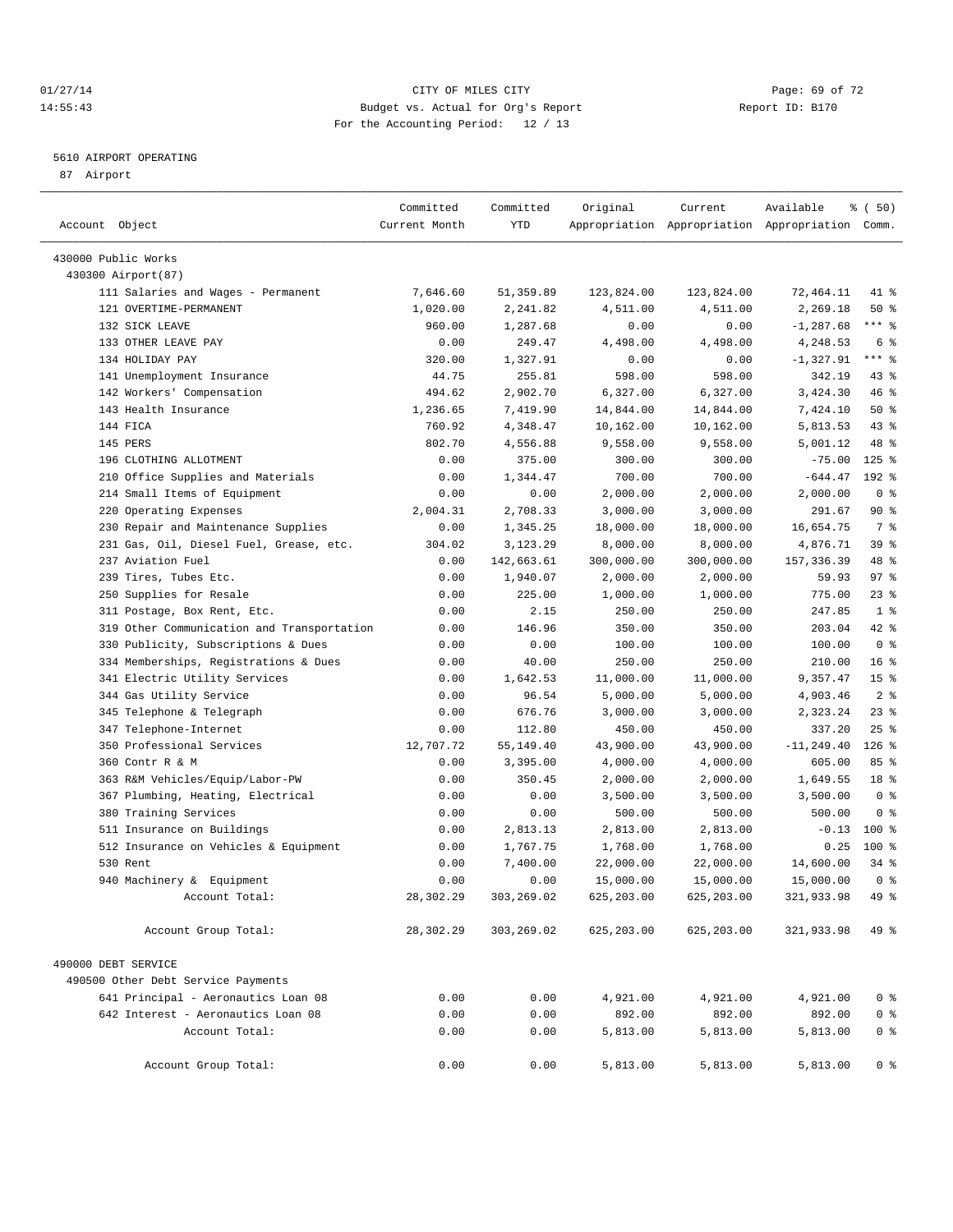#### $O1/27/14$  Page: 70 of 72 14:55:43 Budget vs. Actual for Org's Report Report ID: B170 For the Accounting Period: 12 / 13

### 5610 AIRPORT OPERATING

87 Airport

| Account Object                           | Committed<br>Current Month | Committed<br><b>YTD</b> | Original   | Current    | Available<br>Appropriation Appropriation Appropriation | % (50)<br>Comm. |  |
|------------------------------------------|----------------------------|-------------------------|------------|------------|--------------------------------------------------------|-----------------|--|
| 510000 MISCELLANEOUS                     |                            |                         |            |            |                                                        |                 |  |
| 510330 Comprehensive Liability Insurance |                            |                         |            |            |                                                        |                 |  |
| 513 Liability                            | 0.00                       | 0.00                    | 5,800.00   | 5,800.00   | 5,800.00                                               | 0 <sup>8</sup>  |  |
| Account Total:                           | 0.00                       | 0.00                    | 5,800.00   | 5,800.00   | 5,800.00                                               | 0 <sup>8</sup>  |  |
| Account Group Total:                     | 0.00                       | 0.00                    | 5,800.00   | 5,800.00   | 5,800.00                                               | 0 <sup>8</sup>  |  |
| 520000 OTHER FINANCING USES              |                            |                         |            |            |                                                        |                 |  |
| 521000 Interfund Operating Transfers Out |                            |                         |            |            |                                                        |                 |  |
| 820 Transfers to Other Funds             | 1,280.69                   | 7,684.14                | 15,368.00  | 15,368.00  | 7,683.86                                               | $50*$           |  |
| Account Total:                           | 1,280.69                   | 7,684.14                | 15,368.00  | 15,368.00  | 7,683.86                                               | 50%             |  |
| Account Group Total:                     | 1,280.69                   | 7,684.14                | 15,368.00  | 15,368.00  | 7,683.86                                               | $50*$           |  |
| Organization Total:                      | 29,582.98                  | 310,953.16              | 652,184.00 | 652,184.00 | 341,230.84                                             | $48*$           |  |
|                                          |                            |                         |            |            |                                                        |                 |  |
| Fund Total:                              | 29,582.98                  | 310,953.16              | 652,184.00 | 652,184.00 | 341,230.84 48 %                                        |                 |  |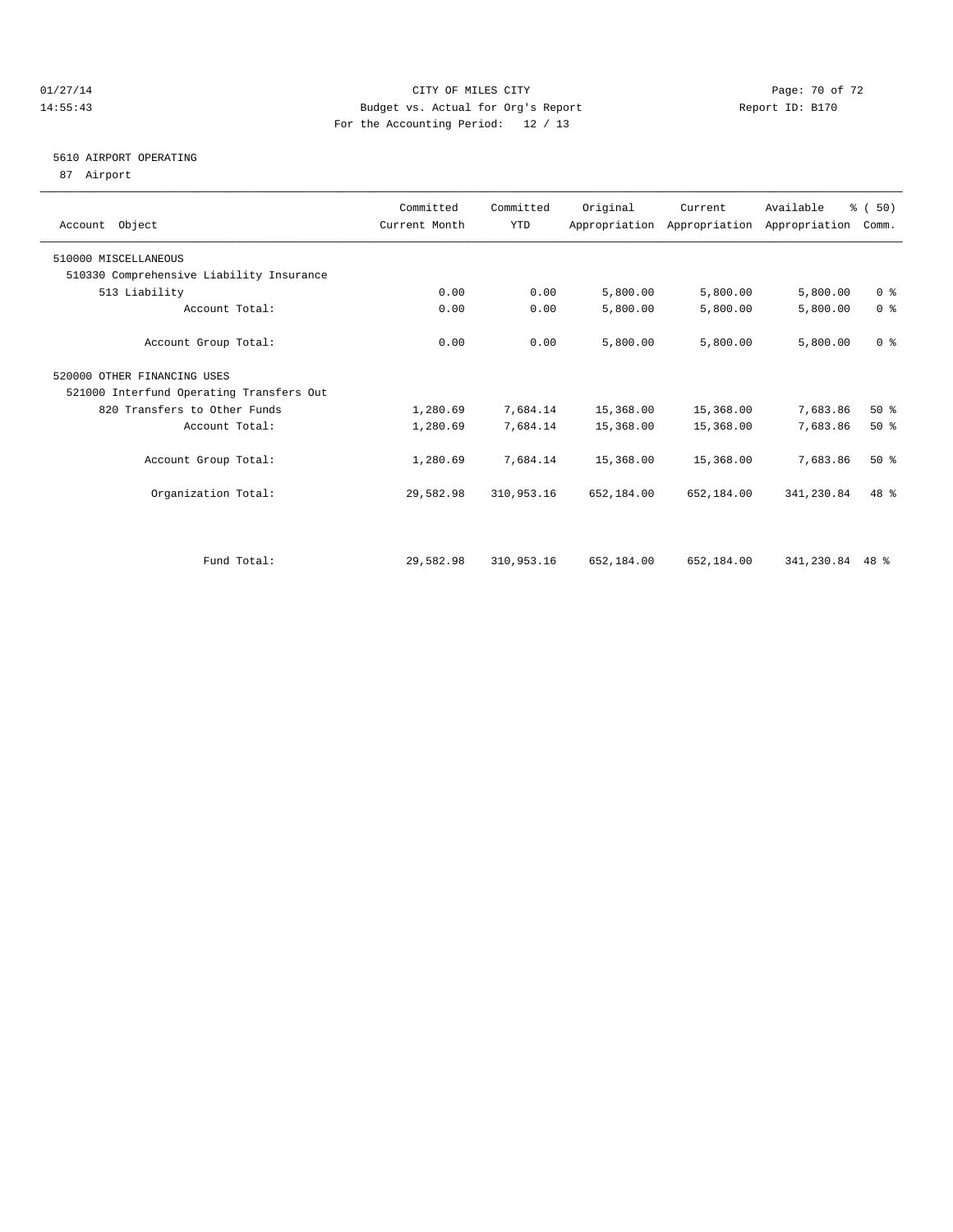#### $CITY$  of  $TY$  of  $TY$  of  $TZ$  and  $CITY$  and  $CITY$  is the page: 71 of 72 14:55:43 Budget vs. Actual for Org's Report Report ID: B170 For the Accounting Period: 12 / 13

————————————————————————————————————————————————————————————————————————————————————————————————————————————————————————————————————

#### 6040 PUBLIC WORKS

910 Public Works City Garage

|                                          | Committed     | Committed | Original   | Current    | Available                                       | % ( 50)               |  |
|------------------------------------------|---------------|-----------|------------|------------|-------------------------------------------------|-----------------------|--|
| Account Object                           | Current Month | YTD       |            |            | Appropriation Appropriation Appropriation Comm. |                       |  |
|                                          |               |           |            |            |                                                 |                       |  |
| 430000 Public Works                      |               |           |            |            |                                                 |                       |  |
| 430220 Operations                        | 6,670.73      | 37,506.84 |            | 69,915.00  | 32,408.16                                       | 54 %                  |  |
| 111 Salaries and Wages - Permanent       |               |           | 69,915.00  |            |                                                 |                       |  |
| 121 OVERTIME-PERMANENT                   | 1,163.76      | 1,202.86  | 1,000.00   | 1,000.00   | $-202.86$                                       | 120 %                 |  |
| 131 VACATION                             | 212.63        | 2,512.35  | 6,000.00   | 6,000.00   | 3,487.65                                        | 42 %                  |  |
| 132 SICK LEAVE<br>133 OTHER LEAVE PAY    | 0.00          | 1,312.92  | 4,000.00   | 4,000.00   | 2,687.08                                        | 33%<br>0 <sup>8</sup> |  |
|                                          | 0.00          | 0.00      | 1,000.00   | 1,000.00   | 1,000.00                                        | 3 <sup>8</sup>        |  |
| 134 HOLIDAY PAY                          | 0.00          | 79.24     | 3,000.00   | 3,000.00   | 2,920.76                                        |                       |  |
| 141 Unemployment Insurance               | 36.21         | 193.12    | 383.00     | 383.00     | 189.88                                          | $50*$                 |  |
| 142 Workers' Compensation                | 401.02        | 2,223.86  | 4,453.00   | 4,453.00   | 2,229.14                                        | 50%                   |  |
| 143 Health Insurance                     | 1,237.00      | 7,422.00  | 14,844.00  | 14,844.00  | 7,422.00                                        | 50%                   |  |
| 144 FICA                                 | 608.53        | 3,240.43  | 6,507.00   | 6,507.00   | 3,266.57                                        | 50%                   |  |
| 145 PERS                                 | 649.41        | 3,439.01  | 6,864.00   | 6,864.00   | 3,424.99                                        | 50%                   |  |
| 196 CLOTHING ALLOTMENT                   | 0.00          | 300.00    | 300.00     | 300.00     | 0.00                                            | 100 %                 |  |
| 210 Office Supplies and Materials        | 0.00          | 301.40    | 500.00     | 500.00     | 198.60                                          | 60 %                  |  |
| 214 Small Items of Equipment             | 0.00          | 995.30    | 11,900.00  | 11,900.00  | 10,904.70                                       | 8 %                   |  |
| 220 Operating Expenses                   | 82.48         | 410.53    | 1,800.00   | 1,800.00   | 1,389.47                                        | $23$ %                |  |
| 222 Chemicals, Lab & Med Supplies        | 0.00          | 0.00      | 150.00     | 150.00     | 150.00                                          | 0 <sup>8</sup>        |  |
| 226 Clothing and Uniforms                | 0.00          | 0.00      | 400.00     | 400.00     | 400.00                                          | 0 <sup>8</sup>        |  |
| 230 Repair and Maintenance Supplies      | 0.00          | 0.00      | 600.00     | 600.00     | 600.00                                          | 0 <sup>8</sup>        |  |
| 231 Gas, Oil, Diesel Fuel, Grease, etc.  | 0.00          | 79.08     | 1,200.00   | 1,200.00   | 1,120.92                                        | 7 %                   |  |
| 241 Consumable Tools                     | 0.00          | 0.00      | 100.00     | 100.00     | 100.00                                          | 0 <sup>8</sup>        |  |
| 341 Electric Utility Services            | 389.23        | 1,962.51  | 5,000.00   | 5,000.00   | 3,037.49                                        | 39 %                  |  |
| 342 Water Utility Services               | 97.09         | 601.94    | 1,300.00   | 1,300.00   | 698.06                                          | 46 %                  |  |
| 343 Sewer Utility Services               | 60.43         | 362.58    | 750.00     | 750.00     | 387.42                                          | 48 %                  |  |
| 344 Gas Utility Service                  | 450.38        | 790.52    | 1,800.00   | 1,800.00   | 1,009.48                                        | 44 %                  |  |
| 345 Telephone & Telegraph                | 39.82         | 266.18    | 750.00     | 750.00     | 483.82                                          | 35%                   |  |
| 346 Garbage Service                      | 0.00          | 71.12     | 300.00     | 300.00     | 228.88                                          | $24$ %                |  |
| 347 Telephone-Internet                   | 57.69         | 340.97    | 200.00     | 200.00     | $-140.97$                                       | 170 %                 |  |
| 360 Contr R & M                          | 0.00          | 792.00    | 3,500.00   | 3,500.00   | 2,708.00                                        | 23%                   |  |
| 370 Travel                               | 0.00          | 0.00      | 200.00     | 200.00     | 200.00                                          | 0 <sup>8</sup>        |  |
| 380 Training Services                    | 0.00          | 0.00      | 100.00     | 100.00     | 100.00                                          | 0 <sup>8</sup>        |  |
| 513 Liability                            | 0.00          | 0.00      | 1,561.00   | 1,561.00   | 1,561.00                                        | 0 <sup>8</sup>        |  |
| Account Total:                           | 12, 156.41    | 66,406.76 | 150,377.00 | 150,377.00 | 83,970.24                                       | 44 %                  |  |
| Account Group Total:                     | 12,156.41     | 66,406.76 | 150,377.00 | 150,377.00 | 83,970.24                                       | 44 %                  |  |
| 510000 MISCELLANEOUS                     |               |           |            |            |                                                 |                       |  |
| 510330 Comprehensive Liability Insurance |               |           |            |            |                                                 |                       |  |
| 513 Liability                            | 0.00          | 1,426.89  | 1,427.00   | 1,427.00   |                                                 | $0.11$ 100 %          |  |
| Account Total:                           | 0.00          | 1,426.89  | 1,427.00   | 1,427.00   |                                                 | $0.11$ 100 %          |  |
|                                          |               |           |            |            |                                                 |                       |  |
| Account Group Total:                     | 0.00          | 1,426.89  | 1,427.00   | 1,427.00   |                                                 | $0.11$ 100 %          |  |
| 520000 OTHER FINANCING USES              |               |           |            |            |                                                 |                       |  |
| 521000 Interfund Operating Transfers Out |               |           |            |            |                                                 |                       |  |
| 820 Transfers to Other Funds             | 0.00          | 0.00      | 10,961.00  | 10,961.00  | 10,961.00                                       | 0 <sup>8</sup>        |  |
| Account Total:                           | 0.00          | 0.00      | 10,961.00  | 10,961.00  | 10,961.00                                       | 0 <sup>8</sup>        |  |